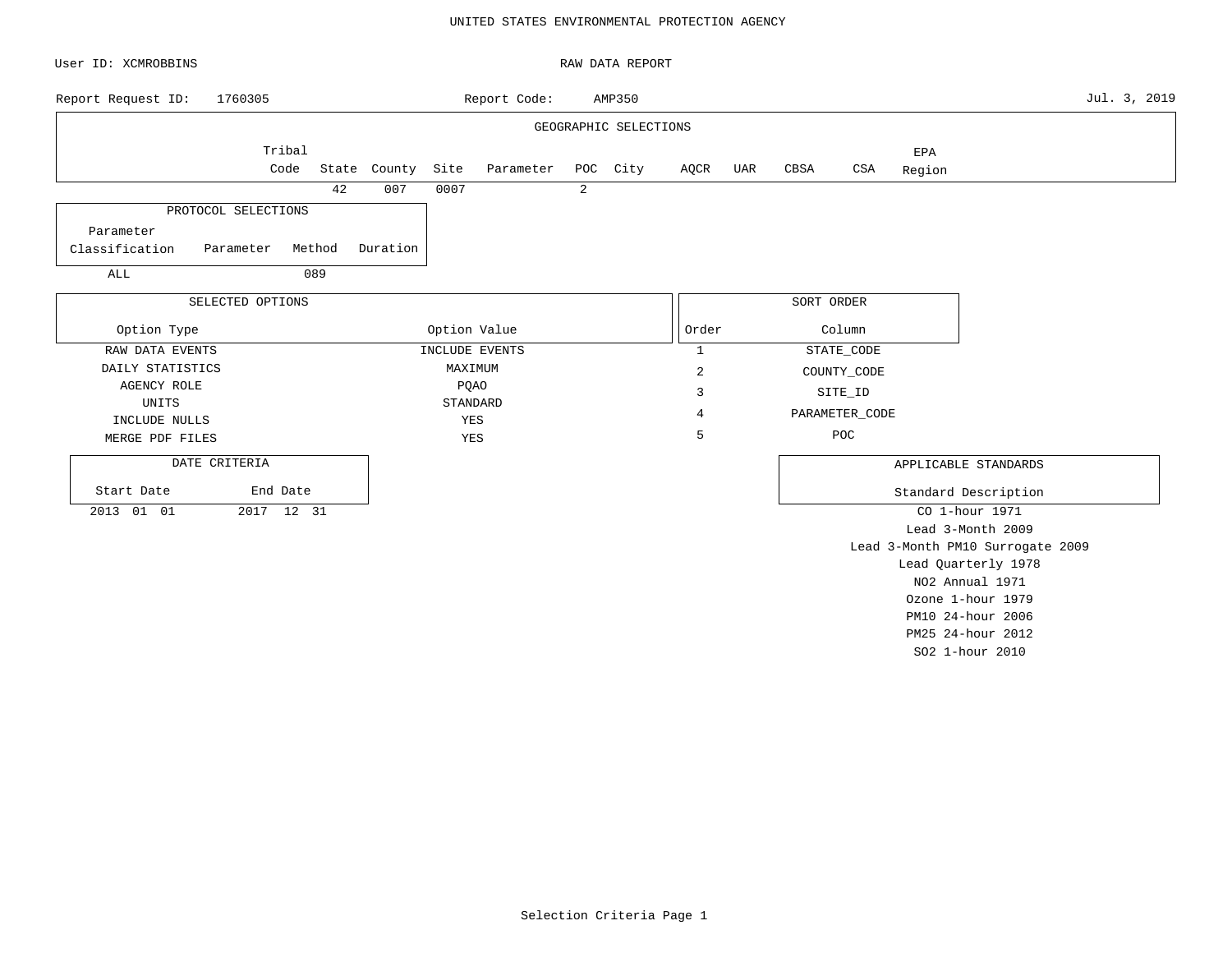| UNITED STATES ENVIRONMENTAL PROTECTION AGENCY |              |
|-----------------------------------------------|--------------|
| AIR OUALITY SYSTEM                            |              |
| RAW DATA REPORT                               | Jul. 3, 2019 |

|                                          |                                                                                                                                                                                     |                                 |                                                                                                                                                                                                                 |                                 |                                                         |                            | ----- ------ ---- ---- |                                                                |                                                                                   |                    |                                      |                                                                                                          | ---- <i>-1</i> --                                           |
|------------------------------------------|-------------------------------------------------------------------------------------------------------------------------------------------------------------------------------------|---------------------------------|-----------------------------------------------------------------------------------------------------------------------------------------------------------------------------------------------------------------|---------------------------------|---------------------------------------------------------|----------------------------|------------------------|----------------------------------------------------------------|-----------------------------------------------------------------------------------|--------------------|--------------------------------------|----------------------------------------------------------------------------------------------------------|-------------------------------------------------------------|
|                                          | (12103) Arsenic (TSP) STP                                                                                                                                                           |                                 |                                                                                                                                                                                                                 |                                 |                                                         |                            |                        |                                                                |                                                                                   |                    |                                      | CAS NUMBER:                                                                                              | $7440 - 38 - 2$                                             |
|                                          | SITE ID: 42-007-0007<br>COUNTY: (007) Beaver<br>CITY: (00000) Not in a city<br>SITE ADDRESS: 760 Beaver Valley Mall<br>SITE COMMENTS: New Lead site PA_ID B020<br>MONITOR COMMENTS: | POC: 2                          |                                                                                                                                                                                                                 |                                 |                                                         |                            | STATE:<br>$AQCR$ :     | (42) Pennsylvania<br>LAND USE: COMMERCIAL<br>LOCATION SETTING: | (197) SOUTHWEST PENNSYLVANIA<br>URBANIZED AREA: (6282) PITTSBURGH, PA<br>SUBURBAN |                    |                                      | LATITUDE:<br>LONGITUDE:<br>UTM ZONE:<br>UTM NORTHING:<br>UTM EASTING:<br>ELEVATION-MSL:<br>PROBE HEIGHT: | 40.673656<br>$-80.317731$<br>340<br>$\overline{\mathbf{3}}$ |
| PQAO:                                    | MONITOR TYPE: OTHER                                                                                                                                                                 |                                 | SUPPORT AGENCY: (0851) Pennsylvania Department Of Environmental Protection<br>COLLECTION AND ANALYSIS METHOD: (089) HI-VOL ICP/MS W/QUARTZ FILTER<br>(0851) Pennsylvania Department Of Environmental Protection |                                 |                                                         |                            |                        | 2013<br>REPORT FOR:                                            |                                                                                   |                    | DURATION: 24 HOUR<br>MIN DETECTABLE: | UNITS: Micrograms/cubic meter (25 C)                                                                     |                                                             |
|                                          | MONTH                                                                                                                                                                               |                                 |                                                                                                                                                                                                                 |                                 |                                                         |                            |                        |                                                                |                                                                                   |                    |                                      |                                                                                                          |                                                             |
| Day                                      | <b>JANUARY</b>                                                                                                                                                                      | FEBRUARY                        | MARCH                                                                                                                                                                                                           | APRIL                           | MAY                                                     | JUNE                       | JULY                   | <b>AUGUST</b>                                                  | SEPTEMBER                                                                         | <b>OCTOBER</b>     | NOVEMBER                             | DECEMBER                                                                                                 |                                                             |
| $\mathbf{1}$<br>$\overline{c}$<br>3<br>4 | .003                                                                                                                                                                                | .001                            |                                                                                                                                                                                                                 | .001                            | .002                                                    | $.000$ ND                  | .001                   | .002                                                           | AF                                                                                | .002               |                                      |                                                                                                          |                                                             |
| 5<br>6<br>7<br>8<br>9                    |                                                                                                                                                                                     | $\mathbb{A}\mathbb{S}$          | AF                                                                                                                                                                                                              |                                 |                                                         | $\mathbb{A}\mathbb{S}$     | .001                   | .001                                                           | .0115                                                                             | .001               | $_{\rm AS}$                          | $.000$ ND                                                                                                |                                                             |
| 10<br>11<br>12<br>13                     | .002                                                                                                                                                                                |                                 | .001                                                                                                                                                                                                            | $\mathbb{A}\mathbb{S}$          | .002                                                    |                            |                        |                                                                | $.000$ ND                                                                         | $_{\rm AS}$        | $.000$ ND                            | .002                                                                                                     |                                                             |
| 14<br>15<br>16<br>17                     | .001                                                                                                                                                                                | $\mathbb{A}\mathbb{S}$          | $.000$ ND                                                                                                                                                                                                       | $.000$ ND                       | AS                                                      | $\rm AF$                   | .002                   | .001                                                           |                                                                                   |                    |                                      |                                                                                                          |                                                             |
| 18<br>19<br>20<br>21                     |                                                                                                                                                                                     | .001                            |                                                                                                                                                                                                                 |                                 |                                                         | $\mathbb{A}\mathbb{S}$     | .002                   | .003                                                           | .002                                                                              | .002               | .002                                 | AS                                                                                                       |                                                             |
| 22<br>23<br>24<br>25                     | AS                                                                                                                                                                                  |                                 | $\rm{AF}$                                                                                                                                                                                                       | $.000$ ND                       | $.000$ ND                                               |                            |                        |                                                                | AS                                                                                | .001               | .001                                 | $.000$ ND                                                                                                |                                                             |
| 26<br>27<br>28<br>29                     | $\mathbb{A}\mathbb{S}$                                                                                                                                                              | .001                            | .001                                                                                                                                                                                                            | $\mathbb{A}\mathbb{S}$          | AS                                                      | .001                       | $.004$ 5               | .002                                                           |                                                                                   |                    |                                      |                                                                                                          |                                                             |
| 30<br>31                                 |                                                                                                                                                                                     |                                 |                                                                                                                                                                                                                 |                                 |                                                         |                            |                        |                                                                |                                                                                   | .001               | $\mathbb{A}\mathbb{S}$               | .001                                                                                                     |                                                             |
| NO.:<br>MAX:<br>MEAN:                    | $\overline{3}$<br>.003<br>.0020<br>ANNUAL OBSERVATIONS:                                                                                                                             | $\overline{3}$<br>.001<br>.0010 | $\overline{3}$<br>.001<br>.0007                                                                                                                                                                                 | $\overline{3}$<br>.001<br>.0003 | $\overline{\mathbf{3}}$<br>.002<br>.0013<br>ANNUAL MAX: | 2<br>.001<br>.0005<br>.011 | 5<br>.004<br>.0020     | 5<br>.003<br>.0018                                             | $\overline{3}$<br>.011<br>.0043                                                   | 5<br>.002<br>.0014 | 3<br>.002<br>.0010                   | $\overline{4}$<br>.002<br>.0008                                                                          |                                                             |
|                                          |                                                                                                                                                                                     | 42                              | ANNUAL MEAN:                                                                                                                                                                                                    | .0015                           |                                                         |                            |                        |                                                                |                                                                                   |                    |                                      |                                                                                                          |                                                             |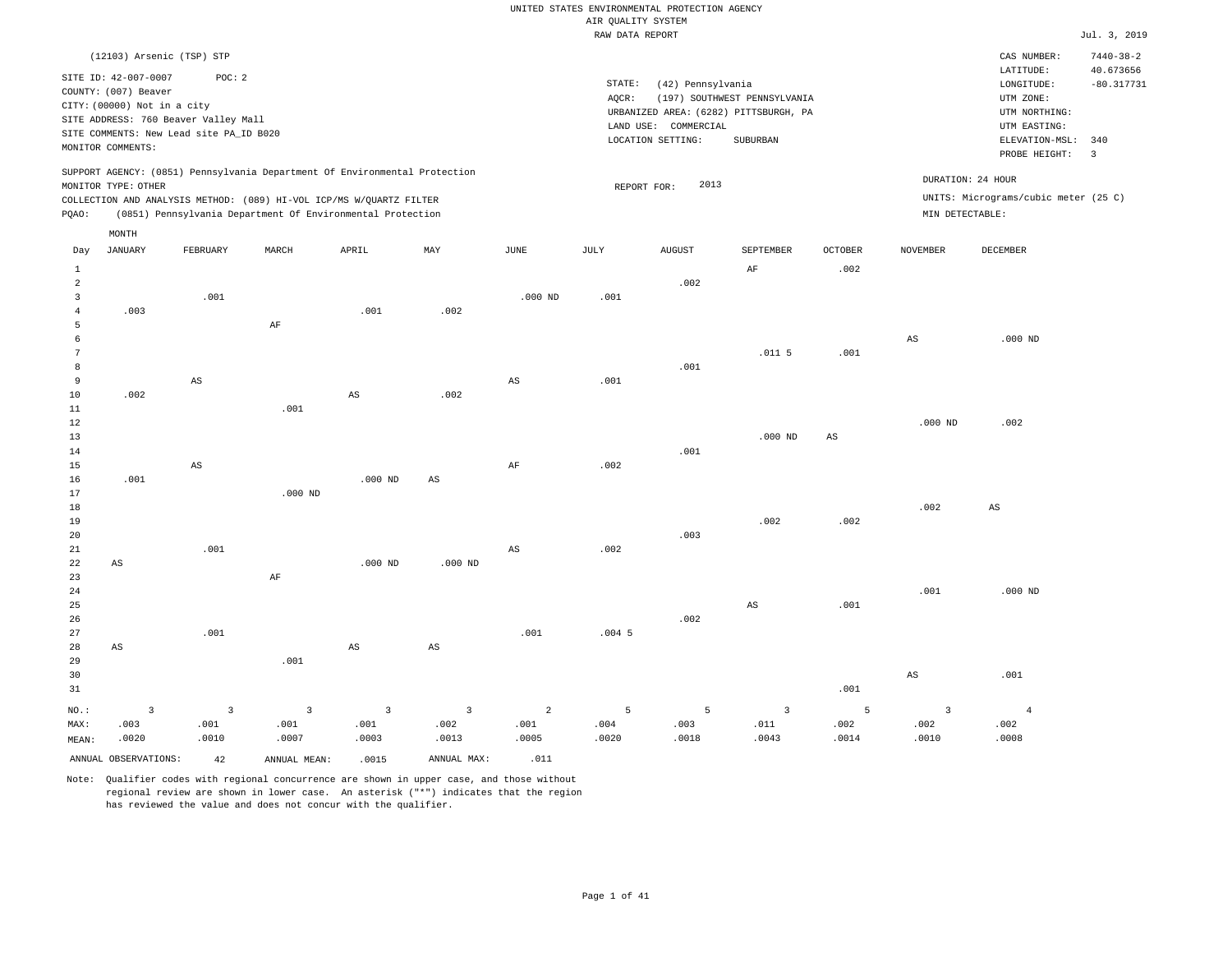|                                | (12103) Arsenic (TSP) STP                                                                                           |                |                                                                                                                                   |                        |                |                |                 |                                           |                                                                       |                |                   | CAS NUMBER:<br>LATITUDE:                                 | $7440 - 38 - 2$<br>40.673656 |
|--------------------------------|---------------------------------------------------------------------------------------------------------------------|----------------|-----------------------------------------------------------------------------------------------------------------------------------|------------------------|----------------|----------------|-----------------|-------------------------------------------|-----------------------------------------------------------------------|----------------|-------------------|----------------------------------------------------------|------------------------------|
|                                | SITE ID: 42-007-0007<br>COUNTY: (007) Beaver<br>CITY: (00000) Not in a city<br>SITE ADDRESS: 760 Beaver Valley Mall | POC: 2         |                                                                                                                                   |                        |                |                | STATE:<br>AQCR: | (42) Pennsylvania<br>LAND USE: COMMERCIAL | (197) SOUTHWEST PENNSYLVANIA<br>URBANIZED AREA: (6282) PITTSBURGH, PA |                |                   | LONGITUDE:<br>UTM ZONE:<br>UTM NORTHING:<br>UTM EASTING: | $-80.317731$                 |
|                                | SITE COMMENTS: New Lead site PA_ID B020<br>MONITOR COMMENTS:                                                        |                |                                                                                                                                   |                        |                |                |                 | LOCATION SETTING:                         | SUBURBAN                                                              |                |                   | ELEVATION-MSL:<br>PROBE HEIGHT:                          | 340<br>$\overline{3}$        |
|                                | MONITOR TYPE: OTHER                                                                                                 |                | SUPPORT AGENCY: (0851) Pennsylvania Department Of Environmental Protection                                                        |                        |                |                | REPORT FOR:     | 2014                                      |                                                                       |                | DURATION: 24 HOUR |                                                          |                              |
| PQAO:                          |                                                                                                                     |                | COLLECTION AND ANALYSIS METHOD: (089) HI-VOL ICP/MS W/QUARTZ FILTER<br>(0851) Pennsylvania Department Of Environmental Protection |                        |                |                |                 |                                           |                                                                       |                | MIN DETECTABLE:   | UNITS: Micrograms/cubic meter (25 C)                     |                              |
|                                | MONTH                                                                                                               |                |                                                                                                                                   |                        |                |                |                 |                                           |                                                                       |                |                   |                                                          |                              |
| Day                            | JANUARY                                                                                                             | FEBRUARY       | MARCH                                                                                                                             | APRIL                  | MAY            | JUNE           | JULY            | <b>AUGUST</b>                             | SEPTEMBER                                                             | <b>OCTOBER</b> | <b>NOVEMBER</b>   | DECEMBER                                                 |                              |
| $\mathbf{1}$<br>$\overline{a}$ |                                                                                                                     |                |                                                                                                                                   |                        |                |                |                 |                                           | .001                                                                  |                | $.000$ ND         | $.000$ ND                                                |                              |
| $\overline{3}$                 |                                                                                                                     |                |                                                                                                                                   |                        |                |                |                 | .001                                      |                                                                       | .003           |                   |                                                          |                              |
| $\overline{4}$                 |                                                                                                                     | AF             |                                                                                                                                   |                        |                | AF             | AS              |                                           |                                                                       |                |                   |                                                          |                              |
| 5<br>6                         | .002                                                                                                                |                | .001                                                                                                                              | $\rm AF$               | AF             |                |                 |                                           |                                                                       |                |                   |                                                          |                              |
| $7\phantom{.0}$                |                                                                                                                     |                |                                                                                                                                   |                        |                |                |                 |                                           |                                                                       |                | .001              | .001                                                     |                              |
| 8<br>9                         |                                                                                                                     |                |                                                                                                                                   |                        |                |                |                 | .002                                      | .001                                                                  | .002           |                   |                                                          |                              |
| $10$                           |                                                                                                                     | .001           |                                                                                                                                   |                        |                | $_{\rm AS}$    | .001            |                                           |                                                                       |                |                   |                                                          |                              |
| $11\,$                         | $\mathbb{A}\mathbb{S}$                                                                                              |                |                                                                                                                                   | $\mathbb{A}\mathbb{S}$ | .003           |                |                 |                                           |                                                                       |                |                   |                                                          |                              |
| 12<br>13                       |                                                                                                                     |                | .001                                                                                                                              |                        |                |                |                 |                                           |                                                                       |                | .002              | .001                                                     |                              |
| 14                             |                                                                                                                     |                |                                                                                                                                   |                        |                |                |                 |                                           | .002                                                                  | $.000$ ND      |                   |                                                          |                              |
| 15<br>16                       |                                                                                                                     | $\rm{AF}$      |                                                                                                                                   |                        |                | $_{\rm AS}$    | .001            | AS                                        |                                                                       |                |                   |                                                          |                              |
| 17                             | .001                                                                                                                |                |                                                                                                                                   | .001                   | .001           |                |                 |                                           |                                                                       |                |                   |                                                          |                              |
| 18                             |                                                                                                                     |                | .001                                                                                                                              |                        |                |                |                 |                                           |                                                                       |                |                   |                                                          |                              |
| 19<br>20                       |                                                                                                                     |                |                                                                                                                                   |                        |                |                |                 |                                           | $.000$ ND                                                             | .001           | .001              | $.000$ ND                                                |                              |
| 21                             |                                                                                                                     |                |                                                                                                                                   |                        |                |                |                 | $\rm AF$                                  |                                                                       |                |                   |                                                          |                              |
| 22<br>23                       |                                                                                                                     | .001           |                                                                                                                                   |                        |                | .003           | $\rm{AF}$       |                                           |                                                                       |                |                   |                                                          |                              |
| 24                             | .002                                                                                                                |                | $.000$ ND                                                                                                                         | $.000$ ND              | AF             |                |                 |                                           |                                                                       |                |                   |                                                          |                              |
| 25                             |                                                                                                                     |                |                                                                                                                                   |                        |                |                |                 |                                           |                                                                       |                | .002              | .001                                                     |                              |
| 26<br>27                       |                                                                                                                     |                |                                                                                                                                   |                        |                |                |                 | $.000$ ND                                 | $_{\rm AS}$                                                           | $_{\rm AS}$    |                   |                                                          |                              |
| 28                             |                                                                                                                     | .001           |                                                                                                                                   |                        |                | .003           | $.000$ ND       |                                           |                                                                       |                |                   |                                                          |                              |
| 29                             | .003                                                                                                                |                |                                                                                                                                   | AF                     | .001           |                |                 |                                           |                                                                       |                |                   |                                                          |                              |
| 30<br>31                       |                                                                                                                     |                | $.000$ ND                                                                                                                         |                        |                |                |                 |                                           |                                                                       |                |                   | .001                                                     |                              |
| NO.:                           | $\overline{4}$                                                                                                      | $\overline{3}$ | 5                                                                                                                                 | $\overline{a}$         | $\overline{3}$ | $\overline{2}$ | $\overline{3}$  | $\overline{3}$                            | $\overline{4}$                                                        | $\overline{4}$ | 5                 |                                                          |                              |
| MAX:                           | .003                                                                                                                | .001           | .001                                                                                                                              | .001                   | .003           | .003           | .001            | .002                                      | .002                                                                  | .003           | .002              | 6<br>.001                                                |                              |
| MEAN:                          | .0020                                                                                                               | .0010          | .0006                                                                                                                             | .0005                  | .0017          | .0030          | .0007           | .0010                                     | .0010                                                                 | .0015          | .0012             | .0007                                                    |                              |
|                                | ANNUAL OBSERVATIONS:                                                                                                | 44             | ANNUAL MEAN:                                                                                                                      | .0012                  | ANNUAL MAX:    | .003           |                 |                                           |                                                                       |                |                   |                                                          |                              |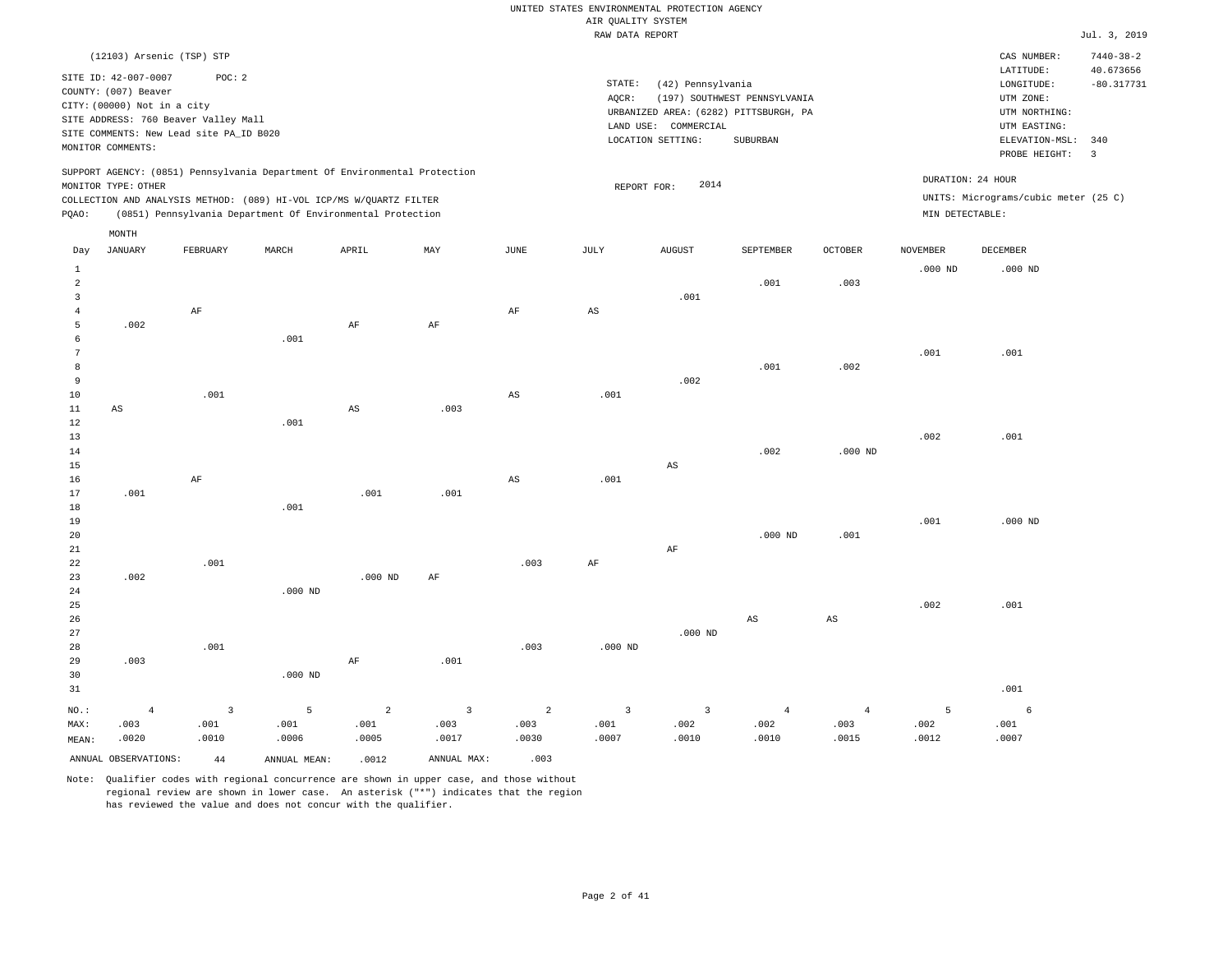| (12103) Arsenic (TSP) STP                                                                                                                                                                                                                       |             |       |     |      |                 |                                                                                                         |                                          |                |                 | CAS NUMBER:                                                                                              | $7440 - 38 - 2$                        |
|-------------------------------------------------------------------------------------------------------------------------------------------------------------------------------------------------------------------------------------------------|-------------|-------|-----|------|-----------------|---------------------------------------------------------------------------------------------------------|------------------------------------------|----------------|-----------------|----------------------------------------------------------------------------------------------------------|----------------------------------------|
| SITE ID: 42-007-0007<br>COUNTY: (007) Beaver<br>CITY: (00000) Not in a city<br>SITE ADDRESS: 760 Beaver Valley Mall<br>SITE COMMENTS: New Lead site PA ID B020<br>MONITOR COMMENTS:                                                             | POC: 2      |       |     |      | STATE:<br>AQCR: | (42) Pennsylvania<br>URBANIZED AREA: (6282) PITTSBURGH, PA<br>LAND USE: COMMERCIAL<br>LOCATION SETTING: | (197) SOUTHWEST PENNSYLVANIA<br>SUBURBAN |                |                 | LATITUDE:<br>LONGITUDE:<br>UTM ZONE:<br>UTM NORTHING:<br>UTM EASTING:<br>ELEVATION-MSL:<br>PROBE HEIGHT: | 40.673656<br>$-80.317731$<br>340<br>-3 |
| SUPPORT AGENCY: (0851) Pennsylvania Department Of Environmental Protection<br>MONITOR TYPE: OTHER<br>COLLECTION AND ANALYSIS METHOD: (089) HI-VOL ICP/MS W/OUARTZ FILTER<br>(0851) Pennsylvania Department Of Environmental Protection<br>POAO: |             |       |     |      |                 | 2015<br>REPORT FOR:                                                                                     |                                          |                | MIN DETECTABLE: | DURATION: 24 HOUR<br>UNITS: Micrograms/cubic meter (25 C)                                                |                                        |
| MONTH<br>JANUARY<br>FEBRUARY<br>Day                                                                                                                                                                                                             | MARCH<br>ΑF | APRIL | MAY | JUNE | JULY            | <b>AUGUST</b>                                                                                           | SEPTEMBER                                | <b>OCTOBER</b> | NOVEMBER        | DECEMBER                                                                                                 |                                        |

| ÷.             |           |                        | AF        |           |                   |           |           |          |      |                        |           |           |
|----------------|-----------|------------------------|-----------|-----------|-------------------|-----------|-----------|----------|------|------------------------|-----------|-----------|
| $\overline{a}$ |           |                        |           |           |                   |           |           |          |      |                        | .002      | $.000$ ND |
| 3              |           |                        |           |           |                   |           |           |          | .002 | $.000$ ND              |           |           |
| $\overline{4}$ |           |                        |           |           |                   |           |           | $.004$ 5 |      |                        |           |           |
| 5              |           | $.000$ ND              |           |           |                   | .002      | $\rm{AF}$ |          |      |                        |           |           |
| 6              | .001      |                        |           | $.002$ QX | .002              |           |           |          |      |                        |           |           |
| 7              |           |                        | .001      |           |                   |           |           |          |      |                        |           |           |
| 8              |           |                        |           |           |                   |           |           |          |      |                        | .002      | .002      |
| 9              |           |                        |           |           |                   |           |           |          | .002 | .001                   |           |           |
| 10             |           |                        |           |           |                   |           |           | $.004$ 5 |      |                        |           |           |
| 11             |           | $\mathbb{A}\mathbb{S}$ |           |           |                   | .002      | .002      |          |      |                        |           |           |
| 12             | .001      |                        |           | .003      | .001              |           |           |          |      |                        |           |           |
| 13             |           |                        | .001      |           |                   |           |           |          |      |                        |           |           |
| 14<br>15       |           |                        |           |           |                   |           |           |          | .002 | .002                   | $.000$ ND | .002      |
| 16             |           |                        |           |           |                   |           |           | $.004$ 5 |      |                        |           |           |
| 17             |           | $\mathbb{A}\mathbb{S}$ |           |           |                   | .001      | .003      |          |      |                        |           |           |
| 18             | .001 $QX$ |                        |           | .003      | .002              |           |           |          |      |                        |           |           |
| 19             |           |                        | $\rm{AF}$ |           |                   |           |           |          |      |                        |           |           |
| 20             |           |                        |           |           |                   |           |           |          |      |                        | $.000$ ND | $.000$ ND |
| 21             |           |                        |           |           |                   |           |           |          | .001 | .002                   |           |           |
| 22             |           |                        |           |           |                   |           |           | .002     |      |                        |           |           |
| 23             |           | $\rm{AF}$              |           |           |                   | $.000$ ND | .002      |          |      |                        |           |           |
| 24             | .001      |                        |           | $.000$ ND | .008 <sub>5</sub> |           |           |          |      |                        |           |           |
| 25             |           |                        | .001      |           |                   |           |           |          |      |                        |           |           |
| 26             |           |                        |           |           |                   |           |           |          |      |                        | $.000$ ND | .001      |
| 27             |           |                        |           |           |                   |           |           |          | .002 | $\mathbb{A}\mathbb{M}$ |           |           |
| $_{\rm 28}$    |           |                        |           |           |                   |           |           | .002     |      |                        |           |           |
| 29             |           |                        |           |           |                   | .001      | .002      |          |      |                        |           |           |

31 NO.: MAX: MEAN: 5 .001 .0008 AS 1 0.000 0.0000 3 .001 .0010 5 .003 .0018 5 .008 .0028 5 .002 .0012 4 .003 .0023 5 .004 .0032 5 .002 .0018 4 .002 .0013 5 .002 .0008 5 .002 .0010 ANNUAL OBSERVATIONS: 52 ANNUAL MEAN: .0016 ANNUAL MAX: .008

Note: Qualifier codes with regional concurrence are shown in upper case, and those without regional review are shown in lower case. An asterisk ("\*") indicates that the region has reviewed the value and does not concur with the qualifier.

.001

.001

30

.000 ND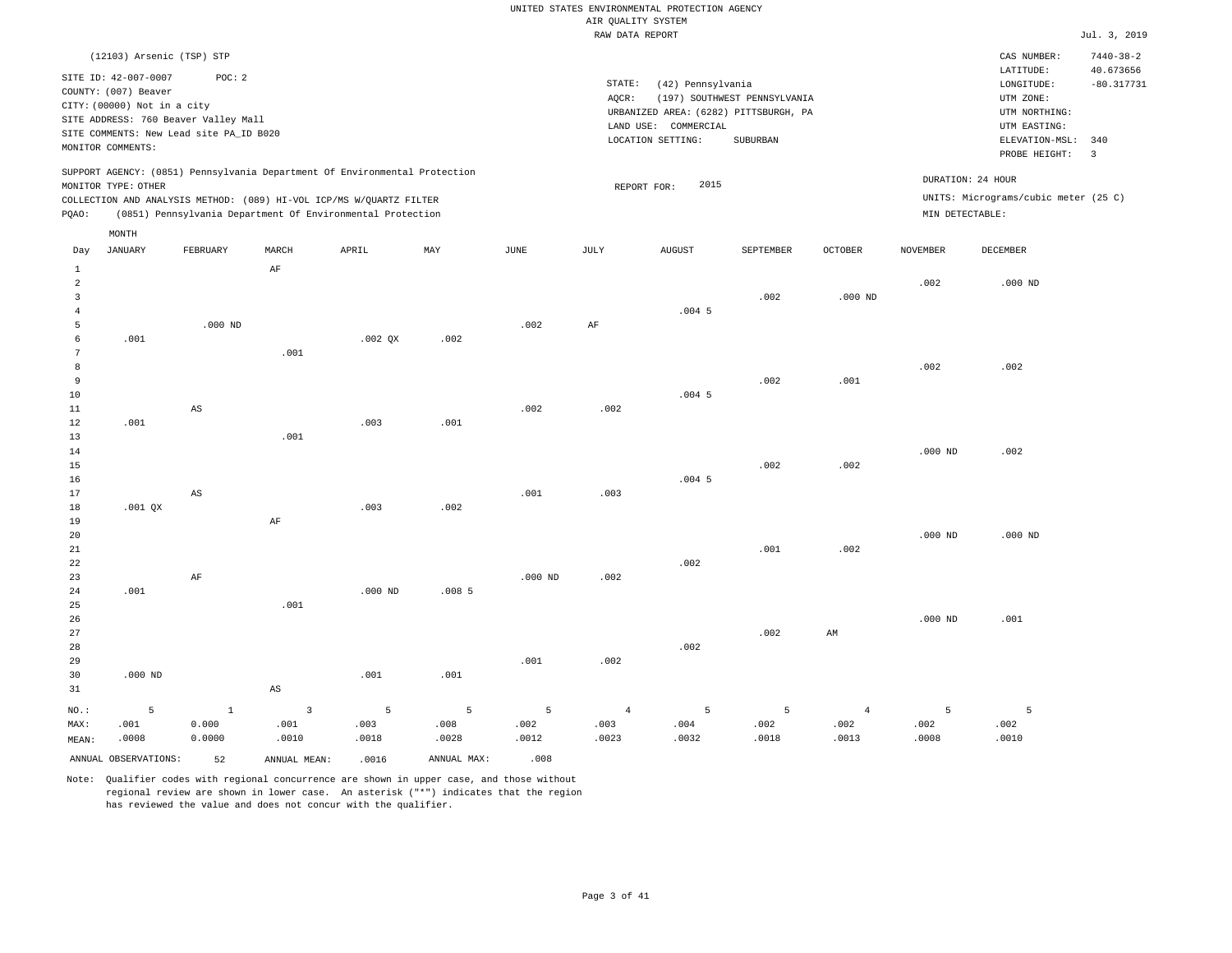# UNITED STATES ENVIRONMENTAL PROTECTION AGENCY AIR QUALITY SYSTEM

|                |                                              |                                         |           |                                                                            |           |                     | RAW DATA REPORT |                                           |                              |                |                 |                                      | Jul. 3, 2019                 |
|----------------|----------------------------------------------|-----------------------------------------|-----------|----------------------------------------------------------------------------|-----------|---------------------|-----------------|-------------------------------------------|------------------------------|----------------|-----------------|--------------------------------------|------------------------------|
|                | (12103) Arsenic (TSP) STP                    |                                         |           |                                                                            |           |                     |                 |                                           |                              |                |                 | CAS NUMBER:<br>LATITUDE:             | $7440 - 38 - 2$<br>40.673656 |
|                | SITE ID: 42-007-0007<br>COUNTY: (007) Beaver | POC: 2                                  |           |                                                                            |           |                     | STATE:          | (42) Pennsylvania                         |                              |                |                 | LONGITUDE:                           | $-80.317731$                 |
|                | CITY: (00000) Not in a city                  |                                         |           |                                                                            |           |                     | AQCR:           |                                           | (197) SOUTHWEST PENNSYLVANIA |                |                 | UTM ZONE:                            |                              |
|                |                                              | SITE ADDRESS: 760 Beaver Valley Mall    |           |                                                                            |           |                     |                 | URBANIZED AREA: (6282) PITTSBURGH, PA     |                              |                |                 | UTM NORTHING:                        |                              |
|                |                                              | SITE COMMENTS: New Lead site PA_ID B020 |           |                                                                            |           |                     |                 | LAND USE: COMMERCIAL<br>LOCATION SETTING: | SUBURBAN                     |                |                 | UTM EASTING:<br>ELEVATION-MSL:       | 340                          |
|                | MONITOR COMMENTS:                            |                                         |           |                                                                            |           |                     |                 |                                           |                              |                |                 | PROBE HEIGHT:                        | $\overline{\mathbf{3}}$      |
|                |                                              |                                         |           | SUPPORT AGENCY: (0851) Pennsylvania Department Of Environmental Protection |           |                     |                 |                                           |                              |                |                 | DURATION: 24 HOUR                    |                              |
|                | MONITOR TYPE: OTHER                          |                                         |           |                                                                            |           |                     | REPORT FOR:     | 2016                                      |                              |                |                 |                                      |                              |
|                |                                              |                                         |           | COLLECTION AND ANALYSIS METHOD: (089) HI-VOL ICP/MS W/QUARTZ FILTER        |           |                     |                 |                                           |                              |                |                 | UNITS: Micrograms/cubic meter (25 C) |                              |
| PQAO:          |                                              |                                         |           | (0851) Pennsylvania Department Of Environmental Protection                 |           |                     |                 |                                           |                              |                |                 | MIN DETECTABLE:                      |                              |
| Day            | MONTH<br><b>JANUARY</b>                      | FEBRUARY                                | MARCH     | APRIL                                                                      | MAY       | $_{\rm JUNE}$       | JULY            | <b>AUGUST</b>                             | SEPTEMBER                    | <b>OCTOBER</b> | <b>NOVEMBER</b> | <b>DECEMBER</b>                      |                              |
| $\mathbf{1}$   | $.000$ ND                                    |                                         | .001      |                                                                            |           |                     |                 |                                           |                              |                |                 |                                      |                              |
| $\overline{a}$ |                                              |                                         |           |                                                                            |           |                     |                 |                                           |                              |                | .002            | $.000$ ND                            |                              |
| $\overline{3}$ |                                              |                                         |           |                                                                            |           |                     |                 |                                           | .001                         | .001           |                 |                                      |                              |
| 4              |                                              |                                         |           |                                                                            |           |                     |                 | $.000$ ND                                 |                              |                |                 |                                      |                              |
| 5              |                                              |                                         |           |                                                                            |           | $\operatorname{AV}$ | .001            |                                           |                              |                |                 |                                      |                              |
| 6              |                                              | .001                                    |           | AM                                                                         | $.000$ ND |                     |                 |                                           |                              |                |                 |                                      |                              |
| 7              | .002                                         |                                         | $.000$ ND |                                                                            |           |                     |                 |                                           |                              |                |                 |                                      |                              |
| 8              |                                              |                                         |           |                                                                            |           |                     |                 |                                           |                              |                | .002            | $.000$ ND                            |                              |
| 9<br>10        |                                              |                                         |           |                                                                            |           |                     |                 |                                           | $.000$ ND                    | .001           |                 |                                      |                              |
| 11             |                                              |                                         |           |                                                                            |           | .001                | .003            | .001                                      |                              |                |                 |                                      |                              |
| 12             |                                              | $.000$ ND                               |           | $.000$ ND                                                                  | .002      |                     |                 |                                           |                              |                |                 |                                      |                              |
| 13             | $.000$ ND                                    |                                         | .001      |                                                                            |           |                     |                 |                                           |                              |                |                 |                                      |                              |
| 14             |                                              |                                         |           |                                                                            |           |                     |                 |                                           |                              |                | .002            | $.000$ ND                            |                              |
| 15             |                                              |                                         |           |                                                                            |           |                     |                 |                                           | $.000$ ND                    | .002           |                 |                                      |                              |
| 16             |                                              |                                         |           |                                                                            |           |                     |                 | $.000$ ND                                 |                              |                |                 |                                      |                              |
| 17             |                                              |                                         |           |                                                                            |           | $.000$ ND           | .001            |                                           |                              |                |                 |                                      |                              |
| 18             |                                              | $.000$ ND                               |           | .001                                                                       | .001      |                     |                 |                                           |                              |                |                 |                                      |                              |
| 19<br>20       | $.000$ ND                                    |                                         | $.000$ ND |                                                                            |           |                     |                 |                                           |                              |                | $.000$ ND       | .001                                 |                              |
| 21             |                                              |                                         |           |                                                                            |           |                     |                 |                                           | .002                         | $.000$ ND      |                 |                                      |                              |
| 22             |                                              |                                         |           |                                                                            |           |                     |                 | $.000$ ND                                 |                              |                |                 |                                      |                              |
| 23             |                                              |                                         |           |                                                                            |           | $.000$ ND           | .001            |                                           |                              |                |                 |                                      |                              |
| 24             |                                              | $.000$ ND                               |           | .001                                                                       | .001      |                     |                 |                                           |                              |                |                 |                                      |                              |
| 25             | $.000$ ND                                    |                                         | .001      |                                                                            |           |                     |                 |                                           |                              |                |                 |                                      |                              |
| 26             |                                              |                                         |           |                                                                            |           |                     |                 |                                           |                              |                | $.000$ ND       | AO                                   |                              |
| 27             |                                              |                                         |           |                                                                            |           |                     |                 |                                           | $.000$ ND                    | $_{\rm TS}$    |                 |                                      |                              |
| 28<br>29       |                                              |                                         |           |                                                                            |           | $.000$ ND           | .002            | .003                                      |                              |                |                 |                                      |                              |
| 30             |                                              |                                         |           | .003                                                                       | .002      |                     |                 |                                           |                              |                |                 |                                      |                              |
| 31             | $.000$ ND                                    |                                         | $.000$ ND |                                                                            |           |                     |                 |                                           |                              |                |                 |                                      |                              |
| NO.:           | 6                                            | $\overline{4}$                          | 6         | $\overline{4}$                                                             | 5         | $\overline{4}$      | 5               | 5                                         | 5                            | $\overline{4}$ | 5               | $\overline{4}$                       |                              |
| MAX:           | .002                                         | .001                                    | .001      | .003                                                                       | .002      | .001                | .003            | .003                                      | .002                         | .002           | .002            | .001                                 |                              |
| MEAN:          | .0003                                        | .0003                                   | .0005     | .0013                                                                      | .0012     | .0003               | .0016           | .0008                                     | .0006                        | .0010          | .0012           | .0003                                |                              |

Note: Qualifier codes with regional concurrence are shown in upper case, and those without regional review are shown in lower case. An asterisk ("\*") indicates that the region has reviewed the value and does not concur with the qualifier.

ANNUAL OBSERVATIONS: 57 ANNUAL MEAN: .0008 ANNUAL MAX: .003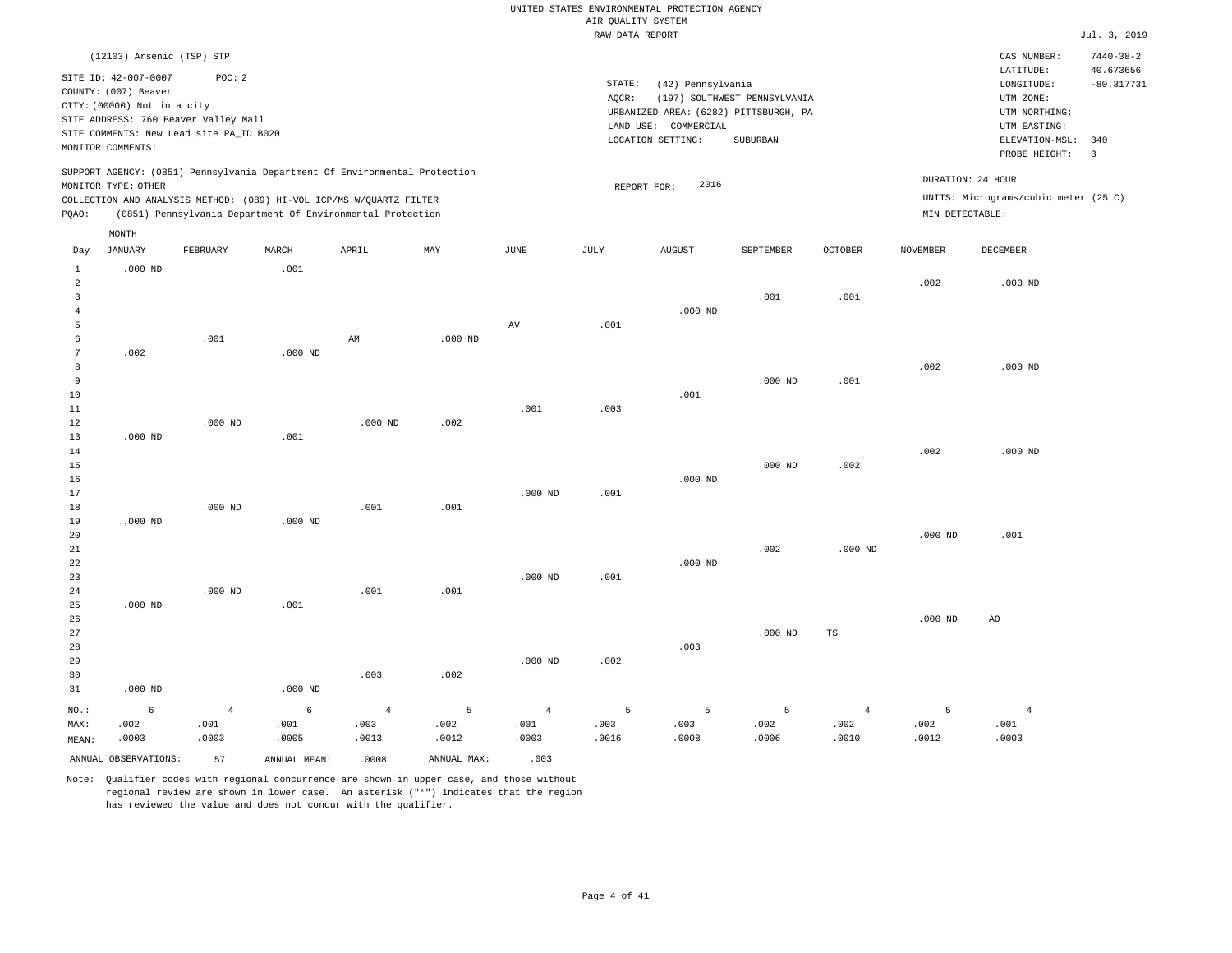|                |                             |                                         |               |                                                                            |             |             |                 | UNITED STATES ENVIRONMENTAL PROTECTION AGENCY |                                       |                |                     |                                      |                           |
|----------------|-----------------------------|-----------------------------------------|---------------|----------------------------------------------------------------------------|-------------|-------------|-----------------|-----------------------------------------------|---------------------------------------|----------------|---------------------|--------------------------------------|---------------------------|
|                |                             |                                         |               |                                                                            |             |             |                 | AIR QUALITY SYSTEM                            |                                       |                |                     |                                      |                           |
|                |                             |                                         |               |                                                                            |             |             |                 | RAW DATA REPORT                               |                                       |                |                     |                                      | Jul. 3, 2019              |
|                | (12103) Arsenic (TSP) STP   |                                         |               |                                                                            |             |             |                 |                                               |                                       |                |                     | CAS NUMBER:                          | $7440 - 38 - 2$           |
|                | SITE ID: 42-007-0007        | POC: 2                                  |               |                                                                            |             |             | STATE:          | (42) Pennsylvania                             |                                       |                |                     | LATITUDE:<br>LONGITUDE:              | 40.673656<br>$-80.317731$ |
|                | COUNTY: (007) Beaver        |                                         |               |                                                                            |             |             | AOCR:           |                                               | (197) SOUTHWEST PENNSYLVANIA          |                |                     | UTM ZONE:                            |                           |
|                | CITY: (00000) Not in a city |                                         |               |                                                                            |             |             |                 |                                               | URBANIZED AREA: (6282) PITTSBURGH, PA |                |                     | UTM NORTHING:                        |                           |
|                |                             | SITE ADDRESS: 760 Beaver Valley Mall    |               |                                                                            |             |             |                 | LAND USE: COMMERCIAL                          |                                       |                |                     | UTM EASTING:                         |                           |
|                |                             | SITE COMMENTS: New Lead site PA_ID B020 |               |                                                                            |             |             |                 | LOCATION SETTING:                             | SUBURBAN                              |                |                     | ELEVATION-MSL:                       | 340                       |
|                | MONITOR COMMENTS:           |                                         |               |                                                                            |             |             |                 |                                               |                                       |                |                     | PROBE HEIGHT:                        | $\overline{\mathbf{3}}$   |
|                |                             |                                         |               | SUPPORT AGENCY: (0851) Pennsylvania Department Of Environmental Protection |             |             |                 |                                               |                                       |                |                     |                                      |                           |
|                | MONITOR TYPE: OTHER         |                                         |               |                                                                            |             |             |                 | 2017<br>REPORT FOR:                           |                                       |                |                     | DURATION: 24 HOUR                    |                           |
|                |                             |                                         |               | COLLECTION AND ANALYSIS METHOD: (089) HI-VOL ICP/MS W/QUARTZ FILTER        |             |             |                 |                                               |                                       |                |                     | UNITS: Micrograms/cubic meter (25 C) |                           |
| PQAO:          |                             |                                         |               | (0851) Pennsylvania Department Of Environmental Protection                 |             |             |                 |                                               |                                       |                | MIN DETECTABLE:     |                                      |                           |
|                | MONTH                       |                                         |               |                                                                            |             |             |                 |                                               |                                       |                |                     |                                      |                           |
| Day            | <b>JANUARY</b>              | FEBRUARY                                | MARCH         | APRIL                                                                      | MAY         | <b>JUNE</b> | $\mathtt{JULY}$ | <b>AUGUST</b>                                 | SEPTEMBER                             | <b>OCTOBER</b> | <b>NOVEMBER</b>     | DECEMBER                             |                           |
| $\mathbf{1}$   | $.000$ ND                   |                                         |               | $.000$ ND                                                                  | $.000$ ND   |             |                 |                                               |                                       |                |                     |                                      |                           |
| $\overline{a}$ |                             |                                         | $.000$ ND     |                                                                            |             |             |                 |                                               |                                       |                |                     |                                      |                           |
| 3              |                             |                                         |               |                                                                            |             |             |                 |                                               |                                       |                |                     |                                      |                           |
| $\overline{4}$ |                             |                                         |               |                                                                            |             |             |                 |                                               |                                       |                |                     |                                      |                           |
| 5<br>6         |                             | $.000$ ND                               |               |                                                                            |             | $.000$ ND   |                 |                                               |                                       |                |                     |                                      |                           |
| 7              | $.000$ ND                   |                                         |               | $.000$ ND                                                                  | $.000$ ND   |             |                 |                                               |                                       |                |                     |                                      |                           |
| 8              |                             |                                         | $.000$ ND     |                                                                            |             |             |                 |                                               |                                       |                |                     |                                      |                           |
| 9              |                             |                                         |               |                                                                            |             |             |                 |                                               |                                       |                |                     |                                      |                           |
| $10$           |                             |                                         |               |                                                                            |             |             |                 |                                               |                                       |                |                     |                                      |                           |
| $11\,$         |                             |                                         |               |                                                                            |             |             |                 |                                               |                                       |                |                     |                                      |                           |
| 12             |                             | .001                                    |               |                                                                            |             | .001        |                 |                                               |                                       |                |                     |                                      |                           |
| 13             | $.000$ ND                   |                                         |               | .002                                                                       | .001        |             |                 |                                               |                                       |                |                     |                                      |                           |
| 14             |                             |                                         | $.000$ ND     |                                                                            |             |             |                 |                                               |                                       |                |                     |                                      |                           |
| 15<br>16       |                             |                                         |               |                                                                            |             |             |                 |                                               |                                       |                |                     |                                      |                           |
| 17             |                             |                                         |               |                                                                            |             |             |                 |                                               |                                       |                |                     |                                      |                           |
| 18             |                             | $.000$ ND                               |               |                                                                            |             | $.000$ ND   |                 |                                               |                                       |                |                     |                                      |                           |
| 19             | $.000$ ND                   |                                         |               | $.000$ ND                                                                  | .001        |             |                 |                                               |                                       |                |                     |                                      |                           |
| 20             |                             |                                         | .001          |                                                                            |             |             |                 |                                               |                                       |                |                     |                                      |                           |
| $2\sqrt{1}$    |                             |                                         |               |                                                                            |             |             |                 |                                               |                                       |                |                     |                                      |                           |
| ${\bf 22}$     |                             |                                         |               |                                                                            |             |             |                 |                                               |                                       |                |                     |                                      |                           |
| 23             |                             |                                         |               |                                                                            |             |             |                 |                                               |                                       |                |                     |                                      |                           |
| 24             |                             | .001                                    |               |                                                                            |             | $.000$ ND   |                 |                                               |                                       |                |                     |                                      |                           |
| 25<br>26       | $.000$ ND                   |                                         | .002          | AM                                                                         | $\hbox{AV}$ |             |                 |                                               |                                       |                |                     |                                      |                           |
| 27             |                             |                                         |               |                                                                            |             |             |                 |                                               |                                       |                |                     |                                      |                           |
| $2\,8$         |                             |                                         |               |                                                                            |             |             |                 |                                               |                                       |                |                     |                                      |                           |
| 29             |                             |                                         |               |                                                                            |             |             |                 |                                               |                                       |                |                     |                                      |                           |
| 30             |                             |                                         |               |                                                                            |             | $.000$ ND   |                 |                                               |                                       |                |                     |                                      |                           |
| 31             | .001                        |                                         |               |                                                                            | $.000$ ND   |             |                 |                                               |                                       |                |                     |                                      |                           |
| NO.:           | 6                           | $\overline{4}$                          | 5             | $\sqrt{4}$                                                                 | 5           | 5           | $\mathbb O$     | $\mathsf{O}\xspace$                           | $\mathsf 0$                           | $\mathsf{O}$   | $\mathsf{O}\xspace$ | $\mathbb O$                          |                           |
| MAX:           | .001                        | .001                                    | .002          | .002                                                                       | .001        | .001        |                 |                                               |                                       |                |                     |                                      |                           |
| MEAN:          | .0002                       | .0005                                   | .0006         | .0005                                                                      | .0004       | .0002       |                 |                                               |                                       |                |                     |                                      |                           |
|                | ANNUAL OBSERVATIONS:        | 29                                      | ANNUAL, MEAN: | .0004                                                                      | ANNUAL MAX: | .002        |                 |                                               |                                       |                |                     |                                      |                           |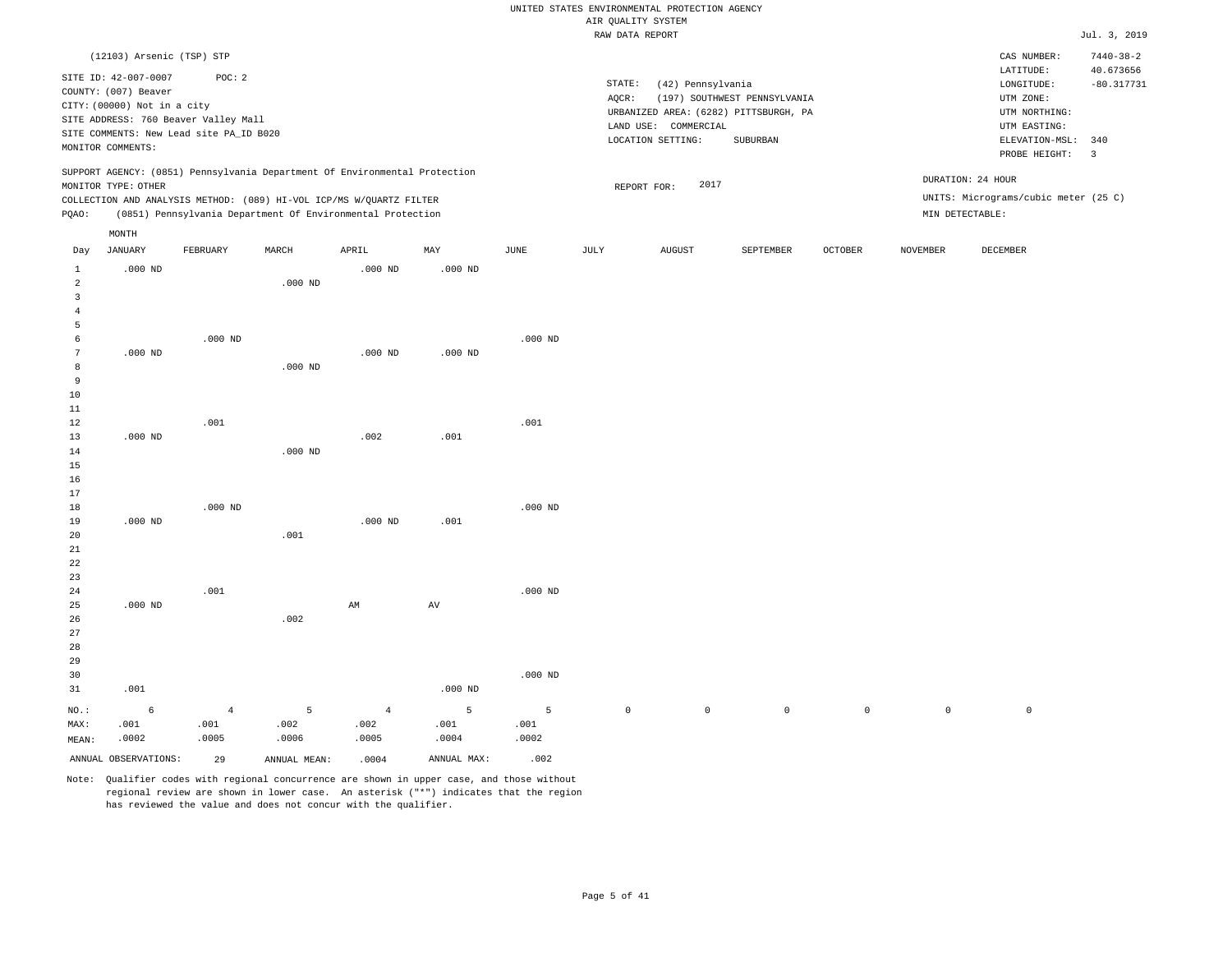|  |  |                    | UNITED STATES ENVIRONMENTAL PROTECTION AGENCY |  |
|--|--|--------------------|-----------------------------------------------|--|
|  |  | AIR OUALITY SYSTEM |                                               |  |
|  |  | nati nama nunong   |                                               |  |

|                |                                         |                         |                |                                                                            |              |                | RAW DATA REPORT |                    |                                       |                |                 |                                     | Jul. 3, 2019    |
|----------------|-----------------------------------------|-------------------------|----------------|----------------------------------------------------------------------------|--------------|----------------|-----------------|--------------------|---------------------------------------|----------------|-----------------|-------------------------------------|-----------------|
|                | (12105) Beryllium (TSP) STP             |                         |                |                                                                            |              |                |                 |                    |                                       |                |                 | CAS NUMBER:                         | $7440 - 41 - 7$ |
|                |                                         |                         |                |                                                                            |              |                |                 |                    |                                       |                |                 | LATITUDE:                           | 40.673656       |
|                | SITE ID: 42-007-0007                    | POC: 2                  |                |                                                                            |              |                | STATE:          | (42) Pennsylvania  |                                       |                |                 | LONGITUDE:                          | $-80.317731$    |
|                | COUNTY: (007) Beaver                    |                         |                |                                                                            |              |                | AQCR:           |                    | (197) SOUTHWEST PENNSYLVANIA          |                |                 | UTM ZONE:                           |                 |
|                | CITY: (00000) Not in a city             |                         |                |                                                                            |              |                |                 |                    | URBANIZED AREA: (6282) PITTSBURGH, PA |                |                 | UTM NORTHING:                       |                 |
|                | SITE ADDRESS: 760 Beaver Valley Mall    |                         |                |                                                                            |              |                | LAND USE:       | COMMERCIAL         |                                       |                |                 | UTM EASTING:                        |                 |
|                | SITE COMMENTS: New Lead site PA_ID B020 |                         |                |                                                                            |              |                |                 | LOCATION SETTING:  | SUBURBAN                              |                |                 | ELEVATION-MSL:                      | 340             |
|                | MONITOR COMMENTS:                       |                         |                |                                                                            |              |                |                 |                    |                                       |                |                 | PROBE HEIGHT:                       | $\overline{3}$  |
|                |                                         |                         |                | SUPPORT AGENCY: (0851) Pennsylvania Department Of Environmental Protection |              |                |                 |                    |                                       |                |                 |                                     |                 |
|                | MONITOR TYPE: OTHER                     |                         |                |                                                                            |              |                | REPORT FOR:     | 2013               |                                       |                |                 | DURATION: 24 HOUR                   |                 |
|                |                                         |                         |                | COLLECTION AND ANALYSIS METHOD: (089) HI-VOL ICP/MS W/QUARTZ FILTER        |              |                |                 |                    |                                       |                |                 | UNITS: Nanograms/cubic meter (25 C) |                 |
| PQAO:          |                                         |                         |                | (0851) Pennsylvania Department Of Environmental Protection                 |              |                |                 |                    |                                       |                | MIN DETECTABLE: |                                     |                 |
|                | MONTH                                   |                         |                |                                                                            |              |                |                 |                    |                                       |                |                 |                                     |                 |
| Day            | <b>JANUARY</b>                          | FEBRUARY                | MARCH          | APRIL                                                                      | MAY          | JUNE           | JULY            | <b>AUGUST</b>      | SEPTEMBER                             | <b>OCTOBER</b> | <b>NOVEMBER</b> | DECEMBER                            |                 |
| 1              |                                         |                         |                |                                                                            |              |                |                 |                    | AF                                    | $.000$ ND      |                 |                                     |                 |
| $\overline{a}$ |                                         |                         |                |                                                                            |              |                |                 | $.000$ ND          |                                       |                |                 |                                     |                 |
| $\overline{3}$ |                                         | $.000$ ND               |                |                                                                            |              | $.000$ ND      | $.000$ ND       |                    |                                       |                |                 |                                     |                 |
| $\overline{4}$ | $.000$ ND                               |                         |                | $.000$ ND                                                                  | $.000$ ND    |                |                 |                    |                                       |                |                 |                                     |                 |
| 5              |                                         |                         | $\rm AF$       |                                                                            |              |                |                 |                    |                                       |                |                 |                                     |                 |
| 6              |                                         |                         |                |                                                                            |              |                |                 |                    |                                       |                | AS              | $.000$ ND                           |                 |
| 7              |                                         |                         |                |                                                                            |              |                |                 |                    | $.000$ ND                             | $.000$ ND      |                 |                                     |                 |
| 8              |                                         |                         |                |                                                                            |              |                |                 | $.000$ ND          |                                       |                |                 |                                     |                 |
| 9              |                                         | $\mathbb{A}\mathbb{S}$  |                |                                                                            |              | AS             | $.000$ ND       |                    |                                       |                |                 |                                     |                 |
| 10             | $.000$ ND                               |                         |                | AS                                                                         | $.000$ ND    |                |                 |                    |                                       |                |                 |                                     |                 |
| 11             |                                         |                         | $.000$ ND      |                                                                            |              |                |                 |                    |                                       |                |                 |                                     |                 |
| 12             |                                         |                         |                |                                                                            |              |                |                 |                    |                                       |                | $.000$ ND       | $.000$ ND                           |                 |
| 13             |                                         |                         |                |                                                                            |              |                |                 |                    | $.000$ ND                             | $_{\rm AS}$    |                 |                                     |                 |
| 14             |                                         |                         |                |                                                                            |              |                |                 | .000 <sub>ND</sub> |                                       |                |                 |                                     |                 |
| 15             |                                         | $\mathbb{A}\mathbb{S}$  |                |                                                                            |              | AF             | $.000$ ND       |                    |                                       |                |                 |                                     |                 |
| 16             | $.000$ ND                               |                         |                | $.000$ ND                                                                  | $_{\rm AS}$  |                |                 |                    |                                       |                |                 |                                     |                 |
| 17             |                                         |                         | $.000$ ND      |                                                                            |              |                |                 |                    |                                       |                |                 |                                     |                 |
| 18             |                                         |                         |                |                                                                            |              |                |                 |                    |                                       |                | $.000$ ND       | $\mathbb{A}\mathbb{S}$              |                 |
| 19             |                                         |                         |                |                                                                            |              |                |                 |                    | $.000$ ND                             | $.000$ ND      |                 |                                     |                 |
| 20             |                                         |                         |                |                                                                            |              |                |                 | $.000$ ND          |                                       |                |                 |                                     |                 |
| 21             |                                         | $.000$ ND               |                | $.000$ ND                                                                  |              | $_{\rm AS}$    | $.000$ ND       |                    |                                       |                |                 |                                     |                 |
| 22             | AS                                      |                         |                |                                                                            | $.000$ ND    |                |                 |                    |                                       |                |                 |                                     |                 |
| 23             |                                         |                         | $\rm AF$       |                                                                            |              |                |                 |                    |                                       |                | $.000$ ND       |                                     |                 |
| 24<br>25       |                                         |                         |                |                                                                            |              |                |                 |                    | AS                                    | $.000$ ND      |                 | $.000$ ND                           |                 |
| 26             |                                         |                         |                |                                                                            |              |                |                 | $.000$ ND          |                                       |                |                 |                                     |                 |
| 27             |                                         | $.000$ ND               |                |                                                                            |              | $.000$ ND      | $.000$ ND       |                    |                                       |                |                 |                                     |                 |
| 28             | AS                                      |                         |                | AS                                                                         | $_{\rm AS}$  |                |                 |                    |                                       |                |                 |                                     |                 |
| 29             |                                         |                         | $.000$ ND      |                                                                            |              |                |                 |                    |                                       |                |                 |                                     |                 |
| 30             |                                         |                         |                |                                                                            |              |                |                 |                    |                                       |                | AS              | $.000$ ND                           |                 |
| 31             |                                         |                         |                |                                                                            |              |                |                 |                    |                                       | $.000$ ND      |                 |                                     |                 |
|                |                                         |                         |                |                                                                            |              |                |                 |                    |                                       |                |                 |                                     |                 |
| $NO.$ :        | $\overline{\mathbf{3}}$                 | $\overline{\mathbf{3}}$ | $\overline{3}$ | $\overline{\mathbf{3}}$                                                    | $\mathbf{3}$ | $\overline{a}$ | 5               | 5                  | $\overline{3}$                        | 5              | $\overline{3}$  | $\overline{4}$                      |                 |
| MAX:           | 0.000                                   | 0.000                   | 0.000          | 0.000                                                                      | 0.000        | 0.000          | 0.000           | 0.000              | 0.000                                 | 0.000          | 0.000           | 0.000                               |                 |
| MEAN:          | 0.0000                                  | 0.0000                  | 0.0000         | 0.0000                                                                     | 0.0000       | 0.0000         | 0.0000          | 0.0000             | 0.0000                                | 0.0000         | 0.0000          | 0.0000                              |                 |
|                | ANNUAL OBSERVATIONS:                    | 42                      | ANNUAL MEAN:   | 0.0000                                                                     | ANNUAL MAX:  | 0.000          |                 |                    |                                       |                |                 |                                     |                 |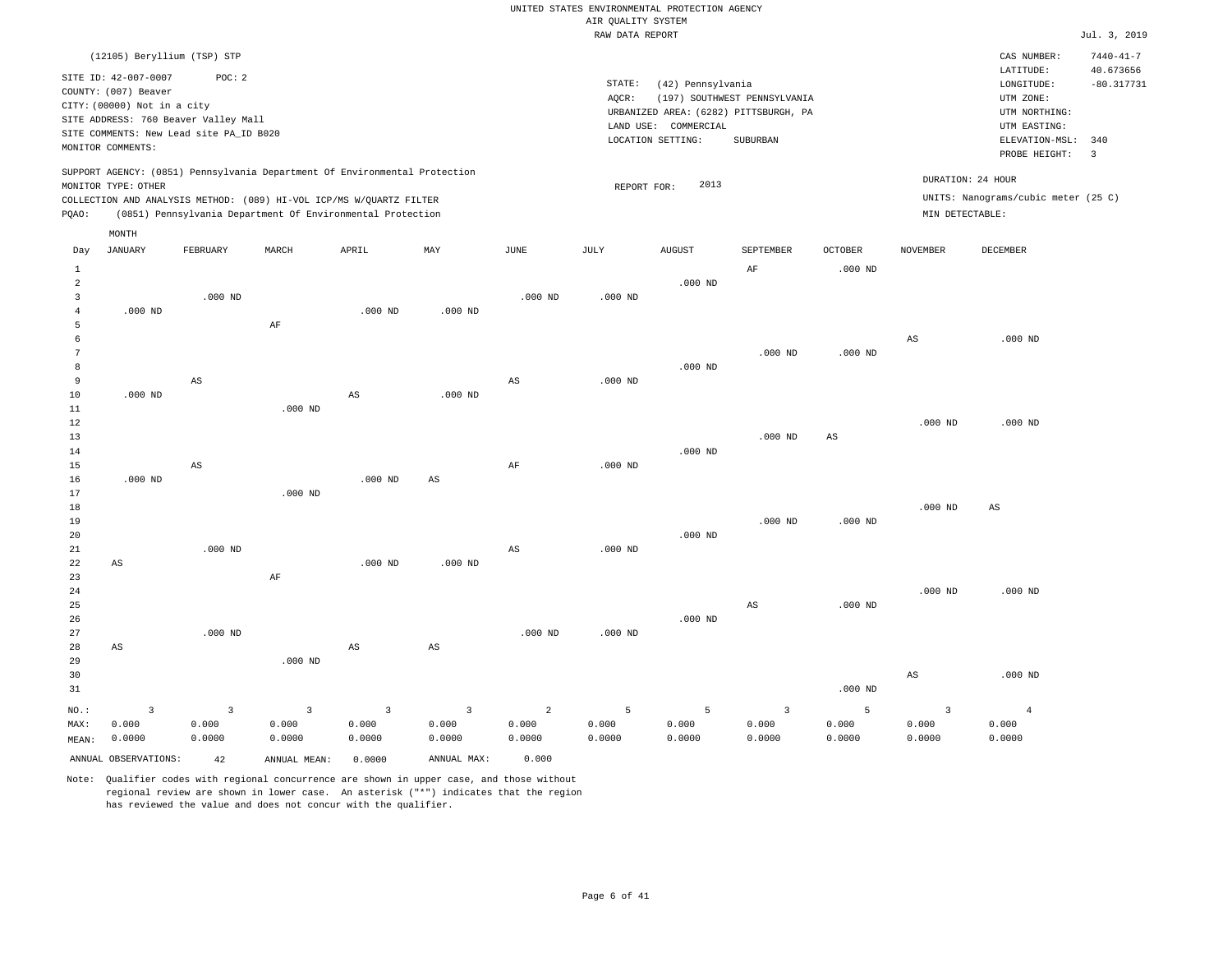|  |  |                    | UNITED STATES ENVIRONMENTAL PROTECTION AGENCY |  |
|--|--|--------------------|-----------------------------------------------|--|
|  |  | AIR OUALITY SYSTEM |                                               |  |
|  |  | תחמתתה גתגם שגם    |                                               |  |

|                |                                         |                         |              |                                                                            |                |                | RAW DATA REPORT         |                        |                                       |                |                 |                                     | Jul. 3, 2019    |
|----------------|-----------------------------------------|-------------------------|--------------|----------------------------------------------------------------------------|----------------|----------------|-------------------------|------------------------|---------------------------------------|----------------|-----------------|-------------------------------------|-----------------|
|                | (12105) Beryllium (TSP) STP             |                         |              |                                                                            |                |                |                         |                        |                                       |                |                 | CAS NUMBER:                         | $7440 - 41 - 7$ |
|                | SITE ID: 42-007-0007                    | POC: 2                  |              |                                                                            |                |                |                         |                        |                                       |                |                 | LATITUDE:                           | 40.673656       |
|                | COUNTY: (007) Beaver                    |                         |              |                                                                            |                |                | STATE:                  | (42) Pennsylvania      |                                       |                |                 | LONGITUDE:                          | $-80.317731$    |
|                | CITY: (00000) Not in a city             |                         |              |                                                                            |                |                | AOCR:                   |                        | (197) SOUTHWEST PENNSYLVANIA          |                |                 | UTM ZONE:                           |                 |
|                |                                         |                         |              |                                                                            |                |                |                         |                        | URBANIZED AREA: (6282) PITTSBURGH, PA |                |                 | UTM NORTHING:                       |                 |
|                | SITE ADDRESS: 760 Beaver Valley Mall    |                         |              |                                                                            |                |                | LAND USE:               | COMMERCIAL             |                                       |                |                 | UTM EASTING:                        |                 |
|                | SITE COMMENTS: New Lead site PA_ID B020 |                         |              |                                                                            |                |                |                         | LOCATION SETTING:      | SUBURBAN                              |                |                 | ELEVATION-MSL:                      | 340             |
|                | MONITOR COMMENTS:                       |                         |              |                                                                            |                |                |                         |                        |                                       |                |                 | PROBE HEIGHT:                       | $\overline{3}$  |
|                |                                         |                         |              | SUPPORT AGENCY: (0851) Pennsylvania Department Of Environmental Protection |                |                |                         |                        |                                       |                |                 | DURATION: 24 HOUR                   |                 |
|                | MONITOR TYPE: OTHER                     |                         |              |                                                                            |                |                | REPORT FOR:             | 2014                   |                                       |                |                 |                                     |                 |
|                |                                         |                         |              | COLLECTION AND ANALYSIS METHOD: (089) HI-VOL ICP/MS W/QUARTZ FILTER        |                |                |                         |                        |                                       |                |                 | UNITS: Nanograms/cubic meter (25 C) |                 |
| PQAO:          |                                         |                         |              | (0851) Pennsylvania Department Of Environmental Protection                 |                |                |                         |                        |                                       |                | MIN DETECTABLE: |                                     |                 |
|                | MONTH                                   |                         |              |                                                                            |                |                |                         |                        |                                       |                |                 |                                     |                 |
| Day            | <b>JANUARY</b>                          | FEBRUARY                | MARCH        | APRIL                                                                      | MAY            | JUNE           | JULY                    | <b>AUGUST</b>          | SEPTEMBER                             | <b>OCTOBER</b> | <b>NOVEMBER</b> | DECEMBER                            |                 |
| $\mathbf{1}$   |                                         |                         |              |                                                                            |                |                |                         |                        |                                       |                | $.000$ ND       | $.000$ ND                           |                 |
| $\overline{a}$ |                                         |                         |              |                                                                            |                |                |                         |                        | $.000$ ND                             | $.000$ ND      |                 |                                     |                 |
| $\overline{3}$ |                                         |                         |              |                                                                            |                |                |                         | $.000$ ND              |                                       |                |                 |                                     |                 |
| $\overline{4}$ |                                         | AF                      |              |                                                                            |                | AF             | AS                      |                        |                                       |                |                 |                                     |                 |
| 5              | $.000$ ND                               |                         |              | $\rm AF$                                                                   | $\rm{AF}$      |                |                         |                        |                                       |                |                 |                                     |                 |
| 6              |                                         |                         | $.000$ ND    |                                                                            |                |                |                         |                        |                                       |                |                 |                                     |                 |
| $\overline{7}$ |                                         |                         |              |                                                                            |                |                |                         |                        |                                       |                | $.000$ ND       | $.000$ ND                           |                 |
| 8              |                                         |                         |              |                                                                            |                |                |                         |                        | $.000$ ND                             | $.000$ ND      |                 |                                     |                 |
| 9              |                                         |                         |              |                                                                            |                |                |                         | $.000$ ND              |                                       |                |                 |                                     |                 |
| 10             |                                         | $.000$ ND               |              |                                                                            |                | AS             | $.000$ ND               |                        |                                       |                |                 |                                     |                 |
| 11             | AS                                      |                         |              | $\mathbb{A}\mathbb{S}$                                                     | $.000$ ND      |                |                         |                        |                                       |                |                 |                                     |                 |
| 12             |                                         |                         | $.000$ ND    |                                                                            |                |                |                         |                        |                                       |                |                 |                                     |                 |
| 13             |                                         |                         |              |                                                                            |                |                |                         |                        |                                       |                | $.000$ ND       | $.000$ ND                           |                 |
| 14             |                                         |                         |              |                                                                            |                |                |                         |                        | $.000$ ND                             | $.000$ ND      |                 |                                     |                 |
| 15             |                                         |                         |              |                                                                            |                |                |                         | $\mathbb{A}\mathbb{S}$ |                                       |                |                 |                                     |                 |
| 16             |                                         | AF                      |              |                                                                            |                | AS             | $.000$ ND               |                        |                                       |                |                 |                                     |                 |
| 17             | $.000$ ND                               |                         |              | $.000$ ND                                                                  | $.000$ ND      |                |                         |                        |                                       |                |                 |                                     |                 |
| $1\,8$         |                                         |                         | $.000$ ND    |                                                                            |                |                |                         |                        |                                       |                |                 |                                     |                 |
| 19             |                                         |                         |              |                                                                            |                |                |                         |                        |                                       |                | $.000$ ND       | $.000$ ND                           |                 |
| 20             |                                         |                         |              |                                                                            |                |                |                         |                        | $.000$ ND                             | $.000$ ND      |                 |                                     |                 |
| 21             |                                         |                         |              |                                                                            |                |                |                         | $\rm AF$               |                                       |                |                 |                                     |                 |
| 22             |                                         | $.000$ ND               |              |                                                                            |                | $.000$ ND      | $\rm AF$                |                        |                                       |                |                 |                                     |                 |
| 23             | $.000$ ND                               |                         |              | $.000$ ND                                                                  | AF             |                |                         |                        |                                       |                |                 |                                     |                 |
| 24             |                                         |                         | $.000$ ND    |                                                                            |                |                |                         |                        |                                       |                |                 |                                     |                 |
| 25             |                                         |                         |              |                                                                            |                |                |                         |                        |                                       |                | $.000$ ND       | $.000$ ND                           |                 |
| 26             |                                         |                         |              |                                                                            |                |                |                         |                        | AS                                    | AS             |                 |                                     |                 |
| 27             |                                         |                         |              |                                                                            |                |                |                         | $.000$ ND              |                                       |                |                 |                                     |                 |
| 28             |                                         | $.000$ ND               |              |                                                                            |                | $.000$ ND      | $.000$ ND               |                        |                                       |                |                 |                                     |                 |
| 29             | $.000$ ND                               |                         |              | AF                                                                         | $.000$ ND      |                |                         |                        |                                       |                |                 |                                     |                 |
| 30             |                                         |                         | $.000$ ND    |                                                                            |                |                |                         |                        |                                       |                |                 |                                     |                 |
| 31             |                                         |                         |              |                                                                            |                |                |                         |                        |                                       |                |                 | $.000$ ND                           |                 |
| NO.:           | $\overline{4}$                          | $\overline{\mathbf{3}}$ | 5            | $\overline{a}$                                                             | $\overline{3}$ | $\overline{a}$ | $\overline{\mathbf{3}}$ | $\overline{3}$         | $\overline{4}$                        | $\overline{4}$ | 5               | 6                                   |                 |
| MAX:           | 0.000                                   | 0.000                   | 0.000        | 0.000                                                                      | 0.000          | 0.000          | 0.000                   | 0.000                  | 0.000                                 | 0.000          | 0.000           | 0.000                               |                 |
| MEAN:          | 0.0000                                  | 0.0000                  | 0.0000       | 0.0000                                                                     | 0.0000         | 0.0000         | 0.0000                  | 0.0000                 | 0.0000                                | 0.0000         | 0.0000          | 0.0000                              |                 |
|                | ANNUAL OBSERVATIONS:                    | $4\,4$                  | ANNUAL MEAN: | 0.0000                                                                     | ANNUAL MAX:    | 0.000          |                         |                        |                                       |                |                 |                                     |                 |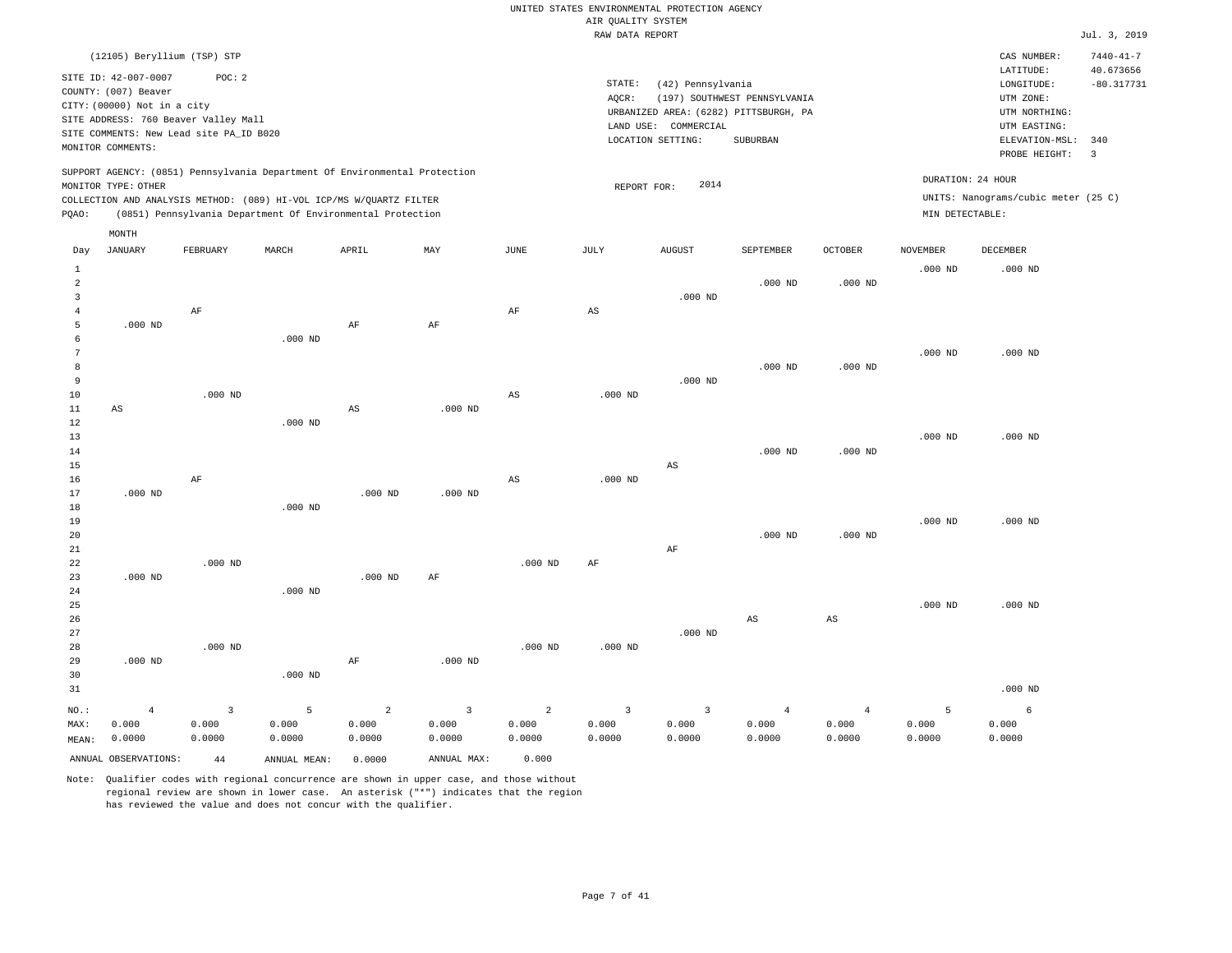# UNITED STATES ENVIRONMENTAL PROTECTION AGENCY AIR QUALITY SYSTEM

|          |                                                     |                                                                            |           |           |           |                    | RAW DATA REPORT |                                       |                              |                |                 |                                     | Jul. 3, 2019                 |
|----------|-----------------------------------------------------|----------------------------------------------------------------------------|-----------|-----------|-----------|--------------------|-----------------|---------------------------------------|------------------------------|----------------|-----------------|-------------------------------------|------------------------------|
|          | (12105) Beryllium (TSP) STP                         |                                                                            |           |           |           |                    |                 |                                       |                              |                |                 | CAS NUMBER:<br>LATITUDE:            | $7440 - 41 - 7$<br>40.673656 |
|          | SITE ID: 42-007-0007                                | POC: 2                                                                     |           |           |           |                    | STATE:          | (42) Pennsylvania                     |                              |                |                 | LONGITUDE:                          | $-80.317731$                 |
|          | COUNTY: (007) Beaver<br>CITY: (00000) Not in a city |                                                                            |           |           |           |                    | AQCR:           |                                       | (197) SOUTHWEST PENNSYLVANIA |                |                 | UTM ZONE:                           |                              |
|          |                                                     | SITE ADDRESS: 760 Beaver Valley Mall                                       |           |           |           |                    |                 | URBANIZED AREA: (6282) PITTSBURGH, PA |                              |                |                 | UTM NORTHING:                       |                              |
|          |                                                     | SITE COMMENTS: New Lead site PA_ID B020                                    |           |           |           |                    |                 | LAND USE: COMMERCIAL                  |                              |                |                 | UTM EASTING:                        |                              |
|          | MONITOR COMMENTS:                                   |                                                                            |           |           |           |                    |                 | LOCATION SETTING:                     | SUBURBAN                     |                |                 | ELEVATION-MSL:                      | 340                          |
|          |                                                     |                                                                            |           |           |           |                    |                 |                                       |                              |                |                 | PROBE HEIGHT:                       | $\overline{3}$               |
|          | MONITOR TYPE: OTHER                                 | SUPPORT AGENCY: (0851) Pennsylvania Department Of Environmental Protection |           |           |           |                    | REPORT FOR:     | 2015                                  |                              |                |                 | DURATION: 24 HOUR                   |                              |
|          |                                                     | COLLECTION AND ANALYSIS METHOD: (089) HI-VOL ICP/MS W/OUARTZ FILTER        |           |           |           |                    |                 |                                       |                              |                |                 | UNITS: Nanograms/cubic meter (25 C) |                              |
| PQAO:    |                                                     | (0851) Pennsylvania Department Of Environmental Protection                 |           |           |           |                    |                 |                                       |                              |                | MIN DETECTABLE: |                                     |                              |
|          | MONTH                                               |                                                                            |           |           |           |                    |                 |                                       |                              |                |                 |                                     |                              |
| Day      | JANUARY                                             | FEBRUARY                                                                   | MARCH     | APRIL     | MAY       | JUNE               | JULY            | AUGUST                                | SEPTEMBER                    | <b>OCTOBER</b> | <b>NOVEMBER</b> | DECEMBER                            |                              |
| 1        |                                                     |                                                                            | AF        |           |           |                    |                 |                                       |                              |                |                 |                                     |                              |
| 2        |                                                     |                                                                            |           |           |           |                    |                 |                                       |                              |                | $.000$ ND       | $.000$ ND                           |                              |
| 3        |                                                     |                                                                            |           |           |           |                    |                 |                                       | $.000$ ND                    | $.000$ ND      |                 |                                     |                              |
|          |                                                     |                                                                            |           |           |           |                    |                 | $.000$ ND                             |                              |                |                 |                                     |                              |
| 5        |                                                     | $.000$ ND                                                                  |           |           |           | $.000$ ND          | AF              |                                       |                              |                |                 |                                     |                              |
| 6        | $.000$ ND                                           |                                                                            |           | $.000$ ND | $.000$ ND |                    |                 |                                       |                              |                |                 |                                     |                              |
| 7        |                                                     |                                                                            | $.000$ ND |           |           |                    |                 |                                       |                              |                |                 |                                     |                              |
| 8        |                                                     |                                                                            |           |           |           |                    |                 |                                       |                              |                | $.000$ ND       | $.000$ ND                           |                              |
| 9        |                                                     |                                                                            |           |           |           |                    |                 |                                       | $.000$ ND                    | $.000$ ND      |                 |                                     |                              |
| 10       |                                                     |                                                                            |           |           |           |                    |                 | $.000$ ND                             |                              |                |                 |                                     |                              |
| 11       |                                                     | AS                                                                         |           |           |           | $.000$ ND          | $.000$ ND       |                                       |                              |                |                 |                                     |                              |
| 12       | $.000$ ND                                           |                                                                            |           | $.000$ ND | $.000$ ND |                    |                 |                                       |                              |                |                 |                                     |                              |
| 13       |                                                     |                                                                            | $.000$ ND |           |           |                    |                 |                                       |                              |                |                 |                                     |                              |
| 14       |                                                     |                                                                            |           |           |           |                    |                 |                                       |                              |                | $.000$ ND       | $.000$ ND                           |                              |
| 15       |                                                     |                                                                            |           |           |           |                    |                 | $.000$ ND                             | $.000$ ND                    | $.000$ ND      |                 |                                     |                              |
| 16<br>17 |                                                     | AS                                                                         |           |           |           | .000 <sub>ND</sub> | $.000$ ND       |                                       |                              |                |                 |                                     |                              |
| 18       | $.000$ ND                                           |                                                                            |           | $.000$ ND | $.000$ ND |                    |                 |                                       |                              |                |                 |                                     |                              |
| 19       |                                                     |                                                                            | $\rm AF$  |           |           |                    |                 |                                       |                              |                |                 |                                     |                              |
| 20       |                                                     |                                                                            |           |           |           |                    |                 |                                       |                              |                | $.000$ ND       | $.000$ ND                           |                              |
| 21       |                                                     |                                                                            |           |           |           |                    |                 |                                       | $.000$ ND                    | $.000$ ND      |                 |                                     |                              |
|          |                                                     |                                                                            |           |           |           |                    |                 |                                       |                              |                |                 |                                     |                              |

| 22    |           |          |           |           |           |           |                | $.000$ ND |           |        |           |           |
|-------|-----------|----------|-----------|-----------|-----------|-----------|----------------|-----------|-----------|--------|-----------|-----------|
| 23    |           | AF       |           |           |           | $.000$ ND | $.000$ ND      |           |           |        |           |           |
| 24    | $.000$ ND |          |           | $.000$ ND | $.000$ ND |           |                |           |           |        |           |           |
| 25    |           |          | $.000$ ND |           |           |           |                |           |           |        |           |           |
| 26    |           |          |           |           |           |           |                |           |           |        | $.000$ ND | $.000$ ND |
| 27    |           |          |           |           |           |           |                |           | $.000$ ND | AM     |           |           |
| 28    |           |          |           |           |           |           |                | $.000$ ND |           |        |           |           |
| 29    |           |          |           |           |           | $.000$ ND | $.000$ ND      |           |           |        |           |           |
| 30    | $.000$ ND |          |           | $.000$ ND | $.000$ ND |           |                |           |           |        |           |           |
| 31    |           |          | AS        |           |           |           |                |           |           |        |           |           |
| NO.:  | 5         | <b>+</b> | 3         | 5         | 5         | 5         | $\overline{4}$ | 5         | 5         | 4      | 5         | 5         |
| MAX:  | 0.000     | 0.000    | 0.000     | 0.000     | 0.000     | 0.000     | 0.000          | 0.000     | 0.000     | 0.000  | 0.000     | 0.000     |
| MEAN: | 0.0000    | 0.0000   | 0.0000    | 0.0000    | 0.0000    | 0.0000    | 0.0000         | 0.0000    | 0.0000    | 0.0000 | 0.0000    | 0.0000    |

Note: Qualifier codes with regional concurrence are shown in upper case, and those without regional review are shown in lower case. An asterisk ("\*") indicates that the region

ANNUAL OBSERVATIONS: 52 ANNUAL MEAN: 0.0000 ANNUAL MAX: 0.000

has reviewed the value and does not concur with the qualifier.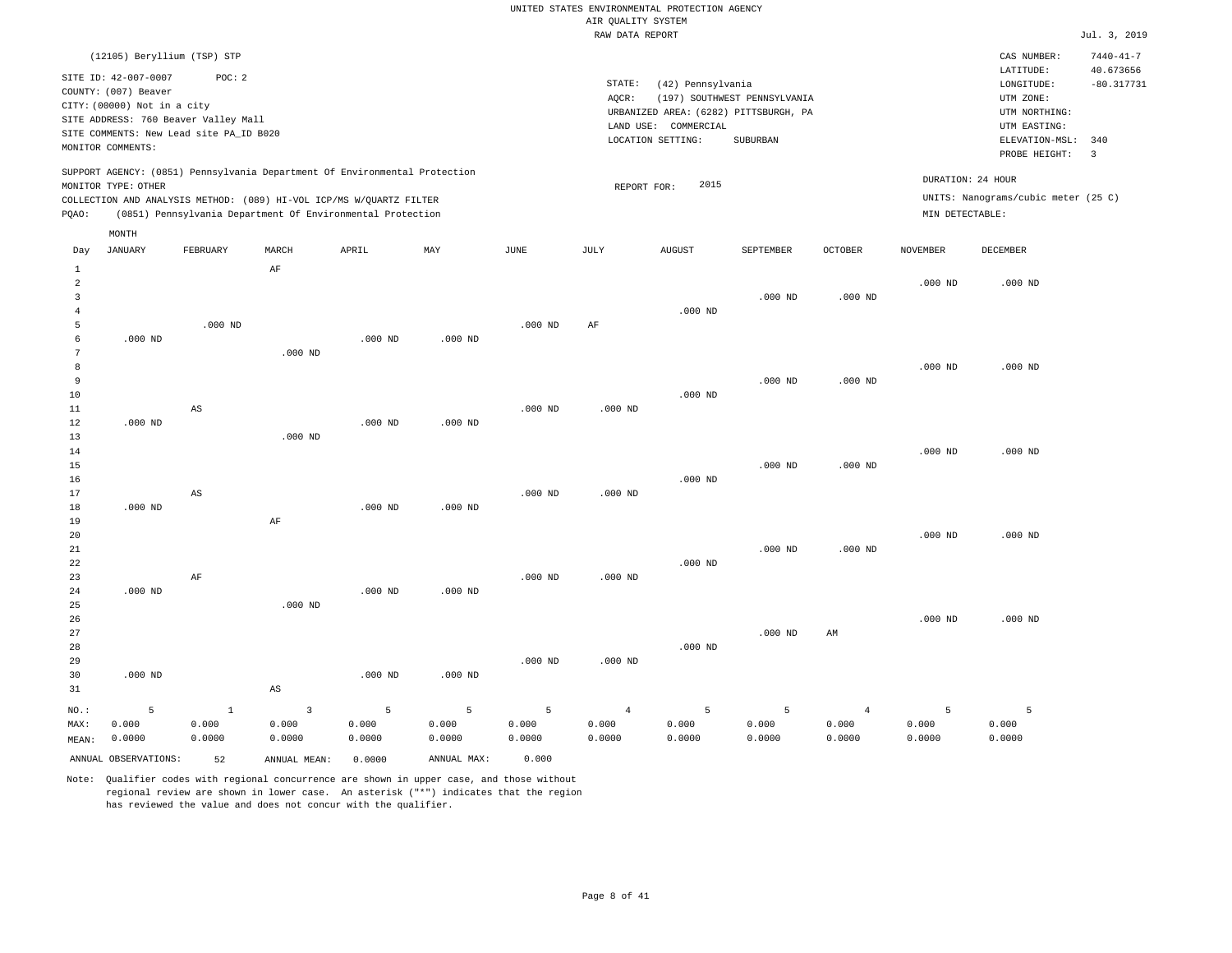#### RAW DATA REPORT **FOUND ASSESSED ASSESSED A**  $J$ ul. 3, 2019 UNITED STATES ENVIRONMENTAL PROTECTION AGENCY AIR QUALITY SYSTEM

|                                                       |                                                                                                                                                                                     |                                   |                                                            |                                   |                      |                                 | THAN DITTLE THE OILE |                                                                                                         |                                          |                                   |                      |                                                                                                          | $0.421$ $0.721$                                             |
|-------------------------------------------------------|-------------------------------------------------------------------------------------------------------------------------------------------------------------------------------------|-----------------------------------|------------------------------------------------------------|-----------------------------------|----------------------|---------------------------------|----------------------|---------------------------------------------------------------------------------------------------------|------------------------------------------|-----------------------------------|----------------------|----------------------------------------------------------------------------------------------------------|-------------------------------------------------------------|
|                                                       | (12105) Beryllium (TSP) STP                                                                                                                                                         |                                   |                                                            |                                   |                      |                                 |                      |                                                                                                         |                                          |                                   |                      | CAS NUMBER:                                                                                              | $7440 - 41 - 7$                                             |
|                                                       | SITE ID: 42-007-0007<br>COUNTY: (007) Beaver<br>CITY: (00000) Not in a city<br>SITE ADDRESS: 760 Beaver Valley Mall<br>SITE COMMENTS: New Lead site PA_ID B020<br>MONITOR COMMENTS: | POC: 2                            |                                                            |                                   |                      |                                 | STATE:<br>AQCR:      | (42) Pennsylvania<br>URBANIZED AREA: (6282) PITTSBURGH, PA<br>LAND USE: COMMERCIAL<br>LOCATION SETTING: | (197) SOUTHWEST PENNSYLVANIA<br>SUBURBAN |                                   |                      | LATITUDE:<br>LONGITUDE:<br>UTM ZONE:<br>UTM NORTHING:<br>UTM EASTING:<br>ELEVATION-MSL:<br>PROBE HEIGHT: | 40.673656<br>$-80.317731$<br>340<br>$\overline{\mathbf{3}}$ |
| PQAO:                                                 | SUPPORT AGENCY: (0851) Pennsylvania Department Of Environmental Protection<br>MONITOR TYPE: OTHER<br>COLLECTION AND ANALYSIS METHOD: (089) HI-VOL ICP/MS W/QUARTZ FILTER            |                                   | (0851) Pennsylvania Department Of Environmental Protection |                                   |                      |                                 | REPORT FOR:          | 2016                                                                                                    |                                          |                                   | MIN DETECTABLE:      | DURATION: 24 HOUR<br>UNITS: Nanograms/cubic meter (25 C)                                                 |                                                             |
|                                                       | MONTH                                                                                                                                                                               |                                   |                                                            |                                   |                      |                                 |                      |                                                                                                         |                                          |                                   |                      |                                                                                                          |                                                             |
| Day                                                   | <b>JANUARY</b>                                                                                                                                                                      | FEBRUARY                          | MARCH                                                      | APRIL                             | MAY                  | JUNE                            | JULY                 | <b>AUGUST</b>                                                                                           | SEPTEMBER                                | <b>OCTOBER</b>                    | <b>NOVEMBER</b>      | DECEMBER                                                                                                 |                                                             |
| $\mathbf{1}$<br>$\overline{a}$<br>3<br>$\overline{4}$ | $.000$ ND                                                                                                                                                                           |                                   | $.000$ ND                                                  |                                   |                      |                                 |                      | $.000$ ND                                                                                               | $.000$ ND                                | $.000$ ND                         | $.000$ ND            | $.000$ ND                                                                                                |                                                             |
| 5                                                     |                                                                                                                                                                                     |                                   |                                                            |                                   |                      | AV                              | $.000$ ND            |                                                                                                         |                                          |                                   |                      |                                                                                                          |                                                             |
| $\epsilon$<br>$7\phantom{.0}$<br>8                    | $.000$ ND                                                                                                                                                                           | $.000$ ND                         | $.000$ ND                                                  | AM                                | $.000$ ND            |                                 |                      |                                                                                                         |                                          |                                   | $.000$ ND            | $.000$ ND                                                                                                |                                                             |
| 9<br>10<br>11                                         |                                                                                                                                                                                     |                                   |                                                            |                                   |                      | .340                            | $.000$ ND            | $.000$ ND                                                                                               | $.000$ ND                                | $.000$ ND                         |                      |                                                                                                          |                                                             |
| 12<br>13<br>14                                        | $.000$ ND                                                                                                                                                                           | $.000$ ND                         | $.000$ ND                                                  | $.000$ ND                         | $.000$ ND            |                                 |                      |                                                                                                         |                                          |                                   | $.000$ ND            | $.000$ ND                                                                                                |                                                             |
| 15<br>16<br>17                                        |                                                                                                                                                                                     |                                   |                                                            |                                   |                      | $.000$ ND                       | $.000$ ND            | $.000$ ND                                                                                               | $.000$ ND                                | $.000$ ND                         |                      |                                                                                                          |                                                             |
| 18<br>19<br>20                                        | $.000$ ND                                                                                                                                                                           | $.000$ ND                         | $.000$ ND                                                  | $.000$ ND                         | $.000$ ND            |                                 |                      |                                                                                                         |                                          |                                   | $.000$ ND            | $.000$ ND                                                                                                |                                                             |
| 21<br>22<br>23                                        |                                                                                                                                                                                     |                                   |                                                            |                                   |                      | $.000$ ND                       | $.000$ ND            | $.000$ ND                                                                                               | $.000$ ND                                | $.000$ ND                         |                      |                                                                                                          |                                                             |
| 24<br>25<br>26                                        | $.000$ ND                                                                                                                                                                           | $.000$ ND                         | $.000$ ND                                                  | $.000$ ND                         | $.000$ ND            |                                 |                      |                                                                                                         |                                          |                                   | $.000$ ND            | AO                                                                                                       |                                                             |
| 27<br>28<br>29<br>30<br>31                            | $.000$ ND                                                                                                                                                                           |                                   | $.000$ ND                                                  | $.000$ ND                         | $.000$ ND            | $.000$ ND                       | $.000$ ND            | $.000$ ND                                                                                               | $.000$ ND                                | $_{\rm TS}$                       |                      |                                                                                                          |                                                             |
| NO.:<br>MAX:                                          | 6<br>0.000<br>0.0000                                                                                                                                                                | $\overline{4}$<br>0.000<br>0.0000 | 6<br>0.000<br>0.0000                                       | $\overline{4}$<br>0.000<br>0.0000 | 5<br>0.000<br>0.0000 | $\overline{4}$<br>.340<br>.0850 | 5<br>0.000<br>0.0000 | 5<br>0.000<br>0.0000                                                                                    | 5<br>0.000<br>0.0000                     | $\overline{4}$<br>0.000<br>0.0000 | 5<br>0.000<br>0.0000 | $\overline{4}$<br>0.000<br>0.0000                                                                        |                                                             |
| MEAN:                                                 | ANNUAL OBSERVATIONS:                                                                                                                                                                | 57                                | ANNUAL MEAN:                                               | .0060                             | ANNUAL MAX:          | .340                            |                      |                                                                                                         |                                          |                                   |                      |                                                                                                          |                                                             |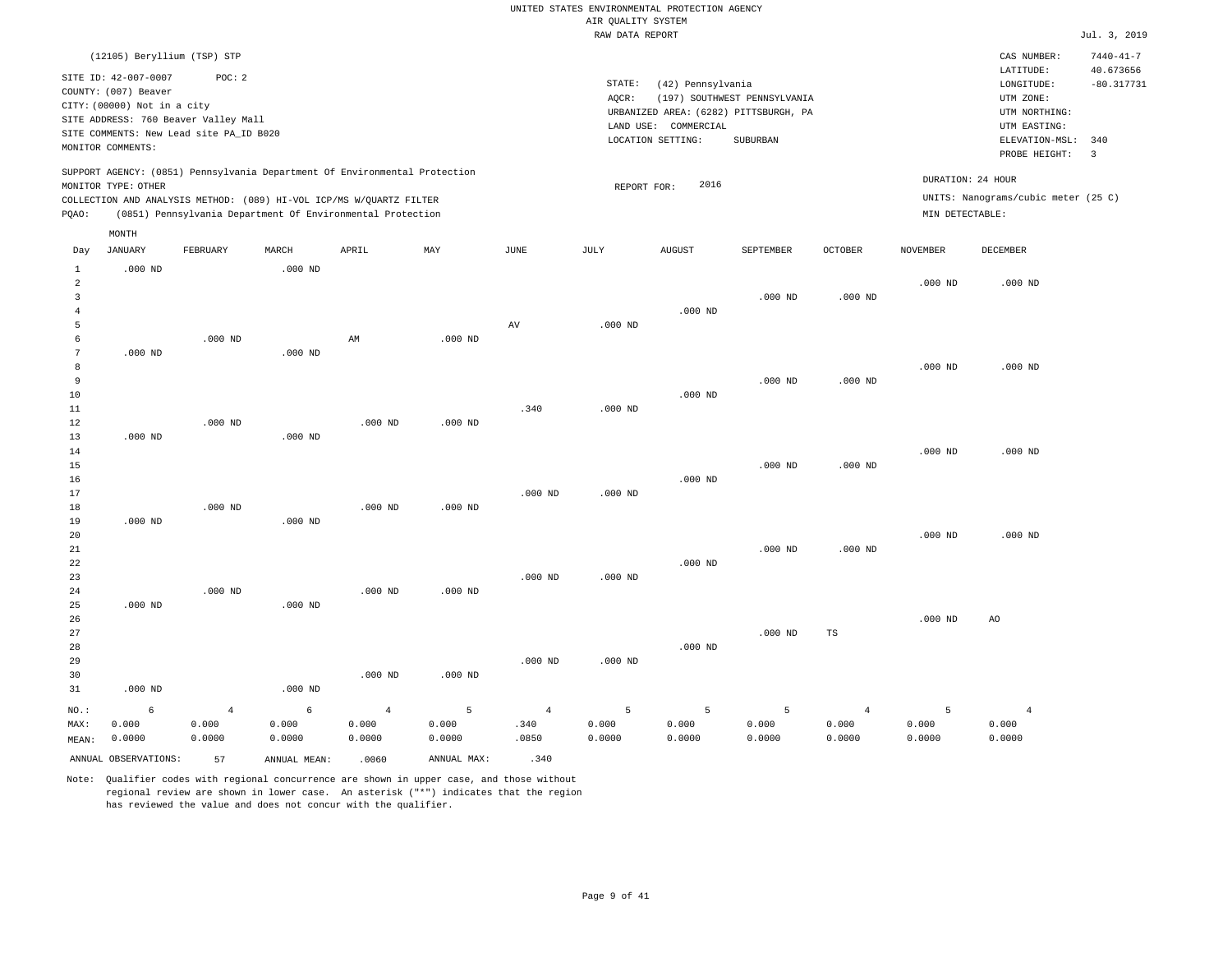|                                       |                                                                                                                                        |                                   |                                                                                                                                   |                                   |                      |                      |             | UNITED STATES ENVIRONMENTAL PROTECTION AGENCY |                                                                       |                |                 |                                                        |                                              |
|---------------------------------------|----------------------------------------------------------------------------------------------------------------------------------------|-----------------------------------|-----------------------------------------------------------------------------------------------------------------------------------|-----------------------------------|----------------------|----------------------|-------------|-----------------------------------------------|-----------------------------------------------------------------------|----------------|-----------------|--------------------------------------------------------|----------------------------------------------|
|                                       |                                                                                                                                        |                                   |                                                                                                                                   |                                   |                      |                      |             | AIR QUALITY SYSTEM                            |                                                                       |                |                 |                                                        |                                              |
|                                       |                                                                                                                                        |                                   |                                                                                                                                   |                                   |                      |                      |             | RAW DATA REPORT                               |                                                                       |                |                 |                                                        | Jul. 3, 2019                                 |
|                                       | (12105) Beryllium (TSP) STP<br>SITE ID: 42-007-0007                                                                                    | POC: 2                            |                                                                                                                                   |                                   |                      |                      | STATE:      | (42) Pennsylvania                             |                                                                       |                |                 | CAS NUMBER:<br>LATITUDE:<br>LONGITUDE:                 | $7440 - 41 - 7$<br>40.673656<br>$-80.317731$ |
|                                       | COUNTY: (007) Beaver<br>CITY: (00000) Not in a city<br>SITE ADDRESS: 760 Beaver Valley Mall<br>SITE COMMENTS: New Lead site PA_ID B020 |                                   |                                                                                                                                   |                                   |                      |                      | AOCR:       | LAND USE: COMMERCIAL                          | (197) SOUTHWEST PENNSYLVANIA<br>URBANIZED AREA: (6282) PITTSBURGH, PA |                |                 | UTM ZONE:<br>UTM NORTHING:<br>UTM EASTING:             |                                              |
|                                       | MONITOR COMMENTS:                                                                                                                      |                                   |                                                                                                                                   |                                   |                      |                      |             | LOCATION SETTING:                             | SUBURBAN                                                              |                |                 | ELEVATION-MSL:<br>PROBE HEIGHT:                        | 340<br>$\overline{\mathbf{3}}$               |
|                                       | MONITOR TYPE: OTHER                                                                                                                    |                                   | SUPPORT AGENCY: (0851) Pennsylvania Department Of Environmental Protection                                                        |                                   |                      |                      |             | 2017<br>REPORT FOR:                           |                                                                       |                |                 | DURATION: 24 HOUR                                      |                                              |
| PQAO:                                 |                                                                                                                                        |                                   | COLLECTION AND ANALYSIS METHOD: (089) HI-VOL ICP/MS W/QUARTZ FILTER<br>(0851) Pennsylvania Department Of Environmental Protection |                                   |                      |                      |             |                                               |                                                                       |                |                 | UNITS: Nanograms/cubic meter (25 C)<br>MIN DETECTABLE: |                                              |
|                                       | MONTH                                                                                                                                  |                                   |                                                                                                                                   |                                   |                      |                      |             |                                               |                                                                       |                |                 |                                                        |                                              |
| Day                                   | <b>JANUARY</b>                                                                                                                         | FEBRUARY                          | MARCH                                                                                                                             | APRIL                             | MAY                  | <b>JUNE</b>          | JULY        | <b>AUGUST</b>                                 | SEPTEMBER                                                             | <b>OCTOBER</b> | <b>NOVEMBER</b> | <b>DECEMBER</b>                                        |                                              |
| $\mathbf{1}$<br>$\overline{a}$        | $.000$ ND                                                                                                                              |                                   | $.000$ ND                                                                                                                         | $.000$ ND                         | $.000$ ND            |                      |             |                                               |                                                                       |                |                 |                                                        |                                              |
| $\overline{3}$<br>$\overline{4}$<br>5 |                                                                                                                                        |                                   |                                                                                                                                   |                                   |                      |                      |             |                                               |                                                                       |                |                 |                                                        |                                              |
| 6                                     |                                                                                                                                        | $.000$ ND                         |                                                                                                                                   |                                   |                      | $.000$ ND            |             |                                               |                                                                       |                |                 |                                                        |                                              |
| 7<br>8<br>9                           | $.000$ ND                                                                                                                              |                                   | $.000$ ND                                                                                                                         | $.000$ ND                         | $.000$ ND            |                      |             |                                               |                                                                       |                |                 |                                                        |                                              |
| $10$<br>11                            |                                                                                                                                        |                                   |                                                                                                                                   |                                   |                      |                      |             |                                               |                                                                       |                |                 |                                                        |                                              |
| 12<br>13<br>14                        | $.000$ ND                                                                                                                              | $.000$ ND                         | $.000$ ND                                                                                                                         | $.000$ ND                         | $.000$ ND            | $.000$ ND            |             |                                               |                                                                       |                |                 |                                                        |                                              |
| 15<br>16<br>17                        |                                                                                                                                        |                                   |                                                                                                                                   |                                   |                      |                      |             |                                               |                                                                       |                |                 |                                                        |                                              |
| 18                                    |                                                                                                                                        | $.000$ ND                         |                                                                                                                                   | $.000$ ND                         |                      | $.000$ ND            |             |                                               |                                                                       |                |                 |                                                        |                                              |
| 19<br>20<br>21<br>$2\sqrt{2}$         | $.000$ ND                                                                                                                              |                                   | $.000$ ND                                                                                                                         |                                   | $.000$ ND            |                      |             |                                               |                                                                       |                |                 |                                                        |                                              |
| 23<br>24<br>25                        | $.000$ ND                                                                                                                              | $.000$ ND                         |                                                                                                                                   | AM                                | AV                   | $.000$ ND            |             |                                               |                                                                       |                |                 |                                                        |                                              |
| 26<br>27<br>28<br>29                  |                                                                                                                                        |                                   | $.000$ ND                                                                                                                         |                                   |                      |                      |             |                                               |                                                                       |                |                 |                                                        |                                              |
| 30<br>31                              | $.000$ ND                                                                                                                              |                                   |                                                                                                                                   |                                   | $.000$ ND            | $.000$ ND            |             |                                               |                                                                       |                |                 |                                                        |                                              |
| NO.:<br>MAX:<br>MEAN:                 | $\epsilon$<br>0.000<br>0.0000                                                                                                          | $\overline{4}$<br>0.000<br>0.0000 | 5<br>0.000<br>0.0000                                                                                                              | $\overline{4}$<br>0.000<br>0.0000 | 5<br>0.000<br>0.0000 | 5<br>0.000<br>0.0000 | $\mathbb O$ | $\mathsf{O}\xspace$                           | $\mathsf 0$                                                           | $\mathbb O$    | $\mathbb O$     | $\mathbb O$                                            |                                              |
|                                       | ANNUAL OBSERVATIONS:                                                                                                                   | 29                                | ANNUAL MEAN:                                                                                                                      | 0.0000                            | ANNUAL MAX:          | 0.000                |             |                                               |                                                                       |                |                 |                                                        |                                              |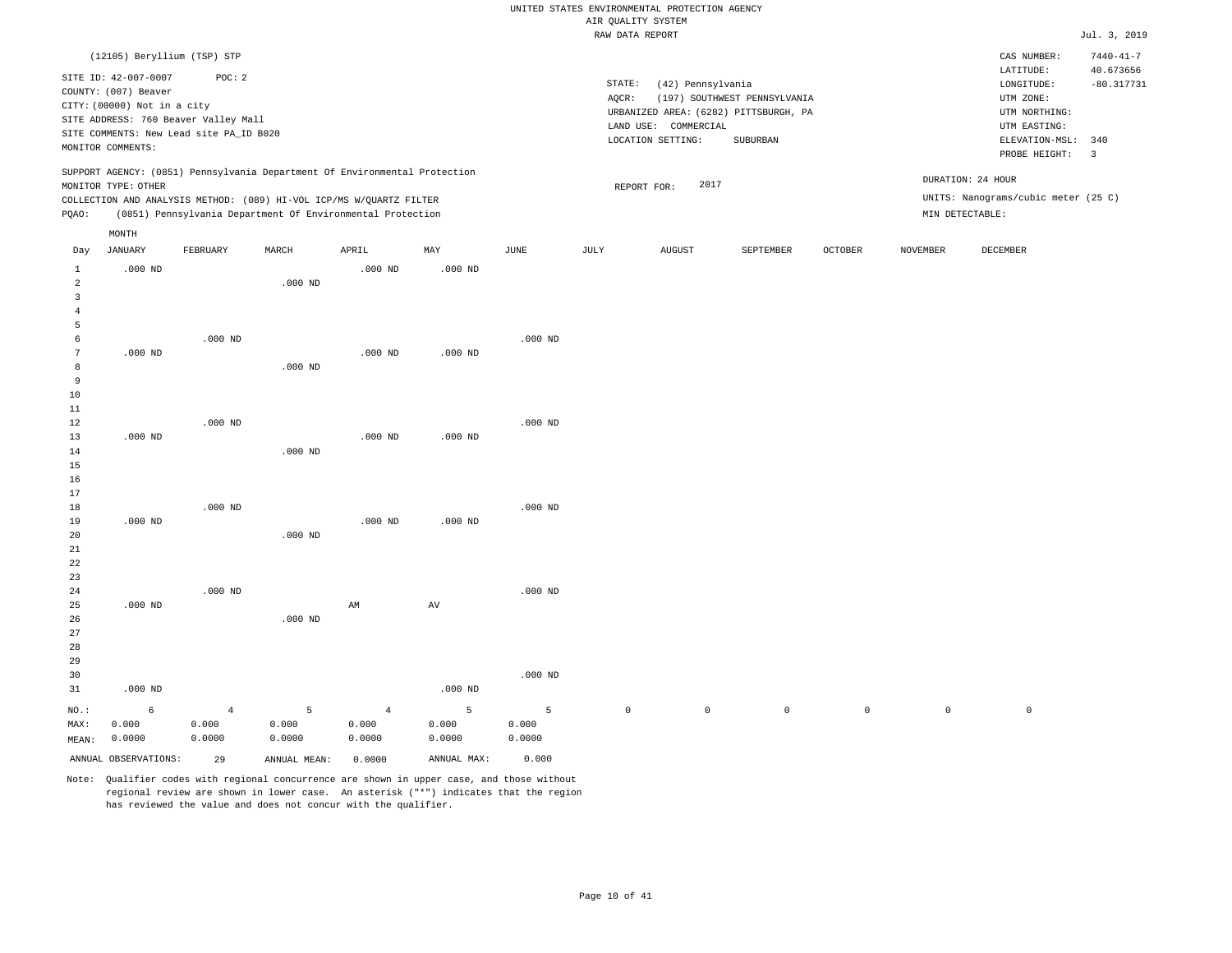|  |  |                    | UNITED STATES ENVIRONMENTAL PROTECTION AGENCY |  |
|--|--|--------------------|-----------------------------------------------|--|
|  |  | AIR OUALITY SYSTEM |                                               |  |
|  |  | nati nama nunong   |                                               |  |

|                |                                         |                        |                |                                                                            |                |                        | RAW DATA REPORT   |                      |                                       |                   |                        |                                      | Jul. 3, 2019    |
|----------------|-----------------------------------------|------------------------|----------------|----------------------------------------------------------------------------|----------------|------------------------|-------------------|----------------------|---------------------------------------|-------------------|------------------------|--------------------------------------|-----------------|
|                | (12110) Cadmium (TSP) STP               |                        |                |                                                                            |                |                        |                   |                      |                                       |                   |                        | CAS NUMBER:                          | $7440 - 43 - 9$ |
|                |                                         |                        |                |                                                                            |                |                        |                   |                      |                                       |                   |                        | LATITUDE:                            | 40.673656       |
|                | SITE ID: 42-007-0007                    | POC: 2                 |                |                                                                            |                |                        | STATE:            | (42) Pennsylvania    |                                       |                   |                        | LONGITUDE:                           | $-80.317731$    |
|                | COUNTY: (007) Beaver                    |                        |                |                                                                            |                |                        | AQCR:             |                      | (197) SOUTHWEST PENNSYLVANIA          |                   |                        | UTM ZONE:                            |                 |
|                | CITY: (00000) Not in a city             |                        |                |                                                                            |                |                        |                   |                      | URBANIZED AREA: (6282) PITTSBURGH, PA |                   |                        | UTM NORTHING:                        |                 |
|                | SITE ADDRESS: 760 Beaver Valley Mall    |                        |                |                                                                            |                |                        |                   | LAND USE: COMMERCIAL |                                       |                   |                        | UTM EASTING:                         |                 |
|                | SITE COMMENTS: New Lead site PA_ID B020 |                        |                |                                                                            |                |                        |                   | LOCATION SETTING:    | SUBURBAN                              |                   |                        | ELEVATION-MSL:                       | 340             |
|                | MONITOR COMMENTS:                       |                        |                |                                                                            |                |                        |                   |                      |                                       |                   |                        | PROBE HEIGHT:                        | $\overline{3}$  |
|                |                                         |                        |                | SUPPORT AGENCY: (0851) Pennsylvania Department Of Environmental Protection |                |                        |                   |                      |                                       |                   |                        |                                      |                 |
|                | MONITOR TYPE: OTHER                     |                        |                |                                                                            |                |                        |                   | 2013<br>REPORT FOR:  |                                       |                   |                        | DURATION: 24 HOUR                    |                 |
|                |                                         |                        |                | COLLECTION AND ANALYSIS METHOD: (089) HI-VOL ICP/MS W/QUARTZ FILTER        |                |                        |                   |                      |                                       |                   |                        | UNITS: Micrograms/cubic meter (25 C) |                 |
| PQAO:          |                                         |                        |                | (0851) Pennsylvania Department Of Environmental Protection                 |                |                        |                   |                      |                                       |                   | MIN DETECTABLE:        |                                      |                 |
|                | MONTH                                   |                        |                |                                                                            |                |                        |                   |                      |                                       |                   |                        |                                      |                 |
| Day            | JANUARY                                 | FEBRUARY               | MARCH          | APRIL                                                                      | MAY            | JUNE                   | JULY              | <b>AUGUST</b>        | SEPTEMBER                             | <b>OCTOBER</b>    | <b>NOVEMBER</b>        | DECEMBER                             |                 |
| $\mathbf{1}$   |                                         |                        |                |                                                                            |                |                        |                   |                      | AF                                    | .013              |                        |                                      |                 |
| $\overline{a}$ |                                         |                        |                |                                                                            |                |                        |                   | .011                 |                                       |                   |                        |                                      |                 |
| 3              |                                         | .010                   |                |                                                                            |                | .001                   | .001              |                      |                                       |                   |                        |                                      |                 |
| $\overline{4}$ | $.021$ 5                                |                        |                | .003                                                                       | $.000$ ND      |                        |                   |                      |                                       |                   |                        |                                      |                 |
| 5              |                                         |                        | $\rm AF$       |                                                                            |                |                        |                   |                      |                                       |                   |                        |                                      |                 |
| 6              |                                         |                        |                |                                                                            |                |                        |                   |                      |                                       |                   | $\mathbb{A}\mathbb{S}$ | .000                                 |                 |
| 7              |                                         |                        |                |                                                                            |                |                        |                   |                      | .010                                  | $.024$ 5          |                        |                                      |                 |
| 8              |                                         |                        |                |                                                                            |                |                        |                   | .003                 |                                       |                   |                        |                                      |                 |
| 9              |                                         | $\mathbb{A}\mathbb{S}$ |                |                                                                            |                | $\mathbb{A}\mathbb{S}$ | .001              |                      |                                       |                   |                        |                                      |                 |
| 10             | .0295                                   |                        |                | $\mathbb{A}\mathbb{S}$                                                     | .004           |                        |                   |                      |                                       |                   |                        |                                      |                 |
| 11             |                                         |                        | .002           |                                                                            |                |                        |                   |                      |                                       |                   |                        |                                      |                 |
| 12             |                                         |                        |                |                                                                            |                |                        |                   |                      |                                       |                   | .004                   | $.084$ 5                             |                 |
| 13             |                                         |                        |                |                                                                            |                |                        |                   |                      | .002                                  | $_{\rm AS}$       |                        |                                      |                 |
| 14             |                                         |                        |                |                                                                            |                |                        |                   | .005                 |                                       |                   |                        |                                      |                 |
| 15             |                                         | $\mathbb{A}\mathbb{S}$ |                |                                                                            |                | AF                     | .018 <sub>5</sub> |                      |                                       |                   |                        |                                      |                 |
| 16             | .002                                    |                        |                | .007                                                                       | AS             |                        |                   |                      |                                       |                   |                        |                                      |                 |
| 17             |                                         |                        | .003           |                                                                            |                |                        |                   |                      |                                       |                   |                        |                                      |                 |
| 18<br>19       |                                         |                        |                |                                                                            |                |                        |                   |                      | .006                                  | .016 <sub>5</sub> | .183 5                 | AS                                   |                 |
| 20             |                                         |                        |                |                                                                            |                |                        |                   | .010                 |                                       |                   |                        |                                      |                 |
| 21             |                                         | .0155                  |                |                                                                            |                | $\mathbb{A}\mathbb{S}$ | .005              |                      |                                       |                   |                        |                                      |                 |
| 22             | AS                                      |                        |                | .001                                                                       | .000           |                        |                   |                      |                                       |                   |                        |                                      |                 |
| 23             |                                         |                        | AF             |                                                                            |                |                        |                   |                      |                                       |                   |                        |                                      |                 |
| 24             |                                         |                        |                |                                                                            |                |                        |                   |                      |                                       |                   | .0945                  | .0425                                |                 |
| 25             |                                         |                        |                |                                                                            |                |                        |                   |                      | AS                                    | .0305             |                        |                                      |                 |
| 26             |                                         |                        |                |                                                                            |                |                        |                   | .003                 |                                       |                   |                        |                                      |                 |
| 27             |                                         | .014 <sub>5</sub>      |                |                                                                            |                | .009                   | .002              |                      |                                       |                   |                        |                                      |                 |
| 28             | AS                                      |                        |                | AS                                                                         | AS             |                        |                   |                      |                                       |                   |                        |                                      |                 |
| 29             |                                         |                        | .006           |                                                                            |                |                        |                   |                      |                                       |                   |                        |                                      |                 |
| 30             |                                         |                        |                |                                                                            |                |                        |                   |                      |                                       |                   | $\mathbb{A}\mathbb{S}$ | .013                                 |                 |
| 31             |                                         |                        |                |                                                                            |                |                        |                   |                      |                                       | .001              |                        |                                      |                 |
| NO.:           | $\overline{3}$                          | $\overline{3}$         | $\overline{3}$ | $\overline{3}$                                                             | $\overline{3}$ | $\overline{a}$         | 5                 | 5                    | $\overline{3}$                        | 5                 | $\overline{3}$         | $\overline{4}$                       |                 |
| MAX:           | .029                                    | .015                   | .006           | .007                                                                       | .004           | .009                   | .018              | .011                 | .010                                  | .030              | .183                   | .084                                 |                 |
| MEAN:          | .0173                                   | .0130                  | .0037          | .0037                                                                      | .0013          | .0050                  | .0054             | .0064                | .0060                                 | .0168             | .0937                  | .0348                                |                 |
|                |                                         |                        |                |                                                                            |                |                        |                   |                      |                                       |                   |                        |                                      |                 |
|                | ANNUAL OBSERVATIONS:                    | 42                     | ANNUAL MEAN:   | .0169                                                                      | ANNUAL MAX:    | .183                   |                   |                      |                                       |                   |                        |                                      |                 |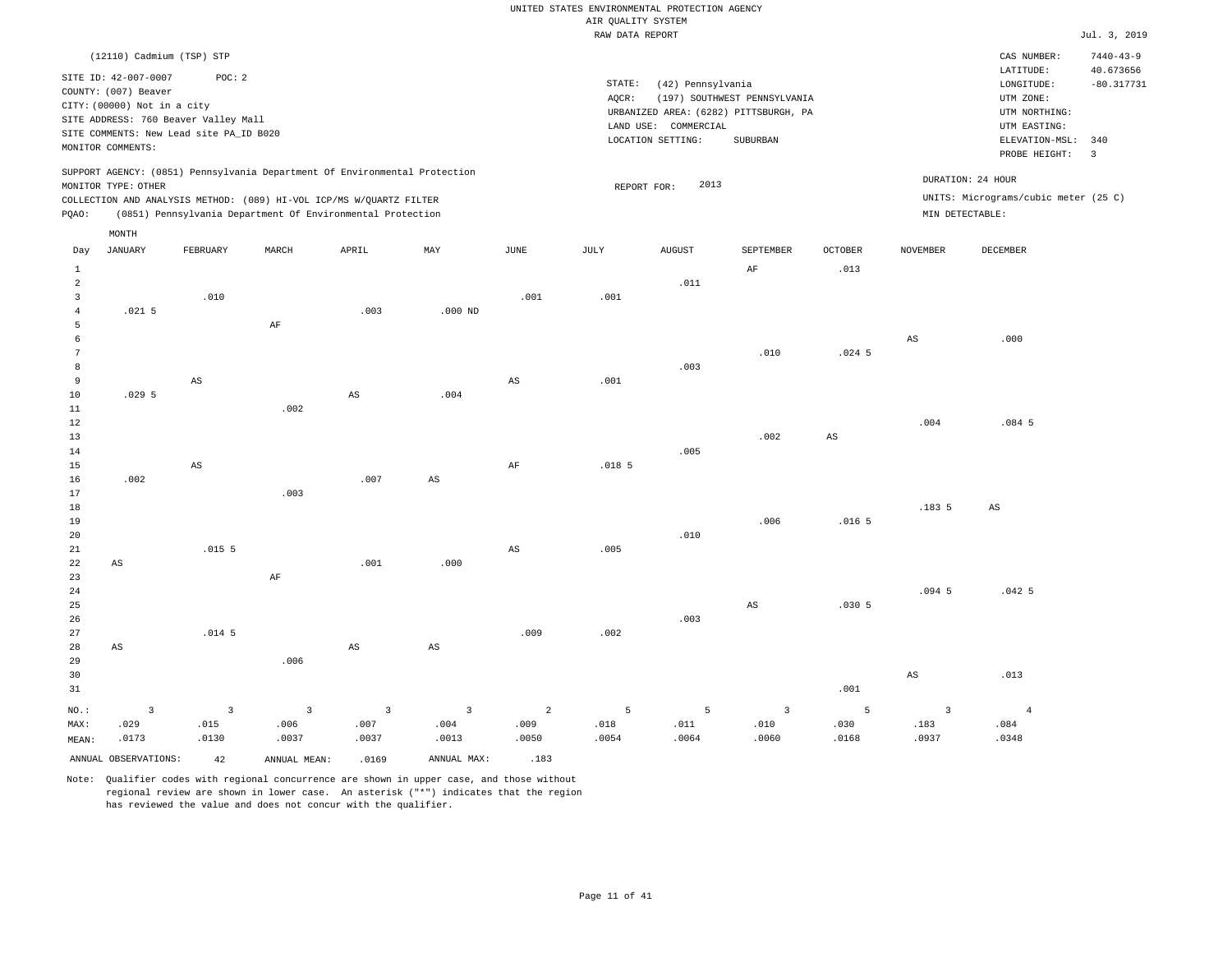|                   | (12110) Cadmium (TSP) STP                                                       |                |                                                                            |                        |                |                        |                |                                       |                              |                |                 | CAS NUMBER:                          | $7440 - 43 - 9$           |
|-------------------|---------------------------------------------------------------------------------|----------------|----------------------------------------------------------------------------|------------------------|----------------|------------------------|----------------|---------------------------------------|------------------------------|----------------|-----------------|--------------------------------------|---------------------------|
|                   | SITE ID: 42-007-0007                                                            | POC: 2         |                                                                            |                        |                |                        | STATE:         | (42) Pennsylvania                     |                              |                |                 | LATITUDE:<br>LONGITUDE:              | 40.673656<br>$-80.317731$ |
|                   | COUNTY: (007) Beaver                                                            |                |                                                                            |                        |                |                        | AQCR:          |                                       | (197) SOUTHWEST PENNSYLVANIA |                |                 | UTM ZONE:                            |                           |
|                   | CITY: (00000) Not in a city                                                     |                |                                                                            |                        |                |                        |                | URBANIZED AREA: (6282) PITTSBURGH, PA |                              |                |                 | UTM NORTHING:                        |                           |
|                   | SITE ADDRESS: 760 Beaver Valley Mall<br>SITE COMMENTS: New Lead site PA_ID B020 |                |                                                                            |                        |                |                        |                | LAND USE: COMMERCIAL                  |                              |                |                 | UTM EASTING:                         |                           |
|                   | MONITOR COMMENTS:                                                               |                |                                                                            |                        |                |                        |                | LOCATION SETTING:                     | SUBURBAN                     |                |                 | ELEVATION-MSL:                       | 340                       |
|                   |                                                                                 |                |                                                                            |                        |                |                        |                |                                       |                              |                |                 | PROBE HEIGHT:                        | $\overline{3}$            |
|                   | MONITOR TYPE: OTHER                                                             |                | SUPPORT AGENCY: (0851) Pennsylvania Department Of Environmental Protection |                        |                |                        | REPORT FOR:    | 2014                                  |                              |                |                 | DURATION: 24 HOUR                    |                           |
|                   |                                                                                 |                | COLLECTION AND ANALYSIS METHOD: (089) HI-VOL ICP/MS W/QUARTZ FILTER        |                        |                |                        |                |                                       |                              |                |                 | UNITS: Micrograms/cubic meter (25 C) |                           |
| PQAO:             |                                                                                 |                | (0851) Pennsylvania Department Of Environmental Protection                 |                        |                |                        |                |                                       |                              |                | MIN DETECTABLE: |                                      |                           |
|                   | MONTH                                                                           |                |                                                                            |                        |                |                        |                |                                       |                              |                |                 |                                      |                           |
| Day               | <b>JANUARY</b>                                                                  | FEBRUARY       | MARCH                                                                      | APRIL                  | MAY            | JUNE                   | JULY           | <b>AUGUST</b>                         | SEPTEMBER                    | <b>OCTOBER</b> | <b>NOVEMBER</b> | DECEMBER                             |                           |
|                   |                                                                                 |                |                                                                            |                        |                |                        |                |                                       |                              |                |                 |                                      |                           |
| $\mathbf{1}$<br>2 |                                                                                 |                |                                                                            |                        |                |                        |                |                                       |                              |                | .001            | .000                                 |                           |
| $\overline{3}$    |                                                                                 |                |                                                                            |                        |                |                        |                | .001                                  | .000                         | .009           |                 |                                      |                           |
| $\overline{4}$    |                                                                                 | $\rm AF$       |                                                                            |                        |                | $\rm{AF}$              | AS             |                                       |                              |                |                 |                                      |                           |
| 5                 | .005                                                                            |                |                                                                            | $\rm AF$               | $\rm AF$       |                        |                |                                       |                              |                |                 |                                      |                           |
| 6                 |                                                                                 |                | .001                                                                       |                        |                |                        |                |                                       |                              |                |                 |                                      |                           |
| $7\phantom{.0}$   |                                                                                 |                |                                                                            |                        |                |                        |                |                                       |                              |                | .002            | .001                                 |                           |
| 8                 |                                                                                 |                |                                                                            |                        |                |                        |                |                                       | .000                         | .006           |                 |                                      |                           |
| $\overline{9}$    |                                                                                 |                |                                                                            |                        |                |                        |                | .005                                  |                              |                |                 |                                      |                           |
| 10                |                                                                                 | .1005          |                                                                            |                        |                | $\mathbb{A}\mathbb{S}$ | .000           |                                       |                              |                |                 |                                      |                           |
| 11                | $\mathbb{A}\mathbb{S}$                                                          |                |                                                                            | $\mathbb{A}\mathbb{S}$ | .000           |                        |                |                                       |                              |                |                 |                                      |                           |
| 12                |                                                                                 |                | .004                                                                       |                        |                |                        |                |                                       |                              |                |                 |                                      |                           |
| 13                |                                                                                 |                |                                                                            |                        |                |                        |                |                                       |                              |                | .004            | $.004$ QX                            |                           |
| 14                |                                                                                 |                |                                                                            |                        |                |                        |                |                                       | .000                         | .001           |                 |                                      |                           |
| $15$              |                                                                                 |                |                                                                            |                        |                |                        |                | $\mathbb{A}\mathbb{S}$                |                              |                |                 |                                      |                           |
| 16<br>17          | .010                                                                            | $\rm{AF}$      |                                                                            | .001                   | .001           | $\mathbb{A}\mathbb{S}$ | .003           |                                       |                              |                |                 |                                      |                           |
| 18                |                                                                                 |                | .003                                                                       |                        |                |                        |                |                                       |                              |                |                 |                                      |                           |
| 19                |                                                                                 |                |                                                                            |                        |                |                        |                |                                       |                              |                | .006            | $.001$ QX                            |                           |
| 20                |                                                                                 |                |                                                                            |                        |                |                        |                |                                       | .001                         | .000           |                 |                                      |                           |
| 21                |                                                                                 |                |                                                                            |                        |                |                        |                | AF                                    |                              |                |                 |                                      |                           |
| 22                |                                                                                 | .0675          |                                                                            |                        |                | .000                   | $\rm{AF}$      |                                       |                              |                |                 |                                      |                           |
| 23                | .0835                                                                           |                |                                                                            | .002                   | $\rm AF$       |                        |                |                                       |                              |                |                 |                                      |                           |
| 24                |                                                                                 |                | $.024$ 5                                                                   |                        |                |                        |                |                                       |                              |                |                 |                                      |                           |
| 25                |                                                                                 |                |                                                                            |                        |                |                        |                |                                       |                              |                | .009            | $.000$ ND                            |                           |
| 26                |                                                                                 |                |                                                                            |                        |                |                        |                |                                       | $_{\rm AS}$                  | $_{\rm AS}$    |                 |                                      |                           |
| 27                |                                                                                 |                |                                                                            |                        |                |                        |                | .001                                  |                              |                |                 |                                      |                           |
| 28                |                                                                                 | .007           |                                                                            |                        |                | .000                   | .000           |                                       |                              |                |                 |                                      |                           |
| 29<br>30          | .015 <sub>5</sub>                                                               |                | .002                                                                       | $\rm AF$               | .002           |                        |                |                                       |                              |                |                 |                                      |                           |
| 31                |                                                                                 |                |                                                                            |                        |                |                        |                |                                       |                              |                |                 | $.003$ QX                            |                           |
|                   |                                                                                 |                |                                                                            |                        |                |                        |                |                                       |                              |                |                 |                                      |                           |
| NO.:              | $\overline{4}$                                                                  | $\overline{3}$ | 5                                                                          | $\overline{2}$         | $\overline{3}$ | 2                      | $\overline{3}$ | $\overline{3}$                        | $\overline{4}$               | $\overline{4}$ | 5               | 6                                    |                           |
| MAX:              | .083                                                                            | .100           | .024                                                                       | .002                   | .002           | 0.000                  | .003           | .005                                  | .001                         | .009           | .009            | .004                                 |                           |
| MEAN:             | .0283                                                                           | .0580          | .0068                                                                      | .0015                  | .0010          | 0.0000                 | .0010          | .0023                                 | .0003                        | .0040          | .0044           | .0015                                |                           |
|                   | ANNUAL OBSERVATIONS:                                                            | 44             | ANNUAL MEAN:                                                               | .0088                  | ANNUAL MAX:    | .100                   |                |                                       |                              |                |                 |                                      |                           |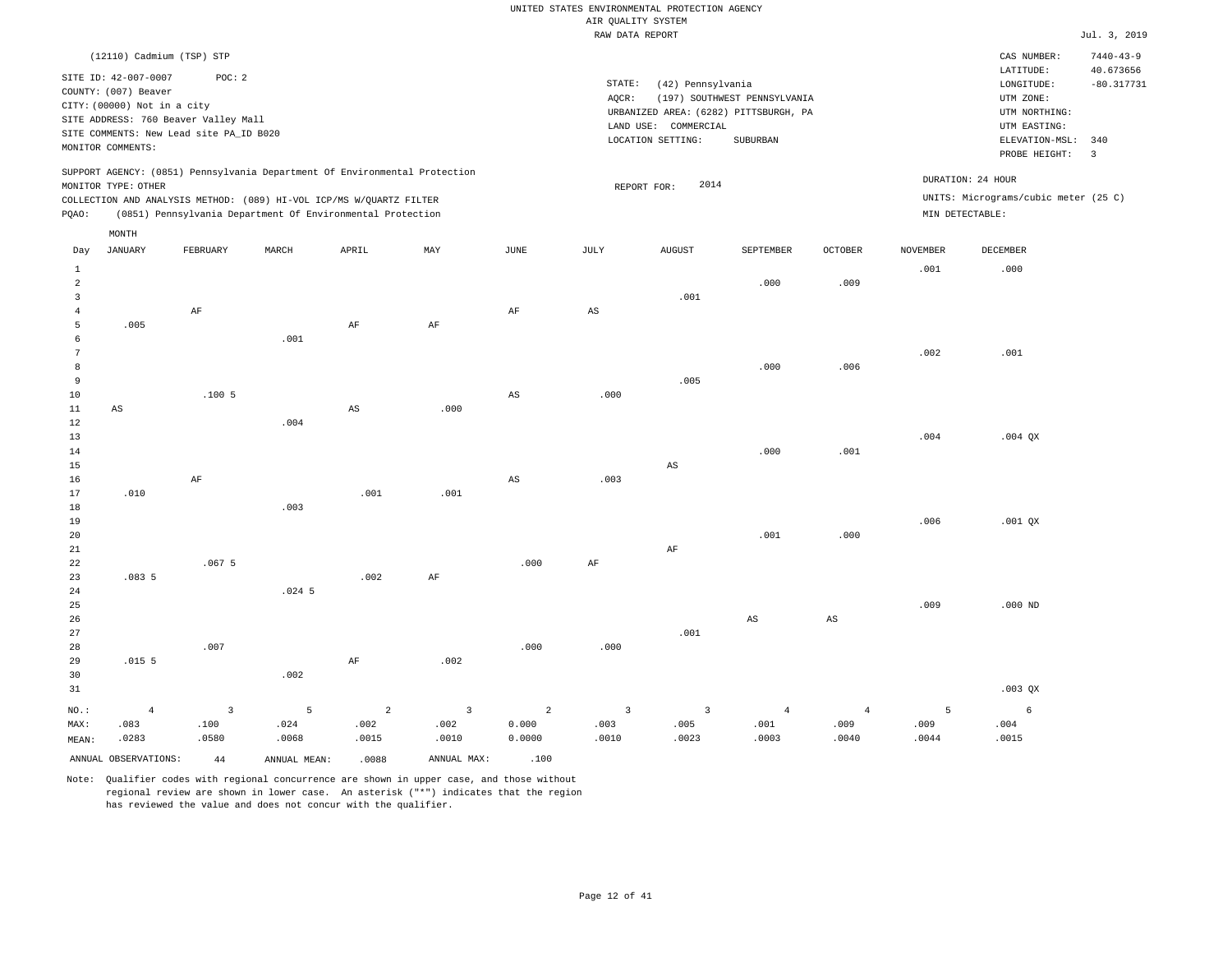|       | (12110) Cadmium (TSP) STP                                                                        |                                                                                          |       |                                                                                                                                                                                                                 |     |      |                 |                                                                                                            |                                          |         |          | CAS NUMBER:                                                                                              | $7440 - 43 - 9$                                             |
|-------|--------------------------------------------------------------------------------------------------|------------------------------------------------------------------------------------------|-------|-----------------------------------------------------------------------------------------------------------------------------------------------------------------------------------------------------------------|-----|------|-----------------|------------------------------------------------------------------------------------------------------------|------------------------------------------|---------|----------|----------------------------------------------------------------------------------------------------------|-------------------------------------------------------------|
|       | SITE ID: 42-007-0007<br>COUNTY: (007) Beaver<br>CITY: (00000) Not in a city<br>MONITOR COMMENTS: | POC:2<br>SITE ADDRESS: 760 Beaver Valley Mall<br>SITE COMMENTS: New Lead site PA_ID B020 |       |                                                                                                                                                                                                                 |     |      | STATE:<br>AQCR: | (42) Pennsylvania<br>URBANIZED AREA: (6282) PITTSBURGH, PA<br>COMMERCIAL<br>LAND USE:<br>LOCATION SETTING: | (197) SOUTHWEST PENNSYLVANIA<br>SUBURBAN |         |          | LATITUDE:<br>LONGITUDE:<br>UTM ZONE:<br>UTM NORTHING:<br>UTM EASTING:<br>ELEVATION-MSL:<br>PROBE HEIGHT: | 40.673656<br>$-80.317731$<br>340<br>$\overline{\mathbf{3}}$ |
| PQAO: | MONITOR TYPE: OTHER                                                                              |                                                                                          |       | SUPPORT AGENCY: (0851) Pennsylvania Department Of Environmental Protection<br>COLLECTION AND ANALYSIS METHOD: (089) HI-VOL ICP/MS W/QUARTZ FILTER<br>(0851) Pennsylvania Department Of Environmental Protection |     |      |                 | 2015<br>REPORT FOR:                                                                                        |                                          |         |          | DURATION: 24 HOUR<br>UNITS: Micrograms/cubic meter (25 C)<br>MIN DETECTABLE:                             |                                                             |
|       | MONTH                                                                                            |                                                                                          |       |                                                                                                                                                                                                                 |     |      |                 |                                                                                                            |                                          |         |          |                                                                                                          |                                                             |
| Day   | JANUARY                                                                                          | FEBRUARY                                                                                 | MARCH | APRIL                                                                                                                                                                                                           | MAY | JUNE | JULY            | <b>AUGUST</b>                                                                                              | SEPTEMBER                                | OCTOBER | NOVEMBER | DECEMBER                                                                                                 |                                                             |
|       |                                                                                                  |                                                                                          | AF    |                                                                                                                                                                                                                 |     |      |                 |                                                                                                            |                                          |         |          |                                                                                                          |                                                             |
|       |                                                                                                  |                                                                                          |       |                                                                                                                                                                                                                 |     |      |                 |                                                                                                            |                                          |         | .000     | .000                                                                                                     |                                                             |
|       |                                                                                                  |                                                                                          |       |                                                                                                                                                                                                                 |     |      |                 | .000                                                                                                       | .001                                     | .001    |          |                                                                                                          |                                                             |
|       |                                                                                                  |                                                                                          |       |                                                                                                                                                                                                                 |     |      |                 |                                                                                                            |                                          |         |          |                                                                                                          |                                                             |

AF

| 6               | $.002$ QX |    |      | $.001$ QX | .001      |      |      |      |      |      |       |      |
|-----------------|-----------|----|------|-----------|-----------|------|------|------|------|------|-------|------|
| $7\overline{ }$ |           |    | .000 |           |           |      |      |      |      |      |       |      |
| 8               |           |    |      |           |           |      |      |      |      |      | .2805 | .001 |
| 9               |           |    |      |           |           |      |      |      | .001 | .001 |       |      |
| 10              |           |    |      |           |           |      |      | .000 |      |      |       |      |
| $11\,$          |           | AS |      |           |           | .001 | .001 |      |      |      |       |      |
| 12              | $.001$ QX |    |      | .001      | .001      |      |      |      |      |      |       |      |
| $13$            |           |    | .001 |           |           |      |      |      |      |      |       |      |
| $14\,$          |           |    |      |           |           |      |      |      |      |      | .000  | .000 |
| $15\,$          |           |    |      |           |           |      |      |      | .001 | .002 |       |      |
| $16\,$          |           |    |      |           |           |      |      | .000 |      |      |       |      |
| $17\,$          |           | AS |      |           |           | .001 | .001 |      |      |      |       |      |
| 18              | .000      |    |      | .001      | $.000$ ND |      |      |      |      |      |       |      |
| $19$            |           |    | AF   |           |           |      |      |      |      |      |       |      |
| 20              |           |    |      |           |           |      |      |      |      |      | .000  | .000 |
| 21              |           |    |      |           |           |      |      |      | .001 | .001 |       |      |

.001

| 22      |           |       |      |      |           |           |                | .001 |      |                |           |      |
|---------|-----------|-------|------|------|-----------|-----------|----------------|------|------|----------------|-----------|------|
| 23      |           | AF    |      |      |           | .000      | .002           |      |      |                |           |      |
| 24      | .000      |       |      | .001 | .001      |           |                |      |      |                |           |      |
| 25      |           |       | .000 |      |           |           |                |      |      |                |           |      |
| 26      |           |       |      |      |           |           |                |      |      |                | $.000$ ND | .000 |
| 27      |           |       |      |      |           |           |                |      | .001 | AM             |           |      |
| 28      |           |       |      |      |           |           |                | .001 |      |                |           |      |
| 29      |           |       |      |      |           | $.000$ ND | .001           |      |      |                |           |      |
| 30      | $.000$ QX |       |      | .001 | $.000$ ND |           |                |      |      |                |           |      |
| 31      |           |       | AS   |      |           |           |                |      |      |                |           |      |
| $NO.$ : | 5         |       | 3    | 5    | 5         | 5         | $\overline{4}$ | 5    | 5    | $\overline{4}$ | 5         | 5    |
| MAX:    | .002      | 0.000 | .001 | .001 | .001      | .001      | .002           | .001 | .001 | .002           | .280      | .001 |

.0006

Note: Qualifier codes with regional concurrence are shown in upper case, and those without regional review are shown in lower case. An asterisk ("\*") indicates that the region has reviewed the value and does not concur with the qualifier.

ANNUAL OBSERVATIONS: 52 ANNUAL MEAN: .0060 ANNUAL MAX: .280

.0010

.0006

.0003

5

.000 ND

MEAN:

.0006

0.0000

.0013

.0004

.0010

.0013

.0560

.0002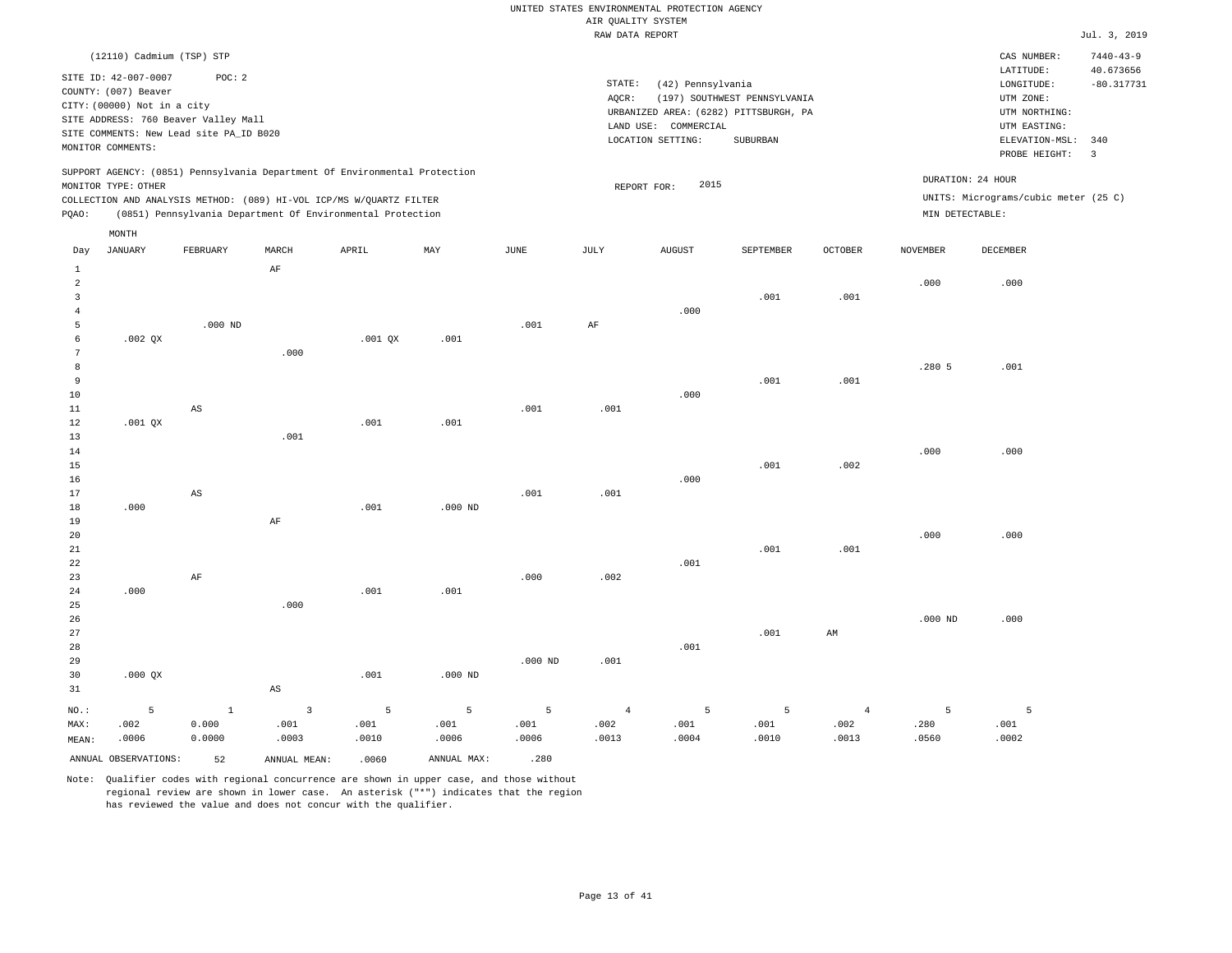# UNITED STATES ENVIRONMENTAL PROTECTION AGENCY AIR QUALITY SYSTEM

|                                  |                                                                             |                                         |           |                                                                            |           |           | RAW DATA REPORT |                                                            |                              |                |           |                                          | Jul. 3, 2019                 |
|----------------------------------|-----------------------------------------------------------------------------|-----------------------------------------|-----------|----------------------------------------------------------------------------|-----------|-----------|-----------------|------------------------------------------------------------|------------------------------|----------------|-----------|------------------------------------------|------------------------------|
|                                  | (12110) Cadmium (TSP) STP                                                   |                                         |           |                                                                            |           |           |                 |                                                            |                              |                |           | CAS NUMBER:<br>LATITUDE:                 | $7440 - 43 - 9$<br>40.673656 |
|                                  | SITE ID: 42-007-0007<br>COUNTY: (007) Beaver<br>CITY: (00000) Not in a city | POC: 2                                  |           |                                                                            |           |           | STATE:<br>AQCR: | (42) Pennsylvania<br>URBANIZED AREA: (6282) PITTSBURGH, PA | (197) SOUTHWEST PENNSYLVANIA |                |           | LONGITUDE:<br>UTM ZONE:<br>UTM NORTHING: | $-80.317731$                 |
|                                  |                                                                             | SITE ADDRESS: 760 Beaver Valley Mall    |           |                                                                            |           |           |                 | LAND USE: COMMERCIAL                                       |                              |                |           | UTM EASTING:                             |                              |
|                                  | MONITOR COMMENTS:                                                           | SITE COMMENTS: New Lead site PA_ID B020 |           |                                                                            |           |           |                 | LOCATION SETTING:                                          | SUBURBAN                     |                |           | ELEVATION-MSL:                           | 340                          |
|                                  |                                                                             |                                         |           |                                                                            |           |           |                 |                                                            |                              |                |           | PROBE HEIGHT:                            | $\overline{\mathbf{3}}$      |
|                                  |                                                                             |                                         |           | SUPPORT AGENCY: (0851) Pennsylvania Department Of Environmental Protection |           |           |                 |                                                            |                              |                |           | DURATION: 24 HOUR                        |                              |
|                                  | MONITOR TYPE: OTHER                                                         |                                         |           | COLLECTION AND ANALYSIS METHOD: (089) HI-VOL ICP/MS W/QUARTZ FILTER        |           |           |                 | 2016<br>REPORT FOR:                                        |                              |                |           | UNITS: Micrograms/cubic meter (25 C)     |                              |
| PQAO:                            |                                                                             |                                         |           | (0851) Pennsylvania Department Of Environmental Protection                 |           |           |                 |                                                            |                              |                |           | MIN DETECTABLE:                          |                              |
|                                  | MONTH                                                                       |                                         |           |                                                                            |           |           |                 |                                                            |                              |                |           |                                          |                              |
| Day                              | JANUARY                                                                     | FEBRUARY                                | MARCH     | APRIL                                                                      | MAY       | JUNE      | JULY            | AUGUST                                                     | SEPTEMBER                    | <b>OCTOBER</b> | NOVEMBER  | DECEMBER                                 |                              |
| $\mathbf{1}$                     | $.000$ ND                                                                   |                                         | .0035     |                                                                            |           |           |                 |                                                            |                              |                |           |                                          |                              |
| $\overline{a}$<br>$\overline{3}$ |                                                                             |                                         |           |                                                                            |           |           |                 |                                                            | .000                         | .002           | .000      | $.000$ ND                                |                              |
| $\overline{4}$                   |                                                                             |                                         |           |                                                                            |           |           |                 | $.000$ ND                                                  |                              |                |           |                                          |                              |
| 5                                |                                                                             |                                         |           |                                                                            |           | AV        | .000            |                                                            |                              |                |           |                                          |                              |
| 6                                |                                                                             | $.000$ ND                               |           | AM                                                                         | $.000$ ND |           |                 |                                                            |                              |                |           |                                          |                              |
| 7                                | .002                                                                        |                                         | .000      |                                                                            |           |           |                 |                                                            |                              |                |           |                                          |                              |
| 8                                |                                                                             |                                         |           |                                                                            |           |           |                 |                                                            |                              |                | .000      | $.000$ ND                                |                              |
| 9                                |                                                                             |                                         |           |                                                                            |           |           |                 |                                                            | $.000$ ND                    | .001           |           |                                          |                              |
| 10<br>11                         |                                                                             |                                         |           |                                                                            |           | .000.     | .001            | $.000$ ND                                                  |                              |                |           |                                          |                              |
| 12                               |                                                                             | .001                                    |           | $.000$ ND                                                                  | $.000$ ND |           |                 |                                                            |                              |                |           |                                          |                              |
| 13                               | $.000$ ND                                                                   |                                         | .001      |                                                                            |           |           |                 |                                                            |                              |                |           |                                          |                              |
| 14                               |                                                                             |                                         |           |                                                                            |           |           |                 |                                                            |                              |                | .000      | $.000$ ND                                |                              |
| 15                               |                                                                             |                                         |           |                                                                            |           |           |                 |                                                            | .000                         | .001           |           |                                          |                              |
| 16<br>17                         |                                                                             |                                         |           |                                                                            |           |           | .001            | .000                                                       |                              |                |           |                                          |                              |
| 18                               |                                                                             | .002                                    |           | .000                                                                       | .001      | $.000$ ND |                 |                                                            |                              |                |           |                                          |                              |
| 19                               | .000                                                                        |                                         | .001      |                                                                            |           |           |                 |                                                            |                              |                |           |                                          |                              |
| 20                               |                                                                             |                                         |           |                                                                            |           |           |                 |                                                            |                              |                | $.000$ ND | $.000$ ND                                |                              |
| 21                               |                                                                             |                                         |           |                                                                            |           |           |                 |                                                            | .0075                        | $.000$ ND      |           |                                          |                              |
| 22                               |                                                                             |                                         |           |                                                                            |           |           |                 | .001                                                       |                              |                |           |                                          |                              |
| 23                               |                                                                             |                                         |           |                                                                            |           | .001      | .002            |                                                            |                              |                |           |                                          |                              |
| 24<br>25                         | $.000$ ND                                                                   | $.000$ ND                               | $.000$ ND | $.000$ ND                                                                  | .001      |           |                 |                                                            |                              |                |           |                                          |                              |
| 26                               |                                                                             |                                         |           |                                                                            |           |           |                 |                                                            |                              |                | $.000$ ND | AO                                       |                              |
| 27                               |                                                                             |                                         |           |                                                                            |           |           |                 |                                                            | $.000$ ND                    | $_{\rm TS}$    |           |                                          |                              |
| 28                               |                                                                             |                                         |           |                                                                            |           |           |                 | .000                                                       |                              |                |           |                                          |                              |
| 29                               |                                                                             |                                         |           |                                                                            |           | $.000$ ND | .000            |                                                            |                              |                |           |                                          |                              |
| 30                               |                                                                             |                                         |           | $.000$ ND                                                                  | .000      |           |                 |                                                            |                              |                |           |                                          |                              |
| 31                               | $.000$ ND                                                                   |                                         | $.000$ ND |                                                                            |           |           |                 |                                                            |                              |                |           |                                          |                              |

NO.: MAX: MEAN: 6 .002 .0003 4 .002 .0008 6 .003 .0008 4 0.000 0.0000 5 .001 .0004 4 .001 .0003 5 .002 .0008 5 .001 .0002 5 .007 .0014 4 .002 .0010 5 0.000 0.0000 4 0.000 0.0000 ANNUAL OBSERVATIONS: 57 ANNUAL MEAN: .0005 ANNUAL MAX: .007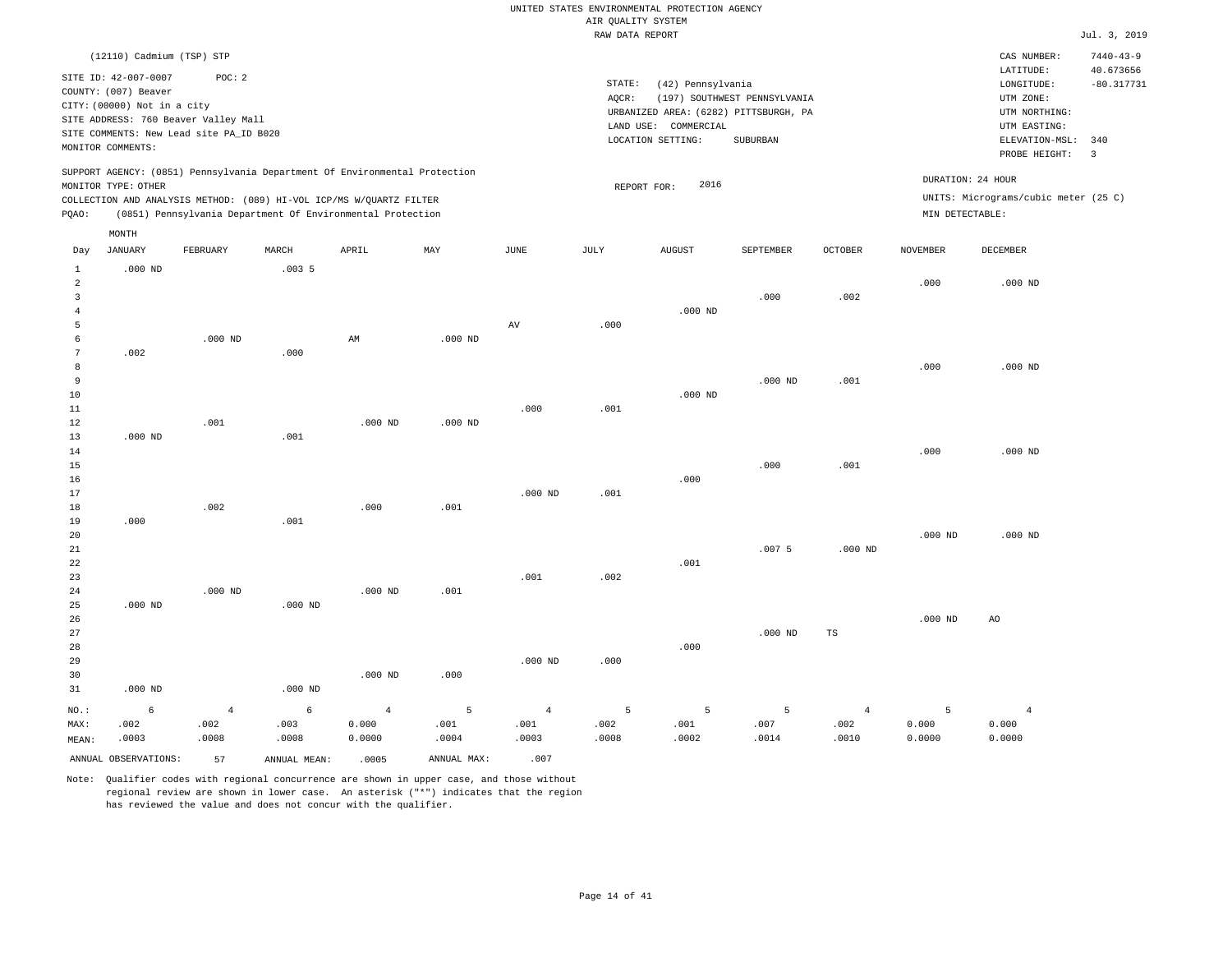|                                                                |                                                                                                                                                                                                                  |                             |                    |                                                                                                                                   |                      |                      |                 | UNITED STATES ENVIRONMENTAL PROTECTION AGENCY                  |                                                                                           |                |                 |                                                                                                                         |                                                                                |
|----------------------------------------------------------------|------------------------------------------------------------------------------------------------------------------------------------------------------------------------------------------------------------------|-----------------------------|--------------------|-----------------------------------------------------------------------------------------------------------------------------------|----------------------|----------------------|-----------------|----------------------------------------------------------------|-------------------------------------------------------------------------------------------|----------------|-----------------|-------------------------------------------------------------------------------------------------------------------------|--------------------------------------------------------------------------------|
|                                                                |                                                                                                                                                                                                                  |                             |                    |                                                                                                                                   |                      |                      |                 | AIR QUALITY SYSTEM<br>RAW DATA REPORT                          |                                                                                           |                |                 |                                                                                                                         | Jul. 3, 2019                                                                   |
|                                                                |                                                                                                                                                                                                                  |                             |                    |                                                                                                                                   |                      |                      |                 |                                                                |                                                                                           |                |                 |                                                                                                                         |                                                                                |
|                                                                | (12110) Cadmium (TSP) STP<br>SITE ID: 42-007-0007<br>COUNTY: (007) Beaver<br>CITY: (00000) Not in a city<br>SITE ADDRESS: 760 Beaver Valley Mall<br>SITE COMMENTS: New Lead site PA_ID B020<br>MONITOR COMMENTS: | POC: 2                      |                    |                                                                                                                                   |                      |                      | STATE:<br>AQCR: | (42) Pennsylvania<br>LAND USE: COMMERCIAL<br>LOCATION SETTING: | (197) SOUTHWEST PENNSYLVANIA<br>URBANIZED AREA: (6282) PITTSBURGH, PA<br>${\tt SUBURBAN}$ |                |                 | CAS NUMBER:<br>LATITUDE:<br>LONGITUDE:<br>UTM ZONE:<br>UTM NORTHING:<br>UTM EASTING:<br>ELEVATION-MSL:<br>PROBE HEIGHT: | $7440 - 43 - 9$<br>40.673656<br>$-80.317731$<br>340<br>$\overline{\mathbf{3}}$ |
|                                                                |                                                                                                                                                                                                                  |                             |                    | SUPPORT AGENCY: (0851) Pennsylvania Department Of Environmental Protection                                                        |                      |                      |                 |                                                                |                                                                                           |                |                 | DURATION: 24 HOUR                                                                                                       |                                                                                |
| PQAO:                                                          | MONITOR TYPE: OTHER                                                                                                                                                                                              |                             |                    | COLLECTION AND ANALYSIS METHOD: (089) HI-VOL ICP/MS W/QUARTZ FILTER<br>(0851) Pennsylvania Department Of Environmental Protection |                      |                      |                 | 2017<br>REPORT FOR:                                            |                                                                                           |                |                 | UNITS: Micrograms/cubic meter (25 C)<br>MIN DETECTABLE:                                                                 |                                                                                |
| Day                                                            | $\texttt{MONTH}$<br><b>JANUARY</b>                                                                                                                                                                               | FEBRUARY                    | MARCH              | APRIL                                                                                                                             | MAY                  | $_{\rm JUNE}$        | $\mathtt{JULY}$ | <b>AUGUST</b>                                                  | SEPTEMBER                                                                                 | <b>OCTOBER</b> | <b>NOVEMBER</b> | DECEMBER                                                                                                                |                                                                                |
| $\mathbf{1}$<br>$\overline{a}$<br>$\overline{3}$<br>$\sqrt{4}$ | $.000$ ND                                                                                                                                                                                                        |                             | $.000$ ND          | $.000$ ND                                                                                                                         | $.000$ ND            |                      |                 |                                                                |                                                                                           |                |                 |                                                                                                                         |                                                                                |
| 5<br>6<br>$7\phantom{.0}$<br>$\mathbf{a}$<br>$\overline{9}$    | $.000$ ND                                                                                                                                                                                                        | .000                        | $.000$ ND          | $.000$ ND                                                                                                                         | $.000$ ND            | $.000$ ND            |                 |                                                                |                                                                                           |                |                 |                                                                                                                         |                                                                                |
| 10<br>$1\,1$<br>12<br>13<br>14<br>15                           | .002                                                                                                                                                                                                             | .000                        | $.000$ ND          | $.000$ ND                                                                                                                         | $.000$ ND            | $.000$ ND            |                 |                                                                |                                                                                           |                |                 |                                                                                                                         |                                                                                |
| 16<br>17<br>$1\,8$<br>19<br>20<br>21                           | $.000$ ND                                                                                                                                                                                                        | $.000$ ND                   | .000               | $.000$ ND                                                                                                                         | $.000$ ND            | $.000$ ND            |                 |                                                                |                                                                                           |                |                 |                                                                                                                         |                                                                                |
| $2\sqrt{2}$<br>23<br>24<br>25<br>26<br>27                      | $.000$ ND                                                                                                                                                                                                        | $.000$ ND                   | .001               | AM                                                                                                                                | AV                   | $.000$ ND            |                 |                                                                |                                                                                           |                |                 |                                                                                                                         |                                                                                |
| 28<br>29<br>30<br>31                                           | $.000$ ND                                                                                                                                                                                                        |                             |                    |                                                                                                                                   | $.000$ ND            | $.000$ ND            |                 |                                                                |                                                                                           |                |                 |                                                                                                                         |                                                                                |
| NO.:<br>MAX:<br>MEAN:                                          | $\epsilon$<br>.002<br>.0003                                                                                                                                                                                      | $\bf{4}$<br>0.000<br>0.0000 | 5<br>.001<br>.0002 | $\overline{4}$<br>0.000<br>0.0000                                                                                                 | 5<br>0.000<br>0.0000 | 5<br>0.000<br>0.0000 | $\mathbb O$     | $\mathbb O$                                                    | $\circ$                                                                                   | $\mathbb O$    | $\circ$         | $\mathsf{O}\xspace$                                                                                                     |                                                                                |
|                                                                | ANNUAL OBSERVATIONS:                                                                                                                                                                                             | 29                          | ANNUAL, MEAN:      | .0001                                                                                                                             | ANNUAL MAX:          | .002                 |                 |                                                                |                                                                                           |                |                 |                                                                                                                         |                                                                                |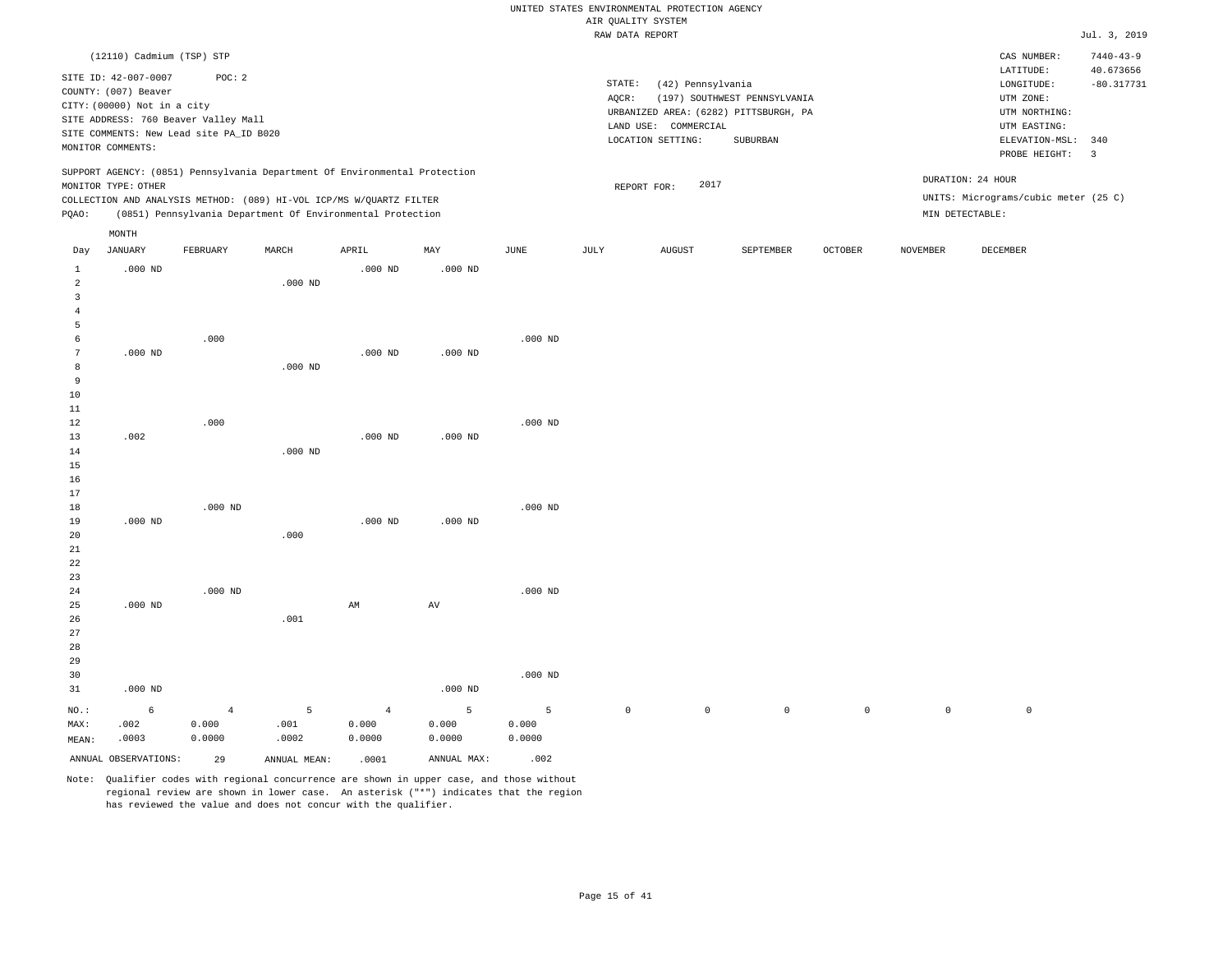|                 |  |  |                    |  | UNITED STATES ENVIRONMENTAL PROTECTION AGENCY |  |  |  |  |  |  |
|-----------------|--|--|--------------------|--|-----------------------------------------------|--|--|--|--|--|--|
|                 |  |  | AIR OUALITY SYSTEM |  |                                               |  |  |  |  |  |  |
| naw nama nunong |  |  |                    |  |                                               |  |  |  |  |  |  |

|                                |                                                                                                                                                                                     |                         |                        |                                                                                                                                   |                         |                         | RAW DATA REPORT |                                                                                                         |                                          |                |                        |                                                                                                              | Jul. 3, 2019                                |
|--------------------------------|-------------------------------------------------------------------------------------------------------------------------------------------------------------------------------------|-------------------------|------------------------|-----------------------------------------------------------------------------------------------------------------------------------|-------------------------|-------------------------|-----------------|---------------------------------------------------------------------------------------------------------|------------------------------------------|----------------|------------------------|--------------------------------------------------------------------------------------------------------------|---------------------------------------------|
|                                | (12112) Chromium (TSP) STP                                                                                                                                                          |                         |                        |                                                                                                                                   |                         |                         |                 |                                                                                                         |                                          |                |                        | CAS NUMBER:                                                                                                  | $7440 - 47 - 3$                             |
|                                | SITE ID: 42-007-0007<br>COUNTY: (007) Beaver<br>CITY: (00000) Not in a city<br>SITE ADDRESS: 760 Beaver Valley Mall<br>SITE COMMENTS: New Lead site PA_ID B020<br>MONITOR COMMENTS: | POC: 2                  |                        |                                                                                                                                   |                         |                         | STATE:<br>AQCR: | (42) Pennsylvania<br>URBANIZED AREA: (6282) PITTSBURGH, PA<br>LAND USE: COMMERCIAL<br>LOCATION SETTING: | (197) SOUTHWEST PENNSYLVANIA<br>SUBURBAN |                |                        | LATITUDE:<br>LONGITUDE:<br>UTM ZONE:<br>UTM NORTHING:<br>UTM EASTING:<br>ELEVATION-MSL: 340<br>PROBE HEIGHT: | 40.673656<br>$-80.317731$<br>$\overline{3}$ |
|                                |                                                                                                                                                                                     |                         |                        | SUPPORT AGENCY: (0851) Pennsylvania Department Of Environmental Protection                                                        |                         |                         |                 |                                                                                                         |                                          |                |                        | DURATION: 24 HOUR                                                                                            |                                             |
|                                | MONITOR TYPE: OTHER                                                                                                                                                                 |                         |                        |                                                                                                                                   |                         |                         | REPORT FOR:     | 2013                                                                                                    |                                          |                |                        | UNITS: Micrograms/cubic meter (25 C)                                                                         |                                             |
| PQAO:                          |                                                                                                                                                                                     |                         |                        | COLLECTION AND ANALYSIS METHOD: (089) HI-VOL ICP/MS W/QUARTZ FILTER<br>(0851) Pennsylvania Department Of Environmental Protection |                         |                         |                 |                                                                                                         |                                          |                | MIN DETECTABLE:        |                                                                                                              |                                             |
|                                |                                                                                                                                                                                     |                         |                        |                                                                                                                                   |                         |                         |                 |                                                                                                         |                                          |                |                        |                                                                                                              |                                             |
| Day                            | MONTH<br>JANUARY                                                                                                                                                                    | FEBRUARY                | MARCH                  | APRIL                                                                                                                             | MAY                     | JUNE                    | JULY            | <b>AUGUST</b>                                                                                           | SEPTEMBER                                | <b>OCTOBER</b> | <b>NOVEMBER</b>        | DECEMBER                                                                                                     |                                             |
|                                |                                                                                                                                                                                     |                         |                        |                                                                                                                                   |                         |                         |                 |                                                                                                         |                                          |                |                        |                                                                                                              |                                             |
| $\mathbf{1}$<br>$\overline{a}$ |                                                                                                                                                                                     |                         |                        |                                                                                                                                   |                         |                         |                 | .011 <sub>5</sub>                                                                                       | $\rm AF$                                 | $.000$ ND      |                        |                                                                                                              |                                             |
| 3                              |                                                                                                                                                                                     | $.000$ ND               |                        |                                                                                                                                   |                         | $.000$ ND               | $.000$ ND       |                                                                                                         |                                          |                |                        |                                                                                                              |                                             |
| $\overline{4}$                 | .006                                                                                                                                                                                |                         |                        | $.000$ ND                                                                                                                         | $.000$ ND               |                         |                 |                                                                                                         |                                          |                |                        |                                                                                                              |                                             |
| 5                              |                                                                                                                                                                                     |                         | $\rm AF$               |                                                                                                                                   |                         |                         |                 |                                                                                                         |                                          |                |                        |                                                                                                              |                                             |
| 6                              |                                                                                                                                                                                     |                         |                        |                                                                                                                                   |                         |                         |                 |                                                                                                         |                                          |                | AS                     | $.000$ ND                                                                                                    |                                             |
| 7<br>8                         |                                                                                                                                                                                     |                         |                        |                                                                                                                                   |                         |                         |                 | $.000$ ND                                                                                               | $.000$ ND                                | $.000$ ND      |                        |                                                                                                              |                                             |
| 9                              |                                                                                                                                                                                     | AS                      |                        |                                                                                                                                   |                         | AS                      | $.000$ ND       |                                                                                                         |                                          |                |                        |                                                                                                              |                                             |
| 10                             | .006                                                                                                                                                                                |                         |                        | $\mathbb{A}\mathbb{S}$                                                                                                            | $.000$ ND               |                         |                 |                                                                                                         |                                          |                |                        |                                                                                                              |                                             |
| $11\,$                         |                                                                                                                                                                                     |                         | .007                   |                                                                                                                                   |                         |                         |                 |                                                                                                         |                                          |                |                        |                                                                                                              |                                             |
| 12                             |                                                                                                                                                                                     |                         |                        |                                                                                                                                   |                         |                         |                 |                                                                                                         |                                          |                | $.000$ ND              | .005                                                                                                         |                                             |
| 13                             |                                                                                                                                                                                     |                         |                        |                                                                                                                                   |                         |                         |                 |                                                                                                         | $.000$ ND                                | $_{\rm AS}$    |                        |                                                                                                              |                                             |
| 14                             |                                                                                                                                                                                     |                         |                        |                                                                                                                                   |                         |                         |                 | $.000$ ND                                                                                               |                                          |                |                        |                                                                                                              |                                             |
| 15<br>16                       | $.000$ ND                                                                                                                                                                           | $_{\rm AS}$             |                        | $.000$ ND                                                                                                                         | AS                      | AF                      | $.000$ ND       |                                                                                                         |                                          |                |                        |                                                                                                              |                                             |
| 17                             |                                                                                                                                                                                     |                         | $.000$ ND              |                                                                                                                                   |                         |                         |                 |                                                                                                         |                                          |                |                        |                                                                                                              |                                             |
| 18                             |                                                                                                                                                                                     |                         |                        |                                                                                                                                   |                         |                         |                 |                                                                                                         |                                          |                | .006                   | AS                                                                                                           |                                             |
| 19                             |                                                                                                                                                                                     |                         |                        |                                                                                                                                   |                         |                         |                 |                                                                                                         | $.000$ ND                                | $.000$ ND      |                        |                                                                                                              |                                             |
| 20                             |                                                                                                                                                                                     |                         |                        |                                                                                                                                   |                         |                         |                 | .008                                                                                                    |                                          |                |                        |                                                                                                              |                                             |
| 21                             |                                                                                                                                                                                     | $.000$ ND               |                        |                                                                                                                                   |                         | $\mathbb{A}\mathbb{S}$  | $.000$ ND       |                                                                                                         |                                          |                |                        |                                                                                                              |                                             |
| 22<br>23                       | $\mathbb{A}\mathbb{S}$                                                                                                                                                              |                         | AF                     | $.000$ ND                                                                                                                         | $.000$ ND               |                         |                 |                                                                                                         |                                          |                |                        |                                                                                                              |                                             |
| 24                             |                                                                                                                                                                                     |                         |                        |                                                                                                                                   |                         |                         |                 |                                                                                                         |                                          |                | .005                   | $.000$ ND                                                                                                    |                                             |
| 25                             |                                                                                                                                                                                     |                         |                        |                                                                                                                                   |                         |                         |                 |                                                                                                         | $\mathbb{A}\mathbb{S}$                   | $.000$ ND      |                        |                                                                                                              |                                             |
| 26                             |                                                                                                                                                                                     |                         |                        |                                                                                                                                   |                         |                         |                 | .006                                                                                                    |                                          |                |                        |                                                                                                              |                                             |
| 27                             |                                                                                                                                                                                     | $.000$ ND               |                        |                                                                                                                                   |                         | $.000$ ND               | .009            |                                                                                                         |                                          |                |                        |                                                                                                              |                                             |
| 28                             | AS                                                                                                                                                                                  |                         |                        | $\mathbb{A}\mathbb{S}$                                                                                                            | $\mathbb{A}\mathbb{S}$  |                         |                 |                                                                                                         |                                          |                |                        |                                                                                                              |                                             |
| 29<br>30                       |                                                                                                                                                                                     |                         | $.000$ ND              |                                                                                                                                   |                         |                         |                 |                                                                                                         |                                          |                | $\mathbb{A}\mathbb{S}$ | $.000$ ND                                                                                                    |                                             |
| 31                             |                                                                                                                                                                                     |                         |                        |                                                                                                                                   |                         |                         |                 |                                                                                                         |                                          | $.000$ ND      |                        |                                                                                                              |                                             |
|                                |                                                                                                                                                                                     |                         |                        |                                                                                                                                   |                         |                         |                 |                                                                                                         |                                          |                |                        |                                                                                                              |                                             |
| NO.:<br>MAX:                   | $\overline{3}$<br>.006                                                                                                                                                              | $\overline{3}$<br>0.000 | $\overline{3}$<br>.007 | $\overline{3}$<br>0.000                                                                                                           | $\overline{3}$<br>0.000 | $\overline{a}$<br>0.000 | 5<br>.009       | 5<br>.011                                                                                               | $\overline{3}$<br>0.000                  | 5<br>0.000     | $\overline{3}$<br>.006 | $\overline{4}$<br>.005                                                                                       |                                             |
| MEAN:                          | .0040                                                                                                                                                                               | 0.0000                  | .0023                  | 0.0000                                                                                                                            | 0.0000                  | 0.0000                  | .0018           | .0050                                                                                                   | 0.0000                                   | 0.0000         | .0037                  | .0013                                                                                                        |                                             |
|                                | ANNUAL OBSERVATIONS:                                                                                                                                                                |                         |                        |                                                                                                                                   | ANNUAL MAX:             | .011                    |                 |                                                                                                         |                                          |                |                        |                                                                                                              |                                             |
|                                |                                                                                                                                                                                     | 42                      | ANNUAL MEAN:           | .0016                                                                                                                             |                         |                         |                 |                                                                                                         |                                          |                |                        |                                                                                                              |                                             |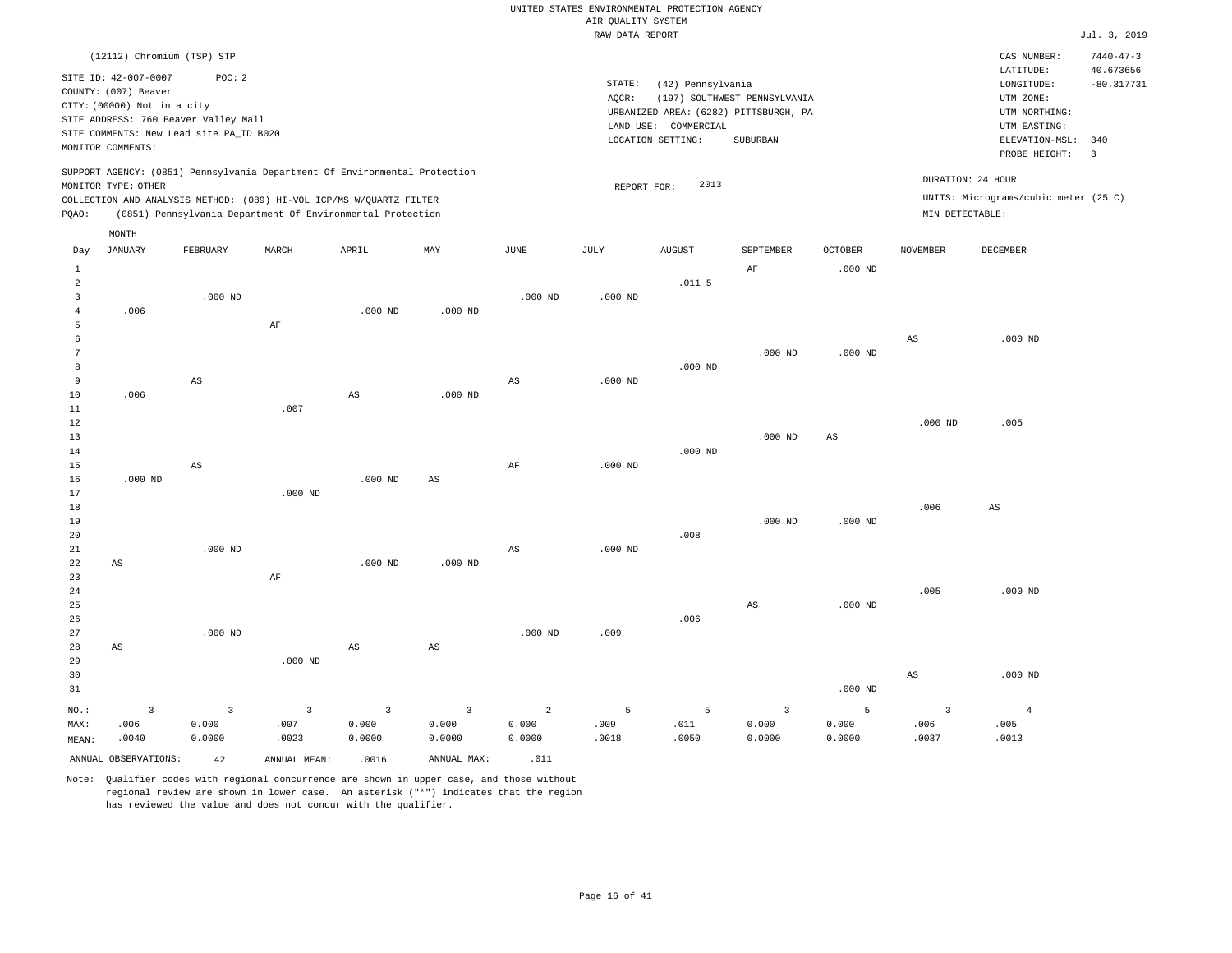|  |  |                    | UNITED STATES ENVIRONMENTAL PROTECTION AGENCY |  |
|--|--|--------------------|-----------------------------------------------|--|
|  |  | AIR OUALITY SYSTEM |                                               |  |
|  |  | תתמתתת גתגת שגם    |                                               |  |

|                |                                         |                         |              |                                                                            |                |                        | RAW DATA REPORT         |                         |                                       |                |                    |                                      | Jul. 3, 2019    |
|----------------|-----------------------------------------|-------------------------|--------------|----------------------------------------------------------------------------|----------------|------------------------|-------------------------|-------------------------|---------------------------------------|----------------|--------------------|--------------------------------------|-----------------|
|                | (12112) Chromium (TSP) STP              |                         |              |                                                                            |                |                        |                         |                         |                                       |                |                    | CAS NUMBER:                          | $7440 - 47 - 3$ |
|                | SITE ID: 42-007-0007                    | POC: 2                  |              |                                                                            |                |                        |                         |                         |                                       |                |                    | LATITUDE:                            | 40.673656       |
|                | COUNTY: (007) Beaver                    |                         |              |                                                                            |                |                        | STATE:                  | (42) Pennsylvania       |                                       |                |                    | LONGITUDE:                           | $-80.317731$    |
|                | CITY: (00000) Not in a city             |                         |              |                                                                            |                |                        | AQCR:                   |                         | (197) SOUTHWEST PENNSYLVANIA          |                |                    | UTM ZONE:                            |                 |
|                | SITE ADDRESS: 760 Beaver Valley Mall    |                         |              |                                                                            |                |                        |                         |                         | URBANIZED AREA: (6282) PITTSBURGH, PA |                |                    | UTM NORTHING:                        |                 |
|                | SITE COMMENTS: New Lead site PA_ID B020 |                         |              |                                                                            |                |                        |                         | LAND USE: COMMERCIAL    |                                       |                |                    | UTM EASTING:                         |                 |
|                | MONITOR COMMENTS:                       |                         |              |                                                                            |                |                        |                         | LOCATION SETTING:       | SUBURBAN                              |                |                    | ELEVATION-MSL:                       | 340             |
|                |                                         |                         |              |                                                                            |                |                        |                         |                         |                                       |                |                    | PROBE HEIGHT:                        | $\overline{3}$  |
|                | MONITOR TYPE: OTHER                     |                         |              | SUPPORT AGENCY: (0851) Pennsylvania Department Of Environmental Protection |                |                        | REPORT FOR:             | 2014                    |                                       |                |                    | DURATION: 24 HOUR                    |                 |
|                |                                         |                         |              | COLLECTION AND ANALYSIS METHOD: (089) HI-VOL ICP/MS W/OUARTZ FILTER        |                |                        |                         |                         |                                       |                |                    | UNITS: Micrograms/cubic meter (25 C) |                 |
| PQAO:          |                                         |                         |              | (0851) Pennsylvania Department Of Environmental Protection                 |                |                        |                         |                         |                                       |                | MIN DETECTABLE:    |                                      |                 |
|                | MONTH                                   |                         |              |                                                                            |                |                        |                         |                         |                                       |                |                    |                                      |                 |
| Day            | <b>JANUARY</b>                          | FEBRUARY                | MARCH        | APRIL                                                                      | MAY            | $_{\rm JUNE}$          | <b>JULY</b>             | <b>AUGUST</b>           | SEPTEMBER                             | <b>OCTOBER</b> | <b>NOVEMBER</b>    | DECEMBER                             |                 |
| $\mathbf{1}$   |                                         |                         |              |                                                                            |                |                        |                         |                         |                                       |                | $.000$ ND          | $.000$ ND                            |                 |
| $\overline{a}$ |                                         |                         |              |                                                                            |                |                        |                         |                         | $.000$ ND                             | $.000$ ND      |                    |                                      |                 |
| 3              |                                         |                         |              |                                                                            |                |                        |                         | $.000$ ND               |                                       |                |                    |                                      |                 |
| $\overline{4}$ |                                         | AF                      |              |                                                                            |                | AF                     | $\mathbb{A}\mathbb{S}$  |                         |                                       |                |                    |                                      |                 |
| 5              | $.000$ ND                               |                         |              | $\rm AF$                                                                   | AF             |                        |                         |                         |                                       |                |                    |                                      |                 |
| 6              |                                         |                         | $.000$ ND    |                                                                            |                |                        |                         |                         |                                       |                |                    |                                      |                 |
| 7              |                                         |                         |              |                                                                            |                |                        |                         |                         |                                       |                | .000 <sub>ND</sub> | $.000$ ND                            |                 |
| 8              |                                         |                         |              |                                                                            |                |                        |                         |                         | $.000$ ND                             | $.000$ ND      |                    |                                      |                 |
| 9              |                                         |                         |              |                                                                            |                |                        |                         | $.000$ ND               |                                       |                |                    |                                      |                 |
| 10             |                                         | $.000$ ND               |              |                                                                            |                | $_{\rm AS}$            | $.000$ ND               |                         |                                       |                |                    |                                      |                 |
| 11             | AS                                      |                         |              | AS                                                                         | $.000$ ND      |                        |                         |                         |                                       |                |                    |                                      |                 |
| $1\,2$         |                                         |                         | $.000$ ND    |                                                                            |                |                        |                         |                         |                                       |                |                    |                                      |                 |
| 13             |                                         |                         |              |                                                                            |                |                        |                         |                         |                                       |                | $.000$ ND          | $.000$ ND                            |                 |
| 14             |                                         |                         |              |                                                                            |                |                        |                         |                         | $.000$ ND                             | $.000$ ND      |                    |                                      |                 |
| 15             |                                         |                         |              |                                                                            |                |                        |                         | $\mathbb{A}\mathbb{S}$  |                                       |                |                    |                                      |                 |
| 16             |                                         | $\rm AF$                |              |                                                                            |                | $\mathbb{A}\mathbb{S}$ | $.000$ ND               |                         |                                       |                |                    |                                      |                 |
| 17             | $.000$ ND                               |                         |              | $.000$ ND                                                                  | $.000$ ND      |                        |                         |                         |                                       |                |                    |                                      |                 |
| 18             |                                         |                         | $.000$ ND    |                                                                            |                |                        |                         |                         |                                       |                | $.000$ ND          | $.000$ ND                            |                 |
| 19<br>20       |                                         |                         |              |                                                                            |                |                        |                         |                         | $.000$ ND                             | $.000$ ND      |                    |                                      |                 |
| 21             |                                         |                         |              |                                                                            |                |                        |                         | AF                      |                                       |                |                    |                                      |                 |
| 22             |                                         | $.000$ ND               |              |                                                                            |                | $.000$ ND              | AF                      |                         |                                       |                |                    |                                      |                 |
| 23             | $.000$ ND                               |                         |              | $.000$ ND                                                                  | AF             |                        |                         |                         |                                       |                |                    |                                      |                 |
| 24             |                                         |                         | $.000$ ND    |                                                                            |                |                        |                         |                         |                                       |                |                    |                                      |                 |
| 25             |                                         |                         |              |                                                                            |                |                        |                         |                         |                                       |                | $.000$ ND          | $.000$ ND                            |                 |
| 26             |                                         |                         |              |                                                                            |                |                        |                         |                         | AS                                    | $_{\rm AS}$    |                    |                                      |                 |
| 27             |                                         |                         |              |                                                                            |                |                        |                         | $.000$ ND               |                                       |                |                    |                                      |                 |
| 28             |                                         | .005                    |              |                                                                            |                | $.000$ ND              | $.000$ ND               |                         |                                       |                |                    |                                      |                 |
| 29             | $.000$ ND                               |                         |              | AF                                                                         | $.000$ ND      |                        |                         |                         |                                       |                |                    |                                      |                 |
| 30             |                                         |                         | $.000$ ND    |                                                                            |                |                        |                         |                         |                                       |                |                    |                                      |                 |
| 31             |                                         |                         |              |                                                                            |                |                        |                         |                         |                                       |                |                    | .005                                 |                 |
|                |                                         |                         |              |                                                                            |                |                        |                         |                         |                                       |                |                    |                                      |                 |
| NO.:           | $\overline{4}$                          | $\overline{\mathbf{3}}$ | 5            | $\overline{a}$                                                             | $\overline{3}$ | $\overline{a}$         | $\overline{\mathbf{3}}$ | $\overline{\mathbf{3}}$ | $\overline{4}$                        | $\overline{4}$ | 5                  | 6                                    |                 |
| MAX:           | 0.000                                   | .005                    | 0.000        | 0.000                                                                      | 0.000          | 0.000                  | 0.000                   | 0.000                   | 0.000                                 | 0.000          | 0.000              | .005                                 |                 |
| MEAN:          | 0.0000                                  | .0017                   | 0.0000       | 0.0000                                                                     | 0.0000         | 0.0000                 | 0.0000                  | 0.0000                  | 0.0000                                | 0.0000         | 0.0000             | .0008                                |                 |
|                | ANNUAL OBSERVATIONS:                    | 44                      | ANNUAL MEAN: | .0002                                                                      | ANNUAL MAX:    | .005                   |                         |                         |                                       |                |                    |                                      |                 |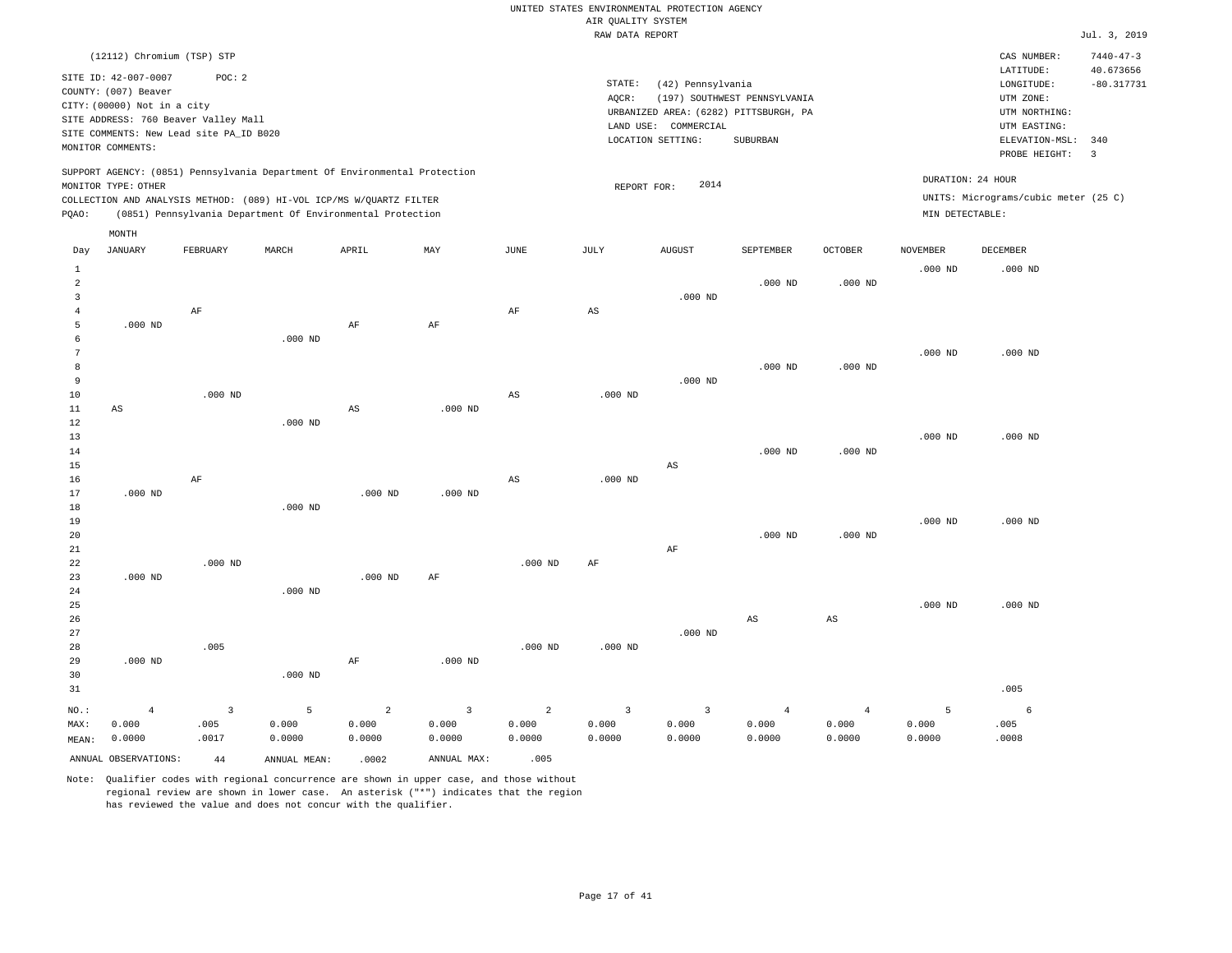# UNITED STATES ENVIRONMENTAL PROTECTION AGENCY AIR QUALITY SYSTEM

|                                  |                                                                                                                                |                                                                                           |           |                                                                                                                                                                                                                 |           |           | RAW DATA REPORT |                                                                                                         |                                          |                |                 |                                                                                                                         | Jul. 3, 2019                                                                   |
|----------------------------------|--------------------------------------------------------------------------------------------------------------------------------|-------------------------------------------------------------------------------------------|-----------|-----------------------------------------------------------------------------------------------------------------------------------------------------------------------------------------------------------------|-----------|-----------|-----------------|---------------------------------------------------------------------------------------------------------|------------------------------------------|----------------|-----------------|-------------------------------------------------------------------------------------------------------------------------|--------------------------------------------------------------------------------|
|                                  | (12112) Chromium (TSP) STP<br>SITE ID: 42-007-0007<br>COUNTY: (007) Beaver<br>CITY: (00000) Not in a city<br>MONITOR COMMENTS: | POC: 2<br>SITE ADDRESS: 760 Beaver Valley Mall<br>SITE COMMENTS: New Lead site PA_ID B020 |           |                                                                                                                                                                                                                 |           |           | STATE:<br>AQCR: | (42) Pennsylvania<br>URBANIZED AREA: (6282) PITTSBURGH, PA<br>LAND USE: COMMERCIAL<br>LOCATION SETTING: | (197) SOUTHWEST PENNSYLVANIA<br>SUBURBAN |                |                 | CAS NUMBER:<br>LATITUDE:<br>LONGITUDE:<br>UTM ZONE:<br>UTM NORTHING:<br>UTM EASTING:<br>ELEVATION-MSL:<br>PROBE HEIGHT: | $7440 - 47 - 3$<br>40.673656<br>$-80.317731$<br>340<br>$\overline{\mathbf{3}}$ |
| POAO:                            | MONITOR TYPE: OTHER                                                                                                            |                                                                                           |           | SUPPORT AGENCY: (0851) Pennsylvania Department Of Environmental Protection<br>COLLECTION AND ANALYSIS METHOD: (089) HI-VOL ICP/MS W/QUARTZ FILTER<br>(0851) Pennsylvania Department Of Environmental Protection |           |           |                 | 2015<br>REPORT FOR:                                                                                     |                                          |                | MIN DETECTABLE: | DURATION: 24 HOUR<br>UNITS: Micrograms/cubic meter (25 C)                                                               |                                                                                |
| Day                              | MONTH<br>JANUARY                                                                                                               | FEBRUARY                                                                                  | MARCH     | APRIL                                                                                                                                                                                                           | MAY       | JUNE      | JULY            | AUGUST                                                                                                  | SEPTEMBER                                | <b>OCTOBER</b> | <b>NOVEMBER</b> | DECEMBER                                                                                                                |                                                                                |
| 1<br>$\mathfrak{D}$              |                                                                                                                                | $.000$ ND                                                                                 | AF        |                                                                                                                                                                                                                 |           | $.000$ ND | AF              | $.000$ ND                                                                                               | $.000$ ND                                | $.000$ ND      | $.000$ ND       | $.000$ ND                                                                                                               |                                                                                |
| 9<br>10<br>11                    | $.000$ ND                                                                                                                      | AS                                                                                        | $.000$ ND | $.000$ ND                                                                                                                                                                                                       | $.000$ ND | .006      | $.000$ ND       | $.000$ ND                                                                                               | $.000$ ND                                | $.000$ ND      | $.000$ ND       | $.000$ ND                                                                                                               |                                                                                |
| 12<br>13<br>14<br>15<br>16<br>17 | $.000$ ND                                                                                                                      | AS                                                                                        | $.000$ ND | .000 <sub>ND</sub>                                                                                                                                                                                              | $.000$ ND | .006      | $.000$ ND       | $.000$ ND                                                                                               | $.000$ ND                                | $.000$ ND      | $.000$ ND       | $.000$ ND                                                                                                               |                                                                                |

18 19 20 21 .000 ND AF .000 ND .000 ND

22 23 24 25 26 27 28 29 30 31 .000 ND .000 ND AF .000 ND AS .000 ND .000 ND .000 ND .000 ND .000 ND .000 ND .000 ND .000 ND .000 ND .000 ND .000 ND AM .000 ND .000 ND

| NO.:  |                         |        |              |        | 5 1 3 5 5 5 4 5 5 4 |       |        |        |        |        |        |        |
|-------|-------------------------|--------|--------------|--------|---------------------|-------|--------|--------|--------|--------|--------|--------|
| MAX:  | 0.000                   | 0.000  | 0.000        | 0.000  | 0.000               | .006  | 0.000  | 0.000  | 0.000  | 0.000  | 0.000  | 0.000  |
| MEAN: | 0.0000                  | 0.0000 | 0.0000       | 0.0000 | 0.0000              | .0024 | 0.0000 | 0.0000 | 0.0000 | 0.0000 | 0.0000 | 0.0000 |
|       | ANNUAL OBSERVATIONS: 52 |        | ANNUAL MEAN: | .0002  | ANNUAL MAX:         | .006  |        |        |        |        |        |        |

Note: Qualifier codes with regional concurrence are shown in upper case, and those without regional review are shown in lower case. An asterisk ("\*") indicates that the region has reviewed the value and does not concur with the qualifier.

.000 ND

.000 ND

.000 ND

.000 ND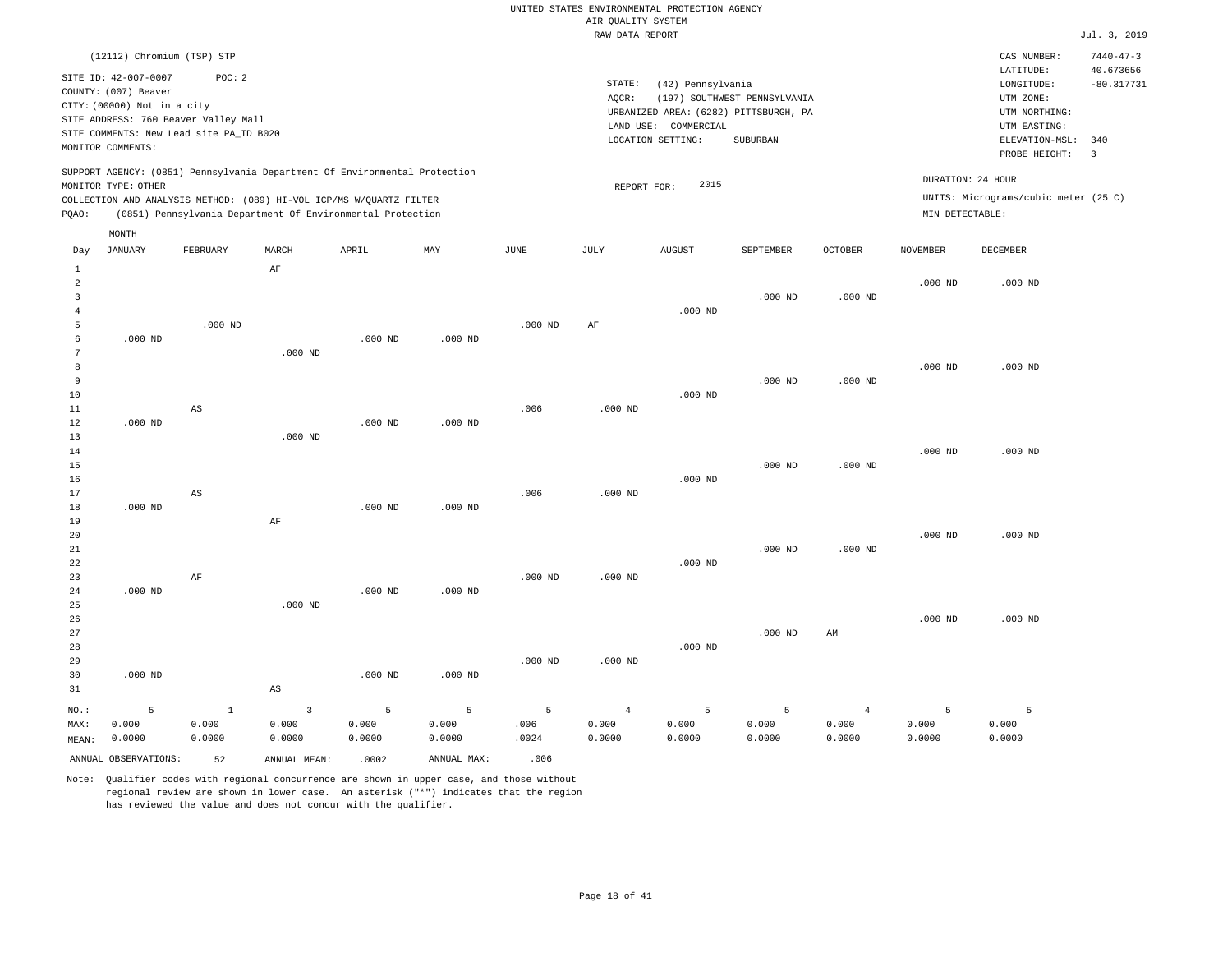|                | (12112) Chromium (TSP) STP  |                                         |           |                                                                                                                                   |           |                |                 |                      |                                       |                |                 | CAS NUMBER:                          | $7440 - 47 - 3$         |
|----------------|-----------------------------|-----------------------------------------|-----------|-----------------------------------------------------------------------------------------------------------------------------------|-----------|----------------|-----------------|----------------------|---------------------------------------|----------------|-----------------|--------------------------------------|-------------------------|
|                | SITE ID: 42-007-0007        | POC: 2                                  |           |                                                                                                                                   |           |                |                 |                      |                                       |                |                 | LATITUDE:                            | 40.673656               |
|                | COUNTY: (007) Beaver        |                                         |           |                                                                                                                                   |           |                | STATE:<br>AOCR: | (42) Pennsylvania    | (197) SOUTHWEST PENNSYLVANIA          |                |                 | LONGITUDE:<br>UTM ZONE:              | $-80.317731$            |
|                | CITY: (00000) Not in a city |                                         |           |                                                                                                                                   |           |                |                 |                      | URBANIZED AREA: (6282) PITTSBURGH, PA |                |                 | UTM NORTHING:                        |                         |
|                |                             | SITE ADDRESS: 760 Beaver Valley Mall    |           |                                                                                                                                   |           |                |                 | LAND USE: COMMERCIAL |                                       |                |                 | UTM EASTING:                         |                         |
|                |                             | SITE COMMENTS: New Lead site PA_ID B020 |           |                                                                                                                                   |           |                |                 | LOCATION SETTING:    | SUBURBAN                              |                |                 | ELEVATION-MSL:                       | 340                     |
|                | MONITOR COMMENTS:           |                                         |           |                                                                                                                                   |           |                |                 |                      |                                       |                |                 | PROBE HEIGHT:                        | $\overline{\mathbf{3}}$ |
|                |                             |                                         |           | SUPPORT AGENCY: (0851) Pennsylvania Department Of Environmental Protection                                                        |           |                |                 |                      |                                       |                |                 | DURATION: 24 HOUR                    |                         |
|                | MONITOR TYPE: OTHER         |                                         |           |                                                                                                                                   |           |                | REPORT FOR:     | 2016                 |                                       |                |                 | UNITS: Micrograms/cubic meter (25 C) |                         |
| PQAO:          |                             |                                         |           | COLLECTION AND ANALYSIS METHOD: (089) HI-VOL ICP/MS W/QUARTZ FILTER<br>(0851) Pennsylvania Department Of Environmental Protection |           |                |                 |                      |                                       |                | MIN DETECTABLE: |                                      |                         |
|                | MONTH                       |                                         |           |                                                                                                                                   |           |                |                 |                      |                                       |                |                 |                                      |                         |
| Day            | JANUARY                     | FEBRUARY                                | MARCH     | APRIL                                                                                                                             | MAY       | JUNE           | JULY            | <b>AUGUST</b>        | SEPTEMBER                             | <b>OCTOBER</b> | <b>NOVEMBER</b> | DECEMBER                             |                         |
| <sup>1</sup>   | $.000$ ND                   |                                         | $.000$ ND |                                                                                                                                   |           |                |                 |                      |                                       |                |                 |                                      |                         |
| $\overline{a}$ |                             |                                         |           |                                                                                                                                   |           |                |                 |                      |                                       |                | $.000$ ND       | $.000$ ND                            |                         |
| 3              |                             |                                         |           |                                                                                                                                   |           |                |                 |                      | $.000$ ND                             | $.000$ ND      |                 |                                      |                         |
| $\overline{4}$ |                             |                                         |           |                                                                                                                                   |           |                |                 | $.000$ ND            |                                       |                |                 |                                      |                         |
| 5              |                             |                                         |           |                                                                                                                                   |           | AV             | $.000$ ND       |                      |                                       |                |                 |                                      |                         |
| 6              |                             | $.000$ ND                               |           | AM                                                                                                                                | $.000$ ND |                |                 |                      |                                       |                |                 |                                      |                         |
| 7              | .005                        |                                         | $.000$ ND |                                                                                                                                   |           |                |                 |                      |                                       |                |                 |                                      |                         |
| 8              |                             |                                         |           |                                                                                                                                   |           |                |                 |                      |                                       |                | $.000$ ND       | $.000$ ND                            |                         |
| 9<br>10        |                             |                                         |           |                                                                                                                                   |           |                |                 | $.000$ ND            | $.000$ ND                             | $.000$ ND      |                 |                                      |                         |
| 11             |                             |                                         |           |                                                                                                                                   |           | $.000$ ND      | $.000$ ND       |                      |                                       |                |                 |                                      |                         |
| 12             |                             | $.000$ ND                               |           | $.000$ ND                                                                                                                         | .006      |                |                 |                      |                                       |                |                 |                                      |                         |
| 13             | $.000$ ND                   |                                         | $.000$ ND |                                                                                                                                   |           |                |                 |                      |                                       |                |                 |                                      |                         |
| 14             |                             |                                         |           |                                                                                                                                   |           |                |                 |                      |                                       |                | $.000$ ND       | $.000$ ND                            |                         |
| 15             |                             |                                         |           |                                                                                                                                   |           |                |                 |                      | $.000$ ND                             | $.000$ ND      |                 |                                      |                         |
| 16             |                             |                                         |           |                                                                                                                                   |           |                |                 | $.000$ ND            |                                       |                |                 |                                      |                         |
| 17             |                             |                                         |           |                                                                                                                                   |           | $.000$ ND      | $.000$ ND       |                      |                                       |                |                 |                                      |                         |
| 18             |                             | $.000$ ND                               |           | $.000$ ND                                                                                                                         | $.000$ ND |                |                 |                      |                                       |                |                 |                                      |                         |
| 19             | $.000$ ND                   |                                         | $.000$ ND |                                                                                                                                   |           |                |                 |                      |                                       |                |                 |                                      |                         |
| 20<br>21       |                             |                                         |           |                                                                                                                                   |           |                |                 |                      | $.000$ ND                             | $.000$ ND      | $.000$ ND       | $.000$ ND                            |                         |
| 22             |                             |                                         |           |                                                                                                                                   |           |                |                 | $.000$ ND            |                                       |                |                 |                                      |                         |
| 23             |                             |                                         |           |                                                                                                                                   |           | $.000$ ND      | $.000$ ND       |                      |                                       |                |                 |                                      |                         |
| 24             |                             | $.000$ ND                               |           | $.000$ ND                                                                                                                         | $.000$ ND |                |                 |                      |                                       |                |                 |                                      |                         |
| 25             | $.000$ ND                   |                                         | $.000$ ND |                                                                                                                                   |           |                |                 |                      |                                       |                |                 |                                      |                         |
| 26             |                             |                                         |           |                                                                                                                                   |           |                |                 |                      |                                       |                | $.000$ ND       | A0                                   |                         |
| 27             |                             |                                         |           |                                                                                                                                   |           |                |                 |                      | $.000$ ND                             | TS             |                 |                                      |                         |
| 28             |                             |                                         |           |                                                                                                                                   |           |                |                 | $.000$ ND            |                                       |                |                 |                                      |                         |
| 29             |                             |                                         |           |                                                                                                                                   |           | $.000$ ND      | $.000$ ND       |                      |                                       |                |                 |                                      |                         |
| 30             |                             |                                         |           | $.000$ ND                                                                                                                         | $.000$ ND |                |                 |                      |                                       |                |                 |                                      |                         |
| 31             | $.000$ ND                   |                                         | $.000$ ND |                                                                                                                                   |           |                |                 |                      |                                       |                |                 |                                      |                         |
| NO.:           | 6                           | $\overline{4}$                          | 6         | $\overline{4}$                                                                                                                    | 5         | $\overline{4}$ | 5               | 5                    | 5                                     | $\overline{4}$ | 5               | $\overline{4}$                       |                         |
| MAX:           | .005                        | 0.000                                   | 0.000     | 0.000                                                                                                                             | .006      | 0.000          | 0.000           | 0.000                | 0.000                                 | 0.000          | 0.000           | 0.000                                |                         |
| MEAN:          | .0008                       | 0.0000                                  | 0.0000    | 0.0000                                                                                                                            | .0012     | 0.0000         | 0.0000          | 0.0000               | 0.0000                                | 0.0000         | 0.0000          | 0.0000                               |                         |

Note: Qualifier codes with regional concurrence are shown in upper case, and those without regional review are shown in lower case. An asterisk ("\*") indicates that the region has reviewed the value and does not concur with the qualifier.

ANNUAL OBSERVATIONS: 57 ANNUAL MEAN: .0002 ANNUAL MAX: .006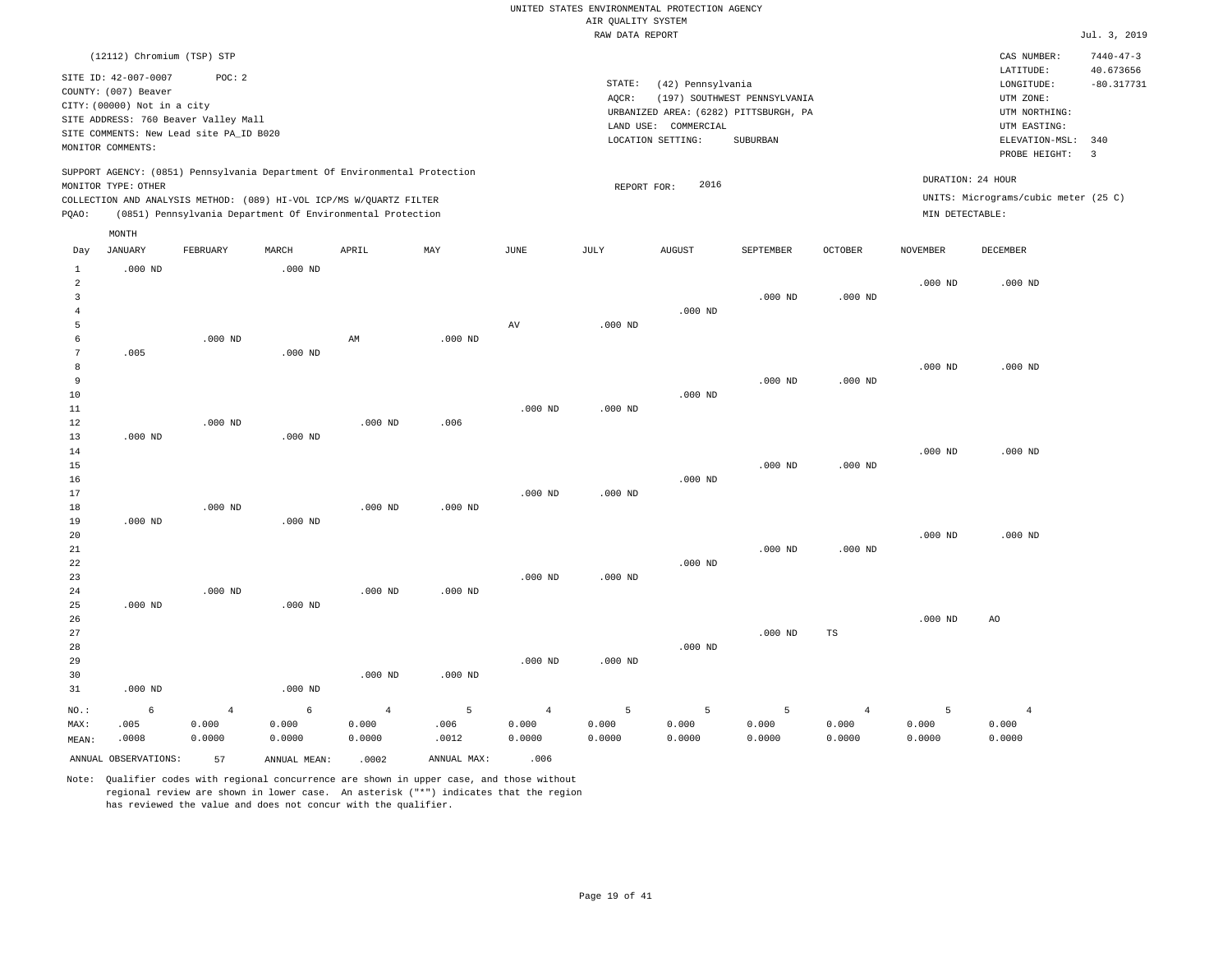|                                  |                                              |                |                                                                                                                                   |                |             |             |         | UNITED STATES ENVIRONMENTAL PROTECTION AGENCY |                                       |                |                 |                                      |                                |
|----------------------------------|----------------------------------------------|----------------|-----------------------------------------------------------------------------------------------------------------------------------|----------------|-------------|-------------|---------|-----------------------------------------------|---------------------------------------|----------------|-----------------|--------------------------------------|--------------------------------|
|                                  |                                              |                |                                                                                                                                   |                |             |             |         | AIR QUALITY SYSTEM                            |                                       |                |                 |                                      |                                |
|                                  |                                              |                |                                                                                                                                   |                |             |             |         | RAW DATA REPORT                               |                                       |                |                 |                                      | Jul. 3, 2019                   |
|                                  | (12112) Chromium (TSP) STP                   |                |                                                                                                                                   |                |             |             |         |                                               |                                       |                |                 | CAS NUMBER:<br>LATITUDE:             | $7440 - 47 - 3$<br>40.673656   |
|                                  | SITE ID: 42-007-0007<br>COUNTY: (007) Beaver | POC: 2         |                                                                                                                                   |                |             |             | STATE:  | (42) Pennsylvania                             |                                       |                |                 | LONGITUDE:                           | $-80.317731$                   |
|                                  | CITY: (00000) Not in a city                  |                |                                                                                                                                   |                |             |             | AQCR:   |                                               | (197) SOUTHWEST PENNSYLVANIA          |                |                 | UTM ZONE:                            |                                |
|                                  | SITE ADDRESS: 760 Beaver Valley Mall         |                |                                                                                                                                   |                |             |             |         |                                               | URBANIZED AREA: (6282) PITTSBURGH, PA |                |                 | UTM NORTHING:                        |                                |
|                                  | SITE COMMENTS: New Lead site PA_ID B020      |                |                                                                                                                                   |                |             |             |         | LAND USE: COMMERCIAL                          |                                       |                |                 | UTM EASTING:                         |                                |
|                                  | MONITOR COMMENTS:                            |                |                                                                                                                                   |                |             |             |         | LOCATION SETTING:                             | SUBURBAN                              |                |                 | ELEVATION-MSL:<br>PROBE HEIGHT:      | 340<br>$\overline{\mathbf{3}}$ |
|                                  |                                              |                | SUPPORT AGENCY: (0851) Pennsylvania Department Of Environmental Protection                                                        |                |             |             |         |                                               |                                       |                |                 | DURATION: 24 HOUR                    |                                |
|                                  | MONITOR TYPE: OTHER                          |                |                                                                                                                                   |                |             |             |         | 2017<br>REPORT FOR:                           |                                       |                |                 | UNITS: Micrograms/cubic meter (25 C) |                                |
| PQAO:                            |                                              |                | COLLECTION AND ANALYSIS METHOD: (089) HI-VOL ICP/MS W/QUARTZ FILTER<br>(0851) Pennsylvania Department Of Environmental Protection |                |             |             |         |                                               |                                       |                |                 | MIN DETECTABLE:                      |                                |
|                                  | MONTH                                        |                |                                                                                                                                   |                |             |             |         |                                               |                                       |                |                 |                                      |                                |
| Day                              | <b>JANUARY</b>                               | FEBRUARY       | MARCH                                                                                                                             | APRIL          | MAY         | <b>JUNE</b> | JULY    | <b>AUGUST</b>                                 | SEPTEMBER                             | <b>OCTOBER</b> | <b>NOVEMBER</b> | DECEMBER                             |                                |
| $\mathbf{1}$                     | $.000$ ND                                    |                |                                                                                                                                   | $.000$ ND      | .032        |             |         |                                               |                                       |                |                 |                                      |                                |
| $\overline{a}$                   |                                              |                | $.000$ ND                                                                                                                         |                |             |             |         |                                               |                                       |                |                 |                                      |                                |
| $\overline{3}$<br>$\overline{4}$ |                                              |                |                                                                                                                                   |                |             |             |         |                                               |                                       |                |                 |                                      |                                |
| 5                                |                                              |                |                                                                                                                                   |                |             |             |         |                                               |                                       |                |                 |                                      |                                |
| 6                                |                                              | $.000$ ND      |                                                                                                                                   |                |             | .025        |         |                                               |                                       |                |                 |                                      |                                |
| 7                                | $.000$ ND                                    |                |                                                                                                                                   | .029           | .031        |             |         |                                               |                                       |                |                 |                                      |                                |
| 8                                |                                              |                | $.000$ ND                                                                                                                         |                |             |             |         |                                               |                                       |                |                 |                                      |                                |
| 9                                |                                              |                |                                                                                                                                   |                |             |             |         |                                               |                                       |                |                 |                                      |                                |
| $10$                             |                                              |                |                                                                                                                                   |                |             |             |         |                                               |                                       |                |                 |                                      |                                |
| 11                               |                                              |                |                                                                                                                                   |                |             |             |         |                                               |                                       |                |                 |                                      |                                |
| 12                               |                                              | $.000$ ND      |                                                                                                                                   |                |             | .027        |         |                                               |                                       |                |                 |                                      |                                |
| 13                               | $.000$ ND                                    |                |                                                                                                                                   | .032           | .032        |             |         |                                               |                                       |                |                 |                                      |                                |
| 14<br>15                         |                                              |                | $.000$ ND                                                                                                                         |                |             |             |         |                                               |                                       |                |                 |                                      |                                |
| 16                               |                                              |                |                                                                                                                                   |                |             |             |         |                                               |                                       |                |                 |                                      |                                |
| 17                               |                                              |                |                                                                                                                                   |                |             |             |         |                                               |                                       |                |                 |                                      |                                |
| 18                               |                                              | $.000$ ND      |                                                                                                                                   |                |             | .025        |         |                                               |                                       |                |                 |                                      |                                |
| 19                               | $.000$ ND                                    |                |                                                                                                                                   | .030           | .032        |             |         |                                               |                                       |                |                 |                                      |                                |
| 20                               |                                              |                | $.000$ ND                                                                                                                         |                |             |             |         |                                               |                                       |                |                 |                                      |                                |
| 21                               |                                              |                |                                                                                                                                   |                |             |             |         |                                               |                                       |                |                 |                                      |                                |
| $2\sqrt{2}$                      |                                              |                |                                                                                                                                   |                |             |             |         |                                               |                                       |                |                 |                                      |                                |
| 23                               |                                              |                |                                                                                                                                   |                |             |             |         |                                               |                                       |                |                 |                                      |                                |
| 24                               |                                              | $.000$ ND      |                                                                                                                                   |                |             | .023        |         |                                               |                                       |                |                 |                                      |                                |
| 25<br>26                         | $.000$ ND                                    |                | $.000$ ND                                                                                                                         | AM             | AV          |             |         |                                               |                                       |                |                 |                                      |                                |
| 27                               |                                              |                |                                                                                                                                   |                |             |             |         |                                               |                                       |                |                 |                                      |                                |
| 28                               |                                              |                |                                                                                                                                   |                |             |             |         |                                               |                                       |                |                 |                                      |                                |
| 29                               |                                              |                |                                                                                                                                   |                |             |             |         |                                               |                                       |                |                 |                                      |                                |
| 30                               |                                              |                |                                                                                                                                   |                |             | .028        |         |                                               |                                       |                |                 |                                      |                                |
| 31                               | $.000$ ND                                    |                |                                                                                                                                   |                | .024        |             |         |                                               |                                       |                |                 |                                      |                                |
| NO.:                             | $\epsilon$                                   | $\overline{4}$ | 5                                                                                                                                 | $\overline{4}$ | 5           | 5           | $\circ$ | $\mathbb O$                                   | $\mathsf 0$                           | $\mathbb O$    | $\circ$         | $\mathsf 0$                          |                                |
| MAX:                             | 0.000                                        | 0.000          | 0.000                                                                                                                             | .032           | .032        | .028        |         |                                               |                                       |                |                 |                                      |                                |
| MEAN:                            | 0.0000                                       | 0.0000         | 0.0000                                                                                                                            | .0228          | .0302       | .0256       |         |                                               |                                       |                |                 |                                      |                                |
|                                  | ANNUAL OBSERVATIONS:                         | 29             | ANNUAL MEAN:                                                                                                                      | .0128          | ANNUAL MAX: | .032        |         |                                               |                                       |                |                 |                                      |                                |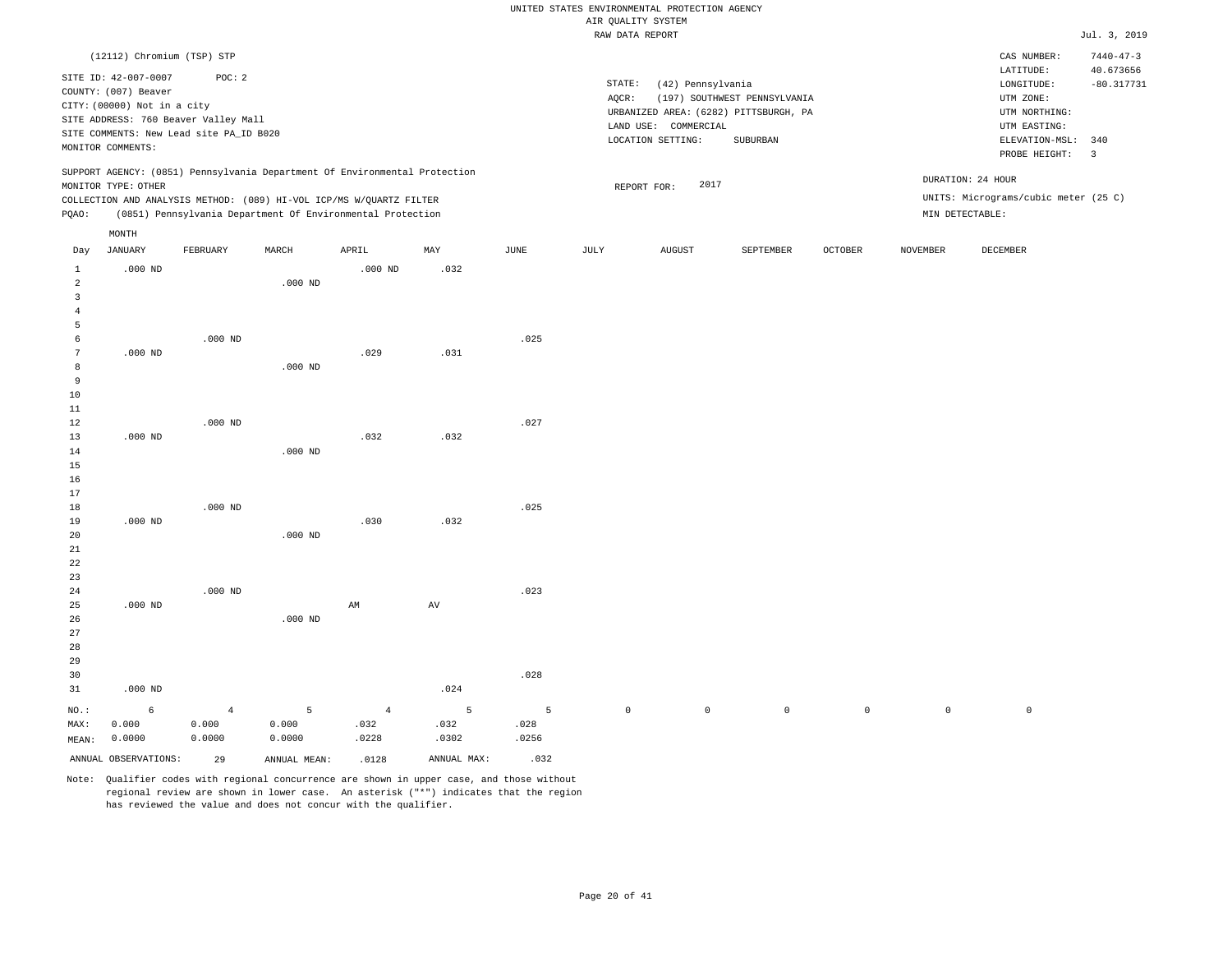|                |                                                              |                |                                                                            |                        |                         |                |                    | UNITED STATES ENVIRONMENTAL PROTECTION AGENCY |                                       |                |                         |                                      |                           |
|----------------|--------------------------------------------------------------|----------------|----------------------------------------------------------------------------|------------------------|-------------------------|----------------|--------------------|-----------------------------------------------|---------------------------------------|----------------|-------------------------|--------------------------------------|---------------------------|
|                |                                                              |                |                                                                            |                        |                         |                | AIR OUALITY SYSTEM |                                               |                                       |                |                         |                                      |                           |
|                |                                                              |                |                                                                            |                        |                         |                | RAW DATA REPORT    |                                               |                                       |                |                         |                                      | Jul. 3, 2019              |
|                | (12128) Lead (TSP) STP                                       |                |                                                                            |                        |                         |                |                    |                                               |                                       |                |                         | CAS NUMBER:                          | $7439 - 92 - 1$           |
|                | SITE ID: 42-007-0007                                         | POC: 2         |                                                                            |                        |                         |                | STATE:             | (42) Pennsylvania                             |                                       |                |                         | LATITUDE:<br>LONGITUDE:              | 40.673656<br>$-80.317731$ |
|                | COUNTY: (007) Beaver                                         |                |                                                                            |                        |                         |                | AOCR:              |                                               | (197) SOUTHWEST PENNSYLVANIA          |                |                         | UTM ZONE:                            |                           |
|                | CITY: (00000) Not in a city                                  |                |                                                                            |                        |                         |                |                    |                                               | URBANIZED AREA: (6282) PITTSBURGH, PA |                |                         | UTM NORTHING:                        |                           |
|                | SITE ADDRESS: 760 Beaver Valley Mall                         |                |                                                                            |                        |                         |                |                    | LAND USE: COMMERCIAL                          |                                       |                |                         | UTM EASTING:                         |                           |
|                | SITE COMMENTS: New Lead site PA_ID B020<br>MONITOR COMMENTS: |                |                                                                            |                        |                         |                |                    | LOCATION SETTING:                             | SUBURBAN                              |                |                         | ELEVATION-MSL:                       | 340                       |
|                |                                                              |                |                                                                            |                        |                         |                |                    |                                               |                                       |                |                         | PROBE HEIGHT:                        | $\overline{\mathbf{3}}$   |
|                | MONITOR TYPE: OTHER                                          |                | SUPPORT AGENCY: (0851) Pennsylvania Department Of Environmental Protection |                        |                         |                |                    | 2013                                          |                                       |                |                         | DURATION: 24 HOUR                    |                           |
|                |                                                              |                | COLLECTION AND ANALYSIS METHOD: (089) HI-VOL ICP/MS W/QUARTZ FILTER        |                        |                         |                | REPORT FOR:        |                                               |                                       |                |                         | UNITS: Micrograms/cubic meter (25 C) |                           |
| PQAO:          |                                                              |                | (0851) Pennsylvania Department Of Environmental Protection                 |                        |                         |                |                    |                                               |                                       |                | MIN DETECTABLE:         |                                      |                           |
|                | MONTH                                                        |                |                                                                            |                        |                         |                |                    |                                               |                                       |                |                         |                                      |                           |
| Day            | <b>JANUARY</b>                                               | FEBRUARY       | MARCH                                                                      | APRIL                  | MAY                     | <b>JUNE</b>    | JULY               | <b>AUGUST</b>                                 | SEPTEMBER                             | <b>OCTOBER</b> | <b>NOVEMBER</b>         | DECEMBER                             |                           |
| 1              |                                                              |                |                                                                            |                        |                         |                |                    |                                               | AF                                    | .1068          |                         |                                      |                           |
| $\overline{a}$ |                                                              |                |                                                                            |                        |                         |                |                    | .1222                                         |                                       |                |                         |                                      |                           |
| $\overline{3}$ |                                                              | .1852 5        |                                                                            |                        |                         | .0119          | .0146              |                                               |                                       |                |                         |                                      |                           |
| $\overline{4}$ | .4085 5                                                      |                |                                                                            | .0730                  | .0057                   |                |                    |                                               |                                       |                |                         |                                      |                           |
| 5<br>6         |                                                              |                | AF                                                                         |                        |                         |                |                    |                                               |                                       |                |                         |                                      |                           |
| 7              |                                                              |                |                                                                            |                        |                         |                |                    |                                               | .1507                                 | $.3011$ 5      | $_{\rm AS}$             | .0049                                |                           |
| 8              |                                                              |                |                                                                            |                        |                         |                |                    | .0418                                         |                                       |                |                         |                                      |                           |
| 9              |                                                              | AS             |                                                                            |                        |                         | AS             | .0122              |                                               |                                       |                |                         |                                      |                           |
| 10             | .3435 5                                                      |                |                                                                            | $\mathbb{A}\mathbb{S}$ | .0323                   |                |                    |                                               |                                       |                |                         |                                      |                           |
| $1\,1$         |                                                              |                | .0312                                                                      |                        |                         |                |                    |                                               |                                       |                |                         |                                      |                           |
| $1\,2$         |                                                              |                |                                                                            |                        |                         |                |                    |                                               |                                       |                | .0399                   | .4759 5                              |                           |
| 13             |                                                              |                |                                                                            |                        |                         |                |                    |                                               | .0178                                 | $_{\rm AS}$    |                         |                                      |                           |
| 14             |                                                              |                |                                                                            |                        |                         |                |                    | .0749                                         |                                       |                |                         |                                      |                           |
| 15             |                                                              | AS             |                                                                            |                        |                         | AF             | .22035             |                                               |                                       |                |                         |                                      |                           |
| 16             | .0231                                                        |                |                                                                            | .0683                  | $\mathbb{A}\mathbb{S}$  |                |                    |                                               |                                       |                |                         |                                      |                           |
| 17             |                                                              |                | .0493                                                                      |                        |                         |                |                    |                                               |                                       |                | .7128 5                 | $_{\rm AS}$                          |                           |
| $18$<br>19     |                                                              |                |                                                                            |                        |                         |                |                    |                                               | .0956                                 | .1070          |                         |                                      |                           |
| 20             |                                                              |                |                                                                            |                        |                         |                |                    | .1265                                         |                                       |                |                         |                                      |                           |
| 21             |                                                              | .2958 5        |                                                                            |                        |                         | AS             | .0532              |                                               |                                       |                |                         |                                      |                           |
| 22             | AS                                                           |                |                                                                            | .0130                  | .0071                   |                |                    |                                               |                                       |                |                         |                                      |                           |
| 23             |                                                              |                | AF                                                                         |                        |                         |                |                    |                                               |                                       |                |                         |                                      |                           |
| 24             |                                                              |                |                                                                            |                        |                         |                |                    |                                               |                                       |                | 1.4031 5                | .2876 5                              |                           |
| 25             |                                                              |                |                                                                            |                        |                         |                |                    |                                               | $\mathbb{A}\mathbb{S}$                | .2707 5        |                         |                                      |                           |
| 26             |                                                              |                |                                                                            |                        |                         |                |                    | .0393                                         |                                       |                |                         |                                      |                           |
| 27             |                                                              | .1257          |                                                                            |                        |                         | .1094          | .0467              |                                               |                                       |                |                         |                                      |                           |
| 28             | AS                                                           |                |                                                                            | AS                     | AS                      |                |                    |                                               |                                       |                |                         |                                      |                           |
| 29<br>30       |                                                              |                | .1030                                                                      |                        |                         |                |                    |                                               |                                       |                |                         | .0436                                |                           |
| 31             |                                                              |                |                                                                            |                        |                         |                |                    |                                               |                                       | .0174          | $_{\rm AS}$             |                                      |                           |
|                |                                                              |                |                                                                            |                        |                         |                |                    |                                               |                                       |                |                         |                                      |                           |
| NO.:           | $\overline{3}$                                               | $\overline{3}$ | $\overline{3}$                                                             | $\overline{3}$         | $\overline{\mathbf{3}}$ | $\overline{a}$ | 5                  | 5                                             | 3                                     | 5              | $\overline{\mathbf{3}}$ | $\overline{4}$                       |                           |
| MAX:           | .4085                                                        | .2958          | .1030                                                                      | .0730                  | .0323                   | .1094          | .2203              | .1265                                         | .1507                                 | .3011          | 1.4031                  | .4759                                |                           |
| MEAN:          | .25837                                                       | .20223         | .06117                                                                     | .05143                 | .01503                  | .06065         | .06940             | .08094                                        | .08803                                | .16060         | .71860                  | .20300                               |                           |
|                | ANNUAL OBSERVATIONS:                                         | 42             | ANNUAL, MEAN:                                                              | .15887                 | ANNUAL MAX:             | 1.4031         |                    |                                               |                                       |                |                         |                                      |                           |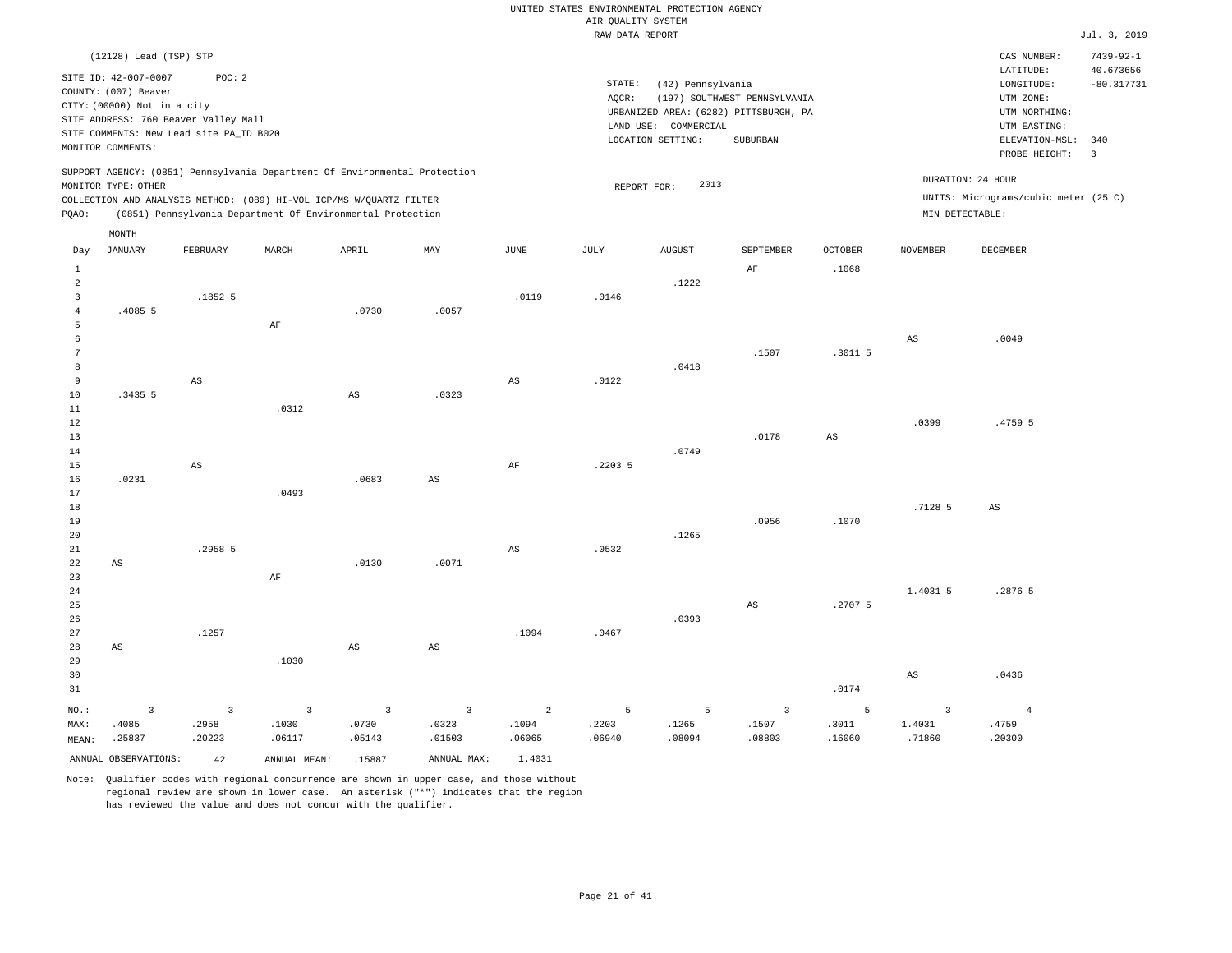|                           |                                                                                 |                                            |                                                                                                                                   |                                   |                                 |                                   | AIR QUALITY SYSTEM                         | UNITED STATES ENVIRONMENTAL PROTECTION AGENCY                 |                                   |                                   |                      |                                      |                              |
|---------------------------|---------------------------------------------------------------------------------|--------------------------------------------|-----------------------------------------------------------------------------------------------------------------------------------|-----------------------------------|---------------------------------|-----------------------------------|--------------------------------------------|---------------------------------------------------------------|-----------------------------------|-----------------------------------|----------------------|--------------------------------------|------------------------------|
|                           |                                                                                 |                                            |                                                                                                                                   |                                   |                                 |                                   | RAW DATA REPORT                            |                                                               |                                   |                                   |                      |                                      | Jul. 3, 2019                 |
|                           | (12128) Lead (TSP) STP                                                          |                                            |                                                                                                                                   |                                   |                                 |                                   |                                            |                                                               |                                   |                                   |                      | CAS NUMBER:                          | $7439 - 92 - 1$<br>40.673656 |
|                           | SITE ID: 42-007-0007<br>COUNTY: (007) Beaver<br>CITY: (00000) Not in a city     | POC: 2                                     |                                                                                                                                   |                                   |                                 |                                   | STATE:<br>AQCR:                            | (42) Pennsylvania                                             | (197) SOUTHWEST PENNSYLVANIA      |                                   |                      | LATITUDE:<br>LONGITUDE:<br>UTM ZONE: | $-80.317731$                 |
|                           | SITE ADDRESS: 760 Beaver Valley Mall<br>SITE COMMENTS: New Lead site PA_ID B020 |                                            |                                                                                                                                   |                                   |                                 |                                   |                                            | URBANIZED AREA: (6282) PITTSBURGH, PA<br>LAND USE: COMMERCIAL |                                   |                                   |                      | UTM NORTHING:<br>UTM EASTING:        |                              |
|                           | MONITOR COMMENTS:                                                               |                                            |                                                                                                                                   |                                   |                                 |                                   |                                            | LOCATION SETTING:                                             | SUBURBAN                          |                                   |                      | ELEVATION-MSL:<br>PROBE HEIGHT:      | 340<br>$\overline{3}$        |
|                           | MONITOR TYPE: OTHER                                                             |                                            | SUPPORT AGENCY: (0851) Pennsylvania Department Of Environmental Protection                                                        |                                   |                                 |                                   |                                            | 2014<br>REPORT FOR:                                           |                                   |                                   |                      | DURATION: 24 HOUR                    |                              |
| PQAO:                     |                                                                                 |                                            | COLLECTION AND ANALYSIS METHOD: (089) HI-VOL ICP/MS W/QUARTZ FILTER<br>(0851) Pennsylvania Department Of Environmental Protection |                                   |                                 |                                   |                                            |                                                               |                                   |                                   | MIN DETECTABLE:      | UNITS: Micrograms/cubic meter (25 C) |                              |
| Day                       | MONTH<br><b>JANUARY</b>                                                         | FEBRUARY                                   | MARCH                                                                                                                             | APRIL                             | MAY                             | $_{\rm JUNE}$                     | <b>JULY</b>                                | <b>AUGUST</b>                                                 | SEPTEMBER                         | <b>OCTOBER</b>                    | <b>NOVEMBER</b>      | <b>DECEMBER</b>                      |                              |
| 1<br>$\overline{2}$       |                                                                                 |                                            |                                                                                                                                   |                                   |                                 |                                   |                                            |                                                               | .0052                             | .0766                             | .0100                | $.0000$ ND                           |                              |
| 3<br>$\overline{4}$       |                                                                                 | AF                                         |                                                                                                                                   |                                   |                                 | AF                                | $_{\rm AS}$                                | .0060                                                         |                                   |                                   |                      |                                      |                              |
| 5<br>6<br>$7\phantom{.0}$ | .0535                                                                           |                                            | .0135                                                                                                                             | AF                                | $\rm{AF}$                       |                                   |                                            |                                                               |                                   |                                   | .0115                | .0118                                |                              |
| 8<br>9                    |                                                                                 |                                            |                                                                                                                                   |                                   |                                 |                                   |                                            | .0110                                                         | .0084                             | .0535                             |                      |                                      |                              |
| 10<br>11                  | AS                                                                              | .3550 5                                    |                                                                                                                                   | AS                                | .0067                           | $\mathbb{A}\mathbb{S}$            | .0062                                      |                                                               |                                   |                                   |                      |                                      |                              |
| $1\,2$<br>13<br>14        |                                                                                 |                                            | .0308                                                                                                                             |                                   |                                 |                                   |                                            |                                                               | .0082                             | .0166                             | .0343                | $.0212$ $OX$                         |                              |
| 15<br>16                  |                                                                                 | $\rm AF$                                   |                                                                                                                                   |                                   |                                 | $\mathbb{A}\mathbb{S}$            | .0221                                      | AS                                                            |                                   |                                   |                      |                                      |                              |
| 17<br>18<br>19            | .0665                                                                           |                                            | .0109                                                                                                                             | .0186                             | .0055                           |                                   |                                            |                                                               |                                   |                                   | .0624                | $.0000$ ND                           |                              |
| 20<br>21                  |                                                                                 |                                            |                                                                                                                                   |                                   |                                 |                                   |                                            | AF                                                            | .0130                             | $.0000$ ND                        |                      |                                      |                              |
| 22<br>23                  | .3554 5                                                                         | .1910 5                                    |                                                                                                                                   | .0104                             | AF                              | .0085                             | AF                                         |                                                               |                                   |                                   |                      |                                      |                              |
| 24<br>25<br>26            |                                                                                 |                                            | .0724                                                                                                                             |                                   |                                 |                                   |                                            |                                                               | AS                                | $\mathbb{A}\mathbb{S}$            | .0671                | $.0000$ ND                           |                              |
| 27<br>28                  |                                                                                 | .0576                                      |                                                                                                                                   |                                   |                                 | .0099                             | .0065                                      | .0167                                                         |                                   |                                   |                      |                                      |                              |
| 29<br>30                  | .0521                                                                           |                                            | .0110                                                                                                                             | $\rm{AF}$                         | .0181                           |                                   |                                            |                                                               |                                   |                                   |                      |                                      |                              |
| 31                        |                                                                                 |                                            |                                                                                                                                   |                                   |                                 |                                   |                                            |                                                               |                                   |                                   |                      | $.0304$ QX                           |                              |
| NO.:<br>MAX:<br>MEAN:     | $\overline{4}$<br>.3554<br>.13188                                               | $\overline{\mathbf{3}}$<br>.3550<br>.20120 | 5<br>.0724<br>.02772                                                                                                              | $\overline{a}$<br>.0186<br>.01450 | $\mathbf{3}$<br>.0181<br>.01010 | $\overline{a}$<br>.0099<br>.00920 | $\overline{\mathbf{3}}$<br>.0221<br>.01160 | $\overline{\mathbf{3}}$<br>.0167<br>.01123                    | $\overline{4}$<br>.0130<br>.00870 | $\overline{4}$<br>.0766<br>.03668 | 5<br>.0671<br>.03706 | 6<br>.0304<br>.01057                 |                              |
|                           | ANNUAL OBSERVATIONS:                                                            | 44                                         | ANNUAL, MEAN:                                                                                                                     | .04196                            | ANNUAL MAX:                     | .3554                             |                                            |                                                               |                                   |                                   |                      |                                      |                              |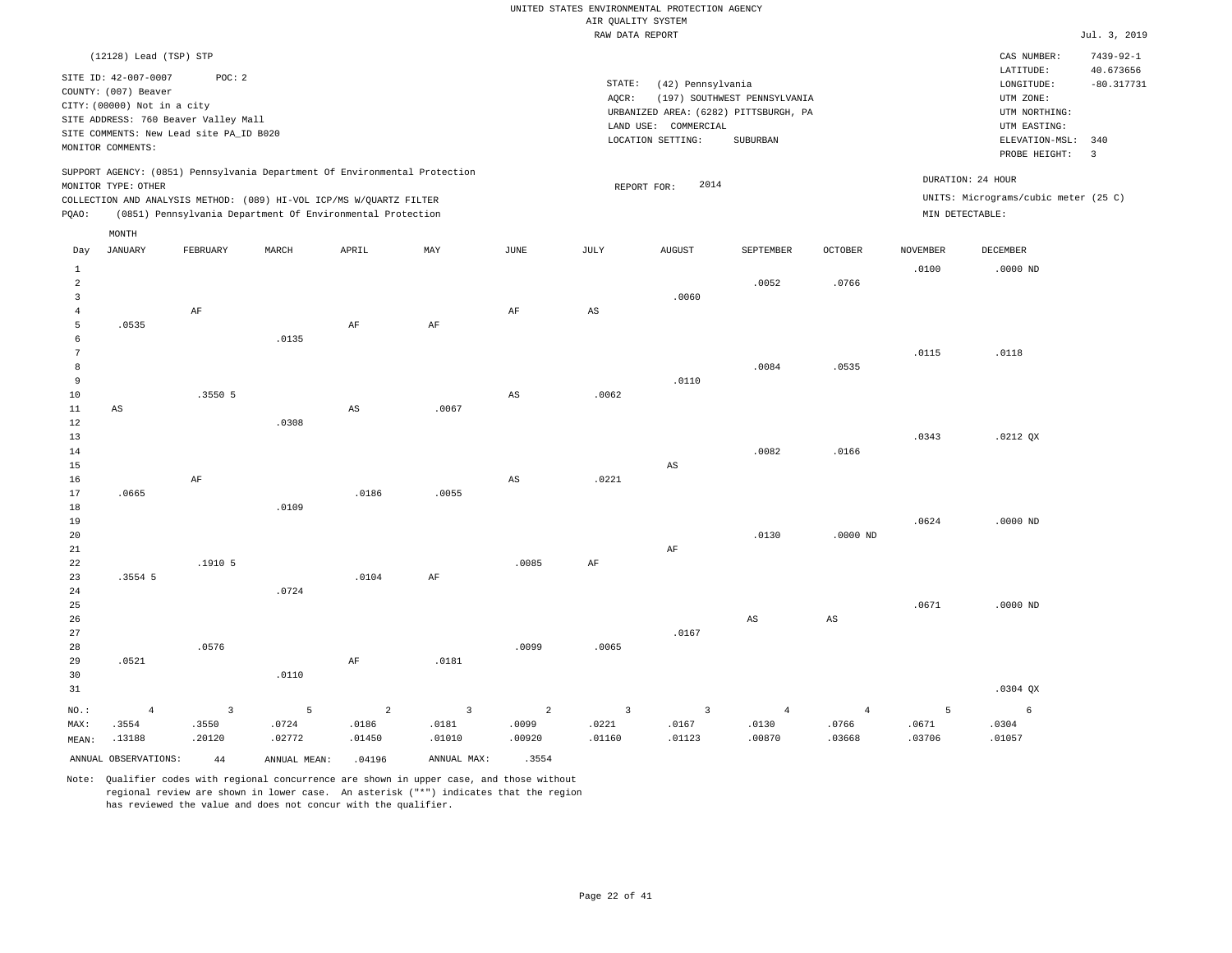|                                                | (12128) Lead (TSP) STP                                                                           |                                                                                           |                         |                                                                                                                                                                                                                 |             |            |                         |                                                                                                         |                                          |                          |                                      | CAS NUMBER:                                                                                              | $7439 - 92 - 1$                                    |
|------------------------------------------------|--------------------------------------------------------------------------------------------------|-------------------------------------------------------------------------------------------|-------------------------|-----------------------------------------------------------------------------------------------------------------------------------------------------------------------------------------------------------------|-------------|------------|-------------------------|---------------------------------------------------------------------------------------------------------|------------------------------------------|--------------------------|--------------------------------------|----------------------------------------------------------------------------------------------------------|----------------------------------------------------|
|                                                | SITE ID: 42-007-0007<br>COUNTY: (007) Beaver<br>CITY: (00000) Not in a city<br>MONITOR COMMENTS: | POC: 2<br>SITE ADDRESS: 760 Beaver Valley Mall<br>SITE COMMENTS: New Lead site PA_ID B020 |                         |                                                                                                                                                                                                                 |             |            | STATE:<br>AQCR:         | (42) Pennsylvania<br>URBANIZED AREA: (6282) PITTSBURGH, PA<br>LAND USE: COMMERCIAL<br>LOCATION SETTING: | (197) SOUTHWEST PENNSYLVANIA<br>SUBURBAN |                          |                                      | LATITUDE:<br>LONGITUDE:<br>UTM ZONE:<br>UTM NORTHING:<br>UTM EASTING:<br>ELEVATION-MSL:<br>PROBE HEIGHT: | 40.673656<br>$-80.317731$<br>340<br>$\overline{3}$ |
| PQAO:                                          | MONITOR TYPE: OTHER                                                                              |                                                                                           |                         | SUPPORT AGENCY: (0851) Pennsylvania Department Of Environmental Protection<br>COLLECTION AND ANALYSIS METHOD: (089) HI-VOL ICP/MS W/QUARTZ FILTER<br>(0851) Pennsylvania Department Of Environmental Protection |             |            | REPORT FOR:             | 2015                                                                                                    |                                          |                          | DURATION: 24 HOUR<br>MIN DETECTABLE: | UNITS: Micrograms/cubic meter (25 C)                                                                     |                                                    |
|                                                | MONTH                                                                                            |                                                                                           |                         |                                                                                                                                                                                                                 |             |            |                         |                                                                                                         |                                          |                          |                                      |                                                                                                          |                                                    |
| Day                                            | <b>JANUARY</b>                                                                                   | FEBRUARY                                                                                  | MARCH                   | APRIL                                                                                                                                                                                                           | MAY         | JUNE       | JULY                    | <b>AUGUST</b>                                                                                           | SEPTEMBER                                | <b>OCTOBER</b>           | <b>NOVEMBER</b>                      | DECEMBER                                                                                                 |                                                    |
| $\mathbf{1}$                                   |                                                                                                  |                                                                                           | AF                      |                                                                                                                                                                                                                 |             |            |                         |                                                                                                         |                                          |                          |                                      |                                                                                                          |                                                    |
| 2<br>$\overline{\mathbf{3}}$<br>$\overline{4}$ |                                                                                                  |                                                                                           |                         |                                                                                                                                                                                                                 |             |            |                         | .0081                                                                                                   | .0266                                    | $.0000$ ND               | .0066                                | $.0000$ ND                                                                                               |                                                    |
| 5                                              |                                                                                                  | $.0000$ ND                                                                                |                         |                                                                                                                                                                                                                 |             | .0083      | AF                      |                                                                                                         |                                          |                          |                                      |                                                                                                          |                                                    |
| $\epsilon$                                     | $.0171$ QX                                                                                       |                                                                                           |                         | $.0138$ QX                                                                                                                                                                                                      | .0124       |            |                         |                                                                                                         |                                          |                          |                                      |                                                                                                          |                                                    |
| 7                                              |                                                                                                  |                                                                                           | $.0000$ ND              |                                                                                                                                                                                                                 |             |            |                         |                                                                                                         |                                          |                          |                                      |                                                                                                          |                                                    |
| 8                                              |                                                                                                  |                                                                                           |                         |                                                                                                                                                                                                                 |             |            |                         |                                                                                                         |                                          |                          | .0541                                | .0095                                                                                                    |                                                    |
| 9                                              |                                                                                                  |                                                                                           |                         |                                                                                                                                                                                                                 |             |            |                         |                                                                                                         | .0105                                    | $.0000$ ND               |                                      |                                                                                                          |                                                    |
| 10<br>11                                       |                                                                                                  | $_{\rm AS}$                                                                               |                         |                                                                                                                                                                                                                 |             | .0056      | .0073                   | .0080                                                                                                   |                                          |                          |                                      |                                                                                                          |                                                    |
| 12                                             | $.0084$ QX                                                                                       |                                                                                           |                         | .0117                                                                                                                                                                                                           | .0112       |            |                         |                                                                                                         |                                          |                          |                                      |                                                                                                          |                                                    |
| 13                                             |                                                                                                  |                                                                                           | .0104                   |                                                                                                                                                                                                                 |             |            |                         |                                                                                                         |                                          |                          |                                      |                                                                                                          |                                                    |
| 14                                             |                                                                                                  |                                                                                           |                         |                                                                                                                                                                                                                 |             |            |                         |                                                                                                         |                                          |                          | $.0000$ ND                           | .0074                                                                                                    |                                                    |
| 15                                             |                                                                                                  |                                                                                           |                         |                                                                                                                                                                                                                 |             |            |                         |                                                                                                         | .0073                                    | $.0000$ ND               |                                      |                                                                                                          |                                                    |
| 16                                             |                                                                                                  |                                                                                           |                         |                                                                                                                                                                                                                 |             |            |                         | .0077                                                                                                   |                                          |                          |                                      |                                                                                                          |                                                    |
| 17<br>18                                       | .0048                                                                                            | $\mathbb{A}\mathbb{S}$                                                                    |                         | .0118                                                                                                                                                                                                           | $.0000$ ND  | .0058      | .0071                   |                                                                                                         |                                          |                          |                                      |                                                                                                          |                                                    |
| 19                                             |                                                                                                  |                                                                                           | AF                      |                                                                                                                                                                                                                 |             |            |                         |                                                                                                         |                                          |                          |                                      |                                                                                                          |                                                    |
| 20                                             |                                                                                                  |                                                                                           |                         |                                                                                                                                                                                                                 |             |            |                         |                                                                                                         |                                          |                          | .0000 ND                             | $.0000$ ND                                                                                               |                                                    |
| 21                                             |                                                                                                  |                                                                                           |                         |                                                                                                                                                                                                                 |             |            |                         |                                                                                                         | .0081                                    | $.0000$ ND               |                                      |                                                                                                          |                                                    |
| 22                                             |                                                                                                  |                                                                                           |                         |                                                                                                                                                                                                                 |             |            |                         | $.0000$ ND                                                                                              |                                          |                          |                                      |                                                                                                          |                                                    |
| 23                                             | .0048                                                                                            | AF                                                                                        |                         | .0144                                                                                                                                                                                                           | .0130       | $.0000$ ND | .0180                   |                                                                                                         |                                          |                          |                                      |                                                                                                          |                                                    |
| 24<br>25                                       |                                                                                                  |                                                                                           | .0060                   |                                                                                                                                                                                                                 |             |            |                         |                                                                                                         |                                          |                          |                                      |                                                                                                          |                                                    |
| 26                                             |                                                                                                  |                                                                                           |                         |                                                                                                                                                                                                                 |             |            |                         |                                                                                                         |                                          |                          | $.0000$ ND                           | $.0000$ ND                                                                                               |                                                    |
| 27                                             |                                                                                                  |                                                                                           |                         |                                                                                                                                                                                                                 |             |            |                         |                                                                                                         | $.0000$ ND                               | AM                       |                                      |                                                                                                          |                                                    |
| 28                                             |                                                                                                  |                                                                                           |                         |                                                                                                                                                                                                                 |             |            |                         | .0112                                                                                                   |                                          |                          |                                      |                                                                                                          |                                                    |
| 29                                             |                                                                                                  |                                                                                           |                         |                                                                                                                                                                                                                 |             | .0000 ND   | .0117                   |                                                                                                         |                                          |                          |                                      |                                                                                                          |                                                    |
| 30<br>31                                       | .0097                                                                                            |                                                                                           | $\mathbb{A}\mathbb{S}$  | .0092                                                                                                                                                                                                           | .0056       |            |                         |                                                                                                         |                                          |                          |                                      |                                                                                                          |                                                    |
|                                                |                                                                                                  |                                                                                           |                         |                                                                                                                                                                                                                 |             |            |                         |                                                                                                         |                                          |                          |                                      |                                                                                                          |                                                    |
| NO.:                                           | 5<br>.0171                                                                                       | $\mathbf{1}$<br>0.0000                                                                    | $\overline{3}$<br>.0104 | 5<br>.0144                                                                                                                                                                                                      | 5<br>.0130  | 5<br>.0083 | $\overline{4}$<br>.0180 | 5<br>.0112                                                                                              | 5<br>.0266                               | $\overline{4}$<br>0.0000 | 5<br>.0541                           | 5<br>.0095                                                                                               |                                                    |
| MAX:<br>MEAN:                                  | .00896                                                                                           | 0.00000                                                                                   | .00547                  | .01218                                                                                                                                                                                                          | .00844      | .00394     | .01103                  | .00700                                                                                                  | .01050                                   | 0.00000                  | .01214                               | .00338                                                                                                   |                                                    |
|                                                |                                                                                                  |                                                                                           |                         |                                                                                                                                                                                                                 |             |            |                         |                                                                                                         |                                          |                          |                                      |                                                                                                          |                                                    |
|                                                | ANNUAL OBSERVATIONS:                                                                             | 52                                                                                        | ANNUAL MEAN:            | .00756                                                                                                                                                                                                          | ANNUAL MAX: | .0541      |                         |                                                                                                         |                                          |                          |                                      |                                                                                                          |                                                    |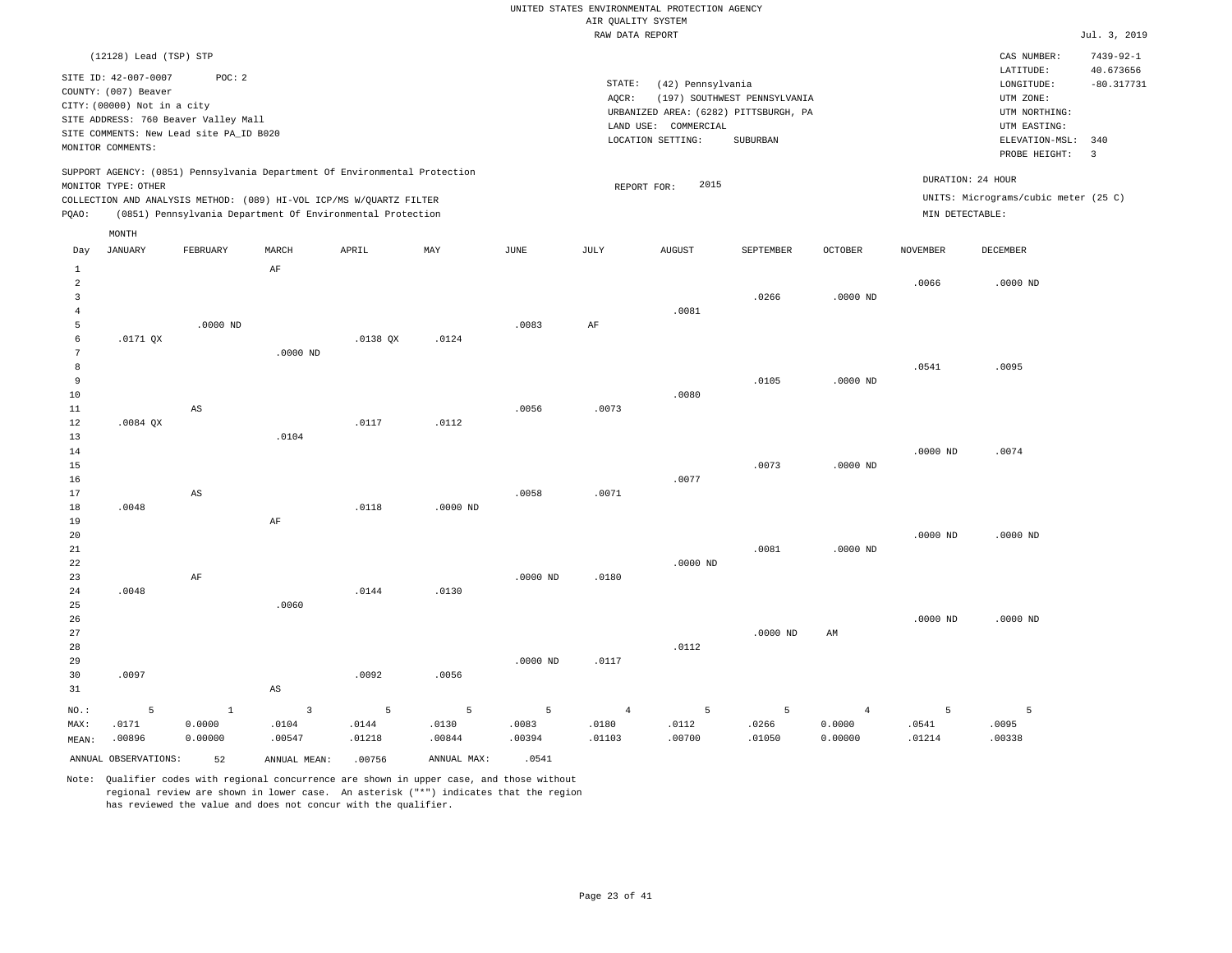|                 | (12128) Lead (TSP) STP      |                                         |                                                                            |                |             |                |             |                      |                                       |                |                 | CAS NUMBER:                          | $7439 - 92 - 1$ |
|-----------------|-----------------------------|-----------------------------------------|----------------------------------------------------------------------------|----------------|-------------|----------------|-------------|----------------------|---------------------------------------|----------------|-----------------|--------------------------------------|-----------------|
|                 | SITE ID: 42-007-0007        | POC: 2                                  |                                                                            |                |             |                | STATE:      |                      |                                       |                |                 | LATITUDE:                            | 40.673656       |
|                 | COUNTY: (007) Beaver        |                                         |                                                                            |                |             |                | AOCR:       | (42) Pennsylvania    | (197) SOUTHWEST PENNSYLVANIA          |                |                 | $\texttt{LONGITUDE}$ :<br>UTM ZONE:  | $-80.317731$    |
|                 | CITY: (00000) Not in a city |                                         |                                                                            |                |             |                |             |                      | URBANIZED AREA: (6282) PITTSBURGH, PA |                |                 | UTM NORTHING:                        |                 |
|                 |                             | SITE ADDRESS: 760 Beaver Valley Mall    |                                                                            |                |             |                |             | LAND USE: COMMERCIAL |                                       |                |                 | UTM EASTING:                         |                 |
|                 |                             | SITE COMMENTS: New Lead site PA_ID B020 |                                                                            |                |             |                |             | LOCATION SETTING:    | SUBURBAN                              |                |                 | ELEVATION-MSL:                       | 340             |
|                 | MONITOR COMMENTS:           |                                         |                                                                            |                |             |                |             |                      |                                       |                |                 | PROBE HEIGHT:                        | $\overline{3}$  |
|                 | MONITOR TYPE: OTHER         |                                         | SUPPORT AGENCY: (0851) Pennsylvania Department Of Environmental Protection |                |             |                | REPORT FOR: | 2016                 |                                       |                |                 | DURATION: 24 HOUR                    |                 |
|                 |                             |                                         | COLLECTION AND ANALYSIS METHOD: (089) HI-VOL ICP/MS W/QUARTZ FILTER        |                |             |                |             |                      |                                       |                |                 | UNITS: Micrograms/cubic meter (25 C) |                 |
| PQAO:           |                             |                                         | (0851) Pennsylvania Department Of Environmental Protection                 |                |             |                |             |                      |                                       |                | MIN DETECTABLE: |                                      |                 |
|                 | MONTH                       |                                         |                                                                            |                |             |                |             |                      |                                       |                |                 |                                      |                 |
| Day             | JANUARY                     | FEBRUARY                                | MARCH                                                                      | APRIL          | MAY         | JUNE           | JULY        | <b>AUGUST</b>        | SEPTEMBER                             | <b>OCTOBER</b> | <b>NOVEMBER</b> | <b>DECEMBER</b>                      |                 |
| $\,1\,$         | $.0000$ ND                  |                                         | $.0000$ ND                                                                 |                |             |                |             |                      |                                       |                |                 |                                      |                 |
| $\overline{a}$  |                             |                                         |                                                                            |                |             |                |             |                      |                                       |                | $.0000$ ND      | $.0000$ ND                           |                 |
| $\overline{3}$  |                             |                                         |                                                                            |                |             |                |             |                      | $.0000$ ND                            | $.0000$ ND     |                 |                                      |                 |
| $\overline{4}$  |                             |                                         |                                                                            |                |             |                |             | $.0000$ ND           |                                       |                |                 |                                      |                 |
| 5               |                             |                                         |                                                                            |                |             | AV             | .0000 ND    |                      |                                       |                |                 |                                      |                 |
| 6               |                             | $.0000$ ND                              |                                                                            | AM             | $.0000$ ND  |                |             |                      |                                       |                |                 |                                      |                 |
| $7\phantom{.0}$ | .0170                       |                                         | $.0000$ ND                                                                 |                |             |                |             |                      |                                       |                |                 |                                      |                 |
| 8               |                             |                                         |                                                                            |                |             |                |             |                      |                                       |                | .0108           | $.0000$ ND                           |                 |
| 9               |                             |                                         |                                                                            |                |             |                |             |                      | .0000 ND                              | $.0000$ ND     |                 |                                      |                 |
| 10              |                             |                                         |                                                                            |                |             |                |             | $.0000$ ND           |                                       |                |                 |                                      |                 |
| 11              |                             |                                         |                                                                            |                |             | .0064          | .0081       |                      |                                       |                |                 |                                      |                 |
| 12<br>13        | $.0000$ ND                  | $.0000$ ND                              | .0073                                                                      | $.0000$ ND     | $.0000$ ND  |                |             |                      |                                       |                |                 |                                      |                 |
| $1\,4$          |                             |                                         |                                                                            |                |             |                |             |                      |                                       |                | .0071           | $.0000$ ND                           |                 |
| 15              |                             |                                         |                                                                            |                |             |                |             |                      | $.0000$ ND                            | .0079          |                 |                                      |                 |
| 16              |                             |                                         |                                                                            |                |             |                |             | $.0000$ ND           |                                       |                |                 |                                      |                 |
| 17              |                             |                                         |                                                                            |                |             | $.0000$ ND     | .0058       |                      |                                       |                |                 |                                      |                 |
| 18              |                             | $.0000$ ND                              |                                                                            | .0067          | $.0000$ ND  |                |             |                      |                                       |                |                 |                                      |                 |
| 19              | $.0000$ ND                  |                                         | $.0000$ ND                                                                 |                |             |                |             |                      |                                       |                |                 |                                      |                 |
| 20              |                             |                                         |                                                                            |                |             |                |             |                      |                                       |                | $.0000$ ND      | $.0000$ ND                           |                 |
| $2\sqrt{1}$     |                             |                                         |                                                                            |                |             |                |             |                      | .0130                                 | $.0000$ ND     |                 |                                      |                 |
| 22              |                             |                                         |                                                                            |                |             |                |             | .0069                |                                       |                |                 |                                      |                 |
| 23              |                             |                                         |                                                                            |                |             | $.0000$ ND     | $.0000$ ND  |                      |                                       |                |                 |                                      |                 |
| 24<br>25        | $.0000$ ND                  | $.0000$ ND                              | $.0000$ ND                                                                 | $.0000$ ND     | .0087       |                |             |                      |                                       |                |                 |                                      |                 |
| 26              |                             |                                         |                                                                            |                |             |                |             |                      |                                       |                | $.0000$ ND      | AO                                   |                 |
| 27              |                             |                                         |                                                                            |                |             |                |             |                      | $.0000$ ND                            | $\mathbb{TS}$  |                 |                                      |                 |
| 28              |                             |                                         |                                                                            |                |             |                |             | .0074                |                                       |                |                 |                                      |                 |
| 29              |                             |                                         |                                                                            |                |             | .0126          | .0057       |                      |                                       |                |                 |                                      |                 |
| 30              |                             |                                         |                                                                            | $.0000$ ND     | $.0000$ ND  |                |             |                      |                                       |                |                 |                                      |                 |
| 31              | $.0000$ ND                  |                                         | $.0000$ ND                                                                 |                |             |                |             |                      |                                       |                |                 |                                      |                 |
| NO.:            | 6                           | $\overline{4}$                          | 6                                                                          | $\overline{4}$ | 5           | $\overline{4}$ | 5           | 5                    | 5                                     | $\overline{4}$ | 5               | $\overline{4}$                       |                 |
| MAX:            | .0170                       | 0.0000                                  | .0073                                                                      | .0067          | .0087       | .0126          | .0081       | .0074                | .0130                                 | .0079          | .0108           | 0.0000                               |                 |
| MEAN:           | .00283                      | 0.00000                                 | .00122                                                                     | .00168         | .00174      | .00475         | .00392      | .00286               | .00260                                | .00198         | .00358          | 0.00000                              |                 |
|                 | ANNUAL OBSERVATIONS:        | 57                                      | ANNUAL MEAN:                                                               | .00231         | ANNUAL MAX: | .0170          |             |                      |                                       |                |                 |                                      |                 |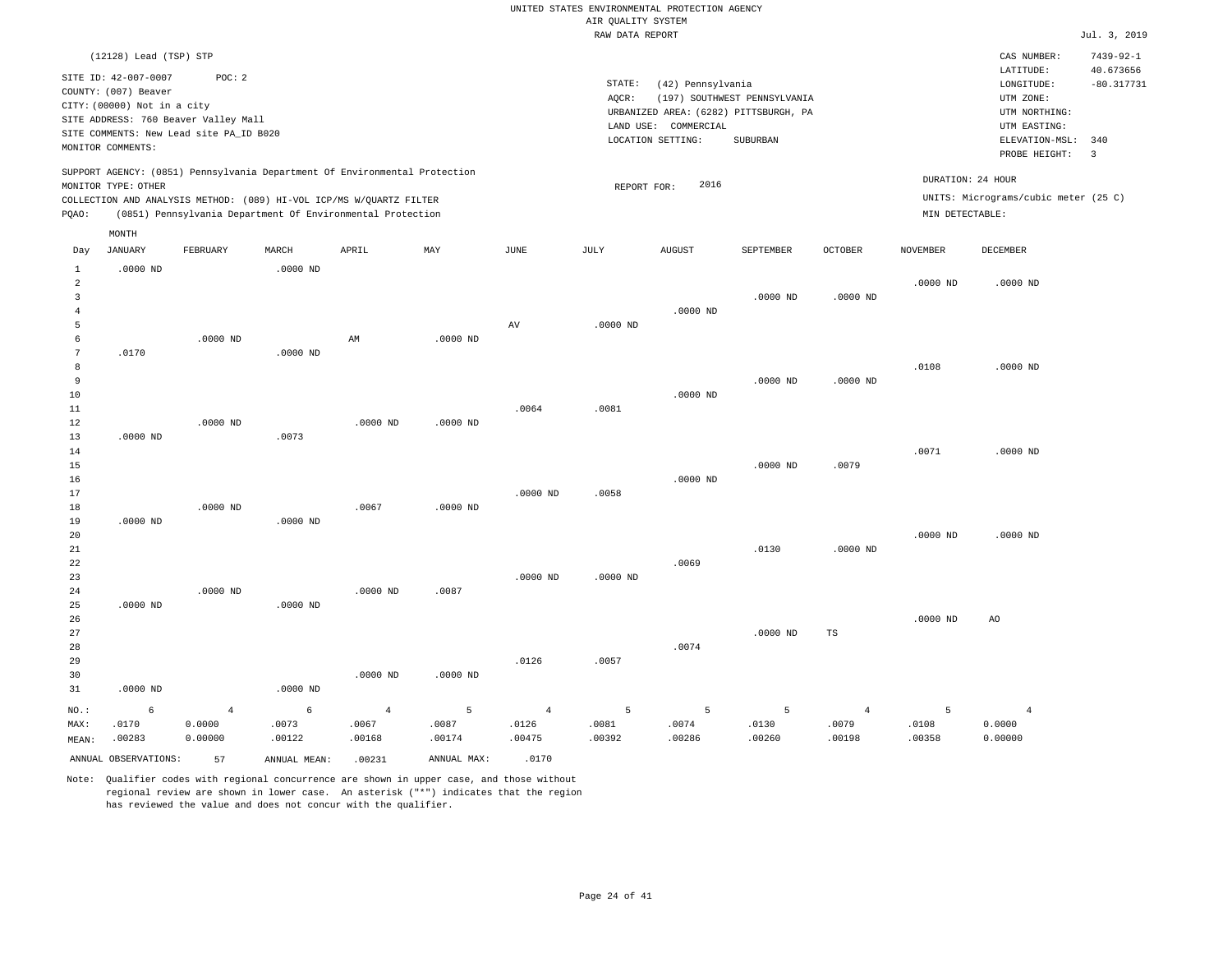|                 |                             |                                                                                 |              |                                                                            |             |             |             | UNITED STATES ENVIRONMENTAL PROTECTION AGENCY |                              |                |                     |                                      |                              |
|-----------------|-----------------------------|---------------------------------------------------------------------------------|--------------|----------------------------------------------------------------------------|-------------|-------------|-------------|-----------------------------------------------|------------------------------|----------------|---------------------|--------------------------------------|------------------------------|
|                 |                             |                                                                                 |              |                                                                            |             |             |             | AIR QUALITY SYSTEM                            |                              |                |                     |                                      |                              |
|                 |                             |                                                                                 |              |                                                                            |             |             |             | RAW DATA REPORT                               |                              |                |                     |                                      | Jul. 3, 2019                 |
|                 | (12128) Lead (TSP) STP      |                                                                                 |              |                                                                            |             |             |             |                                               |                              |                |                     | CAS NUMBER:<br>LATITUDE:             | $7439 - 92 - 1$<br>40.673656 |
|                 | SITE ID: 42-007-0007        | POC: 2                                                                          |              |                                                                            |             |             | STATE:      | (42) Pennsylvania                             |                              |                |                     | LONGITUDE:                           | $-80.317731$                 |
|                 | COUNTY: (007) Beaver        |                                                                                 |              |                                                                            |             |             | AQCR:       |                                               | (197) SOUTHWEST PENNSYLVANIA |                |                     | UTM ZONE:                            |                              |
|                 | CITY: (00000) Not in a city |                                                                                 |              |                                                                            |             |             |             | URBANIZED AREA: (6282) PITTSBURGH, PA         |                              |                |                     | UTM NORTHING:                        |                              |
|                 |                             | SITE ADDRESS: 760 Beaver Valley Mall<br>SITE COMMENTS: New Lead site PA_ID B020 |              |                                                                            |             |             |             | LAND USE: COMMERCIAL                          |                              |                |                     | UTM EASTING:                         |                              |
|                 | MONITOR COMMENTS:           |                                                                                 |              |                                                                            |             |             |             | LOCATION SETTING:                             | SUBURBAN                     |                |                     | ELEVATION-MSL:                       | 340                          |
|                 |                             |                                                                                 |              |                                                                            |             |             |             |                                               |                              |                |                     | PROBE HEIGHT:                        | $\overline{3}$               |
|                 | MONITOR TYPE: OTHER         |                                                                                 |              | SUPPORT AGENCY: (0851) Pennsylvania Department Of Environmental Protection |             |             |             | 2017<br>REPORT FOR:                           |                              |                |                     | DURATION: 24 HOUR                    |                              |
|                 |                             |                                                                                 |              | COLLECTION AND ANALYSIS METHOD: (089) HI-VOL ICP/MS W/QUARTZ FILTER        |             |             |             |                                               |                              |                |                     | UNITS: Micrograms/cubic meter (25 C) |                              |
| PQAO:           |                             |                                                                                 |              | (0851) Pennsylvania Department Of Environmental Protection                 |             |             |             |                                               |                              |                |                     | MIN DETECTABLE:                      |                              |
|                 | MONTH                       |                                                                                 |              |                                                                            |             |             |             |                                               |                              |                |                     |                                      |                              |
| Day             | JANUARY                     | FEBRUARY                                                                        | MARCH        | APRIL                                                                      | MAY         | <b>JUNE</b> | JULY        | <b>AUGUST</b>                                 | SEPTEMBER                    | <b>OCTOBER</b> | <b>NOVEMBER</b>     | <b>DECEMBER</b>                      |                              |
| $\mathbf{1}$    | $.0000$ ND                  |                                                                                 |              | $.0000$ ND                                                                 | $.0000$ ND  |             |             |                                               |                              |                |                     |                                      |                              |
| $\overline{a}$  |                             |                                                                                 | $.0000$ ND   |                                                                            |             |             |             |                                               |                              |                |                     |                                      |                              |
| 3               |                             |                                                                                 |              |                                                                            |             |             |             |                                               |                              |                |                     |                                      |                              |
| $\overline{4}$  |                             |                                                                                 |              |                                                                            |             |             |             |                                               |                              |                |                     |                                      |                              |
| 5<br>6          |                             | $.0000$ ND                                                                      |              |                                                                            |             | .0019       |             |                                               |                              |                |                     |                                      |                              |
| $7\phantom{.0}$ | $.0000$ ND                  |                                                                                 |              | .0000 ND                                                                   | .0000 ND    |             |             |                                               |                              |                |                     |                                      |                              |
| $\,8\,$         |                             |                                                                                 | $.0000$ ND   |                                                                            |             |             |             |                                               |                              |                |                     |                                      |                              |
| 9               |                             |                                                                                 |              |                                                                            |             |             |             |                                               |                              |                |                     |                                      |                              |
| 10              |                             |                                                                                 |              |                                                                            |             |             |             |                                               |                              |                |                     |                                      |                              |
| 11              |                             |                                                                                 |              |                                                                            |             |             |             |                                               |                              |                |                     |                                      |                              |
| $1\,2$          |                             | $.0000$ ND                                                                      |              |                                                                            |             | .0028       |             |                                               |                              |                |                     |                                      |                              |
| 13              | $.0000$ ND                  |                                                                                 |              | .0067                                                                      | $.0000$ ND  |             |             |                                               |                              |                |                     |                                      |                              |
| 14              |                             |                                                                                 | $.0000$ ND   |                                                                            |             |             |             |                                               |                              |                |                     |                                      |                              |
| 15              |                             |                                                                                 |              |                                                                            |             |             |             |                                               |                              |                |                     |                                      |                              |
| 16              |                             |                                                                                 |              |                                                                            |             |             |             |                                               |                              |                |                     |                                      |                              |
| 17<br>18        |                             | $.0000$ ND                                                                      |              |                                                                            |             | .0015       |             |                                               |                              |                |                     |                                      |                              |
| 19              | $.0000$ ND                  |                                                                                 |              | $.0000$ ND                                                                 | $.0000$ ND  |             |             |                                               |                              |                |                     |                                      |                              |
| 20              |                             |                                                                                 | $.0000$ ND   |                                                                            |             |             |             |                                               |                              |                |                     |                                      |                              |
| 21              |                             |                                                                                 |              |                                                                            |             |             |             |                                               |                              |                |                     |                                      |                              |
| 22              |                             |                                                                                 |              |                                                                            |             |             |             |                                               |                              |                |                     |                                      |                              |
| 23              |                             |                                                                                 |              |                                                                            |             |             |             |                                               |                              |                |                     |                                      |                              |
| 24              |                             | $.0000$ ND                                                                      |              |                                                                            |             | .0012       |             |                                               |                              |                |                     |                                      |                              |
| 25              | $.0000$ ND                  |                                                                                 |              | AM                                                                         | AV          |             |             |                                               |                              |                |                     |                                      |                              |
| 26              |                             |                                                                                 | $.0000$ ND   |                                                                            |             |             |             |                                               |                              |                |                     |                                      |                              |
| 27              |                             |                                                                                 |              |                                                                            |             |             |             |                                               |                              |                |                     |                                      |                              |
| 28              |                             |                                                                                 |              |                                                                            |             |             |             |                                               |                              |                |                     |                                      |                              |
| 29              |                             |                                                                                 |              |                                                                            |             |             |             |                                               |                              |                |                     |                                      |                              |
| 30<br>31        | $.0000$ ND                  |                                                                                 |              |                                                                            | .0018       | .0014       |             |                                               |                              |                |                     |                                      |                              |
|                 |                             |                                                                                 |              |                                                                            |             |             |             |                                               |                              |                |                     |                                      |                              |
| NO.:            | $\epsilon$                  | $\overline{4}$                                                                  | 5            | $\overline{4}$                                                             | 5           | 5           | $\mathbb O$ | $\mathbb O$                                   | $\mathsf 0$                  | $\mathbb O$    | $\mathsf{O}\xspace$ | $\mathbb O$                          |                              |
| MAX:            | 0.0000                      | 0.0000                                                                          | 0.0000       | .0067                                                                      | .0018       | .0028       |             |                                               |                              |                |                     |                                      |                              |
|                 | MEAN: 0.00000               | 0.00000                                                                         | 0.00000      | .00168                                                                     | .00036      | .00176      |             |                                               |                              |                |                     |                                      |                              |
|                 | ANNUAL OBSERVATIONS:        | 29                                                                              | ANNUAL MEAN: | .00060                                                                     | ANNUAL MAX: | .0067       |             |                                               |                              |                |                     |                                      |                              |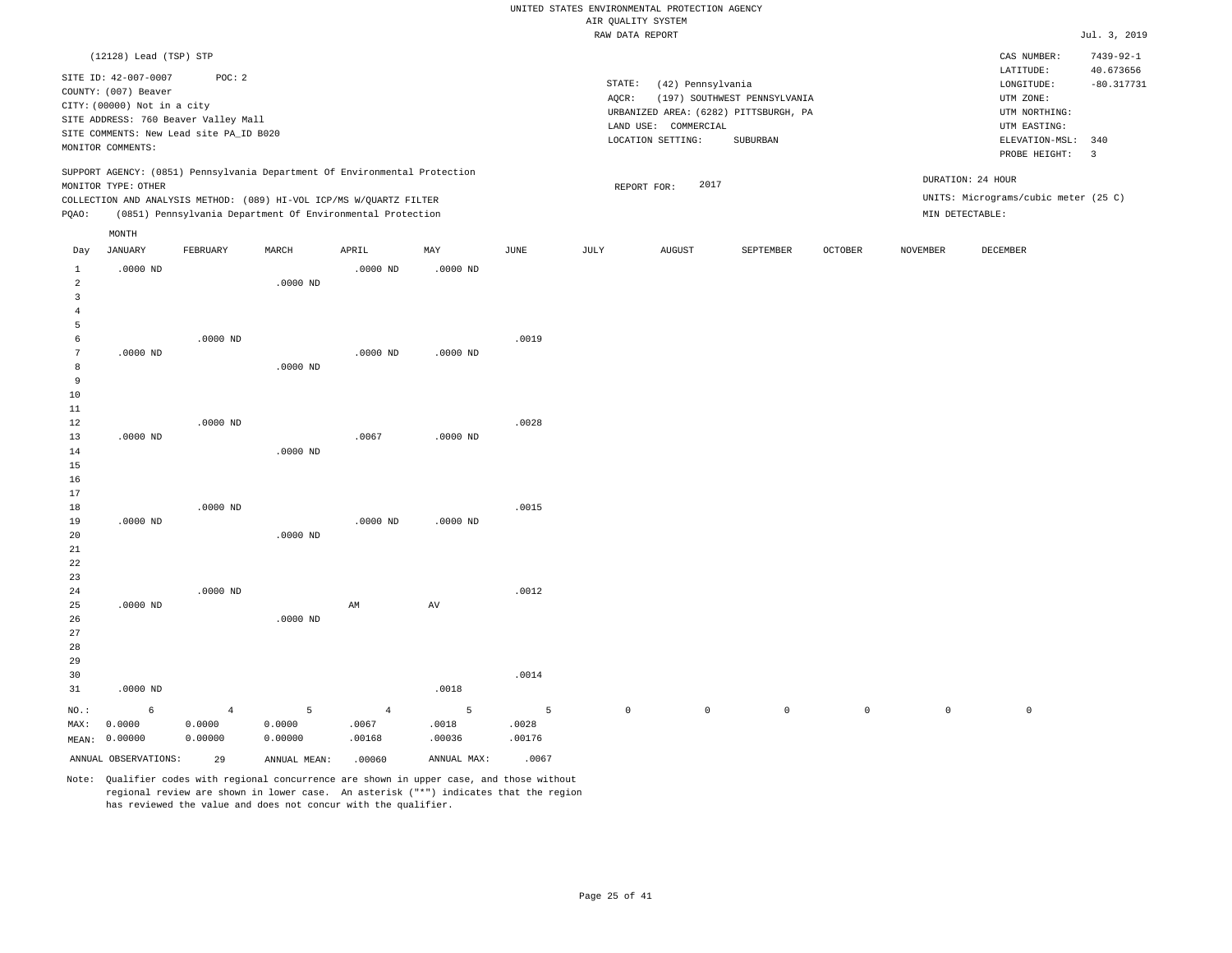|  |  |                    | UNITED STATES ENVIRONMENTAL PROTECTION AGENCY |  |
|--|--|--------------------|-----------------------------------------------|--|
|  |  | AIR OUALITY SYSTEM |                                               |  |
|  |  | naw nama nunong    |                                               |  |

|                |                                         |                        |                |                                                                            |                        |                        | RAW DATA REPORT |                                       |                              |                |                        |                                      | Jul. 3, 2019                 |
|----------------|-----------------------------------------|------------------------|----------------|----------------------------------------------------------------------------|------------------------|------------------------|-----------------|---------------------------------------|------------------------------|----------------|------------------------|--------------------------------------|------------------------------|
|                | (12132) Manganese (TSP) STP             |                        |                |                                                                            |                        |                        |                 |                                       |                              |                |                        | CAS NUMBER:<br>LATITUDE:             | $7439 - 96 - 5$<br>40.673656 |
|                | SITE ID: 42-007-0007                    | POC: 2                 |                |                                                                            |                        |                        | STATE:          | (42) Pennsylvania                     |                              |                |                        | LONGITUDE:                           | $-80.317731$                 |
|                | COUNTY: (007) Beaver                    |                        |                |                                                                            |                        |                        | AQCR:           |                                       | (197) SOUTHWEST PENNSYLVANIA |                |                        | UTM ZONE:                            |                              |
|                | CITY: (00000) Not in a city             |                        |                |                                                                            |                        |                        |                 | URBANIZED AREA: (6282) PITTSBURGH, PA |                              |                |                        | UTM NORTHING:                        |                              |
|                | SITE ADDRESS: 760 Beaver Valley Mall    |                        |                |                                                                            |                        |                        |                 | LAND USE: COMMERCIAL                  |                              |                |                        | UTM EASTING:                         |                              |
|                | SITE COMMENTS: New Lead site PA_ID B020 |                        |                |                                                                            |                        |                        |                 | LOCATION SETTING:                     | SUBURBAN                     |                |                        | ELEVATION-MSL: 340                   |                              |
|                | MONITOR COMMENTS:                       |                        |                |                                                                            |                        |                        |                 |                                       |                              |                |                        | PROBE HEIGHT:                        | $\overline{3}$               |
|                | MONITOR TYPE: OTHER                     |                        |                | SUPPORT AGENCY: (0851) Pennsylvania Department Of Environmental Protection |                        |                        |                 | 2013<br>REPORT FOR:                   |                              |                |                        | DURATION: 24 HOUR                    |                              |
|                |                                         |                        |                | COLLECTION AND ANALYSIS METHOD: (089) HI-VOL ICP/MS W/QUARTZ FILTER        |                        |                        |                 |                                       |                              |                |                        | UNITS: Micrograms/cubic meter (25 C) |                              |
| PQAO:          |                                         |                        |                | (0851) Pennsylvania Department Of Environmental Protection                 |                        |                        |                 |                                       |                              |                | MIN DETECTABLE:        |                                      |                              |
|                | MONTH                                   |                        |                |                                                                            |                        |                        |                 |                                       |                              |                |                        |                                      |                              |
| Day            | <b>JANUARY</b>                          | FEBRUARY               | MARCH          | APRIL                                                                      | MAY                    | JUNE                   | JULY            | <b>AUGUST</b>                         | SEPTEMBER                    | <b>OCTOBER</b> | <b>NOVEMBER</b>        | DECEMBER                             |                              |
| $\mathbf{1}$   |                                         |                        |                |                                                                            |                        |                        |                 |                                       | AF                           | .099 5         |                        |                                      |                              |
| $\overline{a}$ |                                         |                        |                |                                                                            |                        |                        |                 | .110 <sub>5</sub>                     |                              |                |                        |                                      |                              |
| $\overline{3}$ |                                         | .048                   |                |                                                                            |                        | .019                   | .014            |                                       |                              |                |                        |                                      |                              |
| $\overline{4}$ | .071                                    |                        |                | .053                                                                       | .021                   |                        |                 |                                       |                              |                |                        |                                      |                              |
| 5              |                                         |                        | $\rm AF$       |                                                                            |                        |                        |                 |                                       |                              |                |                        |                                      |                              |
| 6              |                                         |                        |                |                                                                            |                        |                        |                 |                                       |                              |                | AS                     | .006                                 |                              |
| $\overline{7}$ |                                         |                        |                |                                                                            |                        |                        |                 |                                       | .044                         | .112.5         |                        |                                      |                              |
| 8              |                                         |                        |                |                                                                            |                        |                        |                 | .018                                  |                              |                |                        |                                      |                              |
| 9              |                                         | AS                     |                |                                                                            |                        | $\mathbb{A}\mathbb{S}$ | .009            |                                       |                              |                |                        |                                      |                              |
| 10<br>11       | .1315                                   |                        | .029           | $\mathbb{A}\mathbb{S}$                                                     | .024                   |                        |                 |                                       |                              |                |                        |                                      |                              |
| 12             |                                         |                        |                |                                                                            |                        |                        |                 |                                       |                              |                | .017                   | .160 <sub>5</sub>                    |                              |
| 13             |                                         |                        |                |                                                                            |                        |                        |                 |                                       | .010                         | $_{\rm AS}$    |                        |                                      |                              |
| 14             |                                         |                        |                |                                                                            |                        |                        |                 | .019                                  |                              |                |                        |                                      |                              |
| 15             |                                         | $\mathbb{A}\mathbb{S}$ |                |                                                                            |                        | AF                     | .147.5          |                                       |                              |                |                        |                                      |                              |
| 16             | .018                                    |                        |                | .032                                                                       | $_{\rm AS}$            |                        |                 |                                       |                              |                |                        |                                      |                              |
| 17             |                                         |                        | .022           |                                                                            |                        |                        |                 |                                       |                              |                |                        |                                      |                              |
| 18             |                                         |                        |                |                                                                            |                        |                        |                 |                                       |                              |                | .1375                  | $\mathbb{A}\mathbb{S}$               |                              |
| 19             |                                         |                        |                |                                                                            |                        |                        |                 |                                       | .051                         | .020           |                        |                                      |                              |
| 20             |                                         |                        |                |                                                                            |                        |                        |                 | .047                                  |                              |                |                        |                                      |                              |
| 21             |                                         | .0935                  |                |                                                                            |                        | $_{\rm AS}$            | .024            |                                       |                              |                |                        |                                      |                              |
| 22             | $\mathbb{A}\mathbb{S}$                  |                        |                | .022                                                                       | .017                   |                        |                 |                                       |                              |                |                        |                                      |                              |
| 23             |                                         |                        | AF             |                                                                            |                        |                        |                 |                                       |                              |                |                        |                                      |                              |
| 24<br>25       |                                         |                        |                |                                                                            |                        |                        |                 |                                       | $\mathbb{A}\mathbb{S}$       | .1525          | .2275                  | .1065                                |                              |
| 26             |                                         |                        |                |                                                                            |                        |                        |                 | .054                                  |                              |                |                        |                                      |                              |
| 27             |                                         | .027                   |                |                                                                            |                        | .069                   | .023            |                                       |                              |                |                        |                                      |                              |
| 28             | AS                                      |                        |                | $\mathbb{A}\mathbb{S}$                                                     | $\mathbb{A}\mathbb{S}$ |                        |                 |                                       |                              |                |                        |                                      |                              |
| 29             |                                         |                        | .056           |                                                                            |                        |                        |                 |                                       |                              |                |                        |                                      |                              |
| 30             |                                         |                        |                |                                                                            |                        |                        |                 |                                       |                              |                | $\mathbb{A}\mathbb{S}$ | .022                                 |                              |
| 31             |                                         |                        |                |                                                                            |                        |                        |                 |                                       |                              | .015           |                        |                                      |                              |
|                | $\overline{3}$                          | $\overline{3}$         | $\overline{3}$ | $\overline{3}$                                                             | 3                      | 2                      | 5               | 5                                     | $\overline{3}$               | 5              | $\overline{3}$         |                                      |                              |
| NO.:<br>MAX:   | .131                                    | .093                   | .056           | .053                                                                       | .024                   | .069                   | .147            | .110                                  | .051                         | .152           | .227                   | $\overline{4}$<br>.160               |                              |
|                | .0733                                   | .0560                  | .0357          | .0357                                                                      | .0207                  | .0440                  | .0434           | .0496                                 | .0350                        | .0796          | .1270                  | .0735                                |                              |
| MEAN:          |                                         |                        |                |                                                                            |                        |                        |                 |                                       |                              |                |                        |                                      |                              |
|                | ANNUAL OBSERVATIONS:                    | 42                     | ANNUAL MEAN:   | .0570                                                                      | ANNUAL MAX:            | .227                   |                 |                                       |                              |                |                        |                                      |                              |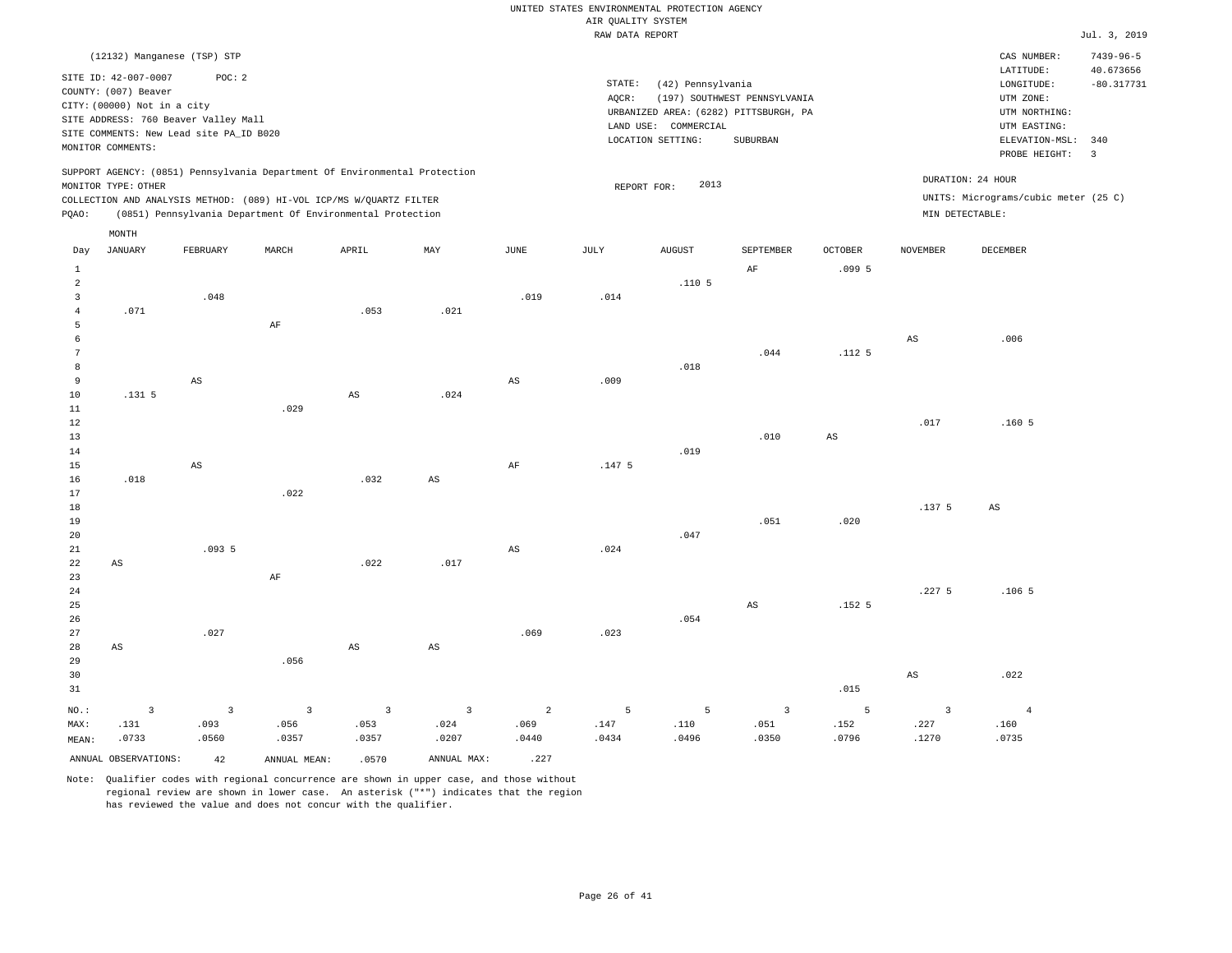|                                | (12132) Manganese (TSP) STP                                                                                                                                    |                                 |                                                                            |                        |                                 |             |                                 |                                                                                                         |                                          |                        |                 | CAS NUMBER:<br>LATITUDE:                                                   | $7439 - 96 - 5$<br>40.673656 |
|--------------------------------|----------------------------------------------------------------------------------------------------------------------------------------------------------------|---------------------------------|----------------------------------------------------------------------------|------------------------|---------------------------------|-------------|---------------------------------|---------------------------------------------------------------------------------------------------------|------------------------------------------|------------------------|-----------------|----------------------------------------------------------------------------|------------------------------|
|                                | SITE ID: 42-007-0007<br>COUNTY: (007) Beaver<br>CITY: (00000) Not in a city<br>SITE ADDRESS: 760 Beaver Valley Mall<br>SITE COMMENTS: New Lead site PA_ID B020 | POC: 2                          |                                                                            |                        |                                 |             | STATE:<br>AOCR:                 | (42) Pennsylvania<br>URBANIZED AREA: (6282) PITTSBURGH, PA<br>LAND USE: COMMERCIAL<br>LOCATION SETTING: | (197) SOUTHWEST PENNSYLVANIA<br>SUBURBAN |                        |                 | LONGITUDE:<br>UTM ZONE:<br>UTM NORTHING:<br>UTM EASTING:<br>ELEVATION-MSL: | $-80.317731$<br>340          |
|                                | MONITOR COMMENTS:                                                                                                                                              |                                 |                                                                            |                        |                                 |             |                                 |                                                                                                         |                                          |                        |                 | PROBE HEIGHT:                                                              | $\overline{\mathbf{3}}$      |
|                                | MONITOR TYPE: OTHER                                                                                                                                            |                                 | SUPPORT AGENCY: (0851) Pennsylvania Department Of Environmental Protection |                        |                                 |             |                                 | 2014<br>REPORT FOR:                                                                                     |                                          |                        |                 | DURATION: 24 HOUR                                                          |                              |
|                                |                                                                                                                                                                |                                 | COLLECTION AND ANALYSIS METHOD: (089) HI-VOL ICP/MS W/QUARTZ FILTER        |                        |                                 |             |                                 |                                                                                                         |                                          |                        |                 | UNITS: Micrograms/cubic meter (25 C)                                       |                              |
| PQAO:                          |                                                                                                                                                                |                                 | (0851) Pennsylvania Department Of Environmental Protection                 |                        |                                 |             |                                 |                                                                                                         |                                          |                        | MIN DETECTABLE: |                                                                            |                              |
|                                | MONTH                                                                                                                                                          |                                 |                                                                            |                        |                                 |             |                                 |                                                                                                         |                                          |                        |                 |                                                                            |                              |
| Day                            | <b>JANUARY</b>                                                                                                                                                 | FEBRUARY                        | MARCH                                                                      | APRIL                  | MAY                             | JUNE        | JULY                            | <b>AUGUST</b>                                                                                           | SEPTEMBER                                | <b>OCTOBER</b>         | <b>NOVEMBER</b> | <b>DECEMBER</b>                                                            |                              |
| $\mathbf{1}$<br>$\overline{a}$ |                                                                                                                                                                |                                 |                                                                            |                        |                                 |             |                                 |                                                                                                         | .016                                     | .030                   | .008            | .006                                                                       |                              |
| $\mathbf{3}$                   |                                                                                                                                                                |                                 |                                                                            |                        |                                 |             |                                 | .006                                                                                                    |                                          |                        |                 |                                                                            |                              |
| $\overline{4}$<br>5            | .021                                                                                                                                                           | AF                              |                                                                            | $\rm AF$               | AF                              | AF          | AS                              |                                                                                                         |                                          |                        |                 |                                                                            |                              |
| 6                              |                                                                                                                                                                |                                 | .036                                                                       |                        |                                 |             |                                 |                                                                                                         |                                          |                        |                 |                                                                            |                              |
| $\overline{7}$                 |                                                                                                                                                                |                                 |                                                                            |                        |                                 |             |                                 |                                                                                                         |                                          |                        | .010            | .016                                                                       |                              |
| 8                              |                                                                                                                                                                |                                 |                                                                            |                        |                                 |             |                                 |                                                                                                         | .023                                     | .132 <sub>5</sub>      |                 |                                                                            |                              |
| 9                              |                                                                                                                                                                |                                 |                                                                            |                        |                                 |             |                                 | .023                                                                                                    |                                          |                        |                 |                                                                            |                              |
| 10<br>11                       |                                                                                                                                                                | .116 <sub>5</sub>               |                                                                            | $_{\rm AS}$            | .018                            | AS          | .023                            |                                                                                                         |                                          |                        |                 |                                                                            |                              |
| $12\,$                         | AS                                                                                                                                                             |                                 | .029                                                                       |                        |                                 |             |                                 |                                                                                                         |                                          |                        |                 |                                                                            |                              |
| 13                             |                                                                                                                                                                |                                 |                                                                            |                        |                                 |             |                                 |                                                                                                         |                                          |                        | .063            | .019                                                                       |                              |
| 14                             |                                                                                                                                                                |                                 |                                                                            |                        |                                 |             |                                 |                                                                                                         | .011                                     | .028                   |                 |                                                                            |                              |
| 15                             |                                                                                                                                                                |                                 |                                                                            |                        |                                 |             |                                 | $\mathbb{A}\mathbb{S}$                                                                                  |                                          |                        |                 |                                                                            |                              |
| 16                             |                                                                                                                                                                | AF                              |                                                                            |                        |                                 | $_{\rm AS}$ | .025                            |                                                                                                         |                                          |                        |                 |                                                                            |                              |
| 17<br>18                       | .036                                                                                                                                                           |                                 | .032                                                                       | .051                   | .010                            |             |                                 |                                                                                                         |                                          |                        |                 |                                                                            |                              |
| 19                             |                                                                                                                                                                |                                 |                                                                            |                        |                                 |             |                                 |                                                                                                         |                                          |                        | .037            | .012                                                                       |                              |
| 20                             |                                                                                                                                                                |                                 |                                                                            |                        |                                 |             |                                 |                                                                                                         | .020                                     | .012                   |                 |                                                                            |                              |
| 21                             |                                                                                                                                                                |                                 |                                                                            |                        |                                 |             |                                 | $\rm{AF}$                                                                                               |                                          |                        |                 |                                                                            |                              |
| 22                             |                                                                                                                                                                | .056                            |                                                                            |                        |                                 | .014        | $\rm AF$                        |                                                                                                         |                                          |                        |                 |                                                                            |                              |
| 23                             | .117 <sub>5</sub>                                                                                                                                              |                                 |                                                                            | .014                   | AF                              |             |                                 |                                                                                                         |                                          |                        |                 |                                                                            |                              |
| 24<br>25                       |                                                                                                                                                                |                                 | .067                                                                       |                        |                                 |             |                                 |                                                                                                         |                                          |                        | .030            | $.003$ QX                                                                  |                              |
| 26                             |                                                                                                                                                                |                                 |                                                                            |                        |                                 |             |                                 |                                                                                                         | $\mathbb{A}\mathbb{S}$                   | $\mathbb{A}\mathbb{S}$ |                 |                                                                            |                              |
| 27                             |                                                                                                                                                                |                                 |                                                                            |                        |                                 |             |                                 | .031                                                                                                    |                                          |                        |                 |                                                                            |                              |
| 28                             |                                                                                                                                                                | .057                            |                                                                            |                        |                                 | .013        | .019                            |                                                                                                         |                                          |                        |                 |                                                                            |                              |
| 29                             | .034                                                                                                                                                           |                                 |                                                                            | AF                     | .036                            |             |                                 |                                                                                                         |                                          |                        |                 |                                                                            |                              |
| 30<br>31                       |                                                                                                                                                                |                                 | .012                                                                       |                        |                                 |             |                                 |                                                                                                         |                                          |                        |                 | $.037$ QX                                                                  |                              |
|                                |                                                                                                                                                                |                                 |                                                                            |                        |                                 |             |                                 |                                                                                                         |                                          |                        |                 |                                                                            |                              |
| NO.:                           | $\overline{4}$<br>.117                                                                                                                                         | $\overline{\mathbf{3}}$<br>.116 | 5<br>.067                                                                  | $\overline{2}$<br>.051 | $\overline{\mathbf{3}}$<br>.036 | 2<br>.014   | $\overline{\mathbf{3}}$<br>.025 | $\overline{3}$<br>.031                                                                                  | $\overline{4}$<br>.023                   | $\overline{4}$<br>.132 | 5<br>.063       | 6<br>.037                                                                  |                              |
| MAX:<br>MEAN:                  | .0520                                                                                                                                                          | .0763                           | .0352                                                                      | .0325                  | .0213                           | .0135       | .0223                           | .0200                                                                                                   | .0175                                    | .0505                  | .0296           | .0155                                                                      |                              |
|                                | ANNUAL OBSERVATIONS:                                                                                                                                           | 44                              | ANNUAL MEAN:                                                               | .0320                  | ANNUAL MAX:                     | .132        |                                 |                                                                                                         |                                          |                        |                 |                                                                            |                              |
|                                |                                                                                                                                                                |                                 |                                                                            |                        |                                 |             |                                 |                                                                                                         |                                          |                        |                 |                                                                            |                              |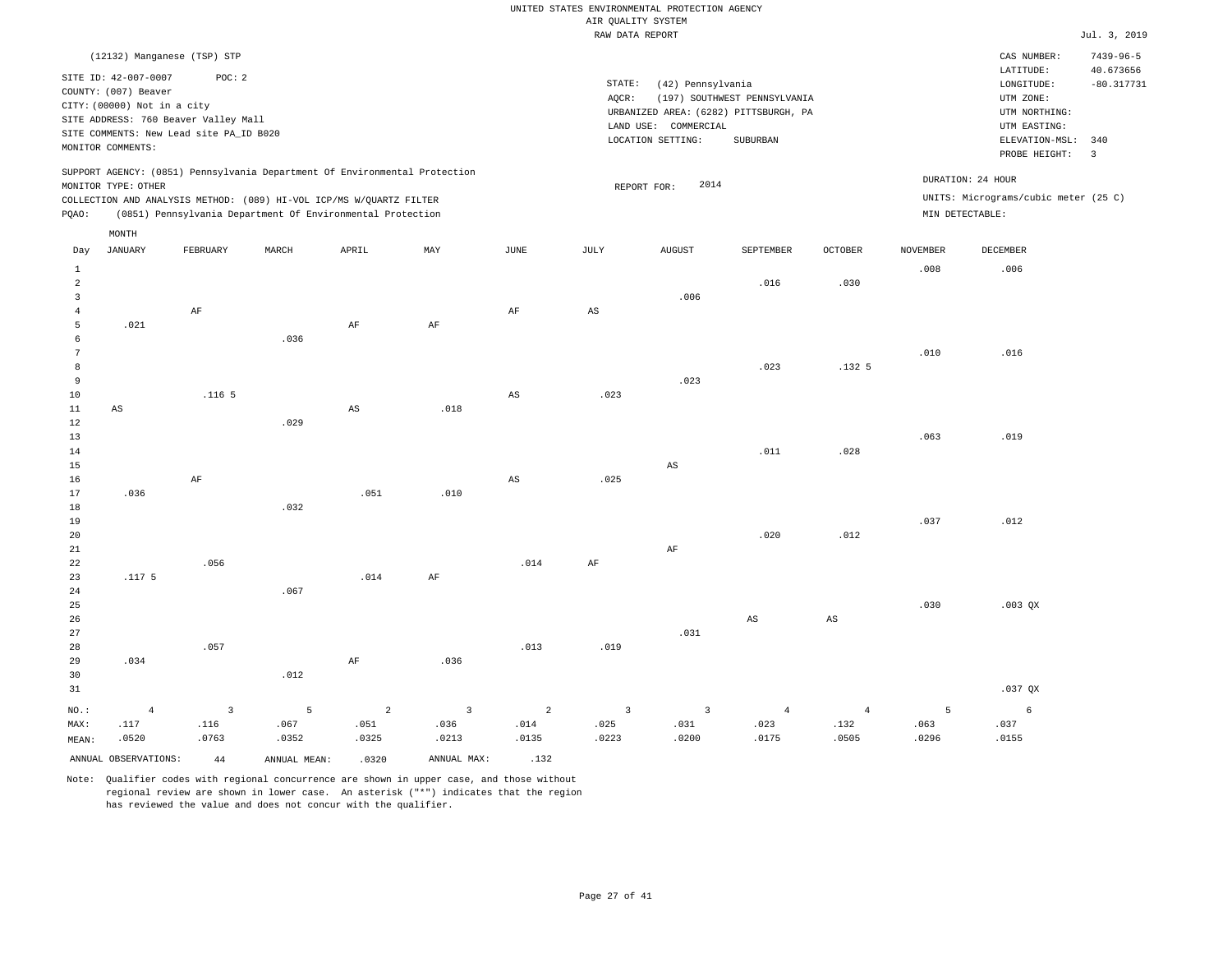|                                                                                                                                                                                                                                                 |      |                 |                                                                |                                                                                   |         |                                      | CAS NUMBER:                                                                             | $7439 - 96 - 5$                  |
|-------------------------------------------------------------------------------------------------------------------------------------------------------------------------------------------------------------------------------------------------|------|-----------------|----------------------------------------------------------------|-----------------------------------------------------------------------------------|---------|--------------------------------------|-----------------------------------------------------------------------------------------|----------------------------------|
| (12132) Manganese (TSP) STP                                                                                                                                                                                                                     |      |                 |                                                                |                                                                                   |         |                                      |                                                                                         |                                  |
| SITE ID: 42-007-0007<br>POC:2<br>COUNTY: (007) Beaver<br>CITY: (00000) Not in a city<br>SITE ADDRESS: 760 Beaver Valley Mall<br>SITE COMMENTS: New Lead site PA ID B020<br>MONITOR COMMENTS:                                                    |      | STATE:<br>AOCR: | (42) Pennsylvania<br>LAND USE: COMMERCIAL<br>LOCATION SETTING: | (197) SOUTHWEST PENNSYLVANIA<br>URBANIZED AREA: (6282) PITTSBURGH, PA<br>SUBURBAN |         |                                      | LATITUDE:<br>LONGITUDE:<br>UTM ZONE:<br>UTM NORTHING:<br>UTM EASTING:<br>ELEVATION-MSL: | 40.673656<br>$-80.317731$<br>340 |
|                                                                                                                                                                                                                                                 |      |                 |                                                                |                                                                                   |         |                                      | PROBE HEIGHT:                                                                           |                                  |
| SUPPORT AGENCY: (0851) Pennsylvania Department Of Environmental Protection<br>MONITOR TYPE: OTHER<br>COLLECTION AND ANALYSIS METHOD: (089) HI-VOL ICP/MS W/OUARTZ FILTER<br>(0851) Pennsylvania Department Of Environmental Protection<br>POAO: |      | REPORT FOR:     | 2015                                                           |                                                                                   |         | DURATION: 24 HOUR<br>MIN DETECTABLE: | UNITS: Micrograms/cubic meter (25 C)                                                    |                                  |
| MONTH<br>MAY<br>JANUARY<br>FEBRUARY<br>MARCH<br>APRIL<br>Day                                                                                                                                                                                    | JUNE | JULY            | <b>AUGUST</b>                                                  | SEPTEMBER                                                                         | OCTOBER | NOVEMBER                             | DECEMBER                                                                                |                                  |

| $1\,$          |                 |                        | $\rm{AF}$               |        |                |        |                |                |       |                |        |          |
|----------------|-----------------|------------------------|-------------------------|--------|----------------|--------|----------------|----------------|-------|----------------|--------|----------|
| $\overline{a}$ |                 |                        |                         |        |                |        |                |                |       |                | .026   | .018     |
| 3              |                 |                        |                         |        |                |        |                |                | .073  | .007           |        |          |
| $\overline{4}$ |                 |                        |                         |        |                |        |                | .022           |       |                |        |          |
| 5              |                 | .020                   |                         |        |                | .024   | $\rm{AF}$      |                |       |                |        |          |
| 6              | .016            |                        |                         | .148 5 | .031           |        |                |                |       |                |        |          |
| 7              |                 |                        | .009                    |        |                |        |                |                |       |                |        |          |
| 8              |                 |                        |                         |        |                |        |                |                |       |                | .170.5 | .034     |
| 9              |                 |                        |                         |        |                |        |                |                | .040  | .022           |        |          |
| 10             |                 |                        |                         |        |                |        |                | .023           |       |                |        |          |
| 11             |                 | $\mathbb{A}\mathbb{S}$ |                         |        |                | .099 5 | .012           |                |       |                |        |          |
| 12             | .006            |                        |                         | .015   | .029           |        |                |                |       |                |        |          |
| 13             |                 |                        | .030                    |        |                |        |                |                |       |                |        |          |
| 14             |                 |                        |                         |        |                |        |                |                |       |                | .018   | .013     |
| 15             |                 |                        |                         |        |                |        |                |                | .051  | .029           |        |          |
| 16             |                 |                        |                         |        |                |        |                | .021           |       |                |        |          |
| 17             |                 | $\mathbb{A}\mathbb{S}$ |                         |        |                | .021   | .022           |                |       |                |        |          |
| 18             | .009            |                        |                         | .030   | .026           |        |                |                |       |                |        |          |
| 19             |                 |                        | $\rm{AF}$               |        |                |        |                |                |       |                |        |          |
| 20             |                 |                        |                         |        |                |        |                |                |       |                | .040   | .019     |
| $21\,$         |                 |                        |                         |        |                |        |                |                | .035  | .042           |        |          |
| 22             |                 |                        |                         |        |                |        |                | .014           |       |                |        |          |
| 23             |                 | $\rm AF$               |                         |        |                | .029   | .035           |                |       |                |        |          |
| 24             | $.012$ QX       |                        |                         | .046   | .017           |        |                |                |       |                |        |          |
| 25             |                 |                        | $.015$ QX               |        |                |        |                |                |       |                |        |          |
| 26             |                 |                        |                         |        |                |        |                |                |       |                | .006   | .010     |
| 27             |                 |                        |                         |        |                |        |                |                | .015  | AM             |        |          |
| 28             |                 |                        |                         |        |                |        |                | .033           |       |                |        |          |
| 29             |                 |                        |                         |        |                | .010   | .028           |                |       |                |        |          |
| 30             | .008            |                        |                         | .039   | .008           |        |                |                |       |                |        |          |
| 31             |                 |                        | $\mathbb{A}\mathbb{S}$  |        |                |        |                |                |       |                |        |          |
| $NO.$ :        | $5\phantom{.0}$ | $\,$ 1                 | $\overline{\mathbf{3}}$ | 5      | $\overline{5}$ | 5      | $\overline{4}$ | $\overline{5}$ | 5     | $\overline{4}$ | 5      | $\sim$ 5 |
| MAX:           | .016            | .020                   | .030                    | .148   | .031           | .099   | .035           | .033           | .073  | .042           | .170   | .034     |
| MEAN:          | .0102           | .0200                  | .0180                   | .0556  | .0222          | .0366  | .0243          | .0226          | .0428 | .0250          | .0520  | .0188    |
|                |                 |                        |                         |        |                |        |                |                |       |                |        |          |

ANNUAL OBSERVATIONS: 52 ANNUAL MEAN: .0303 ANNUAL MAX: .170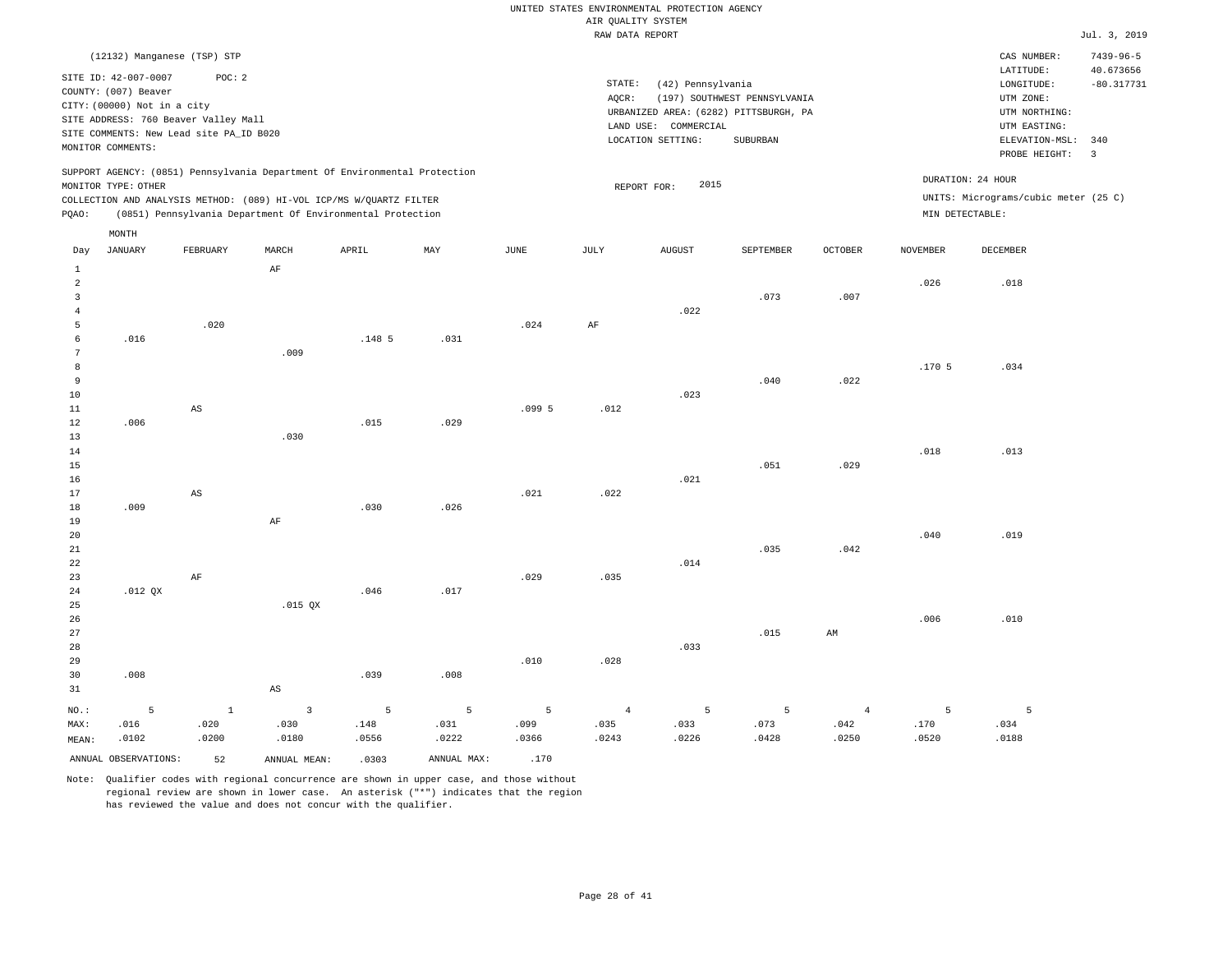# UNITED STATES ENVIRONMENTAL PROTECTION AGENCY AIR QUALITY SYSTEM

|       |                                                                                                  |                                                                                           |       |                                                                            |      |      | RAW DATA REPORT |                                                                |                                                                                   |                |                   |                                                                                             | Jul. 3, 2019                                   |
|-------|--------------------------------------------------------------------------------------------------|-------------------------------------------------------------------------------------------|-------|----------------------------------------------------------------------------|------|------|-----------------|----------------------------------------------------------------|-----------------------------------------------------------------------------------|----------------|-------------------|---------------------------------------------------------------------------------------------|------------------------------------------------|
|       |                                                                                                  | (12132) Manganese (TSP) STP                                                               |       |                                                                            |      |      |                 |                                                                |                                                                                   |                |                   | CAS NUMBER:<br>LATITUDE:                                                                    | $7439 - 96 - 5$<br>40.673656                   |
|       | SITE ID: 42-007-0007<br>COUNTY: (007) Beaver<br>CITY: (00000) Not in a city<br>MONITOR COMMENTS: | POC: 2<br>SITE ADDRESS: 760 Beaver Valley Mall<br>SITE COMMENTS: New Lead site PA_ID B020 |       |                                                                            |      |      | STATE:<br>AOCR: | (42) Pennsylvania<br>LAND USE: COMMERCIAL<br>LOCATION SETTING: | (197) SOUTHWEST PENNSYLVANIA<br>URBANIZED AREA: (6282) PITTSBURGH, PA<br>SUBURBAN |                |                   | LONGITUDE:<br>UTM ZONE:<br>UTM NORTHING:<br>UTM EASTING:<br>ELEVATION-MSL:<br>PROBE HEIGHT: | $-80.317731$<br>340<br>$\overline{\mathbf{3}}$ |
|       |                                                                                                  |                                                                                           |       | SUPPORT AGENCY: (0851) Pennsylvania Department Of Environmental Protection |      |      |                 |                                                                |                                                                                   |                |                   | DURATION: 24 HOUR                                                                           |                                                |
|       | MONITOR TYPE: OTHER                                                                              |                                                                                           |       |                                                                            |      |      |                 | 2016<br>REPORT FOR:                                            |                                                                                   |                |                   |                                                                                             |                                                |
|       |                                                                                                  |                                                                                           |       | COLLECTION AND ANALYSIS METHOD: (089) HI-VOL ICP/MS W/QUARTZ FILTER        |      |      |                 |                                                                |                                                                                   |                |                   | UNITS: Micrograms/cubic meter (25 C)                                                        |                                                |
| PQAO: |                                                                                                  |                                                                                           |       | (0851) Pennsylvania Department Of Environmental Protection                 |      |      |                 |                                                                |                                                                                   |                |                   | MIN DETECTABLE:                                                                             |                                                |
|       | MONTH                                                                                            |                                                                                           |       |                                                                            |      |      |                 |                                                                |                                                                                   |                |                   |                                                                                             |                                                |
| Day   | <b>JANUARY</b>                                                                                   | FEBRUARY                                                                                  | MARCH | APRIL                                                                      | MAY  | JUNE | JULY            | AUGUST                                                         | SEPTEMBER                                                                         | <b>OCTOBER</b> | <b>NOVEMBER</b>   | <b>DECEMBER</b>                                                                             |                                                |
| 1     | .008                                                                                             |                                                                                           | .013  |                                                                            |      |      |                 |                                                                |                                                                                   |                |                   |                                                                                             |                                                |
| 2     |                                                                                                  |                                                                                           |       |                                                                            |      |      |                 |                                                                |                                                                                   |                | .029              | .037                                                                                        |                                                |
| 3     |                                                                                                  |                                                                                           |       |                                                                            |      |      |                 |                                                                | .010                                                                              | .037           |                   |                                                                                             |                                                |
|       |                                                                                                  |                                                                                           |       |                                                                            |      |      |                 | .019                                                           |                                                                                   |                |                   |                                                                                             |                                                |
|       |                                                                                                  |                                                                                           |       |                                                                            |      | AV   | .030            |                                                                |                                                                                   |                |                   |                                                                                             |                                                |
|       |                                                                                                  | .019                                                                                      |       | AM                                                                         | .017 |      |                 |                                                                |                                                                                   |                |                   |                                                                                             |                                                |
|       | .048                                                                                             |                                                                                           | .034  |                                                                            |      |      |                 |                                                                |                                                                                   |                |                   |                                                                                             |                                                |
| 8     |                                                                                                  |                                                                                           |       |                                                                            |      |      |                 |                                                                |                                                                                   |                | .117 <sub>5</sub> | .033                                                                                        |                                                |
| 9     |                                                                                                  |                                                                                           |       |                                                                            |      |      |                 |                                                                | .020                                                                              | .007           |                   |                                                                                             |                                                |
| 10    |                                                                                                  |                                                                                           |       |                                                                            |      |      |                 | .021                                                           |                                                                                   |                |                   |                                                                                             |                                                |
| 11    |                                                                                                  |                                                                                           |       |                                                                            |      | .023 | .033            |                                                                |                                                                                   |                |                   |                                                                                             |                                                |
| 12    |                                                                                                  | .024                                                                                      |       | .012                                                                       | .046 |      |                 |                                                                |                                                                                   |                |                   |                                                                                             |                                                |
| 13    | .017                                                                                             |                                                                                           | .019  |                                                                            |      |      |                 |                                                                |                                                                                   |                |                   |                                                                                             |                                                |
| 14    |                                                                                                  |                                                                                           |       |                                                                            |      |      |                 |                                                                |                                                                                   |                | .046              | .027                                                                                        |                                                |
| 15    |                                                                                                  |                                                                                           |       |                                                                            |      |      |                 |                                                                | .015                                                                              | .021           |                   |                                                                                             |                                                |
| 16    |                                                                                                  |                                                                                           |       |                                                                            |      |      |                 | .015                                                           |                                                                                   |                |                   |                                                                                             |                                                |

| --          |      |      |      |      |       |      |      | .    |      |           |      |      |
|-------------|------|------|------|------|-------|------|------|------|------|-----------|------|------|
| 17          |      |      |      |      |       | .015 | .016 |      |      |           |      |      |
| 18          |      | .021 |      | .036 | .012  |      |      |      |      |           |      |      |
| 19          | .041 |      | .022 |      |       |      |      |      |      |           |      |      |
| 20          |      |      |      |      |       |      |      |      |      |           | .020 | .019 |
| $21\,$      |      |      |      |      |       |      |      |      | .036 | .005      |      |      |
| $2\sqrt{2}$ |      |      |      |      |       |      |      | .016 |      |           |      |      |
| 23          |      |      |      |      |       | .013 | .018 |      |      |           |      |      |
| $2\,4$      |      | .007 |      | .017 | .0695 |      |      |      |      |           |      |      |
| 25          | .011 |      | .014 |      |       |      |      |      |      |           |      |      |
| 26          |      |      |      |      |       |      |      |      |      |           | .006 | A0   |
| 27          |      |      |      |      |       |      |      |      | .023 | <b>TS</b> |      |      |

| 28    |         |                |         |          |          |                 |          | .009  |       |       |       |       |
|-------|---------|----------------|---------|----------|----------|-----------------|----------|-------|-------|-------|-------|-------|
| 29    |         |                |         |          |          | .022            | .034     |       |       |       |       |       |
| 30    |         |                |         | .012     | .011     |                 |          |       |       |       |       |       |
| 31    | .015    |                | .016    |          |          |                 |          |       |       |       |       |       |
| NO.:  | $6 - 6$ | 4 <sup>1</sup> | $6 - 6$ | $\sim$ 4 | $\sim$ 5 | $4\overline{ }$ | $\sim$ 5 | $-5$  | -5    | 4     |       | 4     |
| MAX:  | .048    | .024           | .034    | .036     | .069     | .023            | .034     | .021  | .036  | .037  | .117  | .037  |
| MEAN: | .0233   | .0178          | .0197   | .0193    | .0310    | .0183           | .0262    | .0160 | .0208 | .0175 | .0436 | .0290 |

ANNUAL OBSERVATIONS: 57 ANNUAL MEAN: .0237 ANNUAL MAX: .117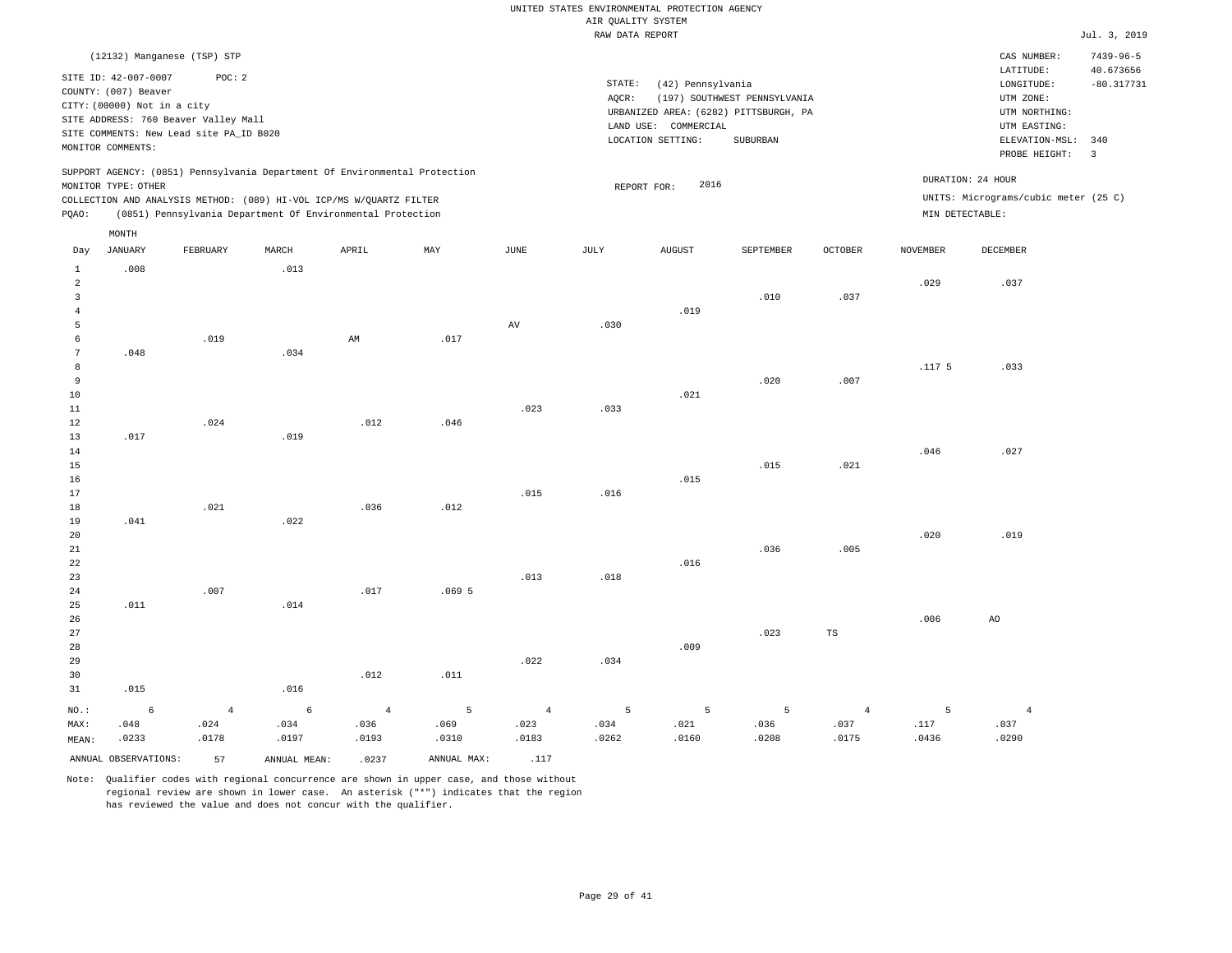|                |                             |                                         |       |                                                                            |      |      |        | UNITED STATES ENVIRONMENTAL PROTECTION AGENCY |                              |         |          |                                      |                              |
|----------------|-----------------------------|-----------------------------------------|-------|----------------------------------------------------------------------------|------|------|--------|-----------------------------------------------|------------------------------|---------|----------|--------------------------------------|------------------------------|
|                |                             |                                         |       |                                                                            |      |      |        | AIR OUALITY SYSTEM                            |                              |         |          |                                      |                              |
|                |                             |                                         |       |                                                                            |      |      |        | RAW DATA REPORT                               |                              |         |          |                                      | Jul. 3, 2019                 |
|                |                             | (12132) Manganese (TSP) STP             |       |                                                                            |      |      |        |                                               |                              |         |          | CAS NUMBER:<br>LATITUDE:             | $7439 - 96 - 5$<br>40.673656 |
|                | SITE ID: 42-007-0007        | POC: 2                                  |       |                                                                            |      |      | STATE: | (42) Pennsylvania                             |                              |         |          | LONGITUDE:                           | $-80.317732$                 |
|                | COUNTY: (007) Beaver        |                                         |       |                                                                            |      |      | AQCR:  |                                               | (197) SOUTHWEST PENNSYLVANIA |         |          | UTM ZONE:                            |                              |
|                | CITY: (00000) Not in a city |                                         |       |                                                                            |      |      |        | URBANIZED AREA: (6282) PITTSBURGH, PA         |                              |         |          | UTM NORTHING:                        |                              |
|                |                             | SITE ADDRESS: 760 Beaver Valley Mall    |       |                                                                            |      |      |        | LAND USE: COMMERCIAL                          |                              |         |          | UTM EASTING:                         |                              |
|                |                             | SITE COMMENTS: New Lead site PA_ID B020 |       |                                                                            |      |      |        | LOCATION SETTING:                             | SUBURBAN                     |         |          | ELEVATION-MSL: 340                   |                              |
|                | MONITOR COMMENTS:           |                                         |       |                                                                            |      |      |        |                                               |                              |         |          | PROBE HEIGHT:                        | $\overline{\phantom{a}}$     |
|                |                             |                                         |       | SUPPORT AGENCY: (0851) Pennsylvania Department Of Environmental Protection |      |      |        |                                               |                              |         |          |                                      |                              |
|                | MONITOR TYPE: OTHER         |                                         |       |                                                                            |      |      |        | 2017<br>REPORT FOR:                           |                              |         |          | DURATION: 24 HOUR                    |                              |
|                |                             |                                         |       | COLLECTION AND ANALYSIS METHOD: (089) HI-VOL ICP/MS W/QUARTZ FILTER        |      |      |        |                                               |                              |         |          | UNITS: Micrograms/cubic meter (25 C) |                              |
| PQAO:          |                             |                                         |       | (0851) Pennsylvania Department Of Environmental Protection                 |      |      |        |                                               |                              |         |          | MIN DETECTABLE:                      |                              |
|                | MONTH                       |                                         |       |                                                                            |      |      |        |                                               |                              |         |          |                                      |                              |
| Day            | JANUARY                     | FEBRUARY                                | MARCH | APRIL                                                                      | MAY  | JUNE | JULY   | AUGUST                                        | SEPTEMBER                    | OCTOBER | NOVEMBER | DECEMBER                             |                              |
| 1              | .012                        |                                         |       | .010                                                                       | .023 |      |        |                                               |                              |         |          |                                      |                              |
| $\overline{2}$ |                             |                                         | .015  |                                                                            |      |      |        |                                               |                              |         |          |                                      |                              |
| 3              |                             |                                         |       |                                                                            |      |      |        |                                               |                              |         |          |                                      |                              |
|                |                             |                                         |       |                                                                            |      |      |        |                                               |                              |         |          |                                      |                              |
| -5             |                             |                                         |       |                                                                            |      |      |        |                                               |                              |         |          |                                      |                              |
| 6              |                             | .025                                    |       |                                                                            |      | .013 |        |                                               |                              |         |          |                                      |                              |
| 7              | .011                        |                                         |       | .009                                                                       | .008 |      |        |                                               |                              |         |          |                                      |                              |
| 8              |                             |                                         | .027  |                                                                            |      |      |        |                                               |                              |         |          |                                      |                              |
| 9              |                             |                                         |       |                                                                            |      |      |        |                                               |                              |         |          |                                      |                              |
| 10             |                             |                                         |       |                                                                            |      |      |        |                                               |                              |         |          |                                      |                              |
| 11             |                             |                                         |       |                                                                            |      |      |        |                                               |                              |         |          |                                      |                              |
| 12             |                             | .007                                    |       |                                                                            |      | .048 |        |                                               |                              |         |          |                                      |                              |
| 13             | .018                        |                                         |       | .046                                                                       | .016 |      |        |                                               |                              |         |          |                                      |                              |
| 14             |                             |                                         | .012  |                                                                            |      |      |        |                                               |                              |         |          |                                      |                              |
| 15             |                             |                                         |       |                                                                            |      |      |        |                                               |                              |         |          |                                      |                              |
| 16             |                             |                                         |       |                                                                            |      |      |        |                                               |                              |         |          |                                      |                              |
| 17             |                             |                                         |       |                                                                            |      |      |        |                                               |                              |         |          |                                      |                              |
| 18             |                             | .029                                    |       |                                                                            |      | .010 |        |                                               |                              |         |          |                                      |                              |
| 19             | .014                        |                                         |       | .018                                                                       | .024 |      |        |                                               |                              |         |          |                                      |                              |

Jul. 3, 2019

 $-80.317731$ 40.673656

| 19          | .014       |                |                 | .018           | .024  |       |         |             |                |             |         |   |
|-------------|------------|----------------|-----------------|----------------|-------|-------|---------|-------------|----------------|-------------|---------|---|
| 20          |            |                | .018            |                |       |       |         |             |                |             |         |   |
| $2\sqrt{1}$ |            |                |                 |                |       |       |         |             |                |             |         |   |
| $^{\rm 22}$ |            |                |                 |                |       |       |         |             |                |             |         |   |
| $_{\rm 23}$ |            |                |                 |                |       |       |         |             |                |             |         |   |
| $2\,4$      |            | .019           |                 |                |       | .013  |         |             |                |             |         |   |
| 25          | .009       |                |                 | AM             | AV    |       |         |             |                |             |         |   |
| $_{\rm 26}$ |            |                | .013            |                |       |       |         |             |                |             |         |   |
| $_{\rm 27}$ |            |                |                 |                |       |       |         |             |                |             |         |   |
| $2\,8$      |            |                |                 |                |       |       |         |             |                |             |         |   |
| $29\,$      |            |                |                 |                |       |       |         |             |                |             |         |   |
| $30\,$      |            |                |                 |                |       | .029  |         |             |                |             |         |   |
| 31          | .017       |                |                 |                | .021  |       |         |             |                |             |         |   |
| NO.:        | $\epsilon$ | $\overline{4}$ | $5\overline{5}$ | $\overline{4}$ | 5     | 5     | $\circ$ | $\mathbb O$ | $\overline{0}$ | $\mathbb O$ | $\circ$ | 0 |
| MAX:        | .018       | .029           | .027            | .046           | .024  | .048  |         |             |                |             |         |   |
| MEAN:       | .0135      | .0200          | .0170           | .0208          | .0184 | .0226 |         |             |                |             |         |   |
|             |            |                |                 |                |       |       |         |             |                |             |         |   |

Note: Qualifier codes with regional concurrence are shown in upper case, and those without regional review are shown in lower case. An asterisk ("\*") indicates that the region has reviewed the value and does not concur with the qualifier.

ANNUAL OBSERVATIONS: 29 ANNUAL MEAN: .0184 ANNUAL MAX: .048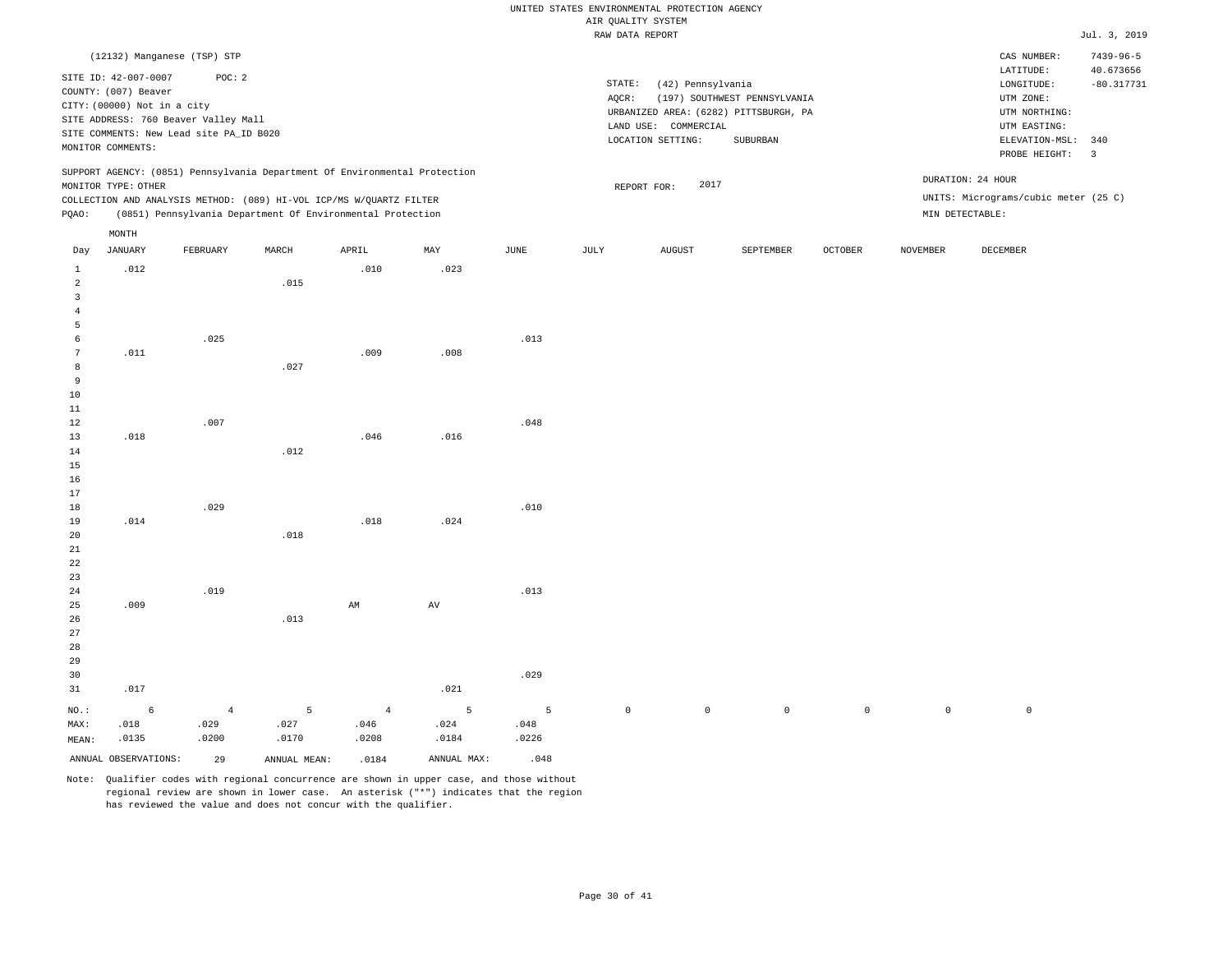|                    |  |  |  |  | UNITED STATES ENVIRONMENTAL PROTECTION AGENCY |  |  |  |  |  |  |
|--------------------|--|--|--|--|-----------------------------------------------|--|--|--|--|--|--|
| AIR OUALITY SYSTEM |  |  |  |  |                                               |  |  |  |  |  |  |
| natt namn nennem   |  |  |  |  |                                               |  |  |  |  |  |  |

|                |                                                                                 |                        |                                                                            |                |                         |                | RAW DATA REPORT |                                       |                              |           |                 |                                      | Jul. 3, 2019              |
|----------------|---------------------------------------------------------------------------------|------------------------|----------------------------------------------------------------------------|----------------|-------------------------|----------------|-----------------|---------------------------------------|------------------------------|-----------|-----------------|--------------------------------------|---------------------------|
|                | (12136) Nickel (TSP) STP                                                        |                        |                                                                            |                |                         |                |                 |                                       |                              |           |                 | CAS NUMBER:                          | $7440 - 02 - 0$           |
|                | SITE ID: 42-007-0007                                                            | POC: 2                 |                                                                            |                |                         |                | STATE:          | (42) Pennsylvania                     |                              |           |                 | LATITUDE:<br>LONGITUDE:              | 40.673656<br>$-80.317731$ |
|                | COUNTY: (007) Beaver                                                            |                        |                                                                            |                |                         |                | AQCR:           |                                       | (197) SOUTHWEST PENNSYLVANIA |           |                 | UTM ZONE:                            |                           |
|                | CITY: (00000) Not in a city                                                     |                        |                                                                            |                |                         |                |                 | URBANIZED AREA: (6282) PITTSBURGH, PA |                              |           |                 | UTM NORTHING:                        |                           |
|                | SITE ADDRESS: 760 Beaver Valley Mall<br>SITE COMMENTS: New Lead site PA_ID B020 |                        |                                                                            |                |                         |                |                 | LAND USE: COMMERCIAL                  |                              |           |                 | UTM EASTING:                         |                           |
|                | MONITOR COMMENTS:                                                               |                        |                                                                            |                |                         |                |                 | LOCATION SETTING:                     | SUBURBAN                     |           |                 | ELEVATION-MSL: 340                   |                           |
|                |                                                                                 |                        |                                                                            |                |                         |                |                 |                                       |                              |           |                 | PROBE HEIGHT:                        | $\overline{3}$            |
|                | MONITOR TYPE: OTHER                                                             |                        | SUPPORT AGENCY: (0851) Pennsylvania Department Of Environmental Protection |                |                         |                |                 | 2013                                  |                              |           |                 | DURATION: 24 HOUR                    |                           |
|                |                                                                                 |                        | COLLECTION AND ANALYSIS METHOD: (089) HI-VOL ICP/MS W/QUARTZ FILTER        |                |                         |                | REPORT FOR:     |                                       |                              |           |                 | UNITS: Micrograms/cubic meter (25 C) |                           |
| PQAO:          |                                                                                 |                        | (0851) Pennsylvania Department Of Environmental Protection                 |                |                         |                |                 |                                       |                              |           | MIN DETECTABLE: |                                      |                           |
|                | MONTH                                                                           |                        |                                                                            |                |                         |                |                 |                                       |                              |           |                 |                                      |                           |
| Day            | JANUARY                                                                         | FEBRUARY               | MARCH                                                                      | APRIL          | MAY                     | JUNE           | JULY            | ${\tt AUGUST}$                        | SEPTEMBER                    | OCTOBER   | NOVEMBER        | DECEMBER                             |                           |
| $\mathbf{1}$   |                                                                                 |                        |                                                                            |                |                         |                |                 |                                       | AF                           | $.000$ ND |                 |                                      |                           |
| $\overline{a}$ |                                                                                 |                        |                                                                            |                |                         |                |                 | .013                                  |                              |           |                 |                                      |                           |
| 3              |                                                                                 | $.000$ ND              |                                                                            |                |                         | $.000$ ND      | $.000$ ND       |                                       |                              |           |                 |                                      |                           |
| $\overline{4}$ | .005                                                                            |                        |                                                                            | $.000$ ND      | $.000$ ND               |                |                 |                                       |                              |           |                 |                                      |                           |
| 5<br>6         |                                                                                 |                        | AF                                                                         |                |                         |                |                 |                                       |                              |           |                 | $.000$ ND                            |                           |
| 7              |                                                                                 |                        |                                                                            |                |                         |                |                 |                                       | $.000$ ND                    | $.000$ ND | AS              |                                      |                           |
| 8              |                                                                                 |                        |                                                                            |                |                         |                |                 | $.000$ ND                             |                              |           |                 |                                      |                           |
| $\overline{9}$ |                                                                                 | $_{\rm AS}$            |                                                                            |                |                         | $_{\rm AS}$    | $.000$ ND       |                                       |                              |           |                 |                                      |                           |
| 10             | .005                                                                            |                        |                                                                            | $_{\rm AS}$    | $.000$ ND               |                |                 |                                       |                              |           |                 |                                      |                           |
| $11\,$         |                                                                                 |                        | $.000$ ND                                                                  |                |                         |                |                 |                                       |                              |           |                 |                                      |                           |
| 12             |                                                                                 |                        |                                                                            |                |                         |                |                 |                                       |                              |           | $.000$ ND       | $.000$ ND                            |                           |
| 13<br>14       |                                                                                 |                        |                                                                            |                |                         |                |                 | $.000$ ND                             | $.000$ ND                    | AS        |                 |                                      |                           |
| 15             |                                                                                 | $\mathbb{A}\mathbb{S}$ |                                                                            |                |                         | $\rm AF$       | $.000$ ND       |                                       |                              |           |                 |                                      |                           |
| 16             | $.000$ ND                                                                       |                        |                                                                            | $.000$ ND      | $_{\rm AS}$             |                |                 |                                       |                              |           |                 |                                      |                           |
| 17             |                                                                                 |                        | $.000$ ND                                                                  |                |                         |                |                 |                                       |                              |           |                 |                                      |                           |
| 18             |                                                                                 |                        |                                                                            |                |                         |                |                 |                                       |                              |           | $.000$ ND       | $_{\rm AS}$                          |                           |
| 19             |                                                                                 |                        |                                                                            |                |                         |                |                 |                                       | $.000$ ND                    | $.000$ ND |                 |                                      |                           |
| 20<br>$21\,$   |                                                                                 | $.000$ ND              |                                                                            |                |                         | $_{\rm AS}$    | $.000$ ND       | .008                                  |                              |           |                 |                                      |                           |
| 22             | AS                                                                              |                        |                                                                            | $.000$ ND      | $.000$ ND               |                |                 |                                       |                              |           |                 |                                      |                           |
| 23             |                                                                                 |                        | $\rm AF$                                                                   |                |                         |                |                 |                                       |                              |           |                 |                                      |                           |
| 24             |                                                                                 |                        |                                                                            |                |                         |                |                 |                                       |                              |           | $.000$ ND       | $.000$ ND                            |                           |
| 25             |                                                                                 |                        |                                                                            |                |                         |                |                 |                                       | AS                           | $.000$ ND |                 |                                      |                           |
| 26             |                                                                                 |                        |                                                                            |                |                         |                |                 | .006                                  |                              |           |                 |                                      |                           |
| 27<br>28       | AS                                                                              | $.000$ ND              |                                                                            | AS             | AS                      | $.000$ ND      | $.000$ ND       |                                       |                              |           |                 |                                      |                           |
| 29             |                                                                                 |                        | .005                                                                       |                |                         |                |                 |                                       |                              |           |                 |                                      |                           |
| 30             |                                                                                 |                        |                                                                            |                |                         |                |                 |                                       |                              |           | $_{\rm AS}$     | $.000$ ND                            |                           |
| 31             |                                                                                 |                        |                                                                            |                |                         |                |                 |                                       |                              | $.000$ ND |                 |                                      |                           |
| $NO.$ :        | $\overline{3}$                                                                  | $\overline{3}$         | $\mathbf{3}$                                                               | $\overline{3}$ | $\overline{\mathbf{3}}$ | $\overline{a}$ | 5               | 5                                     | $\overline{3}$               | 5         | $\overline{3}$  | $\overline{4}$                       |                           |
| MAX:           | .005                                                                            | 0.000                  | .005                                                                       | 0.000          | 0.000                   | 0.000          | 0.000           | .013                                  | 0.000                        | 0.000     | 0.000           | 0.000                                |                           |
| MEAN:          | .0033                                                                           | 0.0000                 | .0017                                                                      | 0.0000         | 0.0000                  | 0.0000         | 0.0000          | .0054                                 | 0.0000                       | 0.0000    | 0.0000          | 0.0000                               |                           |
|                | ANNUAL OBSERVATIONS:                                                            | 42                     | ANNUAL MEAN:                                                               | .0010          | ANNUAL MAX:             | .013           |                 |                                       |                              |           |                 |                                      |                           |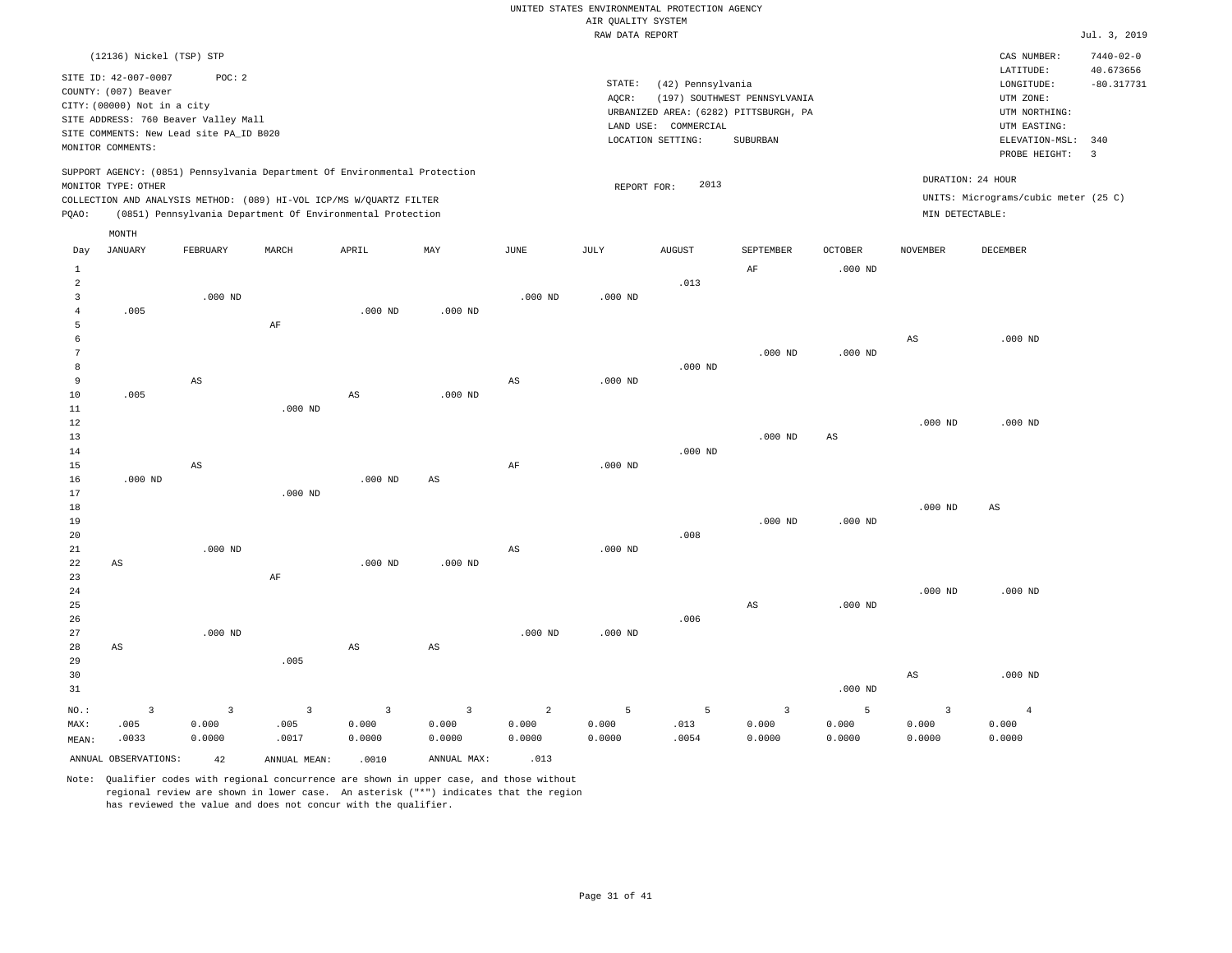|  |  |                    | UNITED STATES ENVIRONMENTAL PROTECTION AGENCY |  |
|--|--|--------------------|-----------------------------------------------|--|
|  |  | AIR OUALITY SYSTEM |                                               |  |
|  |  | RAW DATA REPORT    |                                               |  |

|         |  | Jul. 3, 2019    |
|---------|--|-----------------|
| NUMBER: |  | $7440 - 02 - 0$ |

|                      | (12136) Nickel (TSP) STP                |                 |                                                                            |                 |                 |                 |                 |                        |                                                                       |                 |                 | CAS NUMBER:                          | $7440 - 02 - 0$         |
|----------------------|-----------------------------------------|-----------------|----------------------------------------------------------------------------|-----------------|-----------------|-----------------|-----------------|------------------------|-----------------------------------------------------------------------|-----------------|-----------------|--------------------------------------|-------------------------|
|                      | SITE ID: 42-007-0007                    | POC: 2          |                                                                            |                 |                 |                 |                 |                        |                                                                       |                 |                 | LATITUDE:                            | 40.673656               |
|                      | COUNTY: (007) Beaver                    |                 |                                                                            |                 |                 |                 | STATE:          | (42) Pennsylvania      |                                                                       |                 |                 | LONGITUDE:                           | $-80.317731$            |
|                      | CITY: (00000) Not in a city             |                 |                                                                            |                 |                 |                 | AQCR:           |                        | (197) SOUTHWEST PENNSYLVANIA<br>URBANIZED AREA: (6282) PITTSBURGH, PA |                 |                 | UTM ZONE:<br>UTM NORTHING:           |                         |
|                      | SITE ADDRESS: 760 Beaver Valley Mall    |                 |                                                                            |                 |                 |                 | LAND USE:       | COMMERCIAL             |                                                                       |                 |                 | UTM EASTING:                         |                         |
|                      | SITE COMMENTS: New Lead site PA_ID B020 |                 |                                                                            |                 |                 |                 |                 | LOCATION SETTING:      | SUBURBAN                                                              |                 |                 | ELEVATION-MSL:                       | 340                     |
|                      | MONITOR COMMENTS:                       |                 |                                                                            |                 |                 |                 |                 |                        |                                                                       |                 |                 | PROBE HEIGHT:                        | $\overline{\mathbf{3}}$ |
|                      |                                         |                 | SUPPORT AGENCY: (0851) Pennsylvania Department Of Environmental Protection |                 |                 |                 |                 |                        |                                                                       |                 |                 |                                      |                         |
|                      | MONITOR TYPE: OTHER                     |                 |                                                                            |                 |                 |                 | REPORT FOR:     | 2014                   |                                                                       |                 |                 | DURATION: 24 HOUR                    |                         |
|                      |                                         |                 | COLLECTION AND ANALYSIS METHOD: (089) HI-VOL ICP/MS W/QUARTZ FILTER        |                 |                 |                 |                 |                        |                                                                       |                 |                 | UNITS: Micrograms/cubic meter (25 C) |                         |
| PQAO:                |                                         |                 | (0851) Pennsylvania Department Of Environmental Protection                 |                 |                 |                 |                 |                        |                                                                       |                 | MIN DETECTABLE: |                                      |                         |
|                      | MONTH                                   |                 |                                                                            |                 |                 |                 |                 |                        |                                                                       |                 |                 |                                      |                         |
| Day                  | JANUARY                                 | FEBRUARY        | MARCH                                                                      | APRIL           | MAY             | JUNE            | JULY            | <b>AUGUST</b>          | SEPTEMBER                                                             | <b>OCTOBER</b>  | <b>NOVEMBER</b> | <b>DECEMBER</b>                      |                         |
| $\mathbf{1}$         |                                         |                 |                                                                            |                 |                 |                 |                 |                        |                                                                       |                 | $.000$ ND       | $.000$ ND                            |                         |
| $\overline{2}$       |                                         |                 |                                                                            |                 |                 |                 |                 |                        | $.000$ ND                                                             | $.000$ ND       |                 |                                      |                         |
| $\overline{3}$       |                                         |                 |                                                                            |                 |                 |                 |                 | $.000$ ND              |                                                                       |                 |                 |                                      |                         |
| $\overline{4}$       |                                         | AF              |                                                                            |                 |                 | AF              | AS              |                        |                                                                       |                 |                 |                                      |                         |
| 5                    | $.000$ ND                               |                 |                                                                            | $\rm{AF}$       | $\rm{AF}$       |                 |                 |                        |                                                                       |                 |                 |                                      |                         |
| 6                    |                                         |                 | $.000$ ND                                                                  |                 |                 |                 |                 |                        |                                                                       |                 |                 |                                      |                         |
| $\overline{7}$       |                                         |                 |                                                                            |                 |                 |                 |                 |                        |                                                                       |                 | $.000$ ND       | $.000$ ND                            |                         |
| 8                    |                                         |                 |                                                                            |                 |                 |                 |                 |                        | $.000$ ND                                                             | $.000$ ND       |                 |                                      |                         |
| $\overline{9}$<br>10 |                                         | $.000$ ND       |                                                                            |                 |                 | AS              | $.000$ ND       | $.000$ ND              |                                                                       |                 |                 |                                      |                         |
| 11                   | AS                                      |                 |                                                                            | AS              | $.000$ ND       |                 |                 |                        |                                                                       |                 |                 |                                      |                         |
| $12\,$               |                                         |                 | $.000$ ND                                                                  |                 |                 |                 |                 |                        |                                                                       |                 |                 |                                      |                         |
| 13                   |                                         |                 |                                                                            |                 |                 |                 |                 |                        |                                                                       |                 | $.000$ ND       | $.000$ ND                            |                         |
| 14                   |                                         |                 |                                                                            |                 |                 |                 |                 |                        | $.000$ ND                                                             | $.000$ ND       |                 |                                      |                         |
| 15                   |                                         |                 |                                                                            |                 |                 |                 |                 | $\mathbb{A}\mathbb{S}$ |                                                                       |                 |                 |                                      |                         |
| 16                   |                                         | AF              |                                                                            |                 |                 | AS              | $.000$ ND       |                        |                                                                       |                 |                 |                                      |                         |
| 17                   | $.000$ ND                               |                 |                                                                            | $.000$ ND       | $.000$ ND       |                 |                 |                        |                                                                       |                 |                 |                                      |                         |
| 18                   |                                         |                 | $.000$ ND                                                                  |                 |                 |                 |                 |                        |                                                                       |                 |                 |                                      |                         |
| 19<br>20             |                                         |                 |                                                                            |                 |                 |                 |                 |                        | $.000$ ND                                                             | $.000$ ND       | $.000$ ND       | $.000$ ND                            |                         |
| 21                   |                                         |                 |                                                                            |                 |                 |                 |                 | AF                     |                                                                       |                 |                 |                                      |                         |
| 22                   |                                         | $.000$ ND       |                                                                            |                 |                 | $.000$ ND       | AF              |                        |                                                                       |                 |                 |                                      |                         |
| 23                   | $.000$ ND                               |                 |                                                                            | $.000$ ND       | AF              |                 |                 |                        |                                                                       |                 |                 |                                      |                         |
| 24                   |                                         |                 | $.000$ ND                                                                  |                 |                 |                 |                 |                        |                                                                       |                 |                 |                                      |                         |
| 25                   |                                         |                 |                                                                            |                 |                 |                 |                 |                        |                                                                       |                 | $.000$ ND       | $.000$ ND                            |                         |
| 26                   |                                         |                 |                                                                            |                 |                 |                 |                 |                        | AS                                                                    | AS              |                 |                                      |                         |
| 27                   |                                         |                 |                                                                            |                 |                 |                 |                 | $.000$ ND              |                                                                       |                 |                 |                                      |                         |
| 28                   |                                         | $.000$ ND       |                                                                            |                 |                 | $.000$ ND       | $.000$ ND       |                        |                                                                       |                 |                 |                                      |                         |
| 29<br>30             | $.000$ ND                               |                 | $.000$ ND                                                                  | $\rm AF$        | $.000$ ND       |                 |                 |                        |                                                                       |                 |                 |                                      |                         |
| 31                   |                                         |                 |                                                                            |                 |                 |                 |                 |                        |                                                                       |                 |                 | $.000$ ND                            |                         |
|                      |                                         |                 |                                                                            |                 |                 |                 |                 |                        |                                                                       |                 |                 |                                      |                         |
| NO.:                 | $\overline{4}$                          | $\overline{3}$  | 5                                                                          | $\overline{a}$  | $\overline{3}$  | $\overline{a}$  | $\overline{3}$  | $\overline{3}$         | $\overline{4}$                                                        | $\overline{4}$  | 5               | 6                                    |                         |
| MAX:                 | 0.000                                   | 0.000<br>0.0000 | 0.000<br>0.0000                                                            | 0.000<br>0.0000 | 0.000<br>0.0000 | 0.000<br>0.0000 | 0.000<br>0.0000 | 0.000<br>0.0000        | 0.000<br>0.0000                                                       | 0.000<br>0.0000 | 0.000<br>0.0000 | 0.000<br>0.0000                      |                         |
| MEAN:                | 0.0000                                  |                 |                                                                            |                 |                 |                 |                 |                        |                                                                       |                 |                 |                                      |                         |
|                      | ANNUAL OBSERVATIONS:                    | 44              | ANNUAL, MEAN:                                                              | 0.0000          | ANNUAL MAX:     | 0.000           |                 |                        |                                                                       |                 |                 |                                      |                         |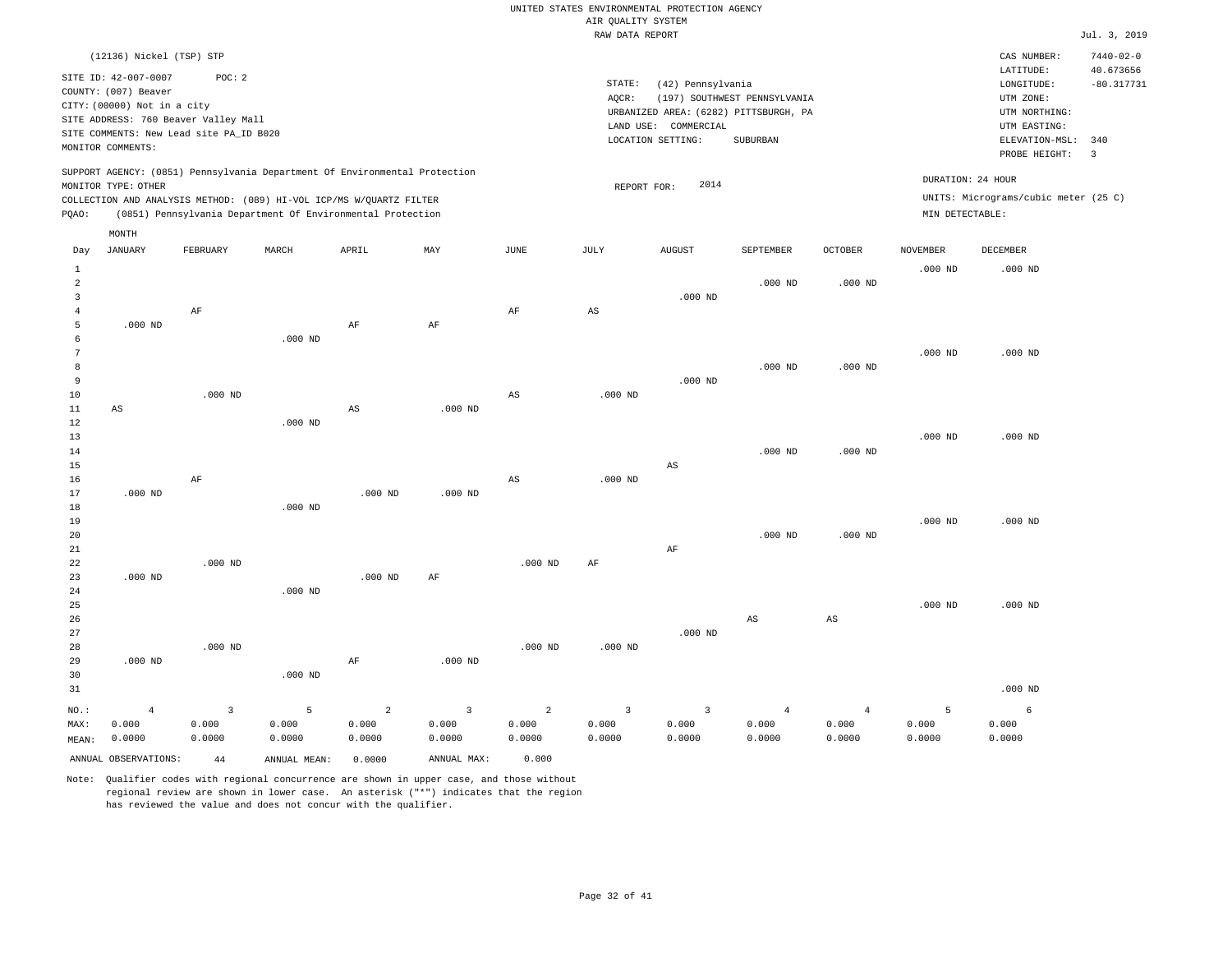## UNITED STATES ENVIRONMENTAL PROTECTION AGENCY AIR QUALITY SYSTEM

|                                                                                                                                                                                                                                                          |                                                                                                  |                                                                                          |       |       |     |                    |                                                                                            | RAW DATA REPORT                                                                             |                                                |                |                 |                                                           | Jul. 3, 2019                 |
|----------------------------------------------------------------------------------------------------------------------------------------------------------------------------------------------------------------------------------------------------------|--------------------------------------------------------------------------------------------------|------------------------------------------------------------------------------------------|-------|-------|-----|--------------------|--------------------------------------------------------------------------------------------|---------------------------------------------------------------------------------------------|------------------------------------------------|----------------|-----------------|-----------------------------------------------------------|------------------------------|
|                                                                                                                                                                                                                                                          | (12136) Nickel (TSP) STP                                                                         |                                                                                          |       |       |     |                    |                                                                                            |                                                                                             |                                                |                |                 | CAS NUMBER:<br>LATITUDE:                                  | $7440 - 02 - 0$<br>40.673656 |
|                                                                                                                                                                                                                                                          | SITE ID: 42-007-0007<br>COUNTY: (007) Beaver<br>CITY: (00000) Not in a city<br>MONITOR COMMENTS: | POC:2<br>SITE ADDRESS: 760 Beaver Valley Mall<br>SITE COMMENTS: New Lead site PA ID B020 |       |       |     |                    | STATE:<br>AOCR:<br>URBANIZED AREA: (6282) PITTSBURGH, PA<br>LAND USE:<br>LOCATION SETTING: | LONGITUDE:<br>UTM ZONE:<br>UTM NORTHING:<br>UTM EASTING:<br>ELEVATION-MSL:<br>PROBE HEIGHT: | $-80.317731$<br>340<br>$\overline{\mathbf{3}}$ |                |                 |                                                           |                              |
| SUPPORT AGENCY: (0851) Pennsylvania Department Of Environmental Protection<br>MONITOR TYPE: OTHER<br>COLLECTION AND ANALYSIS METHOD: (089) HI-VOL ICP/MS W/QUARTZ FILTER<br>(0851) Pennsylvania Department Of Environmental Protection<br>POAO:<br>MONTH |                                                                                                  |                                                                                          |       |       |     |                    |                                                                                            | 2015<br>REPORT FOR:                                                                         |                                                |                | MIN DETECTABLE: | DURATION: 24 HOUR<br>UNITS: Micrograms/cubic meter (25 C) |                              |
| Day                                                                                                                                                                                                                                                      | JANUARY                                                                                          | FEBRUARY                                                                                 | MARCH | APRIL | MAY | JUNE               | JULY                                                                                       | AUGUST                                                                                      | <b>SEPTEMBER</b>                               | <b>OCTOBER</b> | <b>NOVEMBER</b> | DECEMBER                                                  |                              |
| 2                                                                                                                                                                                                                                                        |                                                                                                  |                                                                                          | AF    |       |     |                    |                                                                                            | $.000$ ND                                                                                   | $.000$ ND                                      | $.000$ ND      | $.000$ ND       | $.000$ ND                                                 |                              |
|                                                                                                                                                                                                                                                          |                                                                                                  | $.000$ ND                                                                                |       |       |     | .000 <sub>ND</sub> | AF                                                                                         |                                                                                             |                                                |                |                 |                                                           |                              |

 6 7 8 9 10 11 12 13 14 15 16 17 18 19 20 .000 ND .000 ND .000 ND AS AS .000 ND .000 ND AF .000 ND .000 ND .000 ND .000 ND .000 ND .000 ND .000 ND .000 ND .000 ND .010 .000 ND .000 ND .000 ND .000 ND .000 ND .000 ND .029 5 .000 ND .000 ND .000 ND .000 ND .000 ND

| 21    |           |        |           |           |           |           |           |           | $.000$ ND | $.000$ ND      |           |           |
|-------|-----------|--------|-----------|-----------|-----------|-----------|-----------|-----------|-----------|----------------|-----------|-----------|
| 22    |           |        |           |           |           |           |           | $.000$ ND |           |                |           |           |
| 23    |           | AF     |           |           |           | $.000$ ND | $.000$ ND |           |           |                |           |           |
| 24    | $.000$ ND |        |           | $.000$ ND | $.000$ ND |           |           |           |           |                |           |           |
| 25    |           |        | $.000$ ND |           |           |           |           |           |           |                |           |           |
| 26    |           |        |           |           |           |           |           |           |           |                | $.000$ ND | $.000$ ND |
| 27    |           |        |           |           |           |           |           |           | $.000$ ND | AM             |           |           |
| 28    |           |        |           |           |           |           |           | $.000$ ND |           |                |           |           |
| 29    |           |        |           |           |           | $.000$ ND | $.000$ ND |           |           |                |           |           |
| 30    | $.000$ ND |        |           | $.000$ ND | $.000$ ND |           |           |           |           |                |           |           |
| 31    |           |        | AS        |           |           |           |           |           |           |                |           |           |
| NO.:  | 5         |        | 3         | 5         | 5         | 5         | 4         | 5         | 5         | $\overline{4}$ | 5         | 5         |
| MAX:  | 0.000     | 0.000  | 0.000     | 0.000     | 0.000     | 0.000     | .010      | 0.000     | 0.000     | 0.000          | .029      | 0.000     |
| MEAN: | 0.0000    | 0.0000 | 0.0000    | 0.0000    | 0.0000    | 0.0000    | .0025     | 0.0000    | 0.0000    | 0.0000         | .0058     | 0.0000    |

ANNUAL OBSERVATIONS: 52 ANNUAL MEAN: .0008 ANNUAL MAX: .029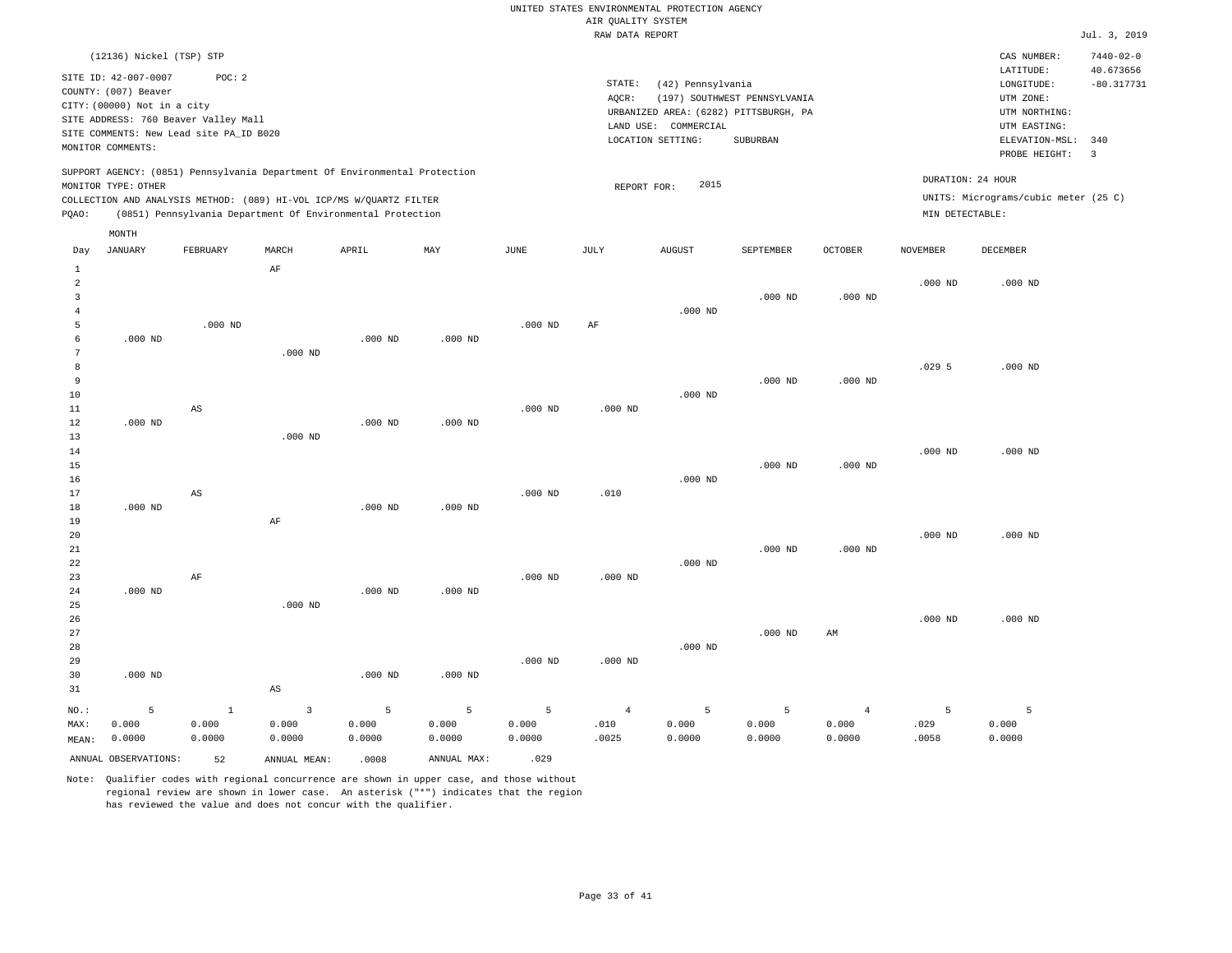# UNITED STATES ENVIRONMENTAL PROTECTION AGENCY AIR QUALITY SYSTEM

|                      |                             |                                                                            |           |                |           |                | RAW DATA REPORT |                      |                                       |                |                 |                                      | Jul. 3, 2019                 |
|----------------------|-----------------------------|----------------------------------------------------------------------------|-----------|----------------|-----------|----------------|-----------------|----------------------|---------------------------------------|----------------|-----------------|--------------------------------------|------------------------------|
|                      | (12136) Nickel (TSP) STP    |                                                                            |           |                |           |                |                 |                      |                                       |                |                 | CAS NUMBER:<br>LATITUDE:             | $7440 - 02 - 0$<br>40.673656 |
|                      | SITE ID: 42-007-0007        | POC: 2                                                                     |           |                |           |                | STATE:          | (42) Pennsylvania    |                                       |                |                 | LONGITUDE:                           | $-80.317731$                 |
|                      | COUNTY: (007) Beaver        |                                                                            |           |                |           |                | $AQCR$ :        |                      | (197) SOUTHWEST PENNSYLVANIA          |                |                 | UTM ZONE:                            |                              |
|                      | CITY: (00000) Not in a city |                                                                            |           |                |           |                |                 |                      | URBANIZED AREA: (6282) PITTSBURGH, PA |                |                 | UTM NORTHING:                        |                              |
|                      |                             | SITE ADDRESS: 760 Beaver Valley Mall                                       |           |                |           |                |                 | LAND USE: COMMERCIAL |                                       |                |                 | UTM EASTING:                         |                              |
|                      | MONITOR COMMENTS:           | SITE COMMENTS: New Lead site PA_ID B020                                    |           |                |           |                |                 | LOCATION SETTING:    | SUBURBAN                              |                |                 | ELEVATION-MSL:                       | 340                          |
|                      |                             |                                                                            |           |                |           |                |                 |                      |                                       |                |                 | PROBE HEIGHT:                        | $\overline{3}$               |
|                      |                             | SUPPORT AGENCY: (0851) Pennsylvania Department Of Environmental Protection |           |                |           |                |                 | 2016                 |                                       |                |                 | DURATION: 24 HOUR                    |                              |
|                      | MONITOR TYPE: OTHER         | COLLECTION AND ANALYSIS METHOD: (089) HI-VOL ICP/MS W/QUARTZ FILTER        |           |                |           |                | REPORT FOR:     |                      |                                       |                |                 | UNITS: Micrograms/cubic meter (25 C) |                              |
| PQAO:                |                             | (0851) Pennsylvania Department Of Environmental Protection                 |           |                |           |                |                 |                      |                                       |                | MIN DETECTABLE: |                                      |                              |
|                      | MONTH                       |                                                                            |           |                |           |                |                 |                      |                                       |                |                 |                                      |                              |
| Day                  | <b>JANUARY</b>              | FEBRUARY                                                                   | MARCH     | APRIL          | MAY       | JUNE           | JULY            | <b>AUGUST</b>        | SEPTEMBER                             | <b>OCTOBER</b> | <b>NOVEMBER</b> | DECEMBER                             |                              |
| $\mathbf{1}$         | $.000$ ND                   |                                                                            | $.000$ ND |                |           |                |                 |                      |                                       |                |                 |                                      |                              |
| $\overline{a}$       |                             |                                                                            |           |                |           |                |                 |                      |                                       |                | $.000$ ND       | $.000$ ND                            |                              |
| $\overline{3}$       |                             |                                                                            |           |                |           |                |                 |                      | $.000$ ND                             | $.000$ ND      |                 |                                      |                              |
| $\overline{4}$       |                             |                                                                            |           |                |           |                |                 | $.000$ ND            |                                       |                |                 |                                      |                              |
| 5                    |                             |                                                                            |           |                |           | AV             | $.000$ ND       |                      |                                       |                |                 |                                      |                              |
| 6<br>$7\phantom{.0}$ |                             | $.000$ ND                                                                  |           | AM             | $.000$ ND |                |                 |                      |                                       |                |                 |                                      |                              |
| 8                    | .009                        |                                                                            | $.000$ ND |                |           |                |                 |                      |                                       |                | $.000$ ND       | $.000$ ND                            |                              |
| 9                    |                             |                                                                            |           |                |           |                |                 |                      | $.000$ ND                             | $.000$ ND      |                 |                                      |                              |
| 10                   |                             |                                                                            |           |                |           |                |                 | $.000$ ND            |                                       |                |                 |                                      |                              |
| $11\,$               |                             |                                                                            |           |                |           | $.000$ ND      | $.000$ ND       |                      |                                       |                |                 |                                      |                              |
| 12                   |                             | $.000$ ND                                                                  |           | $.000$ ND      | $.000$ ND |                |                 |                      |                                       |                |                 |                                      |                              |
| 13                   | $.000$ ND                   |                                                                            | $.000$ ND |                |           |                |                 |                      |                                       |                |                 |                                      |                              |
| 14                   |                             |                                                                            |           |                |           |                |                 |                      |                                       |                | $.000$ ND       | $.000$ ND                            |                              |
| 15                   |                             |                                                                            |           |                |           |                |                 |                      | $.000$ ND                             | $.000$ ND      |                 |                                      |                              |
| 16                   |                             |                                                                            |           |                |           |                |                 | $.000$ ND            |                                       |                |                 |                                      |                              |
| 17<br>18             |                             | $.000$ ND                                                                  |           | $.000$ ND      | $.000$ ND | $.000$ ND      | $.000$ ND       |                      |                                       |                |                 |                                      |                              |
| 19                   | $.000$ ND                   |                                                                            | $.000$ ND |                |           |                |                 |                      |                                       |                |                 |                                      |                              |
| 20                   |                             |                                                                            |           |                |           |                |                 |                      |                                       |                | $.000$ ND       | $.000$ ND                            |                              |
| 21                   |                             |                                                                            |           |                |           |                |                 |                      | $.000$ ND                             | $.000$ ND      |                 |                                      |                              |
| 22                   |                             |                                                                            |           |                |           |                |                 | $.000$ ND            |                                       |                |                 |                                      |                              |
| 23                   |                             |                                                                            |           |                |           | $.000$ ND      | $.000$ ND       |                      |                                       |                |                 |                                      |                              |
| 24                   |                             | $.000$ ND                                                                  |           | $.000$ ND      | $.000$ ND |                |                 |                      |                                       |                |                 |                                      |                              |
| 25                   | $.000$ ND                   |                                                                            | $.000$ ND |                |           |                |                 |                      |                                       |                |                 |                                      |                              |
| 26                   |                             |                                                                            |           |                |           |                |                 |                      |                                       |                | $.000$ ND       | AO                                   |                              |
| 27                   |                             |                                                                            |           |                |           |                |                 |                      | $.000$ ND                             | TS             |                 |                                      |                              |
| 28                   |                             |                                                                            |           |                |           |                |                 | $.000$ ND            |                                       |                |                 |                                      |                              |
| 29<br>30             |                             |                                                                            |           | $.000$ ND      | $.000$ ND | $.000$ ND      | $.000$ ND       |                      |                                       |                |                 |                                      |                              |
| 31                   | $.000$ ND                   |                                                                            | $.000$ ND |                |           |                |                 |                      |                                       |                |                 |                                      |                              |
|                      |                             |                                                                            |           |                |           |                |                 |                      |                                       |                |                 |                                      |                              |
| NO.:                 | 6                           | $\overline{4}$                                                             | 6         | $\overline{4}$ | 5         | $\overline{4}$ | 5               | 5                    | 5                                     | $\overline{4}$ | 5               | $\overline{4}$                       |                              |

| $NO.$ : |                      |        | 6 4 6 4 5 4 5 5 5 4 |        |             |        |        |        |        |        |        |        |
|---------|----------------------|--------|---------------------|--------|-------------|--------|--------|--------|--------|--------|--------|--------|
| MAX:    | .009                 | 0.000  | 0.000               | 0.000  | 0.000       | 0.000  | 0.000  | 0.000  | 0.000  | 0.000  | 0.000  | 0.000  |
| MEAN:   | .0015                | 0.0000 | 0.0000              | 0.0000 | 0.0000      | 0.0000 | 0.0000 | 0.0000 | 0.0000 | 0.0000 | 0.0000 | 0.0000 |
|         | ANNUAL OBSERVATIONS: | 57     | ANNUAL MEAN:        | .0002  | ANNUAL MAX: | .009   |        |        |        |        |        |        |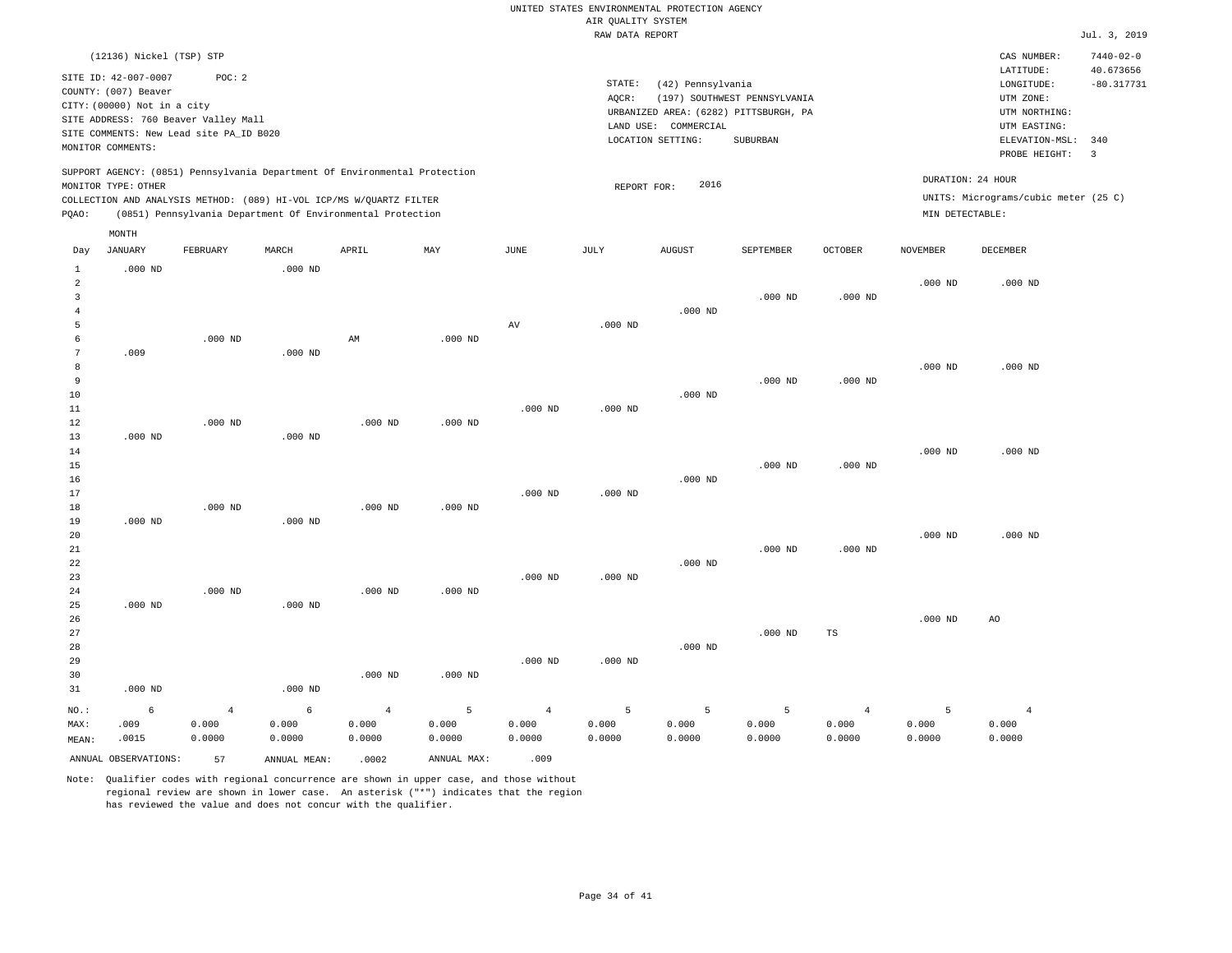|                         |                                                  |                |                                                                            |                |             |             |         | UNITED STATES ENVIRONMENTAL PROTECTION AGENCY                 |                              |                |          |                                      |                              |
|-------------------------|--------------------------------------------------|----------------|----------------------------------------------------------------------------|----------------|-------------|-------------|---------|---------------------------------------------------------------|------------------------------|----------------|----------|--------------------------------------|------------------------------|
|                         |                                                  |                |                                                                            |                |             |             |         | AIR QUALITY SYSTEM                                            |                              |                |          |                                      |                              |
|                         |                                                  |                |                                                                            |                |             |             |         | RAW DATA REPORT                                               |                              |                |          |                                      | Jul. 3, 2019                 |
|                         | (12136) Nickel (TSP) STP<br>SITE ID: 42-007-0007 | POC: 2         |                                                                            |                |             |             |         |                                                               |                              |                |          | CAS NUMBER:<br>LATITUDE:             | $7440 - 02 - 0$<br>40.673656 |
|                         | COUNTY: (007) Beaver                             |                |                                                                            |                |             |             | STATE:  | (42) Pennsylvania                                             |                              |                |          | LONGITUDE:                           | $-80.317731$                 |
|                         | CITY: (00000) Not in a city                      |                |                                                                            |                |             |             | AQCR:   |                                                               | (197) SOUTHWEST PENNSYLVANIA |                |          | UTM ZONE:                            |                              |
|                         | SITE ADDRESS: 760 Beaver Valley Mall             |                |                                                                            |                |             |             |         | URBANIZED AREA: (6282) PITTSBURGH, PA<br>LAND USE: COMMERCIAL |                              |                |          | UTM NORTHING:<br>UTM EASTING:        |                              |
|                         | SITE COMMENTS: New Lead site PA_ID B020          |                |                                                                            |                |             |             |         | LOCATION SETTING:                                             | SUBURBAN                     |                |          | ELEVATION-MSL:                       | 340                          |
|                         | MONITOR COMMENTS:                                |                |                                                                            |                |             |             |         |                                                               |                              |                |          | PROBE HEIGHT:                        | $\overline{3}$               |
|                         | MONITOR TYPE: OTHER                              |                | SUPPORT AGENCY: (0851) Pennsylvania Department Of Environmental Protection |                |             |             |         | 2017<br>REPORT FOR:                                           |                              |                |          | DURATION: 24 HOUR                    |                              |
|                         |                                                  |                | COLLECTION AND ANALYSIS METHOD: (089) HI-VOL ICP/MS W/QUARTZ FILTER        |                |             |             |         |                                                               |                              |                |          | UNITS: Micrograms/cubic meter (25 C) |                              |
| PQAO:                   |                                                  |                | (0851) Pennsylvania Department Of Environmental Protection                 |                |             |             |         |                                                               |                              |                |          | MIN DETECTABLE:                      |                              |
|                         | MONTH                                            |                |                                                                            |                |             |             |         |                                                               |                              |                |          |                                      |                              |
| Day                     | <b>JANUARY</b>                                   | FEBRUARY       | MARCH                                                                      | APRIL          | MAY         | <b>JUNE</b> | JULY    | <b>AUGUST</b>                                                 | SEPTEMBER                    | <b>OCTOBER</b> | NOVEMBER | <b>DECEMBER</b>                      |                              |
| 1                       | $.000$ ND                                        |                |                                                                            | $.000$ ND      | $.000$ ND   |             |         |                                                               |                              |                |          |                                      |                              |
| $\overline{a}$          |                                                  |                | $.000$ ND                                                                  |                |             |             |         |                                                               |                              |                |          |                                      |                              |
| $\overline{\mathbf{3}}$ |                                                  |                |                                                                            |                |             |             |         |                                                               |                              |                |          |                                      |                              |
| $\overline{4}$          |                                                  |                |                                                                            |                |             |             |         |                                                               |                              |                |          |                                      |                              |
| 5<br>6                  |                                                  | $.000$ ND      |                                                                            |                |             | $.000$ ND   |         |                                                               |                              |                |          |                                      |                              |
| $7\phantom{.0}$         | $.000$ ND                                        |                |                                                                            | $.000$ ND      | $.000$ ND   |             |         |                                                               |                              |                |          |                                      |                              |
| 8                       |                                                  |                | $.000$ ND                                                                  |                |             |             |         |                                                               |                              |                |          |                                      |                              |
| 9                       |                                                  |                |                                                                            |                |             |             |         |                                                               |                              |                |          |                                      |                              |
| $10$                    |                                                  |                |                                                                            |                |             |             |         |                                                               |                              |                |          |                                      |                              |
| $1\,1$                  |                                                  |                |                                                                            |                |             |             |         |                                                               |                              |                |          |                                      |                              |
| 12                      |                                                  | $.000$ ND      |                                                                            |                |             | $.000$ ND   |         |                                                               |                              |                |          |                                      |                              |
| 13                      | $.000$ ND                                        |                |                                                                            | $.000$ ND      | $.000$ ND   |             |         |                                                               |                              |                |          |                                      |                              |
| 14                      |                                                  |                | $.000$ ND                                                                  |                |             |             |         |                                                               |                              |                |          |                                      |                              |
| 15                      |                                                  |                |                                                                            |                |             |             |         |                                                               |                              |                |          |                                      |                              |
| 16<br>17                |                                                  |                |                                                                            |                |             |             |         |                                                               |                              |                |          |                                      |                              |
| 18                      |                                                  | $.000$ ND      |                                                                            |                |             | $.000$ ND   |         |                                                               |                              |                |          |                                      |                              |
| 19                      | $.000$ ND                                        |                |                                                                            | $.000$ ND      | $.000$ ND   |             |         |                                                               |                              |                |          |                                      |                              |
| 20                      |                                                  |                | $.000$ ND                                                                  |                |             |             |         |                                                               |                              |                |          |                                      |                              |
| 21                      |                                                  |                |                                                                            |                |             |             |         |                                                               |                              |                |          |                                      |                              |
| $2\sqrt{2}$             |                                                  |                |                                                                            |                |             |             |         |                                                               |                              |                |          |                                      |                              |
| 23                      |                                                  |                |                                                                            |                |             |             |         |                                                               |                              |                |          |                                      |                              |
| 24                      |                                                  | $.000$ ND      |                                                                            |                |             | $.000$ ND   |         |                                                               |                              |                |          |                                      |                              |
| 25                      | $.000$ ND                                        |                |                                                                            | AM             | AV          |             |         |                                                               |                              |                |          |                                      |                              |
| 26<br>27                |                                                  |                | $.000$ ND                                                                  |                |             |             |         |                                                               |                              |                |          |                                      |                              |
| 28                      |                                                  |                |                                                                            |                |             |             |         |                                                               |                              |                |          |                                      |                              |
| 29                      |                                                  |                |                                                                            |                |             |             |         |                                                               |                              |                |          |                                      |                              |
| 30                      |                                                  |                |                                                                            |                |             | $.000$ ND   |         |                                                               |                              |                |          |                                      |                              |
| 31                      | $.000$ ND                                        |                |                                                                            |                | $.000$ ND   |             |         |                                                               |                              |                |          |                                      |                              |
| NO.:                    | 6                                                | $\overline{4}$ | 5                                                                          | $\overline{4}$ | 5           | 5           | $\circ$ | $\mathbb O$                                                   | $\circ$                      | $\mathbb O$    | $\circ$  | $\mathsf 0$                          |                              |
| MAX:                    | 0.000                                            | 0.000          | 0.000                                                                      | 0.000          | 0.000       | 0.000       |         |                                                               |                              |                |          |                                      |                              |
| MEAN:                   | 0.0000                                           | 0.0000         | 0.0000                                                                     | 0.0000         | 0.0000      | 0.0000      |         |                                                               |                              |                |          |                                      |                              |
|                         | ANNUAL OBSERVATIONS:                             | 29             | ANNUAL MEAN:                                                               | 0.0000         | ANNUAL MAX: | 0.000       |         |                                                               |                              |                |          |                                      |                              |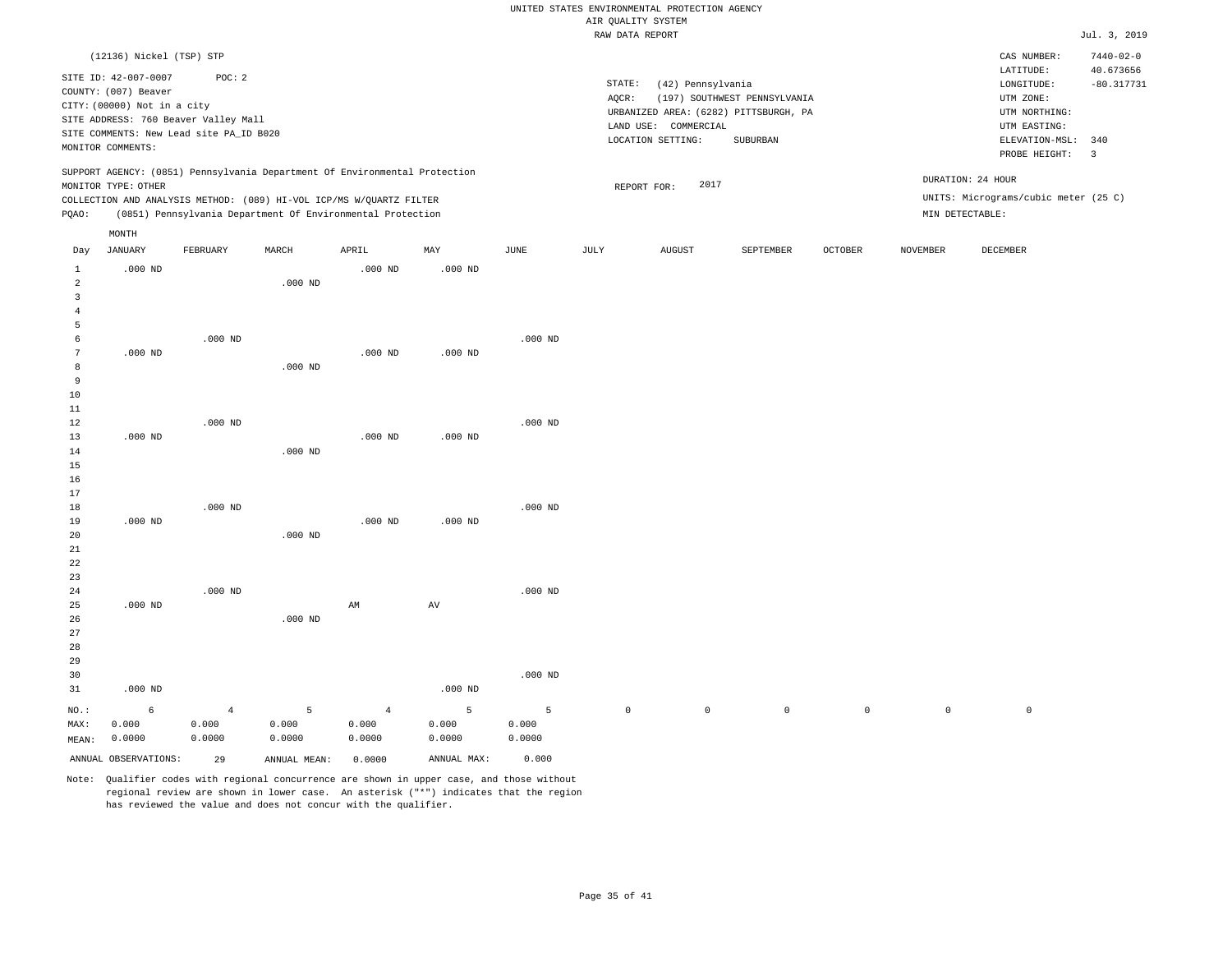|                                |                                                |                |                                                                            |                        |                        |             |                    | UNITED STATES ENVIRONMENTAL PROTECTION AGENCY |                                       |                |                        |                                      |                              |
|--------------------------------|------------------------------------------------|----------------|----------------------------------------------------------------------------|------------------------|------------------------|-------------|--------------------|-----------------------------------------------|---------------------------------------|----------------|------------------------|--------------------------------------|------------------------------|
|                                |                                                |                |                                                                            |                        |                        |             | AIR QUALITY SYSTEM |                                               |                                       |                |                        |                                      |                              |
|                                |                                                |                |                                                                            |                        |                        |             | RAW DATA REPORT    |                                               |                                       |                |                        |                                      | Jul. 3, 2019                 |
|                                | (12167) Zinc (TSP) STP<br>SITE ID: 42-007-0007 | POC: 2         |                                                                            |                        |                        |             |                    |                                               |                                       |                |                        | CAS NUMBER:<br>LATITUDE:             | $7440 - 66 - 6$<br>40.673656 |
|                                | COUNTY: (007) Beaver                           |                |                                                                            |                        |                        |             | STATE:             | (42) Pennsylvania                             |                                       |                |                        | LONGITUDE:                           | $-80.317731$                 |
|                                | CITY: (00000) Not in a city                    |                |                                                                            |                        |                        |             | AQCR:              |                                               | (197) SOUTHWEST PENNSYLVANIA          |                |                        | UTM ZONE:                            |                              |
|                                | SITE ADDRESS: 760 Beaver Valley Mall           |                |                                                                            |                        |                        |             |                    |                                               | URBANIZED AREA: (6282) PITTSBURGH, PA |                |                        | UTM NORTHING:                        |                              |
|                                | SITE COMMENTS: New Lead site PA_ID B020        |                |                                                                            |                        |                        |             |                    | LAND USE: COMMERCIAL                          |                                       |                |                        | UTM EASTING:                         |                              |
|                                | MONITOR COMMENTS:                              |                |                                                                            |                        |                        |             |                    | LOCATION SETTING:                             | SUBURBAN                              |                |                        | ELEVATION-MSL:<br>PROBE HEIGHT:      | 340<br>$\overline{3}$        |
|                                |                                                |                | SUPPORT AGENCY: (0851) Pennsylvania Department Of Environmental Protection |                        |                        |             |                    | 2013                                          |                                       |                |                        | DURATION: 24 HOUR                    |                              |
|                                | MONITOR TYPE: OTHER                            |                | COLLECTION AND ANALYSIS METHOD: (089) HI-VOL ICP/MS W/QUARTZ FILTER        |                        |                        |             | REPORT FOR:        |                                               |                                       |                |                        | UNITS: Micrograms/cubic meter (25 C) |                              |
| PQAO:                          |                                                |                | (0851) Pennsylvania Department Of Environmental Protection                 |                        |                        |             |                    |                                               |                                       |                |                        | MIN DETECTABLE:                      |                              |
|                                |                                                |                |                                                                            |                        |                        |             |                    |                                               |                                       |                |                        |                                      |                              |
| Day                            | MONTH<br><b>JANUARY</b>                        | FEBRUARY       | MARCH                                                                      | APRIL                  | MAY                    | JUNE        | JULY               | <b>AUGUST</b>                                 | SEPTEMBER                             | <b>OCTOBER</b> | NOVEMBER               | DECEMBER                             |                              |
| <sup>1</sup><br>$\overline{a}$ |                                                |                |                                                                            |                        |                        |             |                    | 1.985 5                                       | AF                                    | 1.269          |                        |                                      |                              |
| $\overline{3}$                 |                                                | 3.189 5        |                                                                            |                        |                        | .244        | .350               |                                               |                                       |                |                        |                                      |                              |
| $\,4\,$                        | 5.192 5                                        |                |                                                                            | 1.042                  | .066                   |             |                    |                                               |                                       |                |                        |                                      |                              |
| 5                              |                                                |                | AF                                                                         |                        |                        |             |                    |                                               |                                       |                |                        |                                      |                              |
| $\epsilon$                     |                                                |                |                                                                            |                        |                        |             |                    |                                               |                                       |                | AS                     | .053                                 |                              |
| $7\phantom{.0}$                |                                                |                |                                                                            |                        |                        |             |                    |                                               | 4.433 5                               | 3.637 5        |                        |                                      |                              |
| 8                              |                                                |                |                                                                            |                        |                        |             |                    | .823                                          |                                       |                |                        |                                      |                              |
| 9                              |                                                | $_{\rm AS}$    |                                                                            |                        |                        | $_{\rm AS}$ | .204               |                                               |                                       |                |                        |                                      |                              |
| $10$                           | 6.445 5                                        |                |                                                                            | $\mathbb{A}\mathbb{S}$ | .714                   |             |                    |                                               |                                       |                |                        |                                      |                              |
| $1\,1$                         |                                                |                | .428                                                                       |                        |                        |             |                    |                                               |                                       |                |                        |                                      |                              |
| 12                             |                                                |                |                                                                            |                        |                        |             |                    |                                               |                                       |                | .531                   | 8.413 5                              |                              |
| 13                             |                                                |                |                                                                            |                        |                        |             |                    |                                               | .462                                  | $_{\rm AS}$    |                        |                                      |                              |
| 14                             |                                                |                |                                                                            |                        |                        |             |                    | 1.631                                         |                                       |                |                        |                                      |                              |
| 15                             |                                                | $_{\rm AS}$    |                                                                            |                        |                        | $\rm{AF}$   | 4.201 5            |                                               |                                       |                |                        |                                      |                              |
| 16                             | .380                                           |                |                                                                            | 1.873                  | AS                     |             |                    |                                               |                                       |                |                        |                                      |                              |
| 17                             |                                                |                | .960                                                                       |                        |                        |             |                    |                                               |                                       |                |                        |                                      |                              |
| 18                             |                                                |                |                                                                            |                        |                        |             |                    |                                               |                                       | 1.106          | 7.894 5                | AS                                   |                              |
| 19<br>20                       |                                                |                |                                                                            |                        |                        |             |                    | 1.333                                         | .096                                  |                |                        |                                      |                              |
| $2\sqrt{1}$                    |                                                | 4.034 5        |                                                                            |                        |                        | AS          | .919               |                                               |                                       |                |                        |                                      |                              |
| 22                             | AS                                             |                |                                                                            | .451                   | .212                   |             |                    |                                               |                                       |                |                        |                                      |                              |
| 23                             |                                                |                | $\rm{AF}$                                                                  |                        |                        |             |                    |                                               |                                       |                |                        |                                      |                              |
| 24                             |                                                |                |                                                                            |                        |                        |             |                    |                                               |                                       |                | 6.597 5                | 3.505 5                              |                              |
| 25                             |                                                |                |                                                                            |                        |                        |             |                    |                                               | $\mathbb{A}\mathbb{S}$                | 3.937 5        |                        |                                      |                              |
| 26                             |                                                |                |                                                                            |                        |                        |             |                    | .385                                          |                                       |                |                        |                                      |                              |
| 27                             |                                                | 1.524          |                                                                            |                        |                        | 1.763       | .799               |                                               |                                       |                |                        |                                      |                              |
| 28                             | AS                                             |                |                                                                            | AS                     | $\mathbb{A}\mathbb{S}$ |             |                    |                                               |                                       |                |                        |                                      |                              |
| 29                             |                                                |                | 2.196 5                                                                    |                        |                        |             |                    |                                               |                                       |                |                        |                                      |                              |
| 30                             |                                                |                |                                                                            |                        |                        |             |                    |                                               |                                       |                | $\mathbb{A}\mathbb{S}$ | .584                                 |                              |
| 31                             |                                                |                |                                                                            |                        |                        |             |                    |                                               |                                       | .214           |                        |                                      |                              |
| NO.:                           | $\overline{3}$                                 | $\overline{3}$ | 3                                                                          | 3                      | $\overline{3}$         | 2           | 5                  | 5                                             | 3                                     | 5              | $\overline{3}$         | $\overline{4}$                       |                              |
| MAX:                           | 6.445                                          | 4.034          | 2.196                                                                      | 1.873                  | .714                   | 1.763       | 4.201              | 1.985                                         | 4.433                                 | 3.937          | 7.894                  | 8.413                                |                              |
| MEAN:                          | 4.0057                                         | 2.9157         | 1.1947                                                                     | 1.1220                 | .3307                  | 1.0035      | 1.2946             | 1.2314                                        | 1.6637                                | 2.0326         | 5.0073                 | 3.1388                               |                              |
|                                | ANNUAL OBSERVATIONS:                           | 42             | ANNUAL MEAN:                                                               | 2.0494                 | ANNUAL MAX:            | 8.413       |                    |                                               |                                       |                |                        |                                      |                              |
|                                |                                                |                |                                                                            |                        |                        |             |                    |                                               |                                       |                |                        |                                      |                              |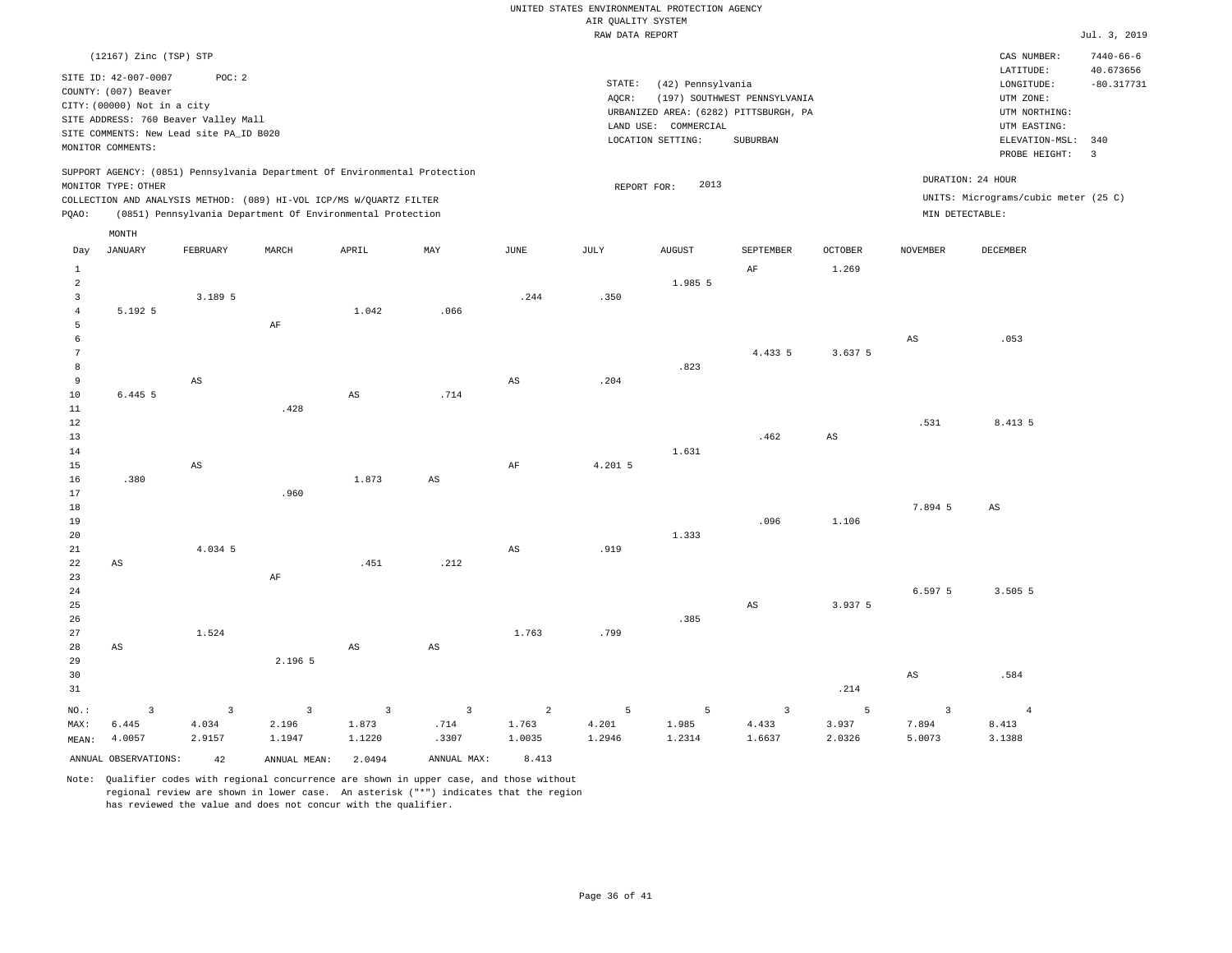|                          | UNITED STATES ENVIRONMENTAL PROTECTION AGENCY |              |
|--------------------------|-----------------------------------------------|--------------|
|                          | AIR OUALITY SYSTEM                            |              |
|                          | RAW DATA REPORT                               |              |
|                          |                                               |              |
|                          | STATE:<br>(42) Pennsylvania                   |              |
|                          | AQCR: (197) SOUTHWEST PENNSYLVANIA            |              |
|                          | URBANIZED AREA: (6282) PITTSBURGH, PA         |              |
|                          | COMMERCIAL<br>LAND USE:                       |              |
|                          | LOCATION SETTING:<br>SUBURBAN                 |              |
| Environmental Protection |                                               |              |
|                          | 2014<br>יתמה התמחהת                           | <b>DURAT</b> |

 $Jul. 3, 2019$ 

CAS NUMBER: 7440-66-6

LONGITUDE: -80.317731 LATITUDE: 40.673656

PROBE HEIGHT: 3 ELEVATION-MSL: 340

UTM NORTHING: UTM EASTING:

UTM ZONE:

SITE ADDRESS: 760 Beaver Valley Mall SITE COMMENTS: New Lead site PA\_ID B020 MONITOR COMMENTS:

(12167) Zinc (TSP) STP

COUNTY: (007) Beaver CITY: (00000) Not in a city

MEAN: 1.5285

SITE ID: 42-007-0007 POC: 2

SUPPORT AGENCY: (0851) Pennsylvania Department Of MONITOR TYPE: OTHER COLLECTION AND ANALYSIS METHOD: (089) HI-VOL ICP/MS W/QUARTZ FILTER REPORT FOR: 2014 2014 UNITS: Micrograms/cubic meter (25 C) PQAO: (0851) Pennsylvania Department Of Environmental Protection MIN DETECTABLE: 24 HOUR

|                | $\texttt{MONTH}$       |                |       |                        |                         |                        |                         |                        |                |                        |          |                 |
|----------------|------------------------|----------------|-------|------------------------|-------------------------|------------------------|-------------------------|------------------------|----------------|------------------------|----------|-----------------|
| Day            | <b>JANUARY</b>         | FEBRUARY       | MARCH | APRIL                  | MAY                     | JUNE                   | JULY                    | AUGUST                 | SEPTEMBER      | OCTOBER                | NOVEMBER | DECEMBER        |
| $\mathbf{1}$   |                        |                |       |                        |                         |                        |                         |                        |                |                        | .183     | .035            |
| $\sqrt{2}$     |                        |                |       |                        |                         |                        |                         |                        | .067           | 1.677                  |          |                 |
| 3              |                        |                |       |                        |                         |                        |                         | .064                   |                |                        |          |                 |
| $\overline{4}$ |                        | $\rm AF$       |       |                        |                         | $\rm{AF}$              | $\mathbb{A}\mathbb{S}$  |                        |                |                        |          |                 |
| 5              | .704                   |                |       | $\rm{AF}$              | $\rm{AF}$               |                        |                         |                        |                |                        |          |                 |
| 6              |                        |                | .227  |                        |                         |                        |                         |                        |                |                        |          |                 |
| 7              |                        |                |       |                        |                         |                        |                         |                        |                |                        | .215     | .049            |
| 8              |                        |                |       |                        |                         |                        |                         |                        | .119           | 1.166                  |          |                 |
| 9              |                        |                |       |                        |                         |                        |                         | .080                   |                |                        |          |                 |
| 10             |                        | 3.914 5        |       |                        |                         | $_{\rm AS}$            | .097                    |                        |                |                        |          |                 |
| 11             | $\mathbb{A}\mathbb{S}$ |                |       | $\mathbb{A}\mathbb{S}$ | .054                    |                        |                         |                        |                |                        |          |                 |
| 12             |                        |                | .408  |                        |                         |                        |                         |                        |                |                        |          |                 |
| 13             |                        |                |       |                        |                         |                        |                         |                        |                |                        | .397     | .430 QX         |
| 14             |                        |                |       |                        |                         |                        |                         |                        | .049           | .376                   |          |                 |
| 15             |                        |                |       |                        |                         |                        |                         | $\mathbb{A}\mathbb{S}$ |                |                        |          |                 |
| 16             |                        | $\rm AF$       |       |                        |                         | $\mathbb{A}\mathbb{S}$ | .343                    |                        |                |                        |          |                 |
| 17             | 1.160                  |                |       | .215                   | .052                    |                        |                         |                        |                |                        |          |                 |
| 18             |                        |                | .326  |                        |                         |                        |                         |                        |                |                        |          |                 |
| 19             |                        |                |       |                        |                         |                        |                         |                        |                |                        | 1.004    | $.675$ QX       |
| 20             |                        |                |       |                        |                         |                        |                         |                        | .265           | .056                   |          |                 |
| 21             |                        |                |       |                        |                         |                        |                         | $\rm AF$               |                |                        |          |                 |
| 22             |                        | .177           |       |                        |                         | .058                   | $\rm{AF}$               |                        |                |                        |          |                 |
| 23             | 3.665 5                |                |       | .314                   | $\rm AF$                |                        |                         |                        |                |                        |          |                 |
| 24             |                        |                | 1.564 |                        |                         |                        |                         |                        |                |                        |          |                 |
| 25             |                        |                |       |                        |                         |                        |                         |                        |                |                        | 1.049    | $.039$ QX       |
| 26             |                        |                |       |                        |                         |                        |                         |                        | AS             | $\mathbb{A}\mathbb{S}$ |          |                 |
| 27             |                        |                |       |                        |                         |                        |                         | .278                   |                |                        |          |                 |
| 28             |                        | .624           |       |                        |                         | .043                   | .061                    |                        |                |                        |          |                 |
| 29             | .585                   |                |       | $\rm AF$               | .794                    |                        |                         |                        |                |                        |          |                 |
| 30             |                        |                | .214  |                        |                         |                        |                         |                        |                |                        |          |                 |
| 31             |                        |                |       |                        |                         |                        |                         |                        |                |                        |          | .620 QX         |
| $NO.$ :        | $\overline{4}$         | $\overline{3}$ | 5     | 2                      | $\overline{\mathbf{3}}$ | 2                      | $\overline{\mathbf{3}}$ | $\overline{3}$         | $\overline{4}$ | $\overline{4}$         | 5        | $6\overline{6}$ |
| MAX:           | 3.665                  | 3.914          | 1.564 | .314                   | .794                    | .058                   | .343                    | .278                   | .265           | 1.677                  | 1.049    | .675            |
|                | меам - 1 5285          | 1 5717         | 5478  | 2645                   | 3000                    | 0505                   | 1670                    | 1407                   | 1250           | 8188                   | 5696     | 3080            |

Note: Qualifier codes with regional concurrence are shown in upper case, and those without regional review are shown in lower case. An asterisk ("\*") indicates that the region has reviewed the value and does not concur with the qualifier.

ANNUAL OBSERVATIONS:  $44$  ANNUAL MEAN: .5566 ANNUAL MAX: 3.914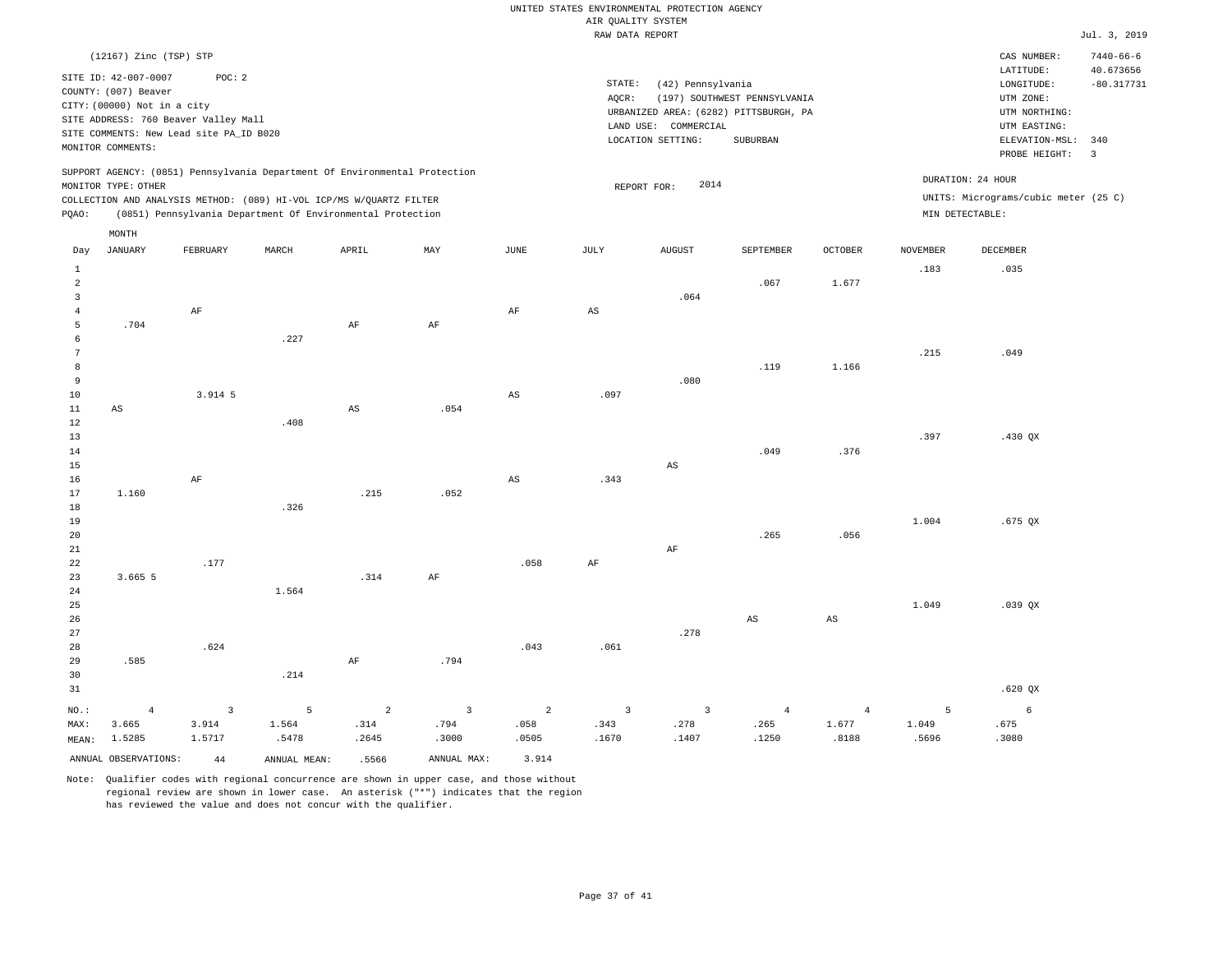|                                                                                                                                                                                                                                                 | (12167) Zinc (TSP) STP |          |             |       |     |      |                              |                                                                                               |                                          |                |                                         | CAS NUMBER:                                               | $7440 - 66 - 6$ |
|-------------------------------------------------------------------------------------------------------------------------------------------------------------------------------------------------------------------------------------------------|------------------------|----------|-------------|-------|-----|------|------------------------------|-----------------------------------------------------------------------------------------------|------------------------------------------|----------------|-----------------------------------------|-----------------------------------------------------------|-----------------|
| SITE ID: 42-007-0007<br>POC:2<br>COUNTY: (007) Beaver<br>CITY: (00000) Not in a city<br>SITE ADDRESS: 760 Beaver Valley Mall<br>SITE COMMENTS: New Lead site PA ID B020<br>MONITOR COMMENTS:                                                    |                        |          |             |       |     |      | STATE:<br>AOCR:<br>LAND USE: | (42) Pennsylvania<br>URBANIZED AREA: (6282) PITTSBURGH, PA<br>COMMERCIAL<br>LOCATION SETTING: | (197) SOUTHWEST PENNSYLVANIA<br>SUBURBAN |                | 40.673656<br>$-80.317731$<br>340<br>- 3 |                                                           |                 |
| SUPPORT AGENCY: (0851) Pennsylvania Department Of Environmental Protection<br>MONITOR TYPE: OTHER<br>COLLECTION AND ANALYSIS METHOD: (089) HI-VOL ICP/MS W/OUARTZ FILTER<br>(0851) Pennsylvania Department Of Environmental Protection<br>POAO: |                        |          |             |       |     |      |                              | 2015<br>REPORT FOR:                                                                           |                                          |                | MIN DETECTABLE:                         | DURATION: 24 HOUR<br>UNITS: Micrograms/cubic meter (25 C) |                 |
| Day                                                                                                                                                                                                                                             | MONTH<br>JANUARY       | FEBRUARY | MARCH<br>AF | APRIL | MAY | JUNE | JULY                         | <b>AUGUST</b>                                                                                 | SEPTEMBER                                | <b>OCTOBER</b> | NOVEMBER                                | <b>DECEMBER</b>                                           |                 |

| $\overline{a}$<br>3<br>$\overline{4}$ |           |                        |                         |         |             |             |                | .055           | .181           | .037           | .071  | .034           |
|---------------------------------------|-----------|------------------------|-------------------------|---------|-------------|-------------|----------------|----------------|----------------|----------------|-------|----------------|
| 5                                     |           | .035                   |                         |         |             | .086        | $\rm{AF}$      |                |                |                |       |                |
| 6                                     | .267 $QX$ |                        |                         | .196 QX | .107        |             |                |                |                |                |       |                |
| 7                                     |           |                        | .030                    |         |             |             |                |                |                |                |       |                |
| 8                                     |           |                        |                         |         |             |             |                |                |                |                | .204  | .099           |
| 9                                     |           |                        |                         |         |             |             |                |                | .089           | .060           |       |                |
| 10                                    |           |                        |                         |         |             |             |                | .056           |                |                |       |                |
| 11                                    |           | $\mathbb{A}\mathbb{S}$ |                         |         |             | .098        | .053           |                |                |                |       |                |
| 12                                    | $.077$ QX |                        |                         | .053    | .186        |             |                |                |                |                |       |                |
| 13                                    |           |                        | .073                    |         |             |             |                |                |                |                |       |                |
| 14                                    |           |                        |                         |         |             |             |                |                |                |                | .039  | .042           |
| 15                                    |           |                        |                         |         |             |             |                |                | .172           | .048           |       |                |
| 16                                    |           |                        |                         |         |             |             |                | .052           |                |                |       |                |
| 17                                    |           | $\mathbb{A}\mathbb{S}$ |                         |         |             | .076        | .064           |                |                |                |       |                |
| 18                                    | $.059$ QX |                        |                         | .080    | .044        |             |                |                |                |                |       |                |
| 19                                    |           |                        | $\rm AF$                |         |             |             |                |                |                |                |       |                |
| 20<br>$21\,$                          |           |                        |                         |         |             |             |                |                | .092           | .056           | .050  | .041           |
| $2\sqrt{2}$                           |           |                        |                         |         |             |             |                | .048           |                |                |       |                |
| 23                                    |           | $\rm{AF}$              |                         |         |             | .057        | .215           |                |                |                |       |                |
| $2\,4$                                | $.032$ QX |                        |                         | .202    | .051        |             |                |                |                |                |       |                |
| 25                                    |           |                        | .051                    |         |             |             |                |                |                |                |       |                |
| 26                                    |           |                        |                         |         |             |             |                |                |                |                | .023  | .038           |
| 27                                    |           |                        |                         |         |             |             |                |                | .031           | $\mbox{AM}$    |       |                |
| 28                                    |           |                        |                         |         |             |             |                | .113           |                |                |       |                |
| 29                                    |           |                        |                         |         |             | .033        | .080           |                |                |                |       |                |
| 30                                    | $.102$ QX |                        |                         | .087    | .028        |             |                |                |                |                |       |                |
| 31                                    |           |                        | $\mathbb{A}\mathbb{S}$  |         |             |             |                |                |                |                |       |                |
| $_{\rm NO.}$ :                        | 5         | $\,$ 1                 | $\overline{\mathbf{3}}$ | 5       | $\mathsf S$ | $\mathsf S$ | $\overline{4}$ | $\overline{5}$ | $\overline{5}$ | $\overline{4}$ | 5     | $\overline{5}$ |
| MAX:                                  | .267      | .035                   | .073                    | .202    | .186        | .098        | .215           | .113           | .181           | .060           | .204  | .099           |
| MEAN:                                 | .1074     | .0350                  | .0513                   | .1236   | .0832       | .0700       | .1030          | .0648          | .1130          | .0503          | .0774 | .0508          |

ANNUAL OBSERVATIONS: 52 ANNUAL MEAN: .0818 ANNUAL MAX: .267 Note: Qualifier codes with regional concurrence are shown in upper case, and those without

regional review are shown in lower case. An asterisk ("\*") indicates that the region

has reviewed the value and does not concur with the qualifier.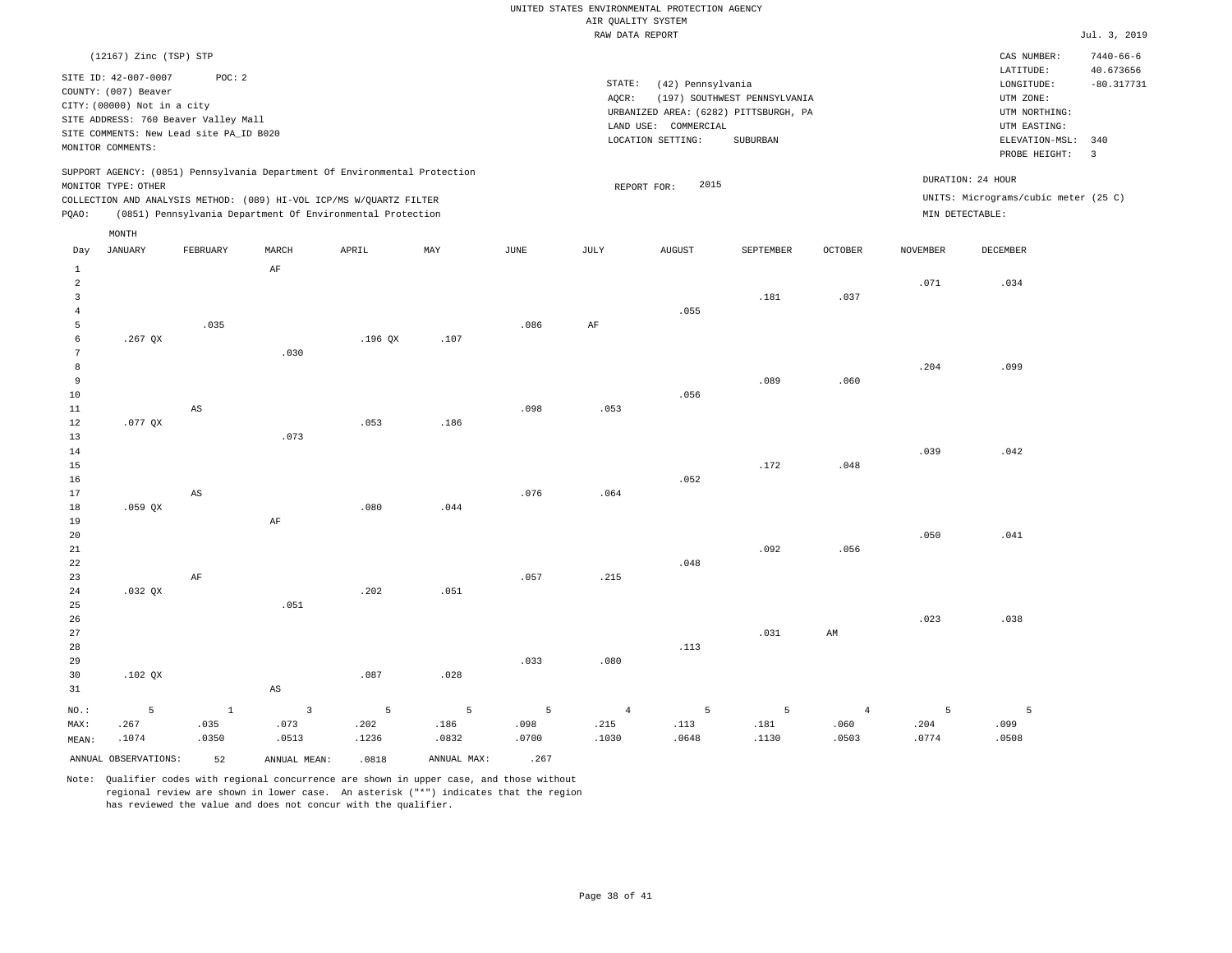## UNITED STATES ENVIRONMENTAL PROTECTION AGENCY AIR QUALITY SYSTEM

|                                                                                                                                                                                               |                         |                   |       |                                                                                                                                                                                                                 |      |      | RAW DATA REPORT |                                                                |                                                                                   |         |          |                                                                                                          | Jul. 3, 2019                                                 |
|-----------------------------------------------------------------------------------------------------------------------------------------------------------------------------------------------|-------------------------|-------------------|-------|-----------------------------------------------------------------------------------------------------------------------------------------------------------------------------------------------------------------|------|------|-----------------|----------------------------------------------------------------|-----------------------------------------------------------------------------------|---------|----------|----------------------------------------------------------------------------------------------------------|--------------------------------------------------------------|
|                                                                                                                                                                                               | (12167) Zinc (TSP) STP  |                   |       |                                                                                                                                                                                                                 |      |      |                 |                                                                |                                                                                   |         |          | CAS NUMBER:                                                                                              | $7440 - 66 - 6$                                              |
| SITE ID: 42-007-0007<br>POC: 2<br>COUNTY: (007) Beaver<br>CITY: (00000) Not in a city<br>SITE ADDRESS: 760 Beaver Valley Mall<br>SITE COMMENTS: New Lead site PA_ID B020<br>MONITOR COMMENTS: |                         |                   |       |                                                                                                                                                                                                                 |      |      | STATE:<br>AQCR: | (42) Pennsylvania<br>LAND USE: COMMERCIAL<br>LOCATION SETTING: | (197) SOUTHWEST PENNSYLVANIA<br>URBANIZED AREA: (6282) PITTSBURGH, PA<br>SUBURBAN |         |          | LATITUDE:<br>LONGITUDE:<br>UTM ZONE:<br>UTM NORTHING:<br>UTM EASTING:<br>ELEVATION-MSL:<br>PROBE HEIGHT: | 40.673656<br>$-80.317731$<br>340<br>$\overline{\phantom{a}}$ |
| PQAO:                                                                                                                                                                                         | MONITOR TYPE: OTHER     |                   |       | SUPPORT AGENCY: (0851) Pennsylvania Department Of Environmental Protection<br>COLLECTION AND ANALYSIS METHOD: (089) HI-VOL ICP/MS W/OUARTZ FILTER<br>(0851) Pennsylvania Department Of Environmental Protection |      |      |                 | 2016<br>REPORT FOR:                                            |                                                                                   |         |          | DURATION: 24 HOUR<br>UNITS: Micrograms/cubic meter (25 C)<br>MIN DETECTABLE:                             |                                                              |
| Day                                                                                                                                                                                           | MONTH<br><b>JANUARY</b> | FEBRUARY          | MARCH | APRIL                                                                                                                                                                                                           | MAY  | JUNE | JULY            | AUGUST                                                         | SEPTEMBER                                                                         | OCTOBER | NOVEMBER | DECEMBER                                                                                                 |                                                              |
| 1<br>$\overline{a}$<br>3                                                                                                                                                                      | .022                    |                   | .022  |                                                                                                                                                                                                                 |      |      |                 | .036                                                           | .037                                                                              | .078    | .043     | .029                                                                                                     |                                                              |
| 5<br>6<br>7<br>8                                                                                                                                                                              | .177.5                  | .039              | .040  | AM                                                                                                                                                                                                              | .038 | AV   | .052            |                                                                |                                                                                   |         | .087     | .040                                                                                                     |                                                              |
| 9<br>10<br>11<br>12                                                                                                                                                                           |                         | .156 <sub>5</sub> |       | .033                                                                                                                                                                                                            | .040 | .042 | .056            | .033                                                           | .030                                                                              | .032    |          |                                                                                                          |                                                              |
| 13<br>14<br>15<br>16<br>17                                                                                                                                                                    | .021                    |                   | .068  |                                                                                                                                                                                                                 |      | .034 | .044            | .039                                                           | .041                                                                              | .098    | .053     | .030                                                                                                     |                                                              |
| 18<br>19<br>20                                                                                                                                                                                | .041                    | .031              | .055  | .065                                                                                                                                                                                                            | .035 |      |                 |                                                                |                                                                                   |         | .148     | .032                                                                                                     |                                                              |

21 22 23 24 25 26 27 28 29 30 31 .023 .029 NO.: 6 .019 .030 .037 .034 .039 .061 .027 .031 .054 .043 .046 .051 .028 .176 5 .028 .016 TS .027 AO 4 6 4 5 4 5 5 5 4 5 4

MAX: MEAN: .177 .0522 .156 .0613 .068 .0420 .065 .0428 .061 .0402 .054 .0403 .056 .0482 .051 .0374 .176 .0624 .098 .0560 .148 .0716 .040 .0328 ANNUAL OBSERVATIONS:  $57$  ANNUAL MEAN: .0491 ANNUAL MAX: .177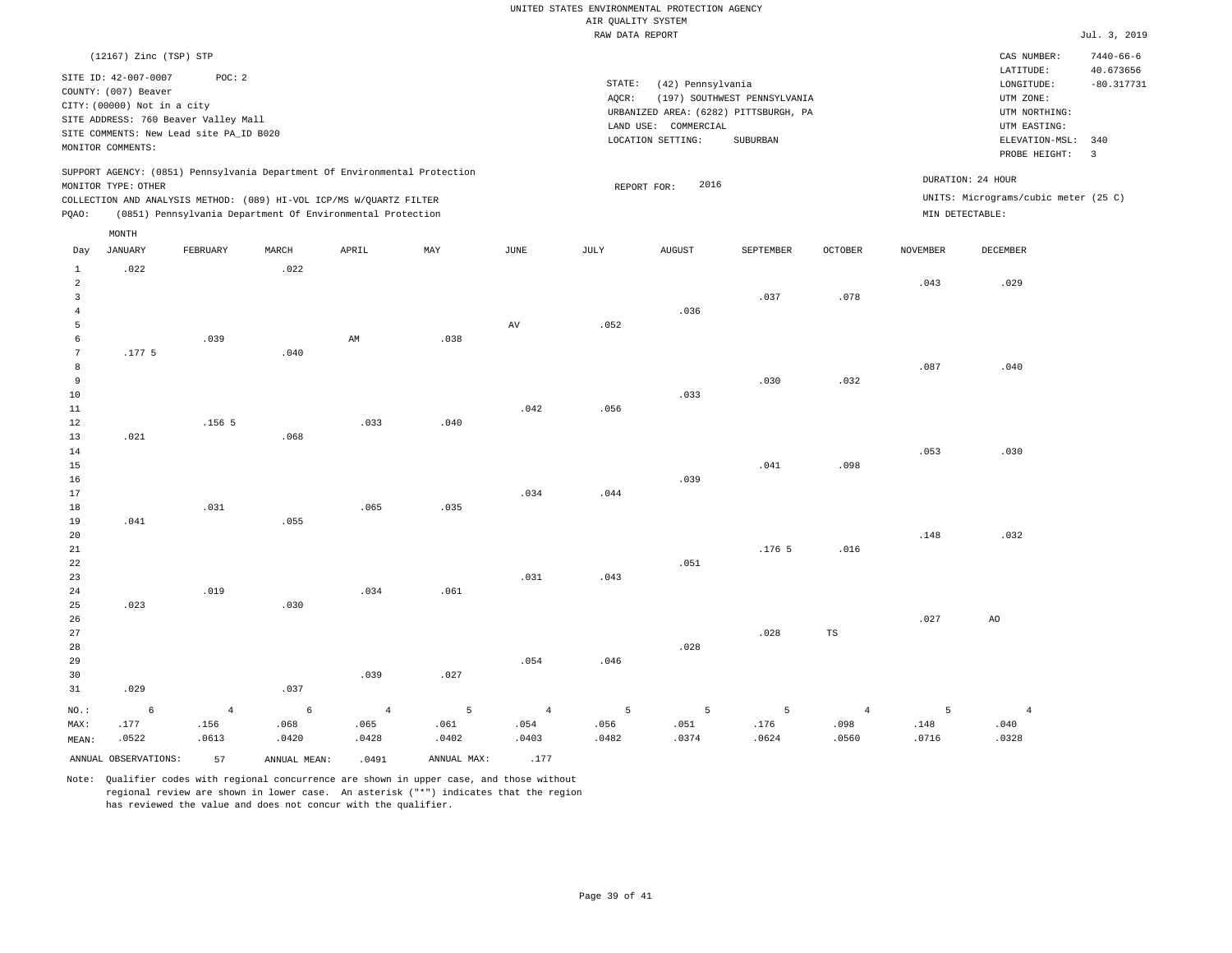|                     |                                                              |                |                                                                            |                |                 |             |             | UNITED STATES ENVIRONMENTAL PROTECTION AGENCY |                              |                |                 |                                      |                           |  |
|---------------------|--------------------------------------------------------------|----------------|----------------------------------------------------------------------------|----------------|-----------------|-------------|-------------|-----------------------------------------------|------------------------------|----------------|-----------------|--------------------------------------|---------------------------|--|
|                     |                                                              |                |                                                                            |                |                 |             |             | AIR OUALITY SYSTEM                            |                              |                |                 |                                      |                           |  |
|                     |                                                              |                |                                                                            |                |                 |             |             | RAW DATA REPORT                               |                              |                |                 |                                      | Jul. 3, 2019              |  |
|                     | (12167) Zinc (TSP) STP                                       |                |                                                                            |                |                 |             |             |                                               |                              |                |                 | CAS NUMBER:                          | $7440 - 66 - 6$           |  |
|                     | SITE ID: 42-007-0007                                         | POC: 2         |                                                                            |                |                 |             | STATE:      | (42) Pennsylvania                             |                              |                |                 | LATITUDE:<br>LONGITUDE:              | 40.673656<br>$-80.317731$ |  |
|                     | COUNTY: (007) Beaver                                         |                |                                                                            |                |                 |             | AOCR:       |                                               | (197) SOUTHWEST PENNSYLVANIA |                |                 | UTM ZONE:                            |                           |  |
|                     | CITY: (00000) Not in a city                                  |                |                                                                            |                |                 |             |             | URBANIZED AREA: (6282) PITTSBURGH, PA         |                              |                |                 | UTM NORTHING:                        |                           |  |
|                     | SITE ADDRESS: 760 Beaver Valley Mall                         |                |                                                                            |                |                 |             |             | LAND USE: COMMERCIAL                          |                              |                |                 | UTM EASTING:                         |                           |  |
|                     | SITE COMMENTS: New Lead site PA_ID B020<br>MONITOR COMMENTS: |                |                                                                            |                |                 |             |             | LOCATION SETTING:                             | SUBURBAN                     |                |                 | ELEVATION-MSL:                       | 340                       |  |
|                     |                                                              |                |                                                                            |                |                 |             |             |                                               |                              |                |                 | PROBE HEIGHT:                        | $\overline{3}$            |  |
|                     | MONITOR TYPE: OTHER                                          |                | SUPPORT AGENCY: (0851) Pennsylvania Department Of Environmental Protection |                |                 |             |             | 2017<br>REPORT FOR:                           |                              |                |                 | DURATION: 24 HOUR                    |                           |  |
|                     |                                                              |                | COLLECTION AND ANALYSIS METHOD: (089) HI-VOL ICP/MS W/QUARTZ FILTER        |                |                 |             |             |                                               |                              |                |                 | UNITS: Micrograms/cubic meter (25 C) |                           |  |
| PQAO:               |                                                              |                | (0851) Pennsylvania Department Of Environmental Protection                 |                |                 |             |             |                                               |                              |                |                 | MIN DETECTABLE:                      |                           |  |
|                     | MONTH                                                        |                |                                                                            |                |                 |             |             |                                               |                              |                |                 |                                      |                           |  |
| Day                 | <b>JANUARY</b>                                               | FEBRUARY       | MARCH                                                                      | APRIL          | MAY             | <b>JUNE</b> | JULY        | <b>AUGUST</b>                                 | SEPTEMBER                    | <b>OCTOBER</b> | <b>NOVEMBER</b> | <b>DECEMBER</b>                      |                           |  |
| 1                   | .022                                                         |                |                                                                            | .026           | .028            |             |             |                                               |                              |                |                 |                                      |                           |  |
| 2                   |                                                              |                | .031                                                                       |                |                 |             |             |                                               |                              |                |                 |                                      |                           |  |
| $\overline{3}$      |                                                              |                |                                                                            |                |                 |             |             |                                               |                              |                |                 |                                      |                           |  |
| $\overline{4}$<br>5 |                                                              |                |                                                                            |                |                 |             |             |                                               |                              |                |                 |                                      |                           |  |
| 6                   |                                                              | .030           |                                                                            |                |                 | .035        |             |                                               |                              |                |                 |                                      |                           |  |
| 7                   | .022                                                         |                |                                                                            | .020           | .031            |             |             |                                               |                              |                |                 |                                      |                           |  |
| 8                   |                                                              |                | .022                                                                       |                |                 |             |             |                                               |                              |                |                 |                                      |                           |  |
| 9                   |                                                              |                |                                                                            |                |                 |             |             |                                               |                              |                |                 |                                      |                           |  |
| $10$                |                                                              |                |                                                                            |                |                 |             |             |                                               |                              |                |                 |                                      |                           |  |
| 11                  |                                                              |                |                                                                            |                |                 |             |             |                                               |                              |                |                 |                                      |                           |  |
| 12                  |                                                              | .028           |                                                                            |                |                 | .036        |             |                                               |                              |                |                 |                                      |                           |  |
| 13                  | .045                                                         |                |                                                                            | .076           | .037            |             |             |                                               |                              |                |                 |                                      |                           |  |
| 14                  |                                                              |                | .036                                                                       |                |                 |             |             |                                               |                              |                |                 |                                      |                           |  |
| 15                  |                                                              |                |                                                                            |                |                 |             |             |                                               |                              |                |                 |                                      |                           |  |
| 16                  |                                                              |                |                                                                            |                |                 |             |             |                                               |                              |                |                 |                                      |                           |  |
| 17<br>18            |                                                              | .025           |                                                                            |                |                 | $.000$ ND   |             |                                               |                              |                |                 |                                      |                           |  |
| 19                  | .018                                                         |                |                                                                            | .030           | .041            |             |             |                                               |                              |                |                 |                                      |                           |  |
| 20                  |                                                              |                | .030                                                                       |                |                 |             |             |                                               |                              |                |                 |                                      |                           |  |
| 21                  |                                                              |                |                                                                            |                |                 |             |             |                                               |                              |                |                 |                                      |                           |  |
| 22                  |                                                              |                |                                                                            |                |                 |             |             |                                               |                              |                |                 |                                      |                           |  |
| 23                  |                                                              |                |                                                                            |                |                 |             |             |                                               |                              |                |                 |                                      |                           |  |
| 24                  |                                                              | .026           |                                                                            |                |                 | $.000$ ND   |             |                                               |                              |                |                 |                                      |                           |  |
| 25                  | .038                                                         |                |                                                                            | AM             | $\,\mathrm{AV}$ |             |             |                                               |                              |                |                 |                                      |                           |  |
| 26                  |                                                              |                | .027                                                                       |                |                 |             |             |                                               |                              |                |                 |                                      |                           |  |
| 27                  |                                                              |                |                                                                            |                |                 |             |             |                                               |                              |                |                 |                                      |                           |  |
| 28<br>29            |                                                              |                |                                                                            |                |                 |             |             |                                               |                              |                |                 |                                      |                           |  |
| 30                  |                                                              |                |                                                                            |                |                 | $.000$ ND   |             |                                               |                              |                |                 |                                      |                           |  |
| 31                  | .015                                                         |                |                                                                            |                | $.000$ ND       |             |             |                                               |                              |                |                 |                                      |                           |  |
| $NO.$ :             | $\epsilon$                                                   | $\overline{4}$ | 5                                                                          | $\overline{4}$ | 5               | 5           | $\mathbb O$ | $\mathbb O$                                   | $\circ$                      | $\mathbb O$    | $\circ$         | $\mathsf{O}\xspace$                  |                           |  |
| MAX:                | .045                                                         | .030           | .036                                                                       | .076           | .041            | .036        |             |                                               |                              |                |                 |                                      |                           |  |
| MEAN:               | .0267                                                        | .0273          | .0292                                                                      | .0380          | .0274           | .0142       |             |                                               |                              |                |                 |                                      |                           |  |
|                     | ANNUAL OBSERVATIONS:                                         | 29             | ANNUAL, MEAN:                                                              | .0267          | ANNUAL MAX:     | .076        |             |                                               |                              |                |                 |                                      |                           |  |